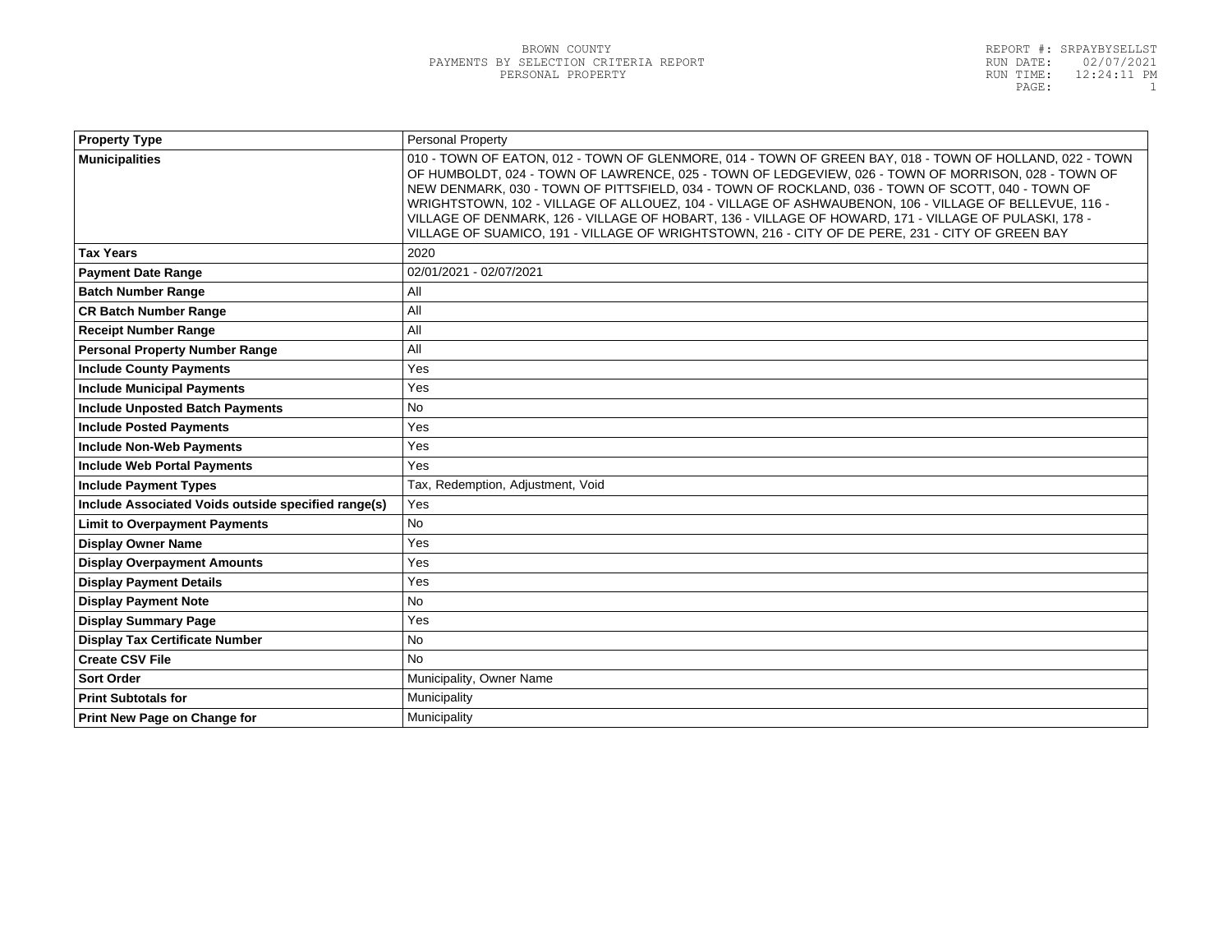|                                             |      |            |                |                     | $\mathbb T$ |         |                                 |       |                     |                     |                                    |
|---------------------------------------------|------|------------|----------------|---------------------|-------------|---------|---------------------------------|-------|---------------------|---------------------|------------------------------------|
| PROPERTY NUMBER<br>OWNER NAME               |      | YEAR BATCH | <b>RECEIPT</b> | DATE SY             | R P<br>C E  | GENERAL | SPEC ASMT<br>SP CHRG<br>DEL CHG | OCCUP | INT GEN<br>INT SPEC | PEN GEN<br>PEN SPEC | OTHER CHRG<br>TOTAL<br>OVERPAYMENT |
| 15320<br>BISBEE, JEFF                       | 2020 |            | 141712         | 02/01/2021 C T      |             | 101.54  | 0.00<br>0.00<br>0.00            | 0.00  | 0.00<br>0.00        | 0.00<br>0.00        | 0.00<br>101.54<br>0.00             |
| 27012<br>DIRECTV                            | 2020 |            | 144817         | 02/04/2021 C T      |             | 204.19  | 0.00<br>0.00<br>0.00            | 0.00  | 0.00<br>0.00        | 0.00<br>0.00        | 0.00<br>204.19<br>0.00             |
| 21153<br>DISH NETWORK                       | 2020 |            | 143751         | 02/02/2021 C T      |             | 141.37  | 0.00<br>0.00<br>0.00            | 0.00  | 0.00<br>0.00        | 0.00<br>0.00        | 0.00<br>141.37<br>0.00             |
| 06498<br>LITTLE GENERALS GAS PLUS           | 2020 |            | 143574         | 02/02/2021 C T      |             | 15.72   | 0.00<br>0.00<br>0.00            | 0.00  | 0.00<br>0.00        | 0.00<br>0.00        | 0.00<br>15.72<br>0.00              |
| 24495<br>PITNEY BOWES GLOBAL FINANCIAL SVEC | 2020 |            | 144253         | 02/02/2021 C T      |             | 10.15   | 0.00<br>0.00<br>0.00            | 0.00  | 0.00<br>0.00        | 0.00<br>0.00        | 0.00<br>10.15<br>0.00              |
| 15318<br>REFRIGERATION, LEDDENS             | 2020 |            | 142900         | 02/02/2021 C T      |             | 15.72   | 0.00<br>0.00<br>0.00            | 0.00  | 0.00<br>0.00        | 0.00<br>0.00        | 0.00<br>15.72<br>0.00              |
| 14660<br>SHEFCHIK, CRAIG                    | 2020 |            | 142933         | 02/02/2021 C T      |             | 7.84    | 0.00<br>0.00<br>0.00            | 0.00  | 0.00<br>0.00        | 0.00<br>0.00        | 0.00<br>7.84<br>0.00               |
| 27014<br>SPECTRASITE COMMUNICATIONS         | 2020 |            | 142433         | 02/02/2021 C T      |             | 355.00  | 0.00<br>0.00<br>0.00            | 0.00  | 0.00<br>0.00        | 0.00<br>0.00        | 0.00<br>355.00<br>0.00             |
|                                             |      |            |                | TOWN OF EATON TOTAL |             | 851.53  | 0.00<br>0.00<br>0.00            | 0.00  | 0.00<br>0.00        | 0.00<br>0.00        | 0.00<br>851.53<br>0.00             |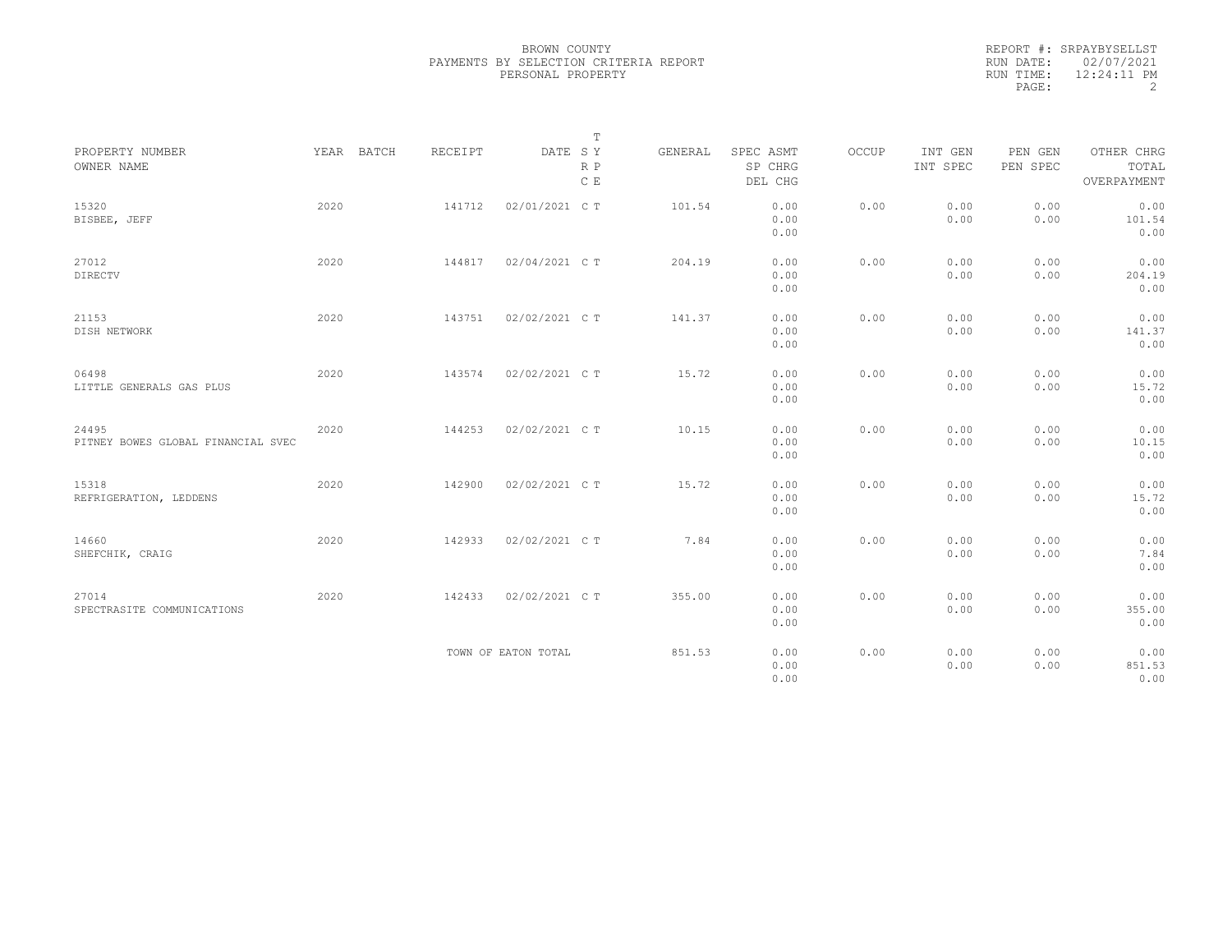| REPORT #: SRPAYBYSELLST    |
|----------------------------|
| RUN DATE: 02/07/2021       |
| $12:24:11$ PM<br>RUN TIME: |
| 3                          |
|                            |

|                                      |               |         |                        | $\mathbb T$ |           |                                 |       |                     |                     |                                    |
|--------------------------------------|---------------|---------|------------------------|-------------|-----------|---------------------------------|-------|---------------------|---------------------|------------------------------------|
| PROPERTY NUMBER<br>OWNER NAME        | YEAR<br>BATCH | RECEIPT | DATE SY                | R P<br>C E  | GENERAL   | SPEC ASMT<br>SP CHRG<br>DEL CHG | OCCUP | INT GEN<br>INT SPEC | PEN GEN<br>PEN SPEC | OTHER CHRG<br>TOTAL<br>OVERPAYMENT |
| 07122<br>ADT LLC                     | 2020          | 142795  | 02/02/2021 C T         |             | 7.67      | 0.00<br>0.00<br>0.00            | 0.00  | 0.00<br>0.00        | 0.00<br>0.00        | 0.00<br>7.67<br>0.00               |
| 07119<br>DIRECT TV                   | 2020          | 144799  | 02/04/2021 C T         |             | 136.80    | 0.00<br>0.00<br>0.00            | 0.00  | 0.00<br>0.00        | 0.00<br>0.00        | 0.00<br>136.80<br>0.00             |
| 21844<br>DISH NETWORK                | 2020          | 143739  | 02/02/2021 C T         |             | 96.81     | 0.00<br>0.00<br>0.00            | 0.00  | 0.00<br>0.00        | 0.00<br>0.00        | 0.00<br>96.81<br>0.00              |
| 18458<br>HARRISBURG TELEVISION INC   | 2020          | 142472  | 02/02/2021 C T         |             | 120.43    | 0.00<br>0.00<br>0.00            | 0.00  | 0.00<br>0.00        | 0.00<br>0.00        | 0.00<br>120.43<br>0.00             |
| 15148<br>SPECTRASITE BROADCAST GROUP | 2020          | 142416  | 02/02/2021 C T         |             | 11,578.83 | 0.00<br>0.00<br>0.00            | 0.00  | 0.00<br>0.00        | 0.00<br>0.00        | 0.00<br>11,578.83<br>0.00          |
|                                      |               |         | TOWN OF GLENMORE TOTAL |             | 11,940.54 | 0.00<br>0.00<br>0.00            | 0.00  | 0.00<br>0.00        | 0.00<br>0.00        | 0.00<br>11,940.54<br>0.00          |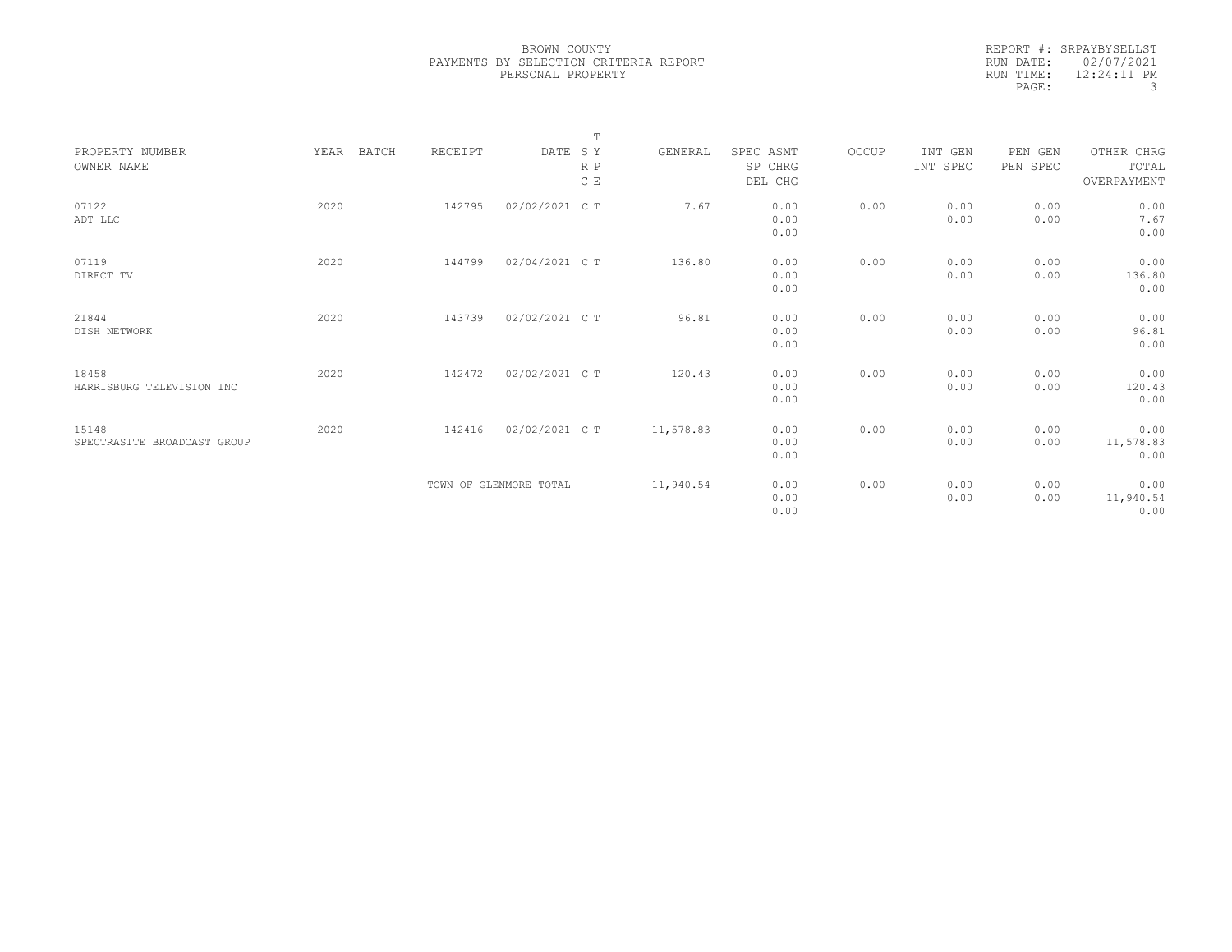|                                                 |      |            |         |                | T          |         |                                 |       |                     |                     |                                    |  |
|-------------------------------------------------|------|------------|---------|----------------|------------|---------|---------------------------------|-------|---------------------|---------------------|------------------------------------|--|
| PROPERTY NUMBER<br>OWNER NAME                   |      | YEAR BATCH | RECEIPT | DATE SY        | R P<br>C E | GENERAL | SPEC ASMT<br>SP CHRG<br>DEL CHG | OCCUP | INT GEN<br>INT SPEC | PEN GEN<br>PEN SPEC | OTHER CHRG<br>TOTAL<br>OVERPAYMENT |  |
| 25052<br>ADT                                    | 2020 |            | 142794  | 02/02/2021 C T |            | 6.62    | 0.00<br>0.00<br>0.00            | 0.00  | 0.00<br>0.00        | 0.00<br>0.00        | 0.00<br>6.62<br>0.00               |  |
| 08003<br>DEPREYS FROSTY TIP                     | 2020 |            | 144046  | 02/02/2021 C T |            | 98.15   | 0.00<br>0.00<br>0.00            | 0.00  | 0.00<br>0.00        | 0.00<br>0.00        | 0.00<br>98.15<br>0.00              |  |
| 22354<br>DIRECTV, INC                           | 2020 |            | 144808  | 02/04/2021 C T |            | 271.81  | 0.00<br>0.00<br>0.00            | 0.00  | 0.00<br>0.00        | 0.00<br>0.00        | 0.00<br>271.81<br>0.00             |  |
| 21118<br>DISH NETWORK, L.L.C                    | 2020 |            | 143741  | 02/02/2021 C T |            | 244.61  | 0.00<br>0.00<br>0.00            | 0.00  | 0.00<br>0.00        | 0.00<br>0.00        | 0.00<br>244.61<br>0.00             |  |
| 29800<br>GREAT LAKES COCA-COLA DISTIBUTION      | 2020 |            | 143647  | 02/02/2021 C T |            | 36.24   | 0.00<br>0.00<br>0.00            | 0.00  | 0.00<br>0.00        | 0.00<br>0.00        | 0.00<br>36.24<br>0.00              |  |
| 09766<br>HAIR DEPOT                             | 2020 |            | 143778  | 02/02/2021 C T |            | 21.52   | 0.00<br>0.00<br>0.00            | 0.00  | 0.00<br>0.00        | 0.00<br>0.00        | 0.00<br>21.52<br>0.00              |  |
| 19361<br>PITNEY BOWES GLOBAL FINANCIAL SVCS LLC | 2020 |            | 144254  | 02/02/2021 C T |            | 4.53    | 0.00<br>0.00<br>0.00            | 0.00  | 0.00<br>0.00        | 0.00<br>0.00        | 0.00<br>4.53<br>0.00               |  |
| 24529<br>PITNEY BOWES INC                       | 2020 |            | 143446  | 02/02/2021 C T |            | 3.01    | 0.00<br>0.00<br>0.00            | 0.00  | 0.00<br>0.00        | 0.00<br>0.00        | 0.00<br>3.01<br>0.00               |  |
| 23562<br>REINECK BUILDERS                       | 2020 |            | 143886  | 02/02/2021 C T |            | 173.65  | 0.00<br>0.00<br>0.00            | 0.00  | 0.00<br>0.00        | 0.00<br>0.00        | 0.00<br>173.65<br>0.00             |  |
| 27141<br>SPECTRASITE COMMUNICATIONS, INC WI     | 2020 |            | 142456  | 02/02/2021 C T |            | 203.66  | 0.00<br>0.00<br>0.00            | 0.00  | 0.00<br>0.00        | 0.00<br>0.00        | 0.00<br>203.66<br>0.00             |  |
| 29804<br>SPECTRASITE COMMUNICATIONS, INC WI     | 2020 |            | 143848  | 02/02/2021 C T |            | 152.33  | 0.00<br>0.00<br>0.00            | 0.00  | 0.00<br>0.00        | 0.00<br>0.00        | 0.00<br>152.33<br>0.00             |  |
| 07256<br>SWEET SEASONS RESTAURANT INC           | 2020 |            | 143225  | 02/02/2021 C T |            | 123.83  | 0.00<br>0.00<br>0.00            | 0.00  | 0.00<br>0.00        | 0.00<br>0.00        | 0.00<br>123.83<br>0.00             |  |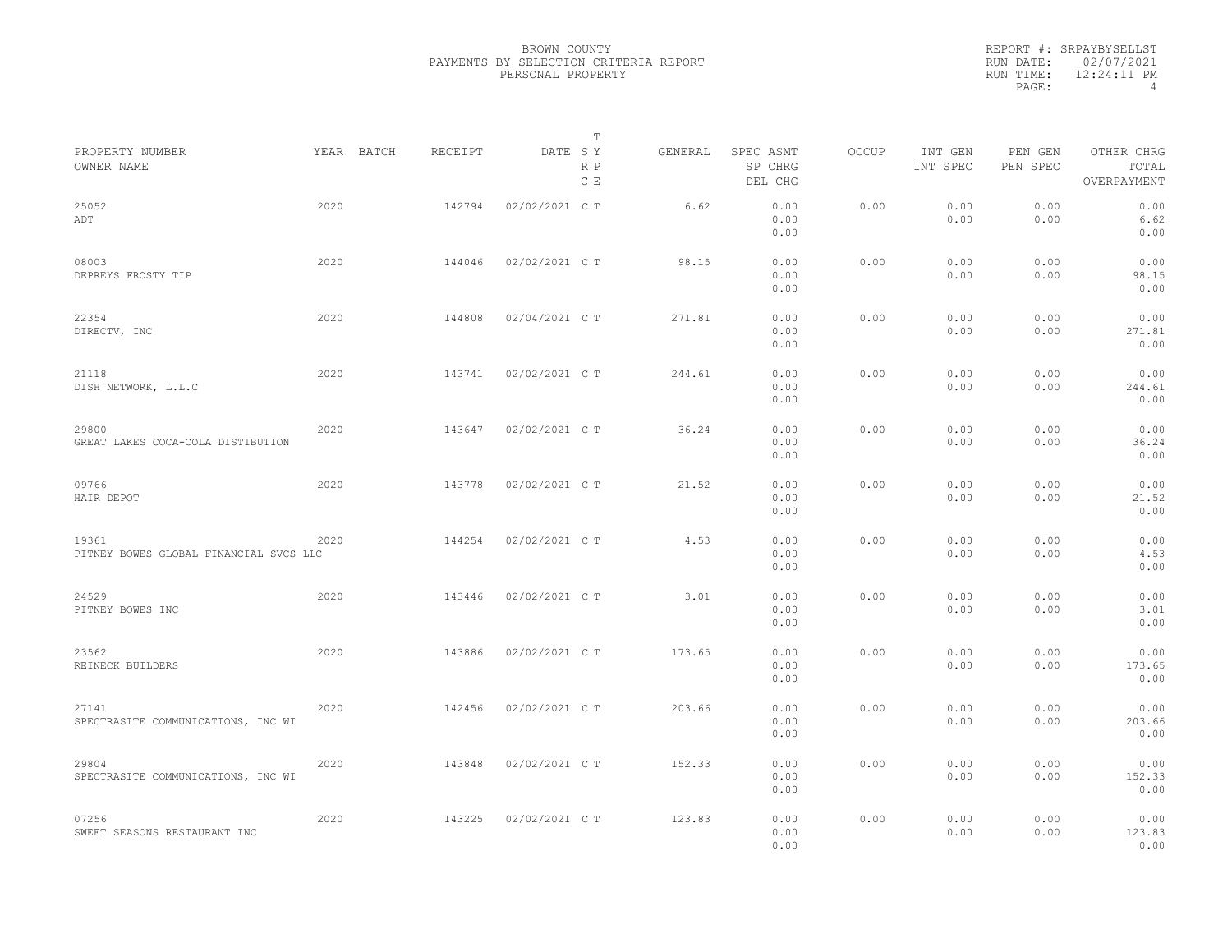REPORT #: SRPAYBYSELLST RUN DATE: 02/07/2021 RUN TIME: 12:24:11 PM<br>PAGE: 5 PAGE:

| PROPERTY NUMBER<br>OWNER NAME | BATCH<br>YEAR | RECEIPT | DATE SY<br>R P          | GENERAL  | SPEC ASMT<br>SP CHRG | OCCUP | INT GEN<br>INT SPEC | PEN<br>GEN<br>PEN SPEC | OTHER CHRG<br>TOTAL |  |
|-------------------------------|---------------|---------|-------------------------|----------|----------------------|-------|---------------------|------------------------|---------------------|--|
|                               |               |         | C E                     |          | DEL CHG              |       |                     |                        | OVERPAYMENT         |  |
| 29805                         | 2020          | 143837  | 02/02/2021 C T          | 72.48    | 0.00                 | 0.00  | 0.00                | 0.00                   | 0.00                |  |
| WABASHA LEASING               |               |         |                         |          | 0.00                 |       | 0.00                | 0.00                   | 72.48               |  |
|                               |               |         |                         |          | 0.00                 |       |                     |                        | 0.00                |  |
|                               |               |         | TOWN OF GREEN BAY TOTAL | 1,412.44 | 0.00                 | 0.00  | 0.00                | 0.00                   | 0.00                |  |
|                               |               |         |                         |          | 0.00                 |       | 0.00                | 0.00                   | 1,412.44            |  |
|                               |               |         |                         |          | 0.00                 |       |                     |                        | 0.00                |  |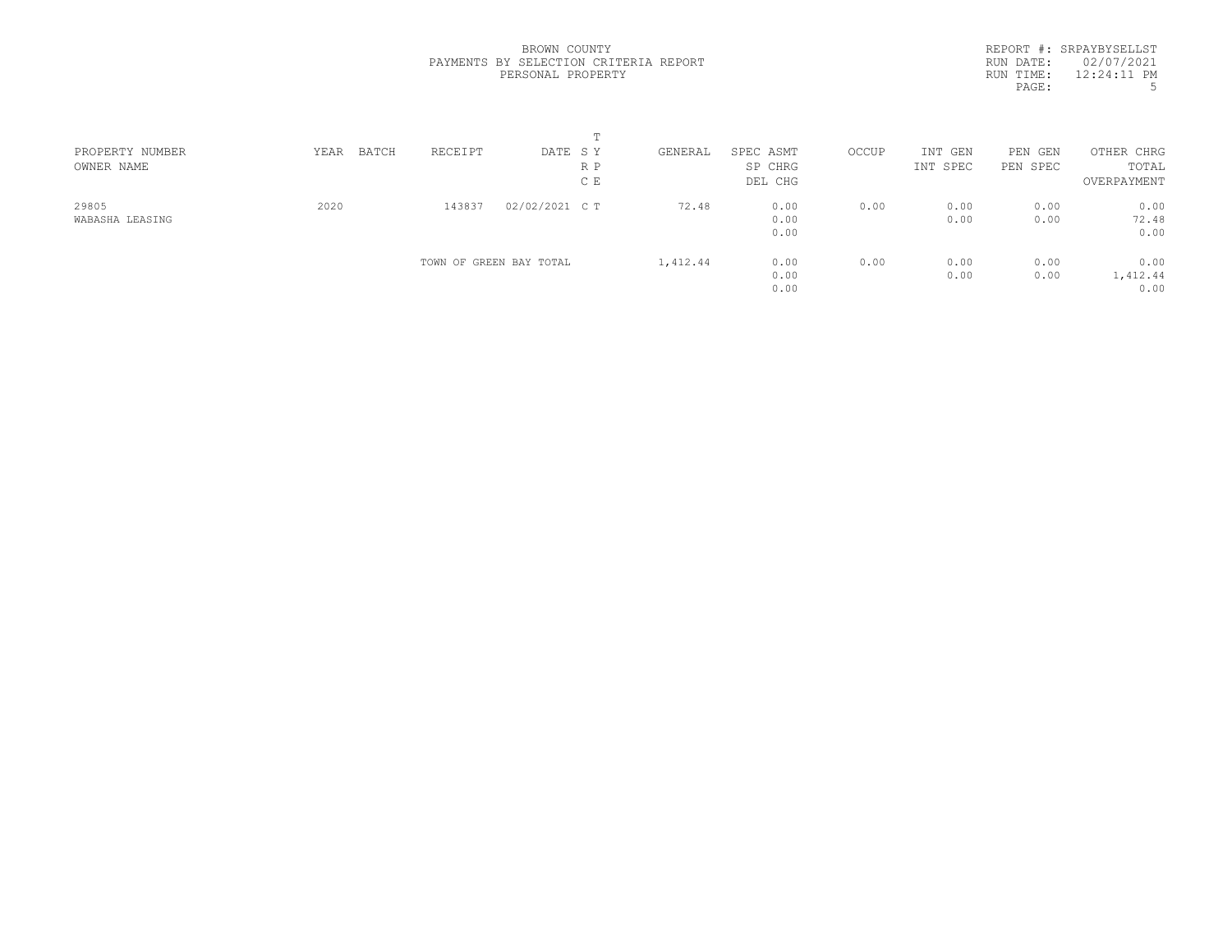| REPORT #: SRPAYBYSELLST |
|-------------------------|
| RUN DATE: 02/07/2021    |
| $12:24:11$ PM           |
| h                       |
|                         |

|                               |            |         |                       | $\mathbb T$ |         |                                 |       |                     |                     |                                    |
|-------------------------------|------------|---------|-----------------------|-------------|---------|---------------------------------|-------|---------------------|---------------------|------------------------------------|
| PROPERTY NUMBER<br>OWNER NAME | YEAR BATCH | RECEIPT | DATE SY               | R P<br>C E  | GENERAL | SPEC ASMT<br>SP CHRG<br>DEL CHG | OCCUP | INT GEN<br>INT SPEC | PEN GEN<br>PEN SPEC | OTHER CHRG<br>TOTAL<br>OVERPAYMENT |
| 26458<br>ADT LLC              | 2020       | 142806  | 02/02/2021 C T        |             | 7.94    | 0.00<br>0.00<br>0.00            | 0.00  | 0.00<br>0.00        | 0.00<br>0.00        | 0.00<br>7.94<br>0.00               |
| 27678<br>ADT LLC              | 2020       | 142807  | 02/02/2021 C T        |             | 2.23    | 0.00<br>0.00<br>0.00            | 0.00  | 0.00<br>0.00        | 0.00<br>0.00        | 0.00<br>2.23<br>0.00               |
| 27009<br>DIRECTV, LLC         | 2020       | 144816  | 02/04/2021 C T        |             | 178.81  | 0.00<br>0.00<br>0.00            | 0.00  | 0.00<br>0.00        | 0.00<br>0.00        | 0.00<br>178.81<br>0.00             |
| 18003<br>DISH NETWORK LLC     | 2020       | 143744  | 02/02/2021 C T        |             | 87.71   | 0.00<br>0.00<br>0.00            | 0.00  | 0.00<br>0.00        | 0.00<br>0.00        | 0.00<br>87.71<br>0.00              |
| 26461<br>LAKES GAS CO.        | 2020       | 143457  | 02/02/2021 C T        |             | 65.36   | 0.00<br>0.00<br>0.00            | 0.00  | 0.00<br>0.00        | 0.00<br>0.00        | 0.00<br>65.36<br>0.00              |
| 15570<br>LEDGEROCK SPRINGS    | 2020       | 141748  | 02/01/2021 C T        |             | 93.25   | 0.00<br>0.00<br>0.00            | 0.00  | 0.00<br>0.00        | 0.00<br>0.00        | 0.00<br>93.25<br>0.00              |
| 26462<br>PITNEY BOWES, INC.   | 2020       | 143448  | 02/02/2021 C T        |             | 6.80    | 0.00<br>0.00<br>0.00            | 0.00  | 0.00<br>0.00        | 0.00<br>0.00        | 0.00<br>6.80<br>0.00               |
| 27681<br>WABASHA LEASING      | 2020       | 143834  | 02/02/2021 C T        |             | 47.44   | 0.00<br>0.00<br>0.00            | 0.00  | 0.00<br>0.00        | 0.00<br>0.00        | 0.00<br>47.44<br>0.00              |
|                               |            |         | TOWN OF HOLLAND TOTAL |             | 489.54  | 0.00<br>0.00<br>0.00            | 0.00  | 0.00<br>0.00        | 0.00<br>0.00        | 0.00<br>489.54<br>0.00             |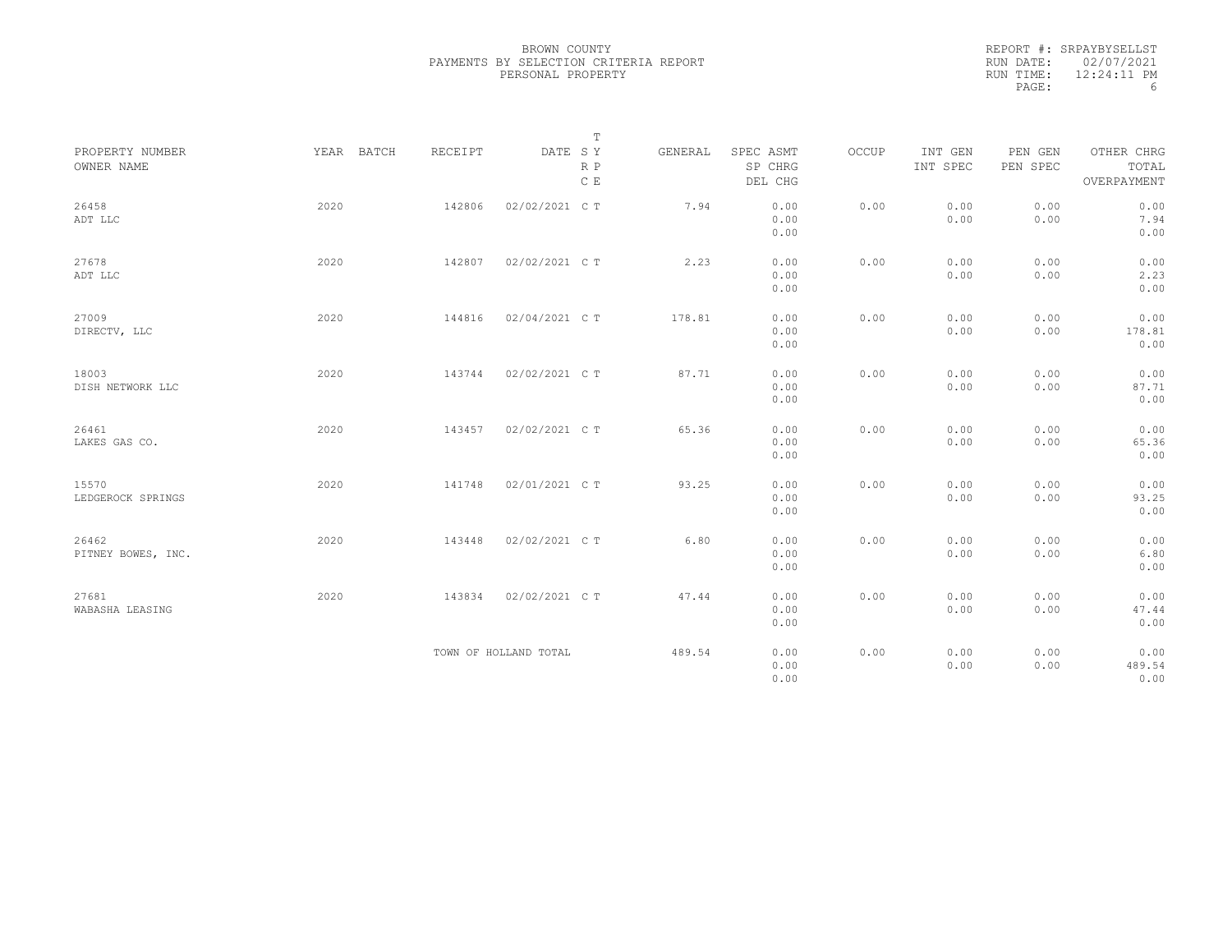|           | REPORT #: SRPAYBYSELLST |
|-----------|-------------------------|
|           | RUN DATE: 02/07/2021    |
| RUN TIME: | $12:24:12$ PM           |
| PAGE:     |                         |

|                               |               |         |                        | $\mathbb T$ |         |                                 |       |                     |                     |                                    |  |
|-------------------------------|---------------|---------|------------------------|-------------|---------|---------------------------------|-------|---------------------|---------------------|------------------------------------|--|
| PROPERTY NUMBER<br>OWNER NAME | YEAR<br>BATCH | RECEIPT | DATE SY                | R P<br>C E  | GENERAL | SPEC ASMT<br>SP CHRG<br>DEL CHG | OCCUP | INT GEN<br>INT SPEC | PEN GEN<br>PEN SPEC | OTHER CHRG<br>TOTAL<br>OVERPAYMENT |  |
| 29570<br>AMERIGAS PROPANE LP  | 2020          | 143989  | 02/02/2021 C T         |             | 4.48    | 0.00<br>0.00<br>0.00            | 0.00  | 0.00<br>0.00        | 0.00<br>0.00        | 0.00<br>4.48<br>0.00               |  |
| 05698<br>BLEMKE, JAMES        | 2020          | 143356  | 02/02/2021 C T         |             | 5.44    | 0.00<br>0.00<br>0.00            | 0.00  | 0.00<br>0.00        | 0.00<br>0.00        | 0.00<br>5.44<br>0.00               |  |
| 27006<br>DIRECTV              | 2020          | 144815  | 02/04/2021 C T         |             | 147.67  | 0.00<br>0.00<br>0.00            | 0.00  | 0.00<br>0.00        | 0.00<br>0.00        | 0.00<br>147.67<br>0.00             |  |
| 21141<br>DISH NETWORK LLC     | 2020          | 143734  | 02/02/2021 C T         |             | 110.38  | 0.00<br>0.00<br>0.00            | 0.00  | 0.00<br>0.00        | 0.00<br>0.00        | 0.00<br>110.38<br>0.00             |  |
| 05677<br>SALOON, OUTSKIRTZ    | 2020          | 144117  | 02/02/2021 C T         |             | 55.72   | 0.00<br>0.00<br>0.00            | 0.00  | 0.00<br>0.00        | 0.00<br>0.00        | 0.00<br>55.72<br>0.00              |  |
|                               |               |         | TOWN OF HUMBOLDT TOTAL |             | 323.69  | 0.00<br>0.00<br>0.00            | 0.00  | 0.00<br>0.00        | 0.00<br>0.00        | 0.00<br>323.69<br>0.00             |  |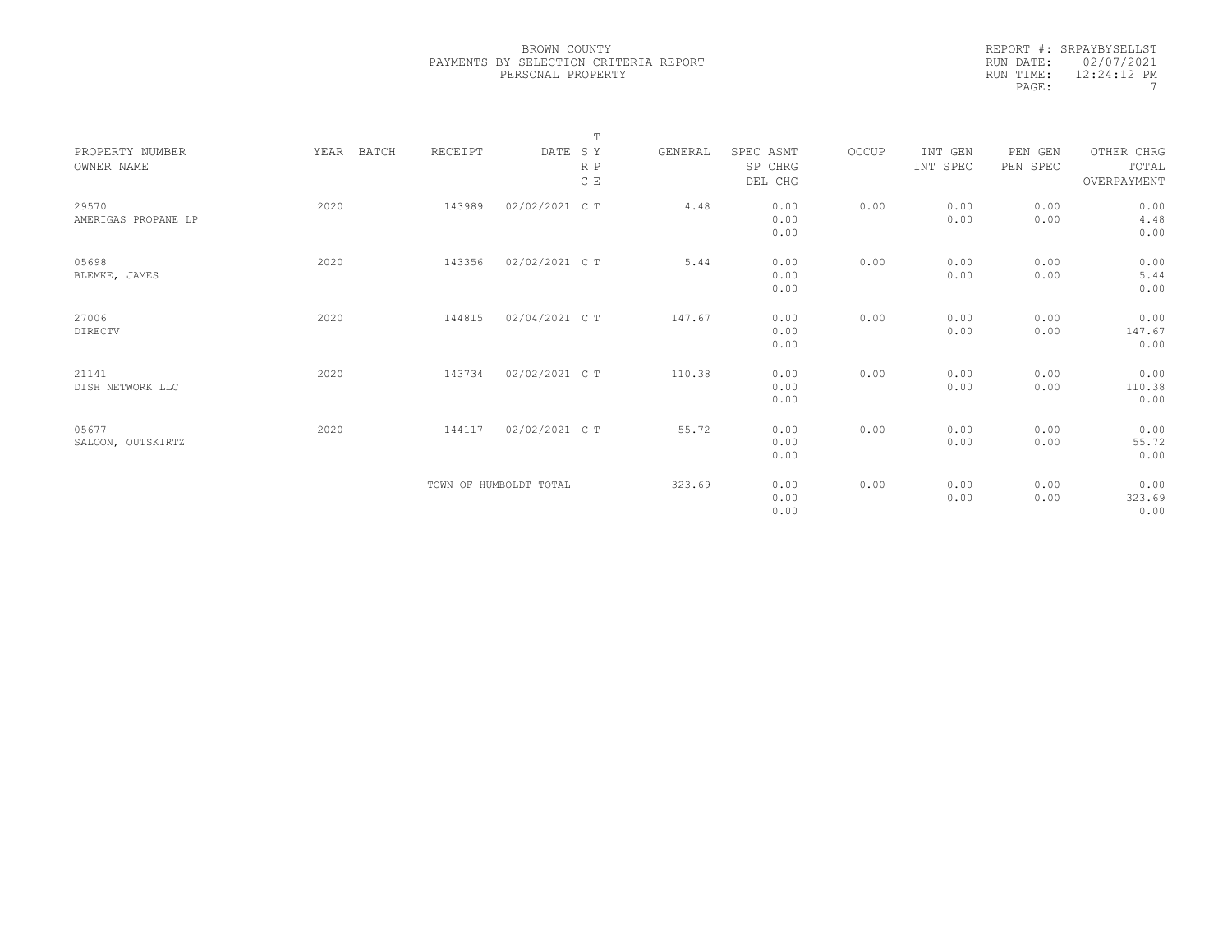|           | REPORT #: SRPAYBYSELLST |
|-----------|-------------------------|
|           | RUN DATE: 02/07/2021    |
| RUN TIME: | $12:24:12$ PM           |
| PAGE:     | 8                       |

| PROPERTY NUMBER<br>OWNER NAME                         |      | YEAR BATCH | RECEIPT | DATE SY        | Т<br>$\mathbb R$ $\mathbb P$<br>C E | GENERAL  | SPEC ASMT<br>SP CHRG<br>DEL CHG | OCCUP | INT GEN<br>INT SPEC | PEN GEN<br>PEN SPEC | OTHER CHRG<br>TOTAL<br>OVERPAYMENT |  |
|-------------------------------------------------------|------|------------|---------|----------------|-------------------------------------|----------|---------------------------------|-------|---------------------|---------------------|------------------------------------|--|
| 22999<br>1ST CHOICE METAL FINISHING                   | 2020 |            | 142174  | 02/01/2021 C T |                                     | 91.59    | 0.00<br>0.00<br>0.00            | 0.00  | 0.00<br>0.00        | 0.00<br>0.00        | 0.00<br>91.59<br>0.00              |  |
| 17719<br>ACKER 20, LLC                                | 2020 |            | 144784  | 02/04/2021 C T |                                     | 133.57   | 0.00<br>0.00<br>0.00            | 0.00  | 0.00<br>0.00        | 0.00<br>0.00        | 0.00<br>133.57<br>0.00             |  |
| 24378<br>ADT LLC                                      | 2020 |            | 142804  | 02/02/2021 C T |                                     | 1.91     | 0.00<br>0.00<br>0.00            | 0.00  | 0.00<br>0.00        | 0.00<br>0.00        | 0.00<br>1.91<br>0.00               |  |
| 23790<br>AMERIGAS PROPANE LP                          | 2020 |            | 143990  | 02/02/2021 C T |                                     | 7.63     | 0.00<br>0.00<br>0.00            | 0.00  | 0.00<br>0.00        | 0.00<br>0.00        | 0.00<br>7.63<br>0.00               |  |
| 23051<br>DE LEERS CONSTRUCTION, INC                   | 2020 |            | 144044  | 02/02/2021 C T |                                     | 618.24   | 0.00<br>0.00<br>0.00            | 0.00  | 0.00<br>0.00        | 0.00<br>0.00        | 0.00<br>618.24<br>0.00             |  |
| 23683<br>DELOREY CHIROPRACTIC CLINIC, INC             | 2020 |            | 143611  | 02/02/2021 C T |                                     | 288.13   | 0.00<br>0.00<br>0.00            | 0.00  | 0.00<br>0.00        | 0.00<br>0.00        | 0.00<br>288.13<br>0.00             |  |
| 27070<br>DIRECTV LLC                                  | 2020 |            | 144819  | 02/04/2021 C T |                                     | 444.60   | 0.00<br>0.00<br>0.00            | 0.00  | 0.00<br>0.00        | 0.00<br>0.00        | 0.00<br>444.60<br>0.00             |  |
| 19667<br>DISH NETWORK, L.L.C.                         | 2020 |            | 143735  | 02/02/2021 C T |                                     | 93.49    | 0.00<br>0.00<br>0.00            | 0.00  | 0.00<br>0.00        | 0.00<br>0.00        | 0.00<br>93.49<br>0.00              |  |
| 27072<br>GENESIS ELDERCARE REHABILITATION SERVICE LLC | 2020 |            | 143455  | 02/02/2021 C T |                                     | 89.68    | 0.00<br>0.00<br>0.00            | 0.00  | 0.00<br>0.00        | 0.00<br>0.00        | 0.00<br>89.68<br>0.00              |  |
| 17702<br>KRIETE TRUCK CENTER GREEN BAY                | 2020 |            | 141700  | 02/01/2021 C T |                                     | 358.73   | 0.00<br>0.00<br>0.00            | 0.00  | 0.00<br>0.00        | 0.00<br>0.00        | 0.00<br>358.73<br>0.00             |  |
| 27076<br>KWIK TRIP, INC.                              | 2020 |            | 144695  | 02/04/2021 C T |                                     | 2,230.61 | 0.00<br>0.00<br>0.00            | 0.00  | 0.00<br>0.00        | 0.00<br>0.00        | 0.00<br>2,230.61<br>0.00           |  |
| 00020<br>LAMAR ADVERTISING OF GREEN BAY               | 2020 |            | 143306  | 02/02/2021 C T |                                     | 1,116.26 | 0.00<br>0.00<br>0.00            | 0.00  | 0.00<br>0.00        | 0.00<br>0.00        | 0.00<br>1,116.26<br>0.00           |  |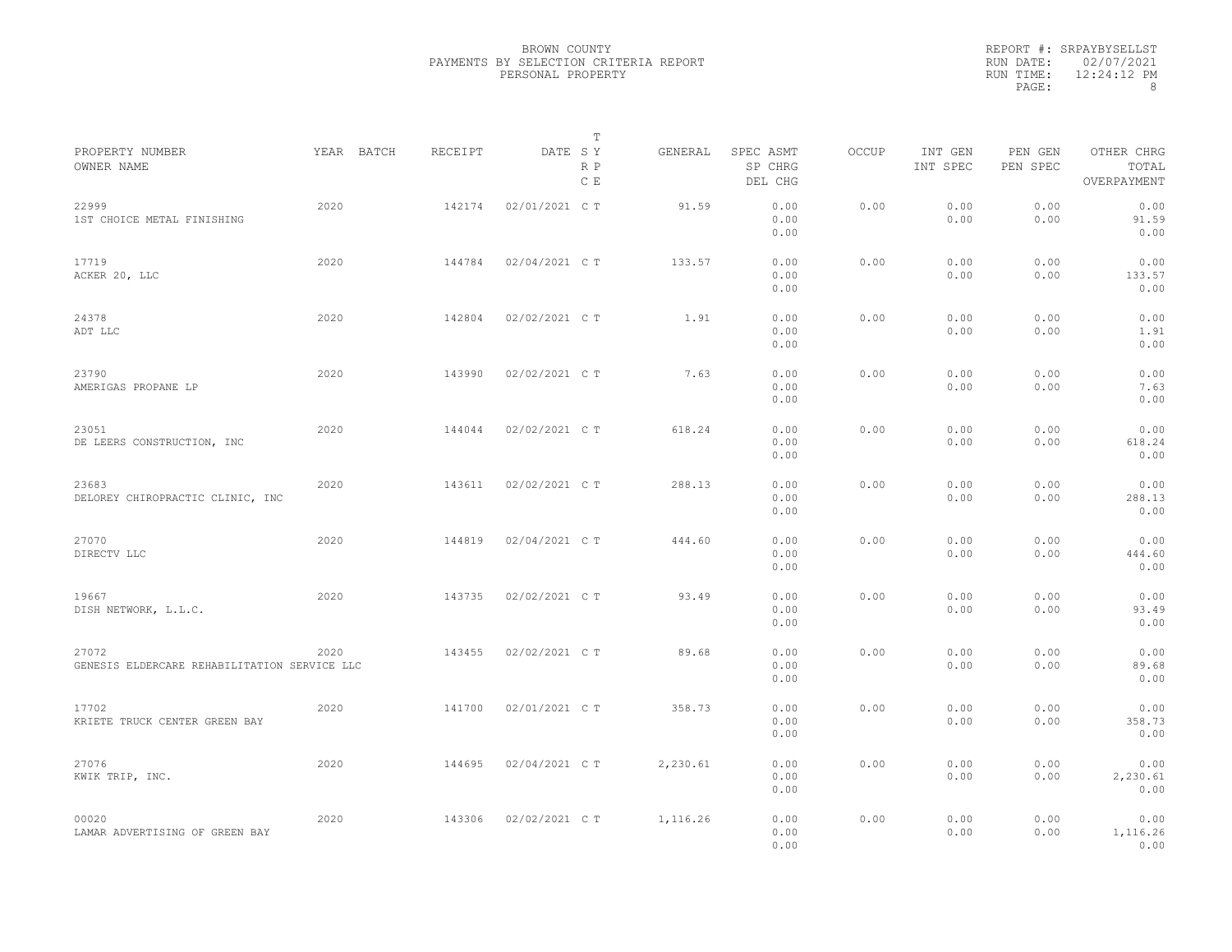|           | REPORT #: SRPAYBYSELLST |
|-----------|-------------------------|
|           | RUN DATE: 02/07/2021    |
| RUN TIME: | $12:24:12$ PM           |
| PAGE:     | q                       |

|                                                 |      |            |         |                        | $\mathbb T$ |           |                                 |       |                     |                     |                                    |
|-------------------------------------------------|------|------------|---------|------------------------|-------------|-----------|---------------------------------|-------|---------------------|---------------------|------------------------------------|
| PROPERTY NUMBER<br>OWNER NAME                   |      | YEAR BATCH | RECEIPT | DATE SY                | R P<br>C E  | GENERAL   | SPEC ASMT<br>SP CHRG<br>DEL CHG | OCCUP | INT GEN<br>INT SPEC | PEN GEN<br>PEN SPEC | OTHER CHRG<br>TOTAL<br>OVERPAYMENT |
| 10021<br>M3 INSURANCE SOLUTIONS INC             | 2020 |            | 141804  | 02/01/2021 C T         |             | 3,963.19  | 0.00<br>0.00<br>0.00            | 0.00  | 0.00<br>0.00        | 0.00<br>0.00        | 0.00<br>3,963.19<br>0.00           |
| 15611<br>MILLER-BRADFORD & RISBERG, INC         | 2020 |            | 143242  | 02/02/2021 C T         |             | 543.03    | 0.00<br>0.00<br>0.00            | 0.00  | 0.00<br>0.00        | 0.00<br>0.00        | 0.00<br>543.03<br>0.00             |
| 26400<br>PITNEY BOWES GLOBAL FINANCIAL SVCS LLC | 2020 |            | 144250  | 02/02/2021 C T         |             | 131.66    | 0.00<br>0.00<br>0.00            | 0.00  | 0.00<br>0.00        | 0.00<br>0.00        | 0.00<br>131.66<br>0.00             |
| 24408<br>PITNEY BOWES INC                       | 2020 |            | 143445  | 02/02/2021 C T         |             | 24.80     | 0.00<br>0.00<br>0.00            | 0.00  | 0.00<br>0.00        | 0.00<br>0.00        | 0.00<br>24.80<br>0.00              |
| 19663<br>QUALITY TRUCK CARE CENTER INC          | 2020 |            | 141569  | 02/01/2021 C T         |             | 249.97    | 0.00<br>0.00<br>0.00            | 0.00  | 0.00<br>0.00        | 0.00<br>0.00        | 0.00<br>249.97<br>0.00             |
| 17718<br>VAN RITE & FATHER INC.                 | 2020 |            | 142686  | 02/02/2021 C T         |             | 45.80     | 0.00<br>0.00<br>0.00            | 0.00  | 0.00<br>0.00        | 0.00<br>0.00        | 0.00<br>45.80<br>0.00              |
|                                                 |      |            |         | TOWN OF LAWRENCE TOTAL |             | 10,432.89 | 0.00<br>0.00<br>0.00            | 0.00  | 0.00<br>0.00        | 0.00<br>0.00        | 0.00<br>10,432.89<br>0.00          |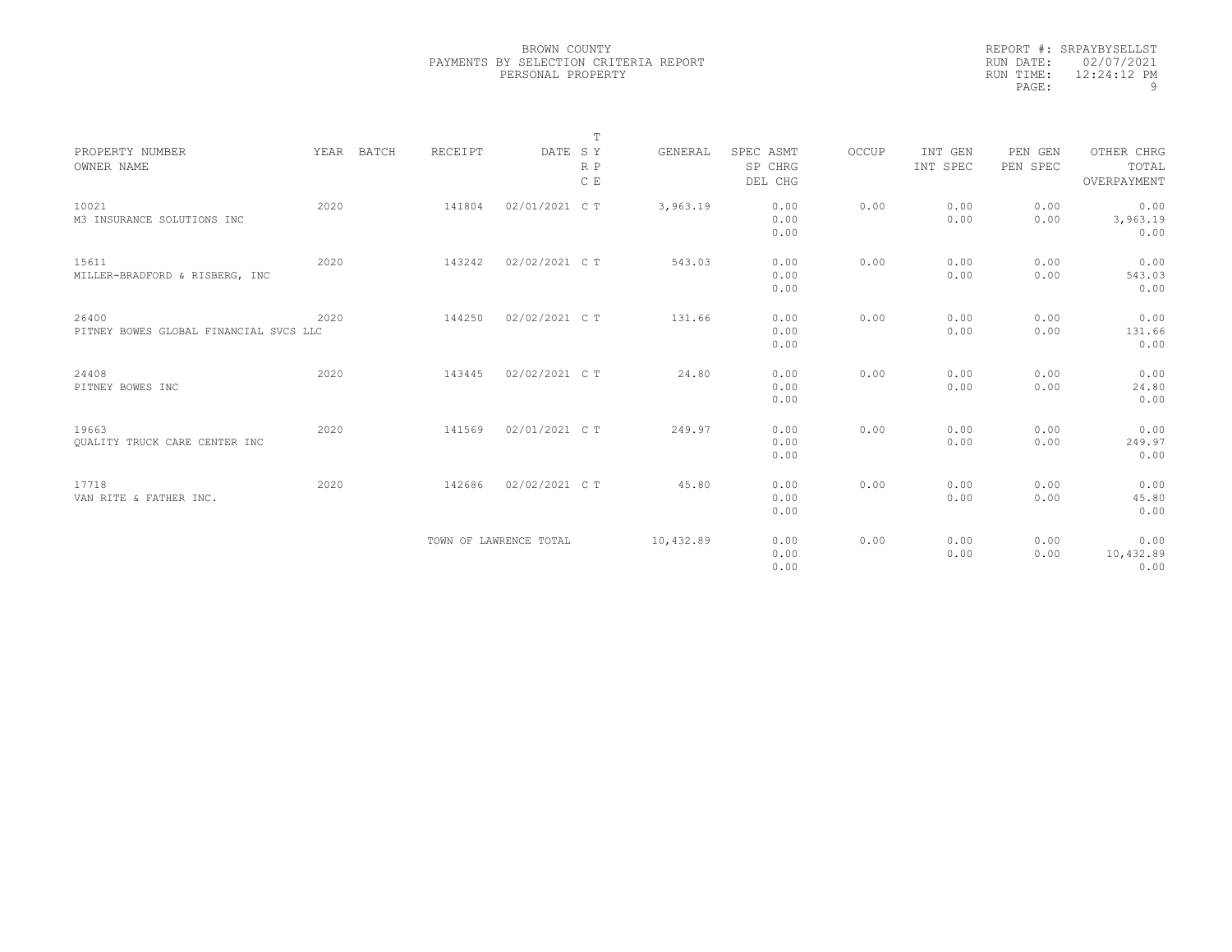|                                                   |      |            |         |                | T          |          |                                 |              |                     |                     |                                    |  |
|---------------------------------------------------|------|------------|---------|----------------|------------|----------|---------------------------------|--------------|---------------------|---------------------|------------------------------------|--|
| PROPERTY NUMBER<br>OWNER NAME                     |      | YEAR BATCH | RECEIPT | DATE SY        | R P<br>C E | GENERAL  | SPEC ASMT<br>SP CHRG<br>DEL CHG | <b>OCCUP</b> | INT GEN<br>INT SPEC | PEN GEN<br>PEN SPEC | OTHER CHRG<br>TOTAL<br>OVERPAYMENT |  |
| 23757<br>ADT                                      | 2020 |            | 142803  | 02/02/2021 C T |            | 22.26    | 0.00<br>0.00<br>0.00            | 0.00         | 0.00<br>0.00        | 0.00<br>0.00        | 0.00<br>22.26<br>0.00              |  |
| 23554<br>ADVANCED DISPOSAL SERVICES               | 2020 |            | 143335  | 02/02/2021 C T |            | 344.14   | 0.00<br>0.00<br>0.00            | 0.00         | 0.00<br>0.00        | 0.00<br>0.00        | 0.00<br>344.14<br>0.00             |  |
| 04165<br>AMERICAN FAMILY MUTUAL INSURANCE COMPANY | 2020 |            | 144776  | 02/04/2021 C T |            | 9.06     | 0.00<br>0.00<br>0.00            | 0.00         | 0.00<br>0.00        | 0.00<br>0.00        | 0.00<br>9.06<br>0.00               |  |
| 11249<br>AMERICAN FAMILY MUTUAL INSURANCE COMPANY | 2020 |            | 144777  | 02/04/2021 C T |            | 5.93     | 0.00<br>0.00<br>0.00            | 0.00         | 0.00<br>0.00        | 0.00<br>0.00        | 0.00<br>5.93<br>0.00               |  |
| 13599<br>ARBY'S 6888                              | 2020 |            | 142201  | 02/01/2021 C T |            | 3,296.15 | 0.00<br>0.00<br>0.00            | 0.00         | 0.00<br>0.00        | 0.00<br>0.00        | 0.00<br>3,296.15<br>0.00           |  |
| 19788<br>C&C ELECTRIC SERVICES INC.               | 2020 |            | 141945  | 02/01/2021 C T |            | 16.33    | 0.00<br>0.00<br>0.00            | 0.00         | 0.00<br>0.00        | 0.00<br>0.00        | 0.00<br>16.33<br>0.00              |  |
| 19500<br>CHICAGO STREET PUB & GRILL               | 2020 |            | 143652  | 02/02/2021 C T |            | 644.32   | 0.00<br>0.00<br>0.00            | 0.00         | 0.00<br>0.00        | 0.00<br>0.00        | 0.00<br>644.32<br>0.00             |  |
| 26938<br>DIRECTV                                  | 2020 |            | 144813  | 02/04/2021 C T |            | 635.40   | 0.00<br>0.00<br>0.00            | 0.00         | 0.00<br>0.00        | 0.00<br>0.00        | 0.00<br>635.40<br>0.00             |  |
| 17248<br>DISH NETWORK LLC                         | 2020 |            | 143736  | 02/02/2021 C T |            | 109.86   | 0.00<br>0.00<br>0.00            | 0.00         | 0.00<br>0.00        | 0.00<br>0.00        | 0.00<br>109.86<br>0.00             |  |
| 11893<br>FOX COMMUNITIES CREDIT UNION             | 2020 |            | 143231  | 02/02/2021 C T |            | 2,378.31 | 0.00<br>0.00<br>0.00            | 0.00         | 0.00<br>0.00        | 0.00<br>0.00        | 0.00<br>2,378.31<br>0.00           |  |
| 09757<br>GEMINI PLASTICS INC                      | 2020 |            | 142000  | 02/01/2021 C T |            | 629.47   | 0.00<br>0.00<br>0.00            | 0.00         | 0.00<br>0.00        | 0.00<br>0.00        | 0.00<br>629.47<br>0.00             |  |
| 26939<br>GRAY MEDIA GROUP INC                     | 2020 |            | 143450  | 02/02/2021 C T |            | 1,438.55 | 0.00<br>0.00<br>0.00            | 0.00         | 0.00<br>0.00        | 0.00<br>0.00        | 0.00<br>1,438.55<br>0.00           |  |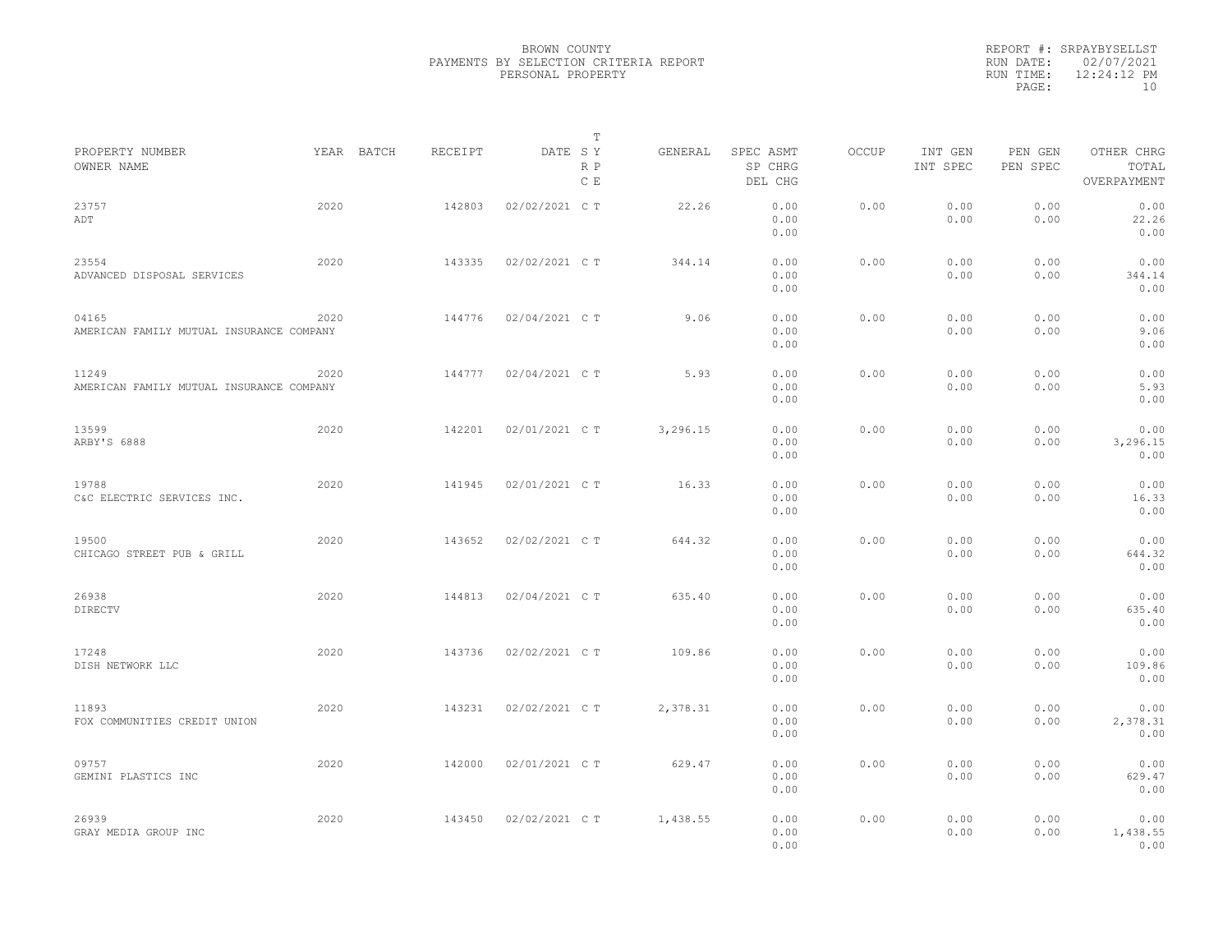|                                                 |            |         |                | T          |          |                                 |              |                     |                     |                                    |  |
|-------------------------------------------------|------------|---------|----------------|------------|----------|---------------------------------|--------------|---------------------|---------------------|------------------------------------|--|
| PROPERTY NUMBER<br>OWNER NAME                   | YEAR BATCH | RECEIPT | DATE SY        | R P<br>C E | GENERAL  | SPEC ASMT<br>SP CHRG<br>DEL CHG | <b>OCCUP</b> | INT GEN<br>INT SPEC | PEN GEN<br>PEN SPEC | OTHER CHRG<br>TOTAL<br>OVERPAYMENT |  |
| 22422<br>GRAYSTONE ALE HOUSE                    | 2020       | 142175  | 02/01/2021 C T |            | 2,072.49 | 0.00<br>0.00<br>0.00            | 0.00         | 0.00<br>0.00        | 0.00<br>0.00        | 0.00<br>2,072.49<br>0.00           |  |
| 26511<br>GREAT LAKES COCA-COLA DISTRIBUTION     | 2020       | 143643  | 02/02/2021 C T |            | 103.89   | 0.00<br>0.00<br>0.00            | 0.00         | 0.00<br>0.00        | 0.00<br>0.00        | 0.00<br>103.89<br>0.00             |  |
| 10049<br>HALLMARK MARKETING COMPANY             | 2020       | 142769  | 02/02/2021 C T |            | 34.15    | 0.00<br>0.00<br>0.00            | 0.00         | 0.00<br>0.00        | 0.00<br>0.00        | 0.00<br>34.15<br>0.00              |  |
| 24947<br>HARRISBURG TELEVISION, INC.            | 2020       | 142425  | 02/02/2021 C T |            | 684.41   | 0.00<br>0.00<br>0.00            | 0.00         | 0.00<br>0.00        | 0.00<br>0.00        | 0.00<br>684.41<br>0.00             |  |
| 10051<br>HUNTINGTON TECHNOLOGY FINANCE          | 2020       | 142783  | 02/02/2021 C T |            | 56.41    | 0.00<br>0.00<br>0.00            | 0.00         | 0.00<br>0.00        | 0.00<br>0.00        | 0.00<br>56.41<br>0.00              |  |
| 26693<br>KWIK TRIP INC #594                     | 2020       | 144696  | 02/04/2021 C T |            | 3,597.16 | 0.00<br>0.00<br>0.00            | 0.00         | 0.00<br>0.00        | 0.00<br>0.00        | 0.00<br>3,597.16<br>0.00           |  |
| 23553<br>LAMAR ADVERTISING OF GREEN BAY         | 2020       | 143307  | 02/02/2021 C T |            | 59.36    | 0.00<br>0.00<br>0.00            | 0.00         | 0.00<br>0.00        | 0.00<br>0.00        | 0.00<br>59.36<br>0.00              |  |
| 11901<br>LEDGEVIEW SHELL INC                    | 2020       | 142602  | 02/02/2021 C T |            | 1,242.59 | 0.00<br>0.00<br>0.00            | 0.00         | 0.00<br>0.00        | 0.00<br>0.00        | 0.00<br>1,242.59<br>0.00           |  |
| 19531<br>PITNEY BOWES GLOBAL FINANCIAL SVCS LLC | 2020       | 144238  | 02/02/2021 C T |            | 48.99    | 0.00<br>0.00<br>0.00            | 0.00         | 0.00<br>0.00        | 0.00<br>0.00        | 0.00<br>48.99<br>0.00              |  |
| 16941<br>PITNEY BOWES INC                       | 2020       | 143440  | 02/02/2021 C T |            | 5.93     | 0.00<br>0.00<br>0.00            | 0.00         | 0.00<br>0.00        | 0.00<br>0.00        | 0.00<br>5.93<br>0.00               |  |
| 26934<br>SBA INFRASTRUCTURE                     | 2020       | 143017  | 02/02/2021 C T |            | 682.60   | 0.00<br>0.00<br>0.00            | 0.00         | 0.00<br>0.00        | 0.00<br>0.00        | 0.00<br>682.60<br>0.00             |  |
| 10040<br>SBA INFRASTRUCTURE                     | 2020       | 143033  | 02/02/2021 C T |            | 616.11   | 0.00<br>0.00<br>0.00            | 0.00         | 0.00<br>0.00        | 0.00<br>0.00        | 0.00<br>616.11<br>0.00             |  |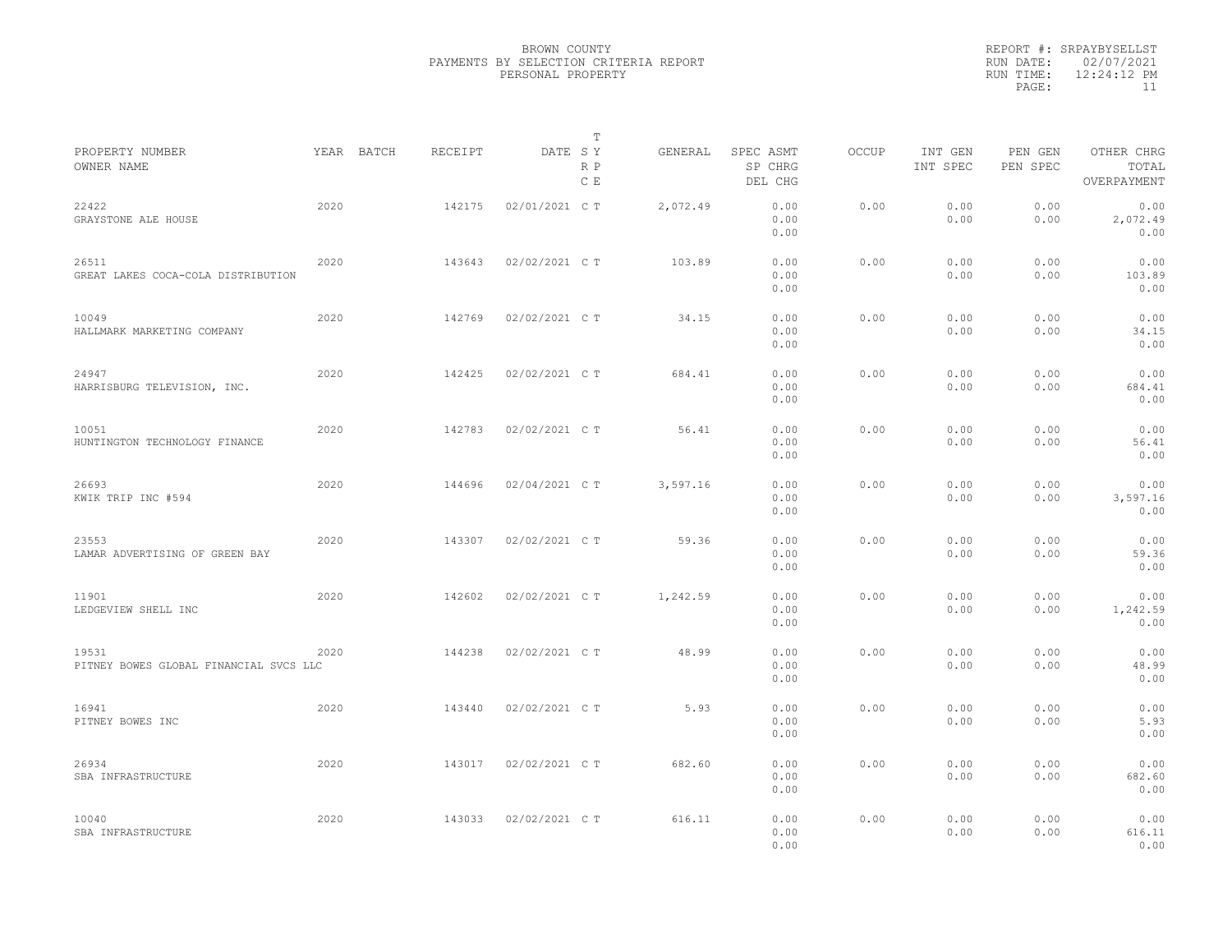|           | REPORT #: SRPAYBYSELLST |
|-----------|-------------------------|
|           | RUN DATE: 02/07/2021    |
| RUN TIME: | $12:24:13$ PM           |
| PAGE:     | 12                      |
|           |                         |

|                                          |      |       |                         |                | $\mathbf{m}$ |            |           |       |          |          |             |  |
|------------------------------------------|------|-------|-------------------------|----------------|--------------|------------|-----------|-------|----------|----------|-------------|--|
| PROPERTY NUMBER                          | YEAR | BATCH | RECEIPT                 | DATE SY        |              | GENERAL    | SPEC ASMT | OCCUP | INT GEN  | PEN GEN  | OTHER CHRG  |  |
| OWNER NAME                               |      |       |                         |                | R P          |            | SP CHRG   |       | INT SPEC | PEN SPEC | TOTAL       |  |
|                                          |      |       |                         |                | C E          |            | DEL CHG   |       |          |          | OVERPAYMENT |  |
|                                          |      |       |                         |                |              |            |           |       |          |          |             |  |
| 19501                                    | 2020 |       | 144882                  | 02/04/2021 C T |              | 23.74      | 0.00      | 0.00  | 0.00     | 0.00     | 0.00        |  |
| SEACRETS SALON                           |      |       |                         |                |              |            | 0.00      |       | 0.00     | 0.00     | 23.74       |  |
|                                          |      |       |                         |                |              |            | 0.00      |       |          |          | 0.00        |  |
|                                          |      |       |                         |                |              |            |           |       |          |          |             |  |
| 10044                                    | 2020 |       | 144921                  | 02/04/2021 C T |              | 593.84     | 0.00      | 0.00  | 0.00     | 0.00     | 0.00        |  |
| SENIOR OPPORTUNITY FUND INVESTMENT-I LLC |      |       |                         |                |              |            | 0.00      |       | 0.00     | 0.00     | 593.84      |  |
|                                          |      |       |                         |                |              |            | 0.00      |       |          |          | 0.00        |  |
|                                          |      |       |                         |                |              |            |           |       |          |          |             |  |
| 23749                                    | 2020 |       | 142558                  | 02/02/2021 C T |              | 1,008.04   | 0.00      | 0.00  | 0.00     | 0.00     | 0.00        |  |
| SIEMENS HEALTHCARE DIAGNOSTICS INC       |      |       |                         |                |              |            | 0.00      |       | 0.00     | 0.00     | 1,008.04    |  |
|                                          |      |       |                         |                |              |            | 0.00      |       |          |          | 0.00        |  |
|                                          |      |       |                         |                |              |            |           |       |          |          |             |  |
| 10050                                    | 2020 |       | 143830                  | 02/02/2021 C T |              | 57.90      | 0.00      | 0.00  | 0.00     | 0.00     | 0.00        |  |
| WABASHA LEASING LLC                      |      |       |                         |                |              |            | 0.00      |       | 0.00     | 0.00     | 57.90       |  |
|                                          |      |       |                         |                |              |            | 0.00      |       |          |          | 0.00        |  |
|                                          |      |       |                         |                |              |            |           |       |          |          |             |  |
|                                          |      |       |                         |                |              | 20, 417.39 |           |       | 0.00     | 0.00     | 0.00        |  |
|                                          |      |       | TOWN OF LEDGEVIEW TOTAL |                |              |            | 0.00      | 0.00  |          |          |             |  |
|                                          |      |       |                         |                |              |            | 0.00      |       | 0.00     | 0.00     | 20, 417.39  |  |
|                                          |      |       |                         |                |              |            | 0.00      |       |          |          | 0.00        |  |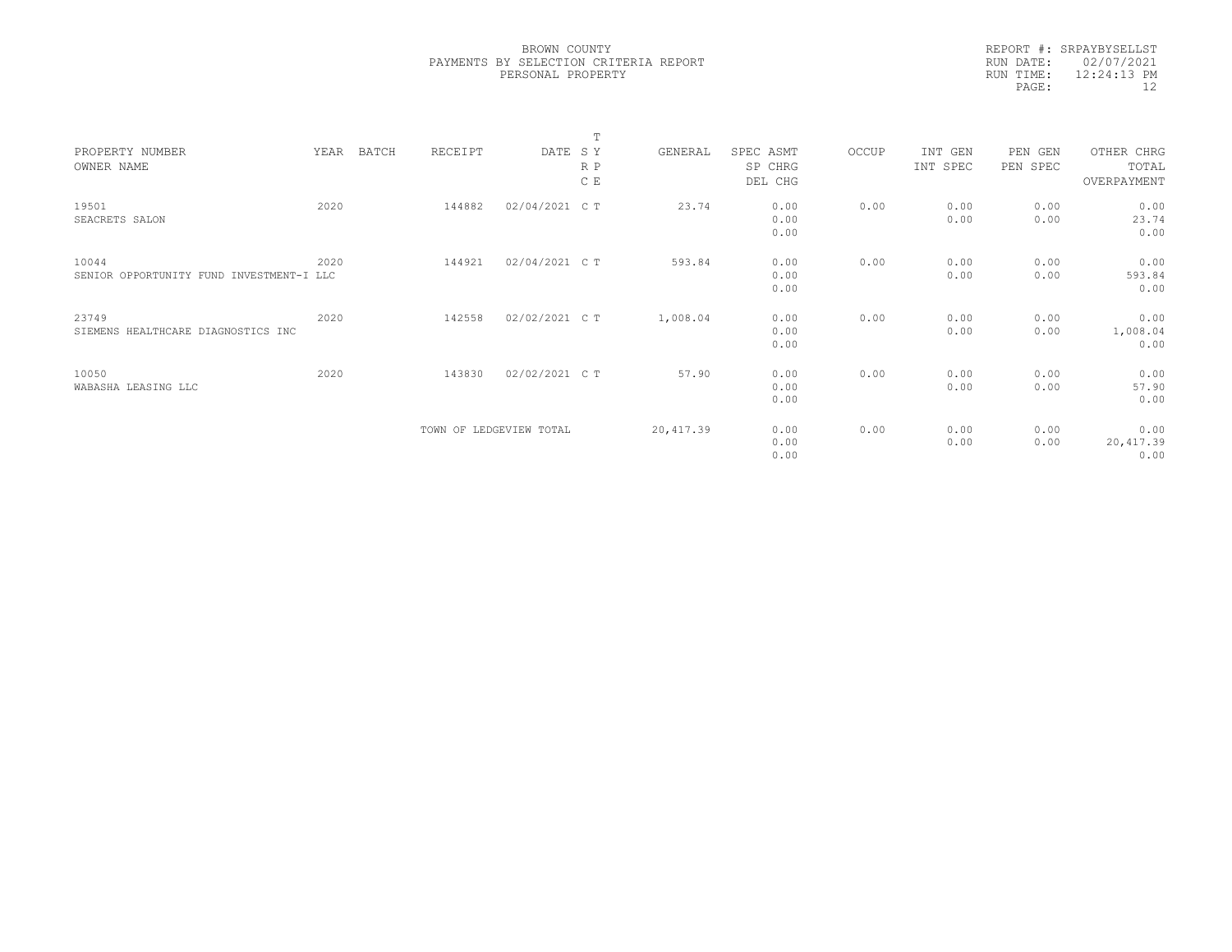|                                  |      |             |         |                        | $\mathbb T$ |         |                      |       |                     |                     |                     |
|----------------------------------|------|-------------|---------|------------------------|-------------|---------|----------------------|-------|---------------------|---------------------|---------------------|
| PROPERTY NUMBER<br>OWNER NAME    |      | YEAR BATCH  | RECEIPT | DATE SY                | $R$ $P$     | GENERAL | SPEC ASMT<br>SP CHRG | OCCUP | INT GEN<br>INT SPEC | PEN GEN<br>PEN SPEC | OTHER CHRG<br>TOTAL |
|                                  |      |             |         |                        | C E         |         | DEL CHG              |       |                     |                     | OVERPAYMENT         |
| 25288                            | 2020 |             | 142805  | 02/02/2021 C T         |             | 3.20    | 0.00                 | 0.00  | 0.00                | 0.00                | 0.00                |
| ADT                              |      |             |         |                        |             |         | 0.00                 |       | 0.00                | 0.00                | 3.20                |
|                                  |      |             |         |                        |             |         | 0.00                 |       |                     |                     | 0.00                |
| 27107                            | 2020 |             | 142330  | 02/02/2021 C T         |             | 16.02   | 0.00                 | 0.00  | 0.00                | 0.00                | 0.00                |
| BAXTER HEALTHCARE CORPORATION    |      |             |         |                        |             |         | 0.00                 |       | 0.00                | 0.00                | 16.02               |
|                                  |      |             |         |                        |             |         | 0.00                 |       |                     |                     | 0.00                |
| 04080                            |      | 2020 210201 | 10194   | 02/01/2021 C T         |             | 119.28  | 0.00                 | 0.00  | 0.00                | 0.00                | 0.00                |
| DEGREEF ENDS HERE                |      |             |         |                        |             |         | 0.00                 |       | 0.00                | 0.00                | 119.28              |
|                                  |      |             |         |                        |             |         | 0.00                 |       |                     |                     | 0.00                |
| 26963                            | 2020 |             | 144814  | 02/04/2021 C T         |             | 200.29  | 0.00                 | 0.00  | 0.00                | 0.00                | 0.00                |
| <b>DIRECTV</b>                   |      |             |         |                        |             |         | 0.00                 |       | 0.00                | 0.00                | 200.29              |
|                                  |      |             |         |                        |             |         | 0.00                 |       |                     |                     | 0.00                |
| 17785                            | 2020 |             | 143737  | 02/02/2021 C T         |             | 118.31  | 0.00                 | 0.00  | 0.00                | 0.00                | 0.00                |
| DISH NETWORK, LLC                |      |             |         |                        |             |         | 0.00                 |       | 0.00                | 0.00                | 118.31              |
|                                  |      |             |         |                        |             |         | 0.00                 |       |                     |                     | 0.00                |
| 25631                            | 2020 |             | 144878  | 02/04/2021 C T         |             | 60.89   | 0.00                 | 0.00  | 0.00                | 0.00                | 0.00                |
| PAUL'S TRAILER & R.V. CENTER INC |      |             |         |                        |             |         | 0.00                 |       | 0.00                | 0.00                | 60.89               |
|                                  |      |             |         |                        |             |         | 0.00                 |       |                     |                     | 0.00                |
| 04103                            | 2020 |             | 141484  | 02/01/2021 C T         |             | 52.31   | 0.00                 | 0.00  | 0.00                | 0.00                | 0.00                |
| R & R SALES & SERVICE            |      |             |         |                        |             |         | 0.00                 |       | 0.00                | 0.00                | 52.31               |
|                                  |      |             |         |                        |             |         | 0.00                 |       |                     |                     | 0.00                |
|                                  |      |             |         | TOWN OF MORRISON TOTAL |             | 570.30  | 0.00                 | 0.00  | 0.00                | 0.00                | 0.00                |
|                                  |      |             |         |                        |             |         | 0.00                 |       | 0.00                | 0.00                | 570.30              |
|                                  |      |             |         |                        |             |         | 0.00                 |       |                     |                     | 0.00                |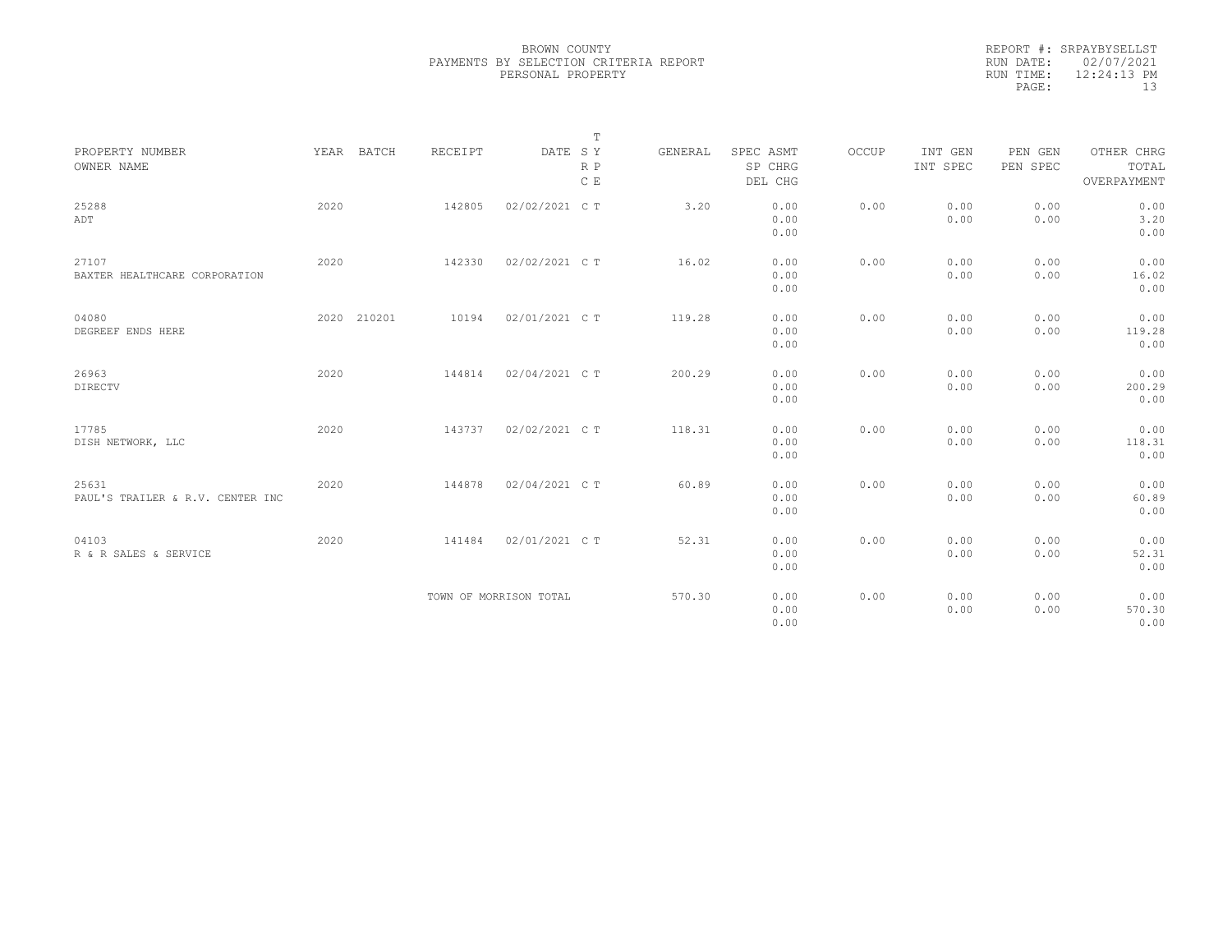|           | REPORT #: SRPAYBYSELLST |
|-----------|-------------------------|
|           | RUN DATE: 02/07/2021    |
| RUN TIME: | $12:24:13$ PM           |
| PAGE:     | 14                      |
|           |                         |

|                                              |      |            |         |                           | $\mathbb T$    |          |                                 |       |                     |                     |                                    |
|----------------------------------------------|------|------------|---------|---------------------------|----------------|----------|---------------------------------|-------|---------------------|---------------------|------------------------------------|
| PROPERTY NUMBER<br>OWNER NAME                |      | YEAR BATCH | RECEIPT | DATE SY                   | $R$ $P$<br>C E | GENERAL  | SPEC ASMT<br>SP CHRG<br>DEL CHG | OCCUP | INT GEN<br>INT SPEC | PEN GEN<br>PEN SPEC | OTHER CHRG<br>TOTAL<br>OVERPAYMENT |
| 26771<br>AMERICAN TOWERS, INC. WI            | 2020 |            | 142432  | 02/02/2021 C T            |                | 426.09   | 0.00<br>0.00<br>0.00            | 0.00  | 0.00<br>0.00        | 0.00<br>0.00        | 0.00<br>426.09<br>0.00             |
| 21170<br>AMERIGAS PROPANE LP                 | 2020 |            | 143991  | 02/02/2021 C T            |                | 5.93     | 0.00<br>0.00<br>0.00            | 0.00  | 0.00<br>0.00        | 0.00<br>0.00        | 0.00<br>5.93<br>0.00               |
| 26772<br>DIRECTV, LLC                        | 2020 |            | 144810  | 02/04/2021 C T            |                | 206.36   | 0.00<br>0.00<br>0.00            | 0.00  | 0.00<br>0.00        | 0.00<br>0.00        | 0.00<br>206.36<br>0.00             |
| 19716<br>DISH NETWORK LLC                    | 2020 |            | 143729  | 02/02/2021 C T            |                | 96.49    | 0.00<br>0.00<br>0.00            | 0.00  | 0.00<br>0.00        | 0.00<br>0.00        | 0.00<br>96.49<br>0.00              |
| 21164<br>KS ENERGY SERVICES                  | 2020 |            | 143315  | 02/02/2021 C T            |                | 651.76   | 0.00<br>0.00<br>0.00            | 0.00  | 0.00<br>0.00        | 0.00<br>0.00        | 0.00<br>651.76<br>0.00             |
| 26362<br>LAMAR ADVERTIZING OF GREEN BAY      | 2020 |            | 143269  | 02/02/2021 C T            |                | 135.09   | 0.00<br>0.00<br>0.00            | 0.00  | 0.00<br>0.00        | 0.00<br>0.00        | 0.00<br>135.09<br>0.00             |
| 26774<br>SPECTRACIDE COMMUNICATIONS, INC. WI | 2020 |            | 142444  | 02/02/2021 C T            |                | 247.93   | 0.00<br>0.00<br>0.00            | 0.00  | 0.00<br>0.00        | 0.00<br>0.00        | 0.00<br>247.93<br>0.00             |
| 14800<br>WOODWARD COMMUNICATIONS             | 2020 |            | 143357  | 02/02/2021 C T            |                | 95.02    | 0.00<br>0.00<br>0.00            | 0.00  | 0.00<br>0.00        | 0.00<br>0.00        | 0.00<br>95.02<br>0.00              |
|                                              |      |            |         | TOWN OF NEW DENMARK TOTAL |                | 1,864.67 | 0.00<br>0.00<br>0.00            | 0.00  | 0.00<br>0.00        | 0.00<br>0.00        | 0.00<br>1,864.67<br>0.00           |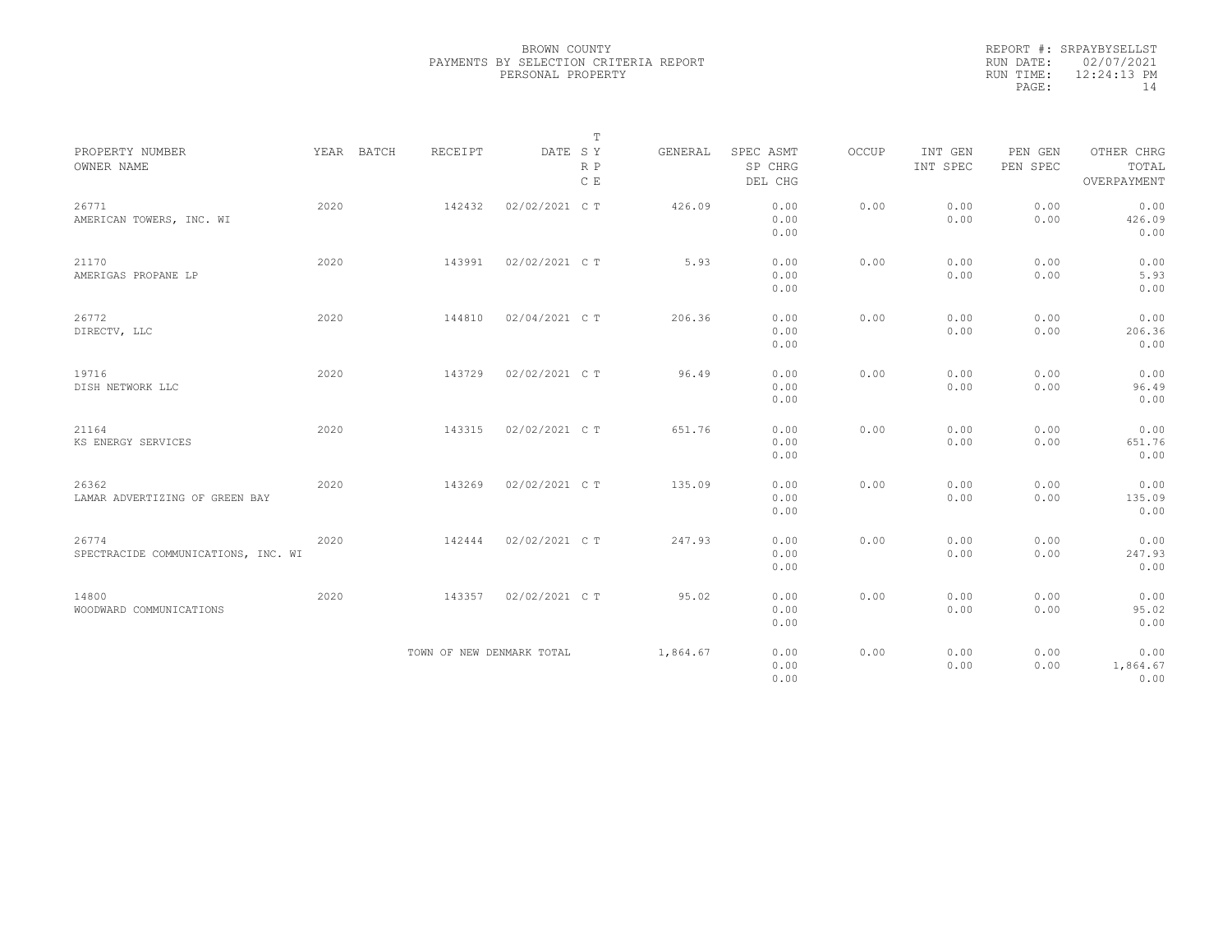|                                                   |      |            |         |                          | $\mathbb T$ |          |                                 |              |                     |                     |                                    |
|---------------------------------------------------|------|------------|---------|--------------------------|-------------|----------|---------------------------------|--------------|---------------------|---------------------|------------------------------------|
| PROPERTY NUMBER<br>OWNER NAME                     |      | YEAR BATCH | RECEIPT | DATE SY                  | R P<br>C E  | GENERAL  | SPEC ASMT<br>SP CHRG<br>DEL CHG | <b>OCCUP</b> | INT GEN<br>INT SPEC | PEN GEN<br>PEN SPEC | OTHER CHRG<br>TOTAL<br>OVERPAYMENT |
| 26937<br>DIRECTV                                  | 2020 |            | 144812  | 02/04/2021 C T           |             | 158.95   | 0.00<br>0.00<br>0.00            | 0.00         | 0.00<br>0.00        | 0.00<br>0.00        | 0.00<br>158.95<br>0.00             |
| 21121<br>DISH NETWORK LLC                         | 2020 |            | 143730  | 02/02/2021 C T           |             | 76.07    | 0.00<br>0.00<br>0.00            | 0.00         | 0.00<br>0.00        | 0.00<br>0.00        | 0.00<br>76.07<br>0.00              |
| 26178<br>GREAT LAKES COCA-COLA DISTRIBUTION       | 2020 |            | 143637  | 02/02/2021 C T           |             | 4.07     | 0.00<br>0.00<br>0.00            | 0.00         | 0.00<br>0.00        | 0.00<br>0.00        | 0.00<br>4.07<br>0.00               |
| 27675<br>HUNTINGTON TECHNOLOGY FINANCE & SUBSIDIA | 2020 |            | 142788  | 02/02/2021 C T           |             | 78.79    | 0.00<br>0.00<br>0.00            | 0.00         | 0.00<br>0.00        | 0.00<br>0.00        | 0.00<br>78.79<br>0.00              |
| 14201<br>LAMAR ADVERTISING OF GREEN BAY           | 2020 |            | 143277  | 02/02/2021 C T           |             | 1,963.04 | 0.00<br>0.00<br>0.00            | 0.00         | 0.00<br>0.00        | 0.00<br>0.00        | 0.00<br>1,963.04<br>0.00           |
| 10130<br>LOUISIANA PACIFIC CORP                   | 2020 |            | 144105  | 02/02/2021 C T           |             | 4,044.27 | 0.00<br>0.00<br>0.00            | 0.00         | 0.00<br>0.00        | 0.00<br>0.00        | 0.00<br>4,044.27<br>0.00           |
| 26935<br>SPECTRASITE COMMUNICATIONS, INC          | 2020 |            | 142459  | 02/02/2021 C T           |             | 172.53   | 0.00<br>0.00<br>0.00            | 0.00         | 0.00<br>0.00        | 0.00<br>0.00        | 0.00<br>172.53<br>0.00             |
| 10406<br>STEPHANI-HANGER, TIM                     | 2020 |            | 141620  | 02/01/2021 C T           |             | 149.44   | 0.00<br>0.00<br>0.00            | 0.00         | 0.00<br>0.00        | 0.00<br>0.00        | 0.00<br>149.44<br>0.00             |
| 13692<br>TWIN LAKES MACHINE & TOOL                | 2020 |            | 142947  | 02/02/2021 C T           |             | 77.44    | 0.00<br>0.00<br>0.00            | 0.00         | 0.00<br>0.00        | 0.00<br>0.00        | 0.00<br>77.44<br>0.00              |
|                                                   |      |            |         | TOWN OF PITTSFIELD TOTAL |             | 6,724.60 | 0.00<br>0.00<br>0.00            | 0.00         | 0.00<br>0.00        | 0.00<br>0.00        | 0.00<br>6,724.60<br>0.00           |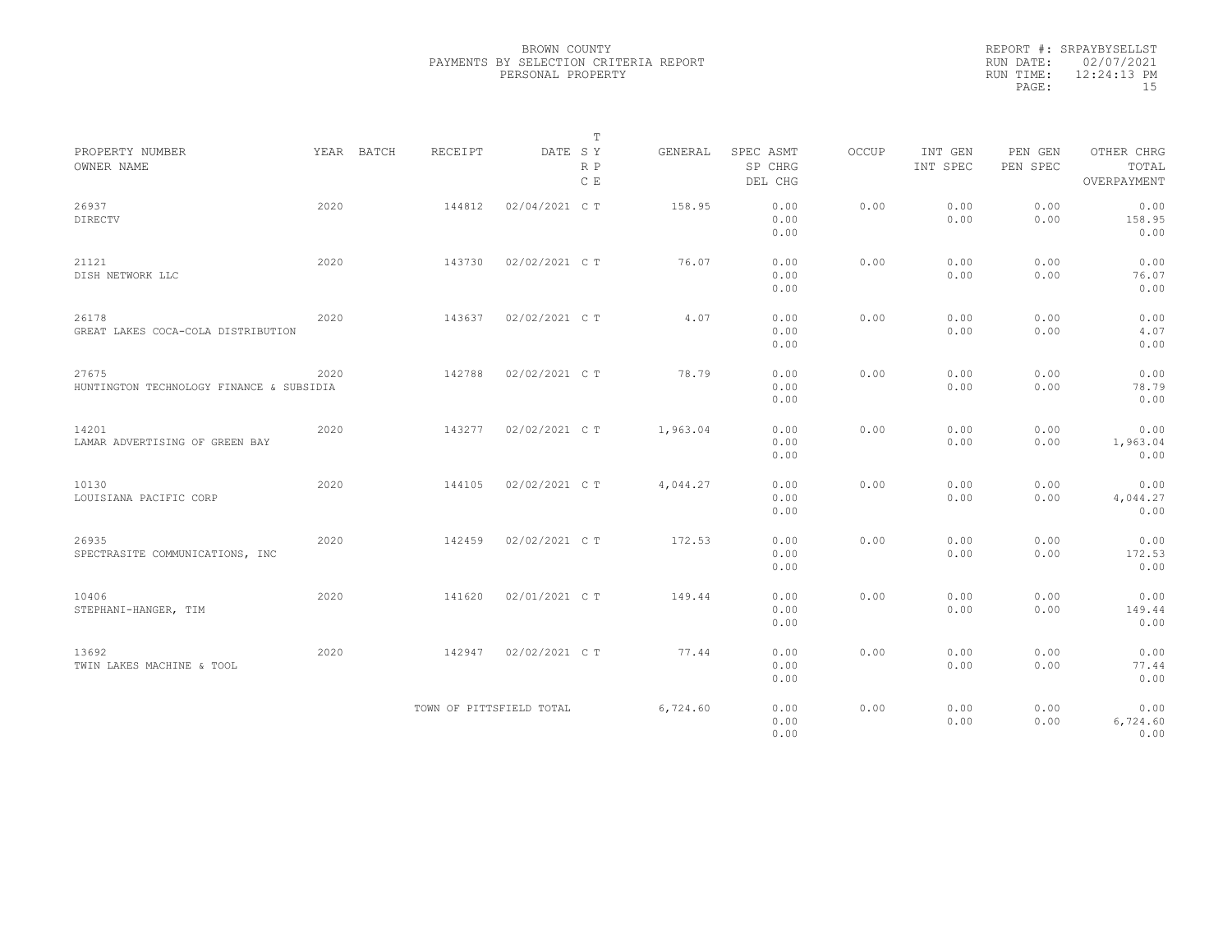|                                             |      |            |         |                        | $\mathbb T$ |          |                                 |       |                     |                     |                                    |  |
|---------------------------------------------|------|------------|---------|------------------------|-------------|----------|---------------------------------|-------|---------------------|---------------------|------------------------------------|--|
| PROPERTY NUMBER<br>OWNER NAME               |      | YEAR BATCH | RECEIPT | DATE SY                | R P<br>C E  | GENERAL  | SPEC ASMT<br>SP CHRG<br>DEL CHG | OCCUP | INT GEN<br>INT SPEC | PEN GEN<br>PEN SPEC | OTHER CHRG<br>TOTAL<br>OVERPAYMENT |  |
| 22383<br>A.D.T.                             | 2020 |            | 142798  | 02/02/2021 C T         |             | 3.14     | 0.00<br>0.00<br>0.00            | 0.00  | 0.00<br>0.00        | 0.00<br>0.00        | 0.00<br>3.14<br>0.00               |  |
| 27016<br>DIRECTV                            | 2020 |            | 144818  | 02/04/2021 C T         |             | 221.47   | 0.00<br>0.00<br>0.00            | 0.00  | 0.00<br>0.00        | 0.00<br>0.00        | 0.00<br>221.47<br>0.00             |  |
| 21148<br>DISH NETWORK                       | 2020 |            | 143733  | 02/02/2021 C T         |             | 105.05   | 0.00<br>0.00<br>0.00            | 0.00  | 0.00<br>0.00        | 0.00<br>0.00        | 0.00<br>105.05<br>0.00             |  |
| 27057<br>GLOBAL TOWER ASSETS WI             | 2020 |            | 142428  | 02/02/2021 C T         |             | 649.95   | 0.00<br>0.00<br>0.00            | 0.00  | 0.00<br>0.00        | 0.00<br>0.00        | 0.00<br>649.95<br>0.00             |  |
| 29490<br>GREAT LAKES COCA-COLA DISTRIBUTION | 2020 |            | 143646  | 02/02/2021 C T         |             | 29.79    | 0.00<br>0.00<br>0.00            | 0.00  | 0.00<br>0.00        | 0.00<br>0.00        | 0.00<br>29.79<br>0.00              |  |
| 18444<br>LAMAR ADVERTISING OF GREEN BAY     | 2020 |            | 143274  | 02/02/2021 C T         |             | 279.10   | 0.00<br>0.00<br>0.00            | 0.00  | 0.00<br>0.00        | 0.00<br>0.00        | 0.00<br>279.10<br>0.00             |  |
|                                             |      |            |         | TOWN OF ROCKLAND TOTAL |             | 1,288.50 | 0.00<br>0.00<br>0.00            | 0.00  | 0.00<br>0.00        | 0.00<br>0.00        | 0.00<br>1,288.50<br>0.00           |  |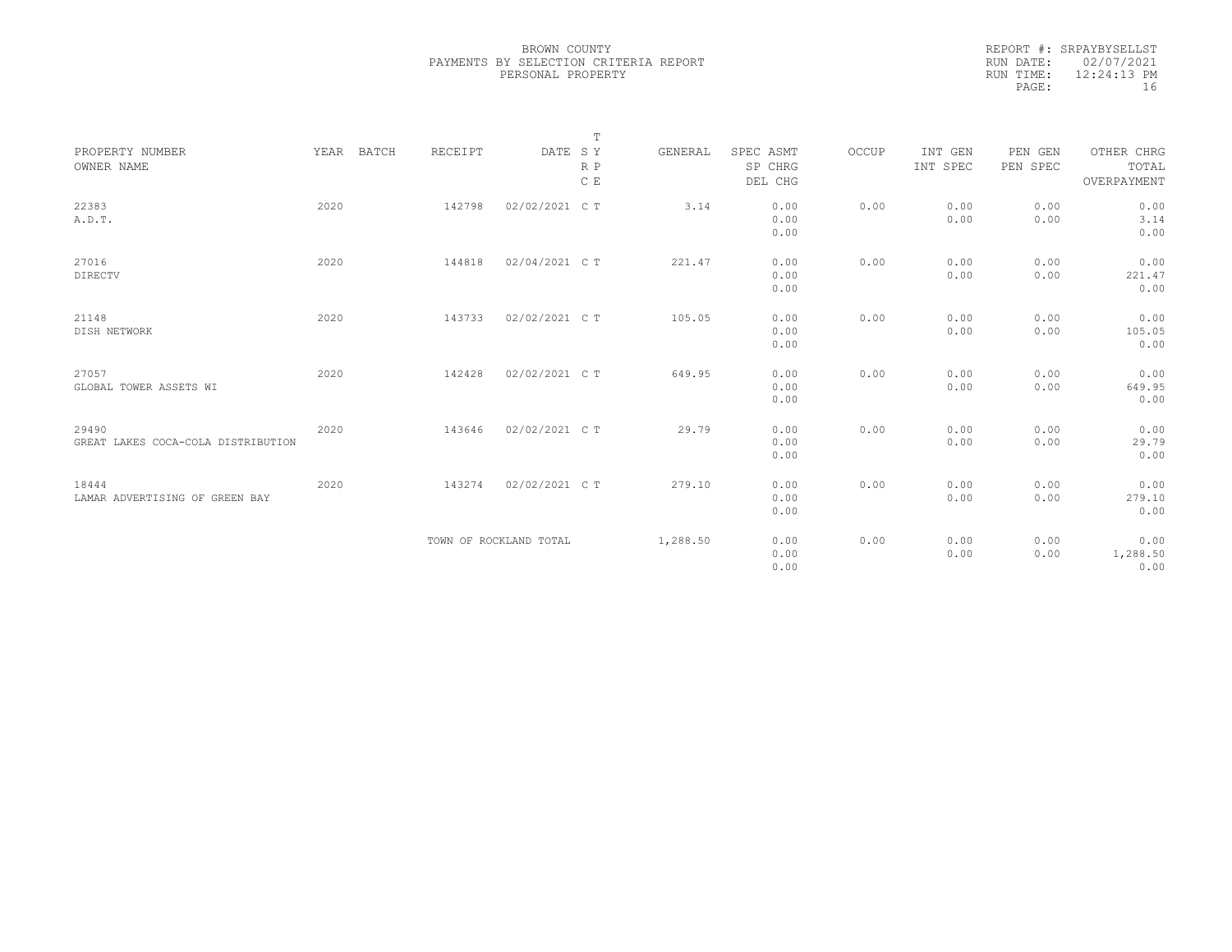|                                              |      |            |         |                | $\mathbb T$ |          |                                 |       |                     |                     |                                    |  |
|----------------------------------------------|------|------------|---------|----------------|-------------|----------|---------------------------------|-------|---------------------|---------------------|------------------------------------|--|
| PROPERTY NUMBER<br>OWNER NAME                |      | YEAR BATCH | RECEIPT | DATE SY        | R P<br>C E  | GENERAL  | SPEC ASMT<br>SP CHRG<br>DEL CHG | OCCUP | INT GEN<br>INT SPEC | PEN GEN<br>PEN SPEC | OTHER CHRG<br>TOTAL<br>OVERPAYMENT |  |
| 27665<br>AMERIGAS PROPANE LP                 | 2020 |            | 143997  | 02/02/2021 C T |             | 3.25     | 0.00<br>0.00<br>0.00            | 0.00  | 0.00<br>0.00        | 0.00<br>0.00        | 0.00<br>3.25<br>0.00               |  |
| 24325<br>DIRECTV                             | 2020 |            | 144809  | 02/04/2021 C T |             | 520.07   | 0.00<br>0.00<br>0.00            | 0.00  | 0.00<br>0.00        | 0.00<br>0.00        | 0.00<br>520.07<br>0.00             |  |
| 21149<br>DISH NETWORK                        | 2020 |            | 141374  | 02/01/2021 C T |             | 190.15   | 0.00<br>0.00<br>0.00            | 0.00  | 0.00<br>0.00        | 0.00<br>0.00        | 0.00<br>190.15<br>0.00             |  |
| 29612<br>DRM INC                             | 2020 |            | 142199  | 02/01/2021 C T |             | 563.96   | 0.00<br>0.00<br>0.00            | 0.00  | 0.00<br>0.00        | 0.00<br>0.00        | 0.00<br>563.96<br>0.00             |  |
| 29611<br>HUNTINGTON TECHNOLOGY FINANCE       | 2020 |            | 142786  | 02/02/2021 C T |             | 349.42   | 0.00<br>0.00<br>0.00            | 0.00  | 0.00<br>0.00        | 0.00<br>0.00        | 0.00<br>349.42<br>0.00             |  |
| 06349<br>LAMAR ADVERTISING OF GREEN BAY      | 2020 |            | 143272  | 02/02/2021 C T |             | 195.03   | 0.00<br>0.00<br>0.00            | 0.00  | 0.00<br>0.00        | 0.00<br>0.00        | 0.00<br>195.03<br>0.00             |  |
| 14521<br>PASCHKE, AL                         | 2020 |            | 142871  | 02/02/2021 C T |             | 37.39    | 0.00<br>0.00<br>0.00            | 0.00  | 0.00<br>0.00        | 0.00<br>0.00        | 0.00<br>37.39<br>0.00              |  |
| 24967<br>PITNEY BOWES GLOBAL FINANCIAL SVEC, | 2020 |            | 144251  | 02/02/2021 C T |             | 14.61    | 0.00<br>0.00<br>0.00            | 0.00  | 0.00<br>0.00        | 0.00<br>0.00        | 0.00<br>14.61<br>0.00              |  |
| 22368<br>PITNEY BOWES INC.                   | 2020 |            | 143444  | 02/02/2021 C T |             | 3.25     | 0.00<br>0.00<br>0.00            | 0.00  | 0.00<br>0.00        | 0.00<br>0.00        | 0.00<br>3.25<br>0.00               |  |
| 22365<br>SCOTT DEVELOPMENT                   | 2020 |            | 144261  | 02/02/2021 C T |             | 1,218.92 | 0.00<br>0.00<br>0.00            | 0.00  | 0.00<br>0.00        | 0.00<br>0.00        | 0.00<br>1,218.92<br>0.00           |  |
| 25587<br>SE CEMETERIES OF WISCONSIN, INC.    | 2020 |            | 142140  | 02/01/2021 C T |             | 349.42   | 0.00<br>0.00<br>0.00            | 0.00  | 0.00<br>0.00        | 0.00<br>0.00        | 0.00<br>349.42<br>0.00             |  |
| 06358<br>SERVICE MOTOR COMPANY               | 2020 |            | 141591  | 02/01/2021 C T |             | 243.78   | 0.00<br>0.00<br>0.00            | 0.00  | 0.00<br>0.00        | 0.00<br>0.00        | 0.00<br>243.78<br>0.00             |  |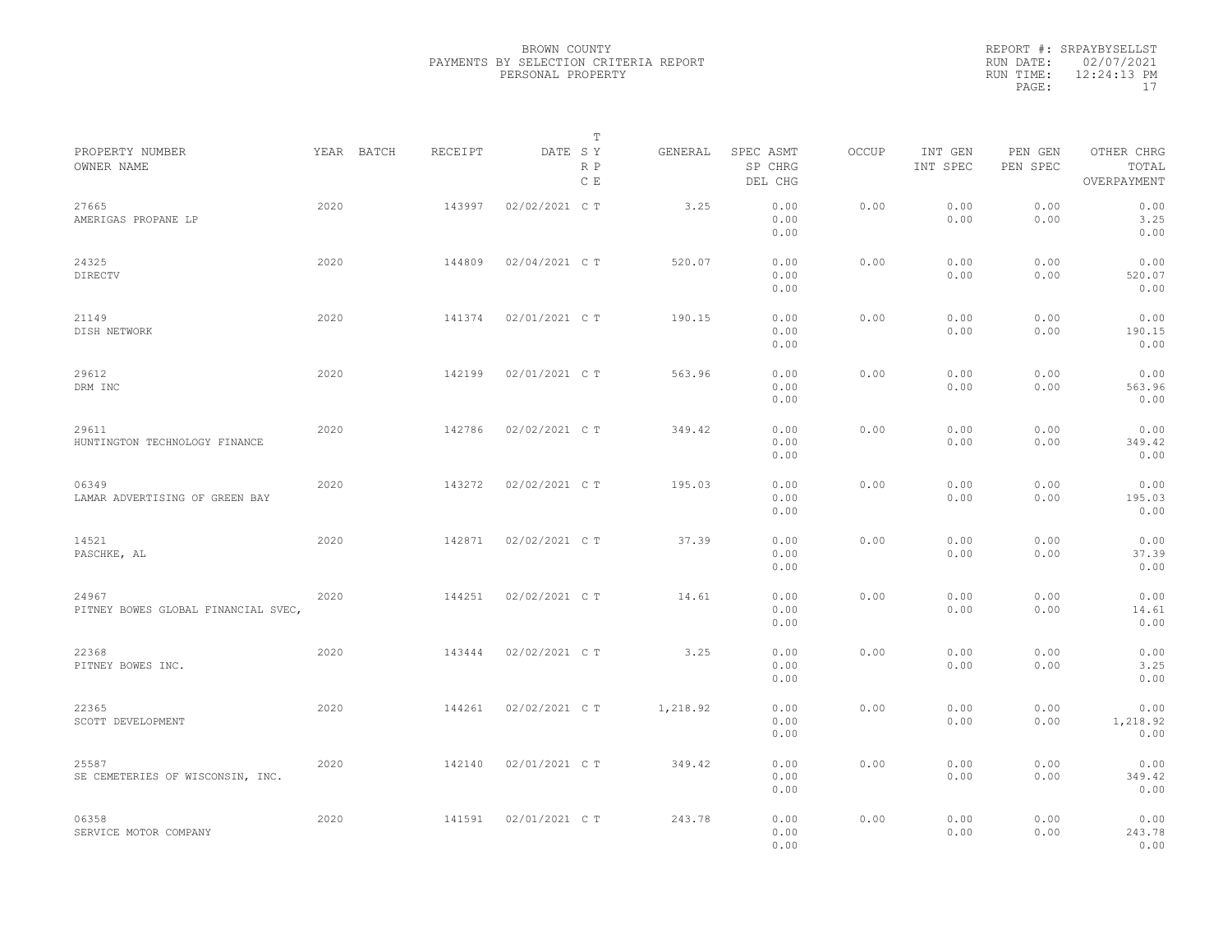|           | REPORT #: SRPAYBYSELLST |
|-----------|-------------------------|
| RUN DATE: | 02/07/2021              |
| RUN TIME: | $12:24:14$ PM           |
| PAGE:     | 18                      |
|           |                         |

| PROPERTY NUMBER<br>OWNER NAME            | YEAR | BATCH | RECEIPT | DATE SY             | R P<br>C E | GENERAL  | SPEC ASMT<br>SP CHRG<br>DEL CHG | OCCUP | INT GEN<br>INT SPEC | PEN GEN<br>PEN SPEC | OTHER CHRG<br>TOTAL<br>OVERPAYMENT |  |
|------------------------------------------|------|-------|---------|---------------------|------------|----------|---------------------------------|-------|---------------------|---------------------|------------------------------------|--|
| 26982<br>SPECTRASITE COMMUNICATIONS, INC | 2020 |       | 142468  | 02/02/2021 C T      |            | 138.15   | 0.00<br>0.00<br>0.00            | 0.00  | 0.00<br>0.00        | 0.00<br>0.00        | 0.00<br>138.15<br>0.00             |  |
|                                          |      |       |         | TOWN OF SCOTT TOTAL |            | 3,827.40 | 0.00<br>0.00<br>0.00            | 0.00  | 0.00<br>0.00        | 0.00<br>0.00        | 0.00<br>3,827.40<br>0.00           |  |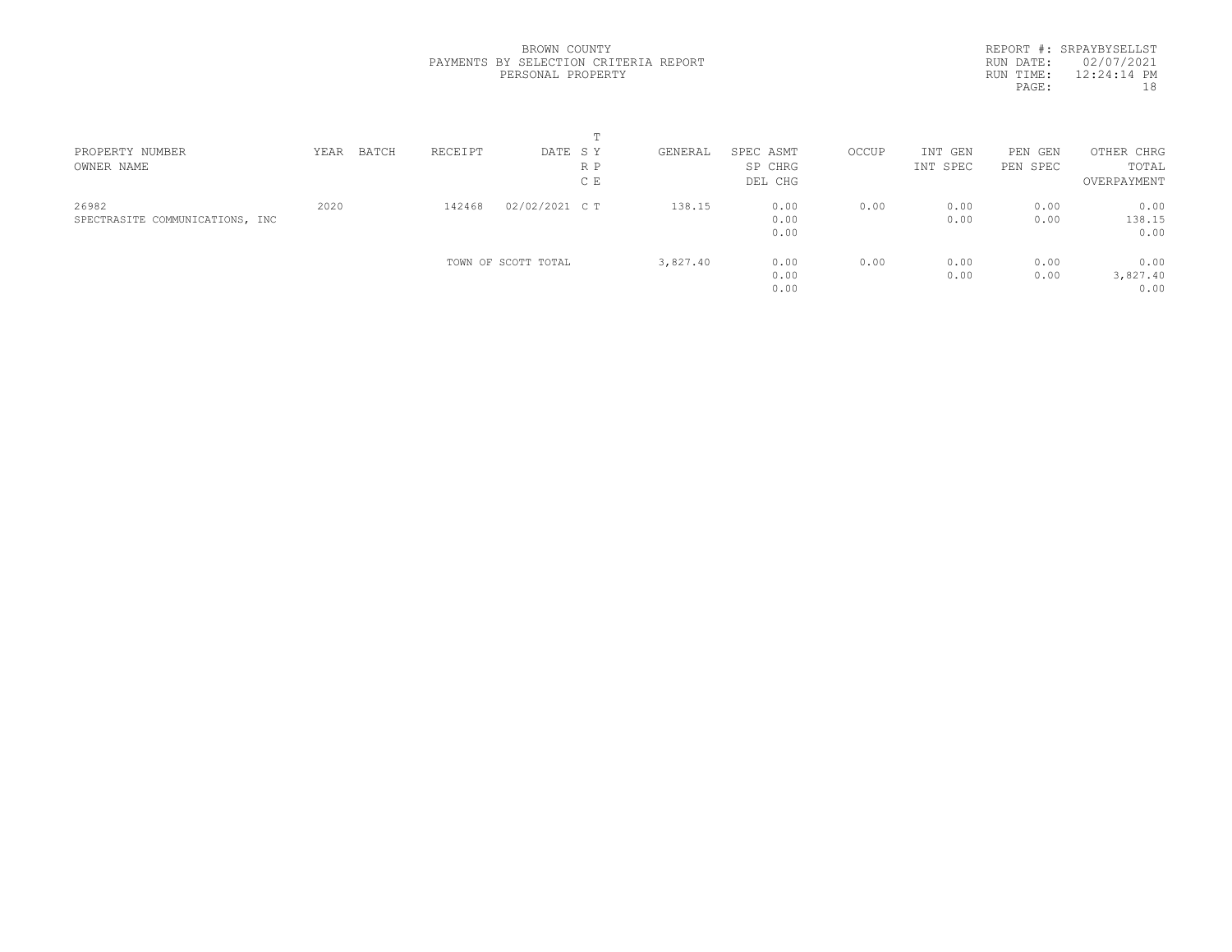| PROPERTY NUMBER<br>OWNER NAME | YEAR BATCH | RECEIPT                   | $\mathbb T$<br>DATE SY<br>R P | GENERAL  | SPEC ASMT<br>SP CHRG | OCCUP | INT GEN<br>INT SPEC | PEN GEN<br>PEN SPEC | OTHER CHRG<br>TOTAL      |  |
|-------------------------------|------------|---------------------------|-------------------------------|----------|----------------------|-------|---------------------|---------------------|--------------------------|--|
|                               |            |                           | $\mathbb C$ E                 |          | DEL CHG              |       |                     |                     | OVERPAYMENT              |  |
| 23737<br>AMERIGAS PROPANE LP  | 2020       | 143993                    | 02/02/2021 C T                | 7.22     | 0.00<br>0.00<br>0.00 | 0.00  | 0.00<br>0.00        | 0.00<br>0.00        | 0.00<br>7.22<br>0.00     |  |
| 03807<br>D & G RESTAURANT     | 2020       | 144853                    | 02/04/2021 C T                | 95.36    | 0.00<br>0.00<br>0.00 | 0.00  | 0.00<br>0.00        | 0.00<br>0.00        | 0.00<br>95.36<br>0.00    |  |
| 21271<br>DIRECTV, INC         | 2020       | 144807                    | 02/04/2021 C T                | 270.52   | 0.00<br>0.00<br>0.00 | 0.00  | 0.00<br>0.00        | 0.00<br>0.00        | 0.00<br>270.52<br>0.00   |  |
| 16000<br>DISH NETWORK, LLC    | 2020       | 141377                    | 02/01/2021 C T                | 155.68   | 0.00<br>0.00<br>0.00 | 0.00  | 0.00<br>0.00        | 0.00<br>0.00        | 0.00<br>155.68<br>0.00   |  |
| 03830<br>FIRST STUDENT INC    | 2020       | 143727                    | 02/02/2021 C T                | 214.45   | 0.00<br>0.00<br>0.00 | 0.00  | 0.00<br>0.00        | 0.00<br>0.00        | 0.00<br>214.45<br>0.00   |  |
| 25045<br>FISHTAIL             | 2020       | 144042                    | 02/02/2021 C T                | 342.52   | 0.00<br>0.00<br>0.00 | 0.00  | 0.00<br>0.00        | 0.00<br>0.00        | 0.00<br>342.52<br>0.00   |  |
| 16902<br>PITNEY BOWES INC     | 2020       | 143439                    | 02/02/2021 C T                | 5.83     | 0.00<br>0.00<br>0.00 | 0.00  | 0.00<br>0.00        | 0.00<br>0.00        | 0.00<br>5.83<br>0.00     |  |
| 26994<br>SBA STRUCTURES, INC  | 2020       | 143029                    | 02/02/2021 C T                | 677.27   | 0.00<br>0.00<br>0.00 | 0.00  | 0.00<br>0.00        | 0.00<br>0.00        | 0.00<br>677.27<br>0.00   |  |
|                               |            | TOWN OF WRIGHTSTOWN TOTAL |                               | 1,768.85 | 0.00<br>0.00<br>0.00 | 0.00  | 0.00<br>0.00        | 0.00<br>0.00        | 0.00<br>1,768.85<br>0.00 |  |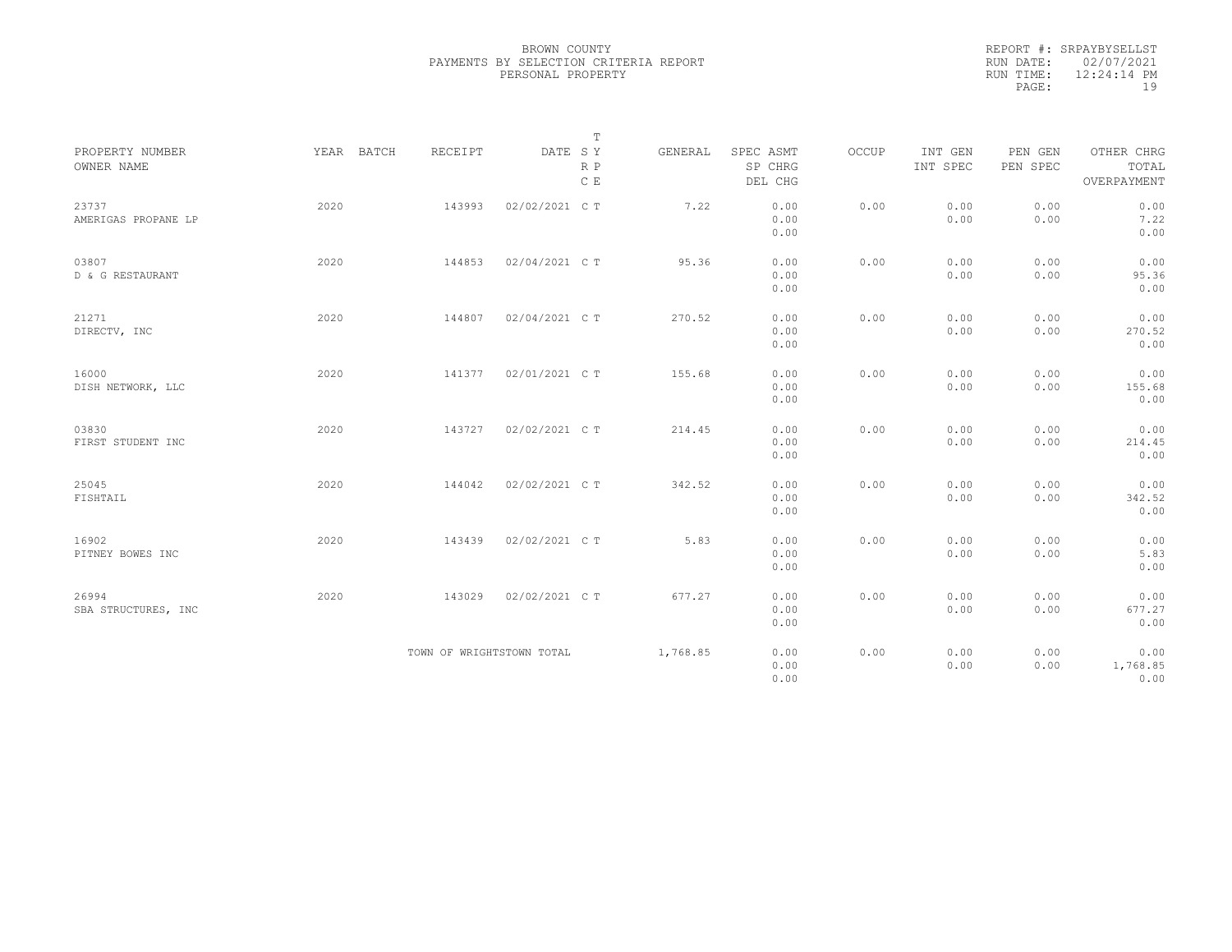|                                                |      |            |         |                | T          |          |                                 |       |                     |                     |                                    |  |
|------------------------------------------------|------|------------|---------|----------------|------------|----------|---------------------------------|-------|---------------------|---------------------|------------------------------------|--|
| PROPERTY NUMBER<br>OWNER NAME                  |      | YEAR BATCH | RECEIPT | DATE SY        | R P<br>C E | GENERAL  | SPEC ASMT<br>SP CHRG<br>DEL CHG | OCCUP | INT GEN<br>INT SPEC | PEN GEN<br>PEN SPEC | OTHER CHRG<br>TOTAL<br>OVERPAYMENT |  |
| 23329<br>ADT                                   | 2020 |            | 142800  | 02/02/2021 C T |            | 34.30    | 0.00<br>0.00<br>0.00            | 0.00  | 0.00<br>0.00        | 0.00<br>0.00        | 0.00<br>34.30<br>0.00              |  |
| 00040<br>AUSTINS STORES INC                    | 2020 |            | 143469  | 02/02/2021 C T |            | 585.43   | 0.00<br>0.00<br>0.00            | 0.00  | 0.00<br>0.00        | 0.00<br>0.00        | 0.00<br>585.43<br>0.00             |  |
| 10078<br>BAXTER HEALTHCARE CORPORATION         | 2020 |            | 142332  | 02/02/2021 C T |            | 27.44    | 0.00<br>0.00<br>0.00            | 0.00  | 0.00<br>0.00        | 0.00<br>0.00        | 0.00<br>27.44<br>0.00              |  |
| 17070<br>COCA-COLA COMPANY                     | 2020 |            | 142477  | 02/02/2021 C T |            | 16.00    | 0.00<br>0.00<br>0.00            | 0.00  | 0.00<br>0.00        | 0.00<br>0.00        | 0.00<br>16.00<br>0.00              |  |
| 15036<br>CONDON OIL COMPANY                    | 2020 |            | 141509  | 02/01/2021 C T |            | 1,001.62 | 0.00<br>0.00<br>0.00            | 0.00  | 0.00<br>0.00        | 0.00<br>0.00        | 0.00<br>1,001.62<br>0.00           |  |
| 21242<br>DE LAGE LANDEN FINANCIAL SERVICES INC | 2020 |            | 143369  | 02/02/2021 C T |            | 256.13   | 0.00<br>0.00<br>0.00            | 0.00  | 0.00<br>0.00        | 0.00<br>0.00        | 0.00<br>256.13<br>0.00             |  |
| 16024<br>DIRECTV                               | 2020 |            | 144803  | 02/04/2021 C T |            | 1,365.23 | 0.00<br>0.00<br>0.00            | 0.00  | 0.00<br>0.00        | 0.00<br>0.00        | 0.00<br>1,365.23<br>0.00           |  |
| 21243<br>DISH NETWORK LLC                      | 2020 |            | 142567  | 02/02/2021 C T |            | 155.50   | 0.00<br>0.00<br>0.00            | 0.00  | 0.00<br>0.00        | 0.00<br>0.00        | 0.00<br>155.50<br>0.00             |  |
| 20401<br>FORSITE BENEFITS                      | 2020 |            | 144918  | 02/04/2021 C T |            | 306.44   | 0.00<br>0.00<br>0.00            | 0.00  | 0.00<br>0.00        | 0.00<br>0.00        | 0.00<br>306.44<br>0.00             |  |
| 19635<br>FOUR SEASONS TENNIS CLUB              | 2020 |            | 142724  | 02/02/2021 C T |            | 866.70   | 0.00<br>0.00<br>0.00            | 0.00  | 0.00<br>0.00        | 0.00<br>0.00        | 0.00<br>866.70<br>0.00             |  |
| 25704<br>GRAYHAWK LEASING, LLC                 | 2020 |            | 143163  | 02/02/2021 C T |            | 80.04    | 0.00<br>0.00<br>0.00            | 0.00  | 0.00<br>0.00        | 0.00<br>0.00        | 0.00<br>80.04<br>0.00              |  |
| 26497<br>GREAT LAKES COCA-COLA DISTRIBUTION    | 2020 |            | 143642  | 02/02/2021 C T |            | 93.77    | 0.00<br>0.00<br>0.00            | 0.00  | 0.00<br>0.00        | 0.00<br>0.00        | 0.00<br>93.77<br>0.00              |  |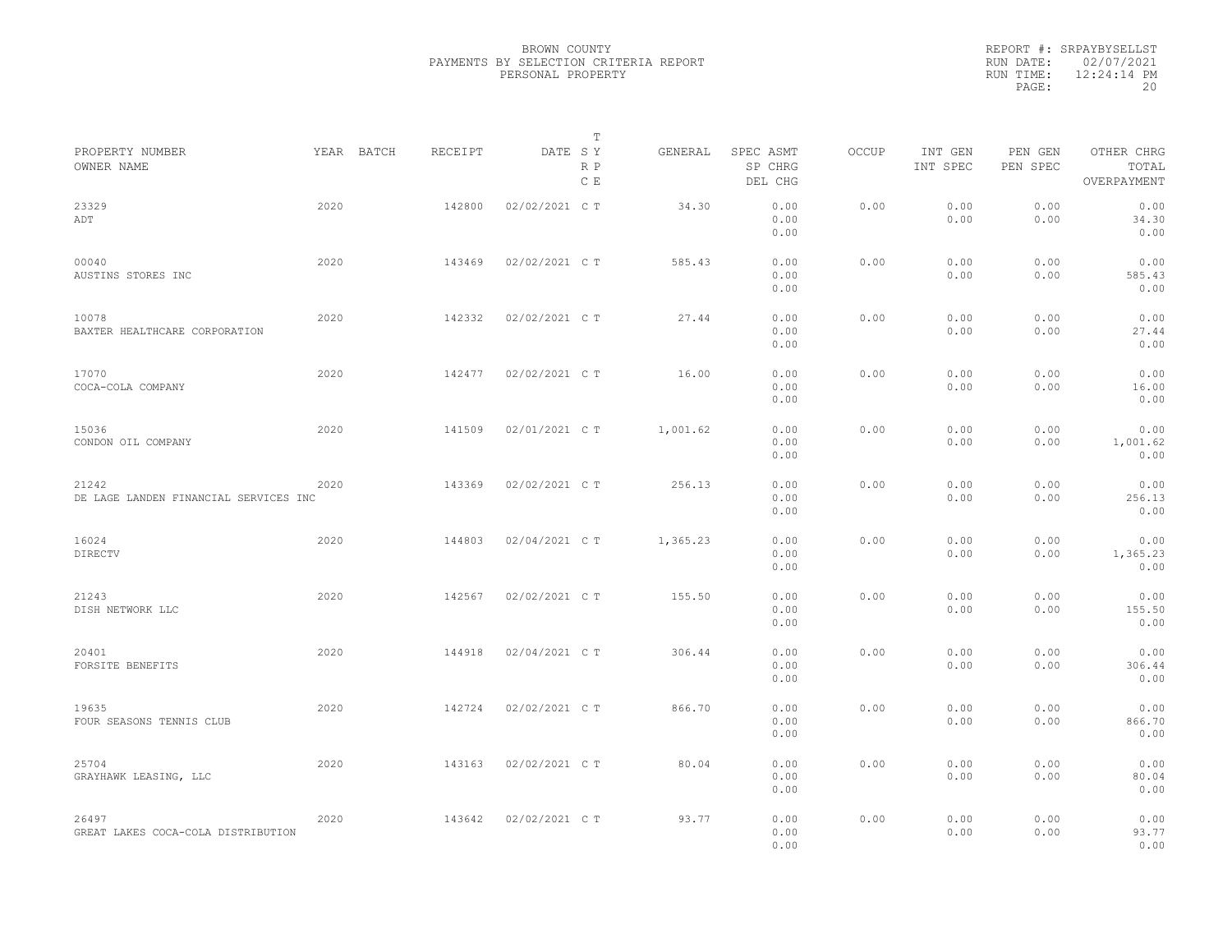|                                                     |            |         | T                     |           |                                 |       |                     |                     |                                    |
|-----------------------------------------------------|------------|---------|-----------------------|-----------|---------------------------------|-------|---------------------|---------------------|------------------------------------|
| PROPERTY NUMBER<br>OWNER NAME                       | YEAR BATCH | RECEIPT | DATE SY<br>R P<br>C E | GENERAL   | SPEC ASMT<br>SP CHRG<br>DEL CHG | OCCUP | INT GEN<br>INT SPEC | PEN GEN<br>PEN SPEC | OTHER CHRG<br>TOTAL<br>OVERPAYMENT |
| 10084<br>HALLMARK MARKETING COMPANY                 | 2020       | 142773  | 02/02/2021 C T        | 93.77     | 0.00<br>0.00<br>0.00            | 0.00  | 0.00<br>0.00        | 0.00<br>0.00        | 0.00<br>93.77<br>0.00              |
| 26708<br>HOLCOMBE TAX & PAYROLL                     | 2020       | 143577  | 02/02/2021 C T        | 22.87     | 0.00<br>0.00<br>0.00            | 0.00  | 0.00<br>0.00        | 0.00<br>0.00        | 0.00<br>22.87<br>0.00              |
| 11110<br>KAAP'S OLD WORLD CHOCOLATES INC            | 2020       | 143669  | 02/02/2021 C T        | 32.02     | 0.00<br>0.00<br>0.00            | 0.00  | 0.00<br>0.00        | 0.00<br>0.00        | 0.00<br>32.02<br>0.00              |
| 25948<br>KWIK TRIP EXPRESS 543                      | 2020       | 144699  | 02/04/2021 C T        | 1,090.81  | 0.00<br>0.00<br>0.00            | 0.00  | 0.00<br>0.00        | 0.00<br>0.00        | 0.00<br>1,090.81<br>0.00           |
| 11197<br>KWIK TRIP, INC #1030                       | 2020       | 144301  | 02/03/2021 C T        | 4,244.33  | 0.00<br>0.00<br>0.00            | 0.00  | 0.00<br>0.00        | 0.00<br>0.00        | 0.00<br>4,244.33<br>0.00           |
| 23933<br>LAMAR ADVERTISING OF GREEN BAY             | 2020       | 143296  | 02/02/2021 C T        | 219.54    | 0.00<br>0.00<br>0.00            | 0.00  | 0.00<br>0.00        | 0.00<br>0.00        | 0.00<br>219.54<br>0.00             |
| 00121<br>LINDEMANN'S CLEANING INC                   | 2020       | 141633  | 02/01/2021 C T        | 112.05    | 0.00<br>0.00<br>0.00            | 0.00  | 0.00<br>0.00        | 0.00<br>0.00        | 0.00<br>112.05<br>0.00             |
| 06378<br>LOX, STOCK AND BAGEL                       | 2020       | 143590  | 02/02/2021 C T        | 98.33     | 0.00<br>0.00<br>0.00            | 0.00  | 0.00<br>0.00        | 0.00<br>0.00        | 0.00<br>98.33<br>0.00              |
| 24722<br>MEDICATION INNOVATIONS                     | 2020       | 141675  | 02/01/2021 C T        | 43.45     | 0.00<br>0.00<br>0.00            | 0.00  | 0.00<br>0.00        | 0.00<br>0.00        | 0.00<br>43.45<br>0.00              |
| 10081<br>MOTION CONNECTED                           | 2020       | 144919  | 02/04/2021 C T        | 228.68    | 0.00<br>0.00<br>0.00            | 0.00  | 0.00<br>0.00        | 0.00<br>0.00        | 0.00<br>228.68<br>0.00             |
| 23944<br>NIELSEN COMPANY                            | 2020       | 142336  | 02/02/2021 C T        | 10,656.55 | 0.00<br>0.00<br>0.00            | 0.00  | 0.00<br>0.00        | 0.00<br>0.00        | 0.00<br>10,656.55<br>0.00          |
| 14533<br>PITNEY BOWES GLOBAL FINANCIAL SERVICES LLC | 2020       | 144239  | 02/02/2021 C T        | 84.61     | 0.00<br>0.00<br>0.00            | 0.00  | 0.00<br>0.00        | 0.00<br>0.00        | 0.00<br>84.61<br>0.00              |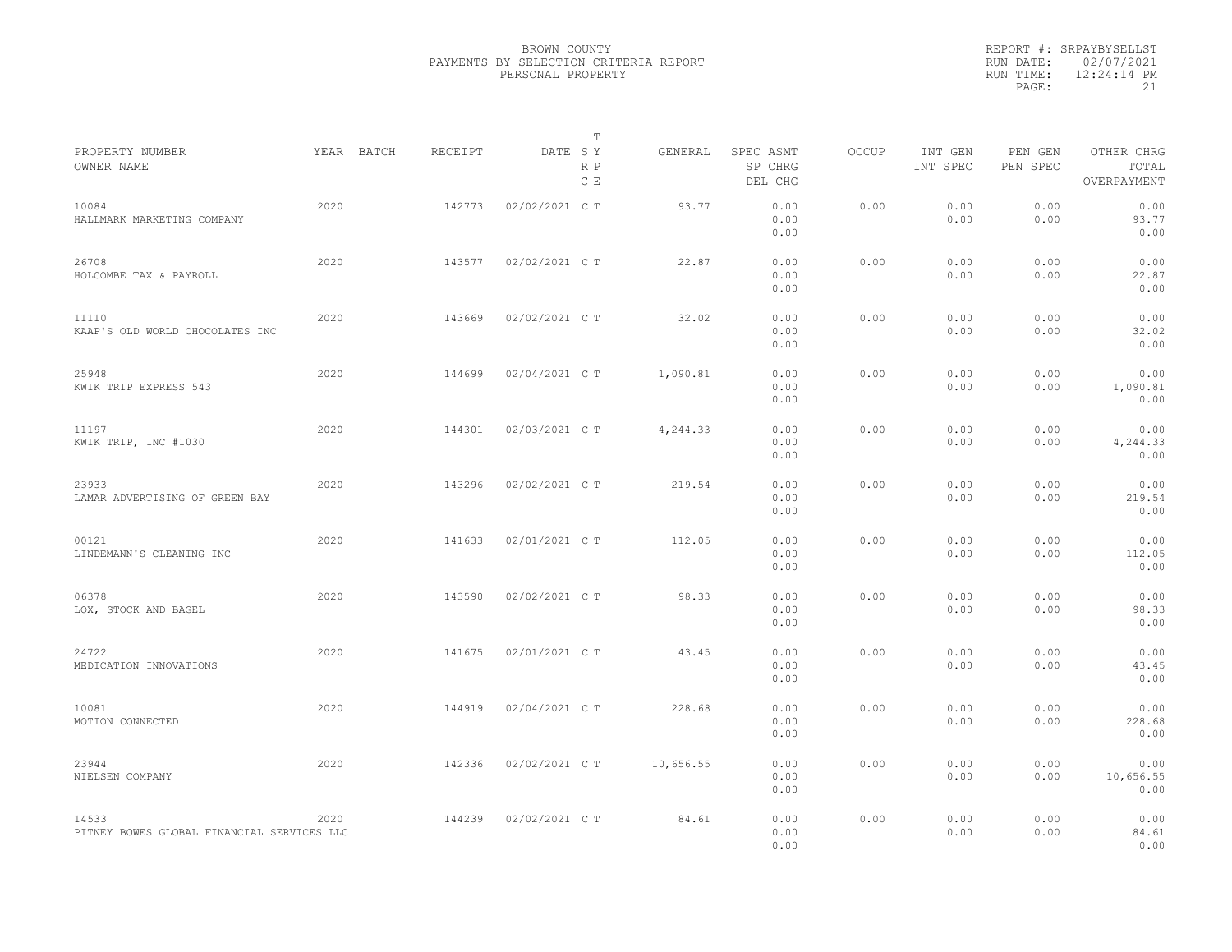|                                            |      |            |                          |                | $\mathbb T$ |           |                                 |              |                     |                     |                                    |
|--------------------------------------------|------|------------|--------------------------|----------------|-------------|-----------|---------------------------------|--------------|---------------------|---------------------|------------------------------------|
| PROPERTY NUMBER<br>OWNER NAME              |      | YEAR BATCH | RECEIPT                  | DATE SY        | R P<br>C E  | GENERAL   | SPEC ASMT<br>SP CHRG<br>DEL CHG | <b>OCCUP</b> | INT GEN<br>INT SPEC | PEN GEN<br>PEN SPEC | OTHER CHRG<br>TOTAL<br>OVERPAYMENT |
| 16035<br>PITNEY BOWES INC                  | 2020 |            | 143438                   | 02/02/2021 C T |             | 27.44     | 0.00<br>0.00<br>0.00            | 0.00         | 0.00<br>0.00        | 0.00<br>0.00        | 0.00<br>27.44<br>0.00              |
| 26933<br>SBA INFRASTRUCTURE                | 2020 |            | 143018                   | 02/02/2021 C T |             | 695.20    | 0.00<br>0.00<br>0.00            | 0.00         | 0.00<br>0.00        | 0.00<br>0.00        | 0.00<br>695.20<br>0.00             |
| 23950<br>SIEMENS HEALTHCARE DIAGNOSTIC INC | 2020 |            | 142561                   | 02/02/2021 C T |             | 1,472.70  | 0.00<br>0.00<br>0.00            | 0.00         | 0.00<br>0.00        | 0.00<br>0.00        | 0.00<br>1,472.70<br>0.00           |
| 23951<br>SOVEREIGN FINANCIAL GROUP         | 2020 |            | 142279                   | 02/02/2021 C T |             | 27.44     | 0.00<br>0.00<br>0.00            | 0.00         | 0.00<br>0.00        | 0.00<br>0.00        | 0.00<br>27.44<br>0.00              |
| 15043<br>SUBWAY                            | 2020 |            | 141508                   | 02/01/2021 C T |             | 121.19    | 0.00<br>0.00<br>0.00            | 0.00         | 0.00<br>0.00        | 0.00<br>0.00        | 0.00<br>121.19<br>0.00             |
| 21937<br>TAKE FIVE AT FOUR SEASONS         | 2020 |            | 142694                   | 02/02/2021 C T |             | 551.12    | 0.00<br>0.00<br>0.00            | 0.00         | 0.00<br>0.00        | 0.00<br>0.00        | 0.00<br>551.12<br>0.00             |
| 27579<br>TIAA COMMERCIAL FINANCE INC       | 2020 |            | 142943                   | 02/02/2021 C T |             | 109.76    | 0.00<br>0.00<br>0.00            | 0.00         | 0.00<br>0.00        | 0.00<br>0.00        | 0.00<br>109.76<br>0.00             |
| 10075<br>TOTAL WELLNESS MASSAGE            | 2020 |            | 142928                   | 02/02/2021 C T |             | 66.32     | 0.00<br>0.00<br>0.00            | 0.00         | 0.00<br>0.00        | 0.00<br>0.00        | 0.00<br>66.32<br>0.00              |
| 17059<br>WISCONSIN MEDICAL CREDIT UNION    | 2020 |            | 143912                   | 02/02/2021 C T |             | 155.50    | 0.00<br>0.00<br>0.00            | 0.00         | 0.00<br>0.00        | 0.00<br>0.00        | 0.00<br>155.50<br>0.00             |
| 23953<br>WOODWARD COMMUNICATIONS           | 2020 |            | 143358                   | 02/02/2021 C T |             | 89.19     | 0.00<br>0.00<br>0.00            | 0.00         | 0.00<br>0.00        | 0.00<br>0.00        | 0.00<br>89.19<br>0.00              |
|                                            |      |            | VILLAGE OF ALLOUEZ TOTAL |                |             | 25,031.47 | 0.00<br>0.00<br>0.00            | 0.00         | 0.00<br>0.00        | 0.00<br>0.00        | 0.00<br>25,031.47<br>0.00          |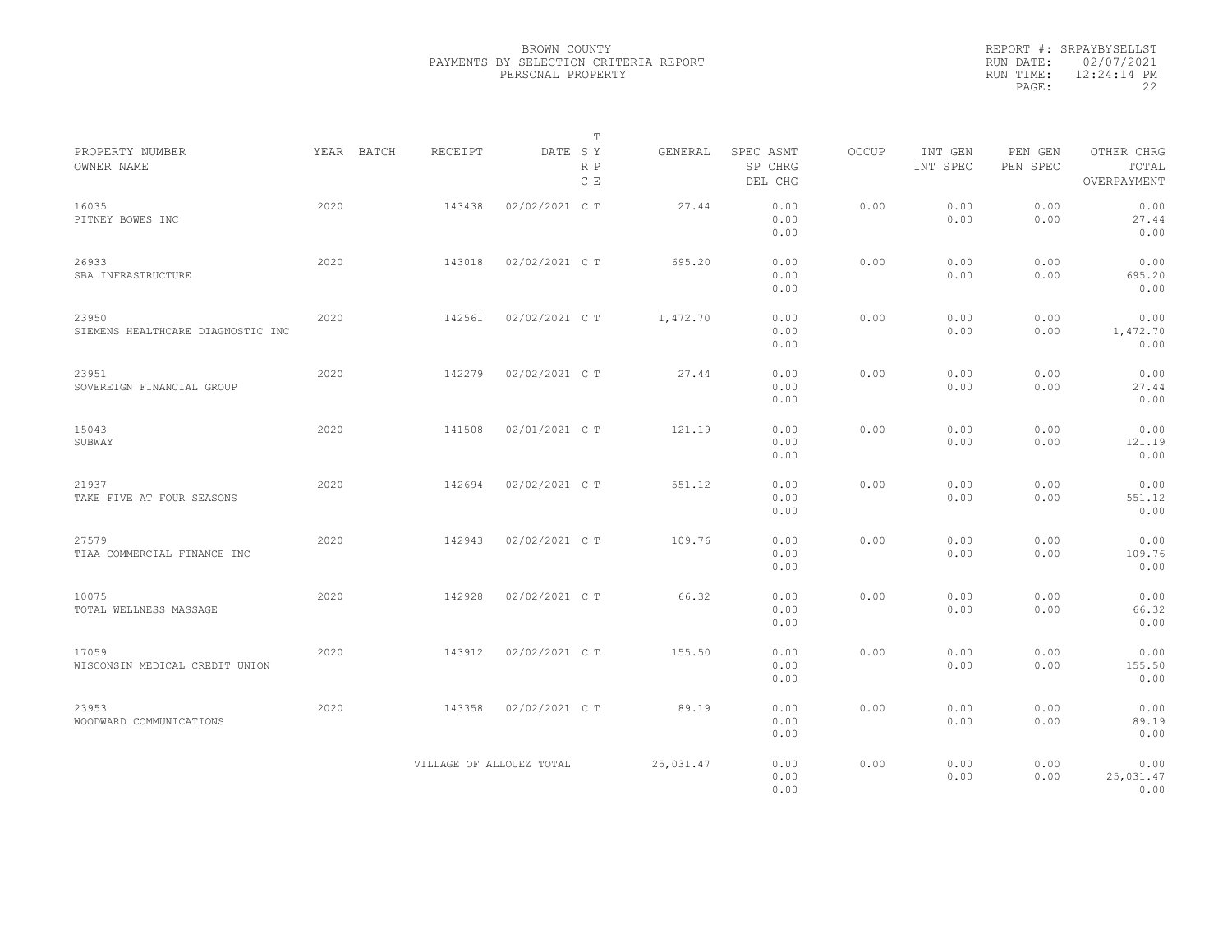|                                              |      |            |         |                | $\mathbb T$ |          |                                 |       |                     |                     |                                    |  |
|----------------------------------------------|------|------------|---------|----------------|-------------|----------|---------------------------------|-------|---------------------|---------------------|------------------------------------|--|
| PROPERTY NUMBER<br>OWNER NAME                |      | YEAR BATCH | RECEIPT | DATE SY        | R P<br>C E  | GENERAL  | SPEC ASMT<br>SP CHRG<br>DEL CHG | OCCUP | INT GEN<br>INT SPEC | PEN GEN<br>PEN SPEC | OTHER CHRG<br>TOTAL<br>OVERPAYMENT |  |
| 25921<br>ACTION TOOL DIE & MOLD              | 2020 |            | 141413  | 02/01/2021 C T |             | 19.91    | 0.00<br>0.00<br>0.00            | 0.00  | 0.00<br>0.00        | 0.00<br>0.00        | 0.00<br>19.91<br>0.00              |  |
| 15825<br>ADP LLC                             | 2020 |            | 142002  | 02/01/2021 C T |             | 43.45    | 0.00<br>0.00<br>0.00            | 0.00  | 0.00<br>0.00        | 0.00<br>0.00        | 0.00<br>43.45<br>0.00              |  |
| 23304<br>ADT LLC                             | 2020 |            | 142799  | 02/02/2021 C T |             | 162.92   | 0.00<br>0.00<br>0.00            | 0.00  | 0.00<br>0.00        | 0.00<br>0.00        | 0.00<br>162.92<br>0.00             |  |
| 02869<br>AIR HOST GREEN BAY INC              | 2020 |            | 141926  | 02/01/2021 C T |             | 3,291.02 | 0.00<br>0.00<br>0.00            | 0.00  | 0.00<br>0.00        | 0.00<br>0.00        | 0.00<br>3,291.02<br>0.00           |  |
| 02871<br>AIRPORT GIFT SHOP                   | 2020 |            | 142718  | 02/02/2021 C T |             | 517.72   | 0.00<br>0.00<br>0.00            | 0.00  | 0.00<br>0.00        | 0.00<br>0.00        | 0.00<br>517.72<br>0.00             |  |
| 05771<br>AIRPORT SHELL                       | 2020 |            | 142594  | 02/02/2021 C T |             | 1,247.26 | 0.00<br>0.00<br>0.00            | 0.00  | 0.00<br>0.00        | 0.00<br>0.00        | 0.00<br>1,247.26<br>0.00           |  |
| 22679<br>ALL PRODUCTS LLC                    | 2020 |            | 141578  | 02/01/2021 C T |             | 1.81     | 0.00<br>0.00<br>0.00            | 0.00  | 0.00<br>0.00        | 0.00<br>0.00        | 0.00<br>1.81<br>0.00               |  |
| 40104<br>ALWIN MANUFACTURING CO INC          | 2020 |            | 141579  | 02/01/2021 C T |             | 1,893.52 | 0.00<br>0.00<br>0.00            | 0.00  | 0.00<br>0.00        | 0.00<br>0.00        | 0.00<br>1,893.52<br>0.00           |  |
| 40000<br>ALWIN MANUFACTURING COMPANY INC     | 2020 |            | 141576  | 02/01/2021 C T |             | 16.28    | 0.00<br>0.00<br>0.00            | 0.00  | 0.00<br>0.00        | 0.00<br>0.00        | 0.00<br>16.28<br>0.00              |  |
| 15844<br>AMERICAN FAMILY MUTUAL INSURANCE CO | 2020 |            | 144774  | 02/04/2021 C T |             | 7.25     | 0.00<br>0.00<br>0.00            | 0.00  | 0.00<br>0.00        | 0.00<br>0.00        | 0.00<br>7.25<br>0.00               |  |
| 24086<br>AMERIGAS PROPANE LP                 | 2020 |            | 143992  | 02/02/2021 C T |             | 18.10    | 0.00<br>0.00<br>0.00            | 0.00  | 0.00<br>0.00        | 0.00<br>0.00        | 0.00<br>18.10<br>0.00              |  |
| 24075<br>AMY'S HALLMARK #526                 | 2020 |            | 142777  | 02/02/2021 C T |             | 707.81   | 0.00<br>0.00<br>0.00            | 0.00  | 0.00<br>0.00        | 0.00<br>0.00        | 0.00<br>707.81<br>0.00             |  |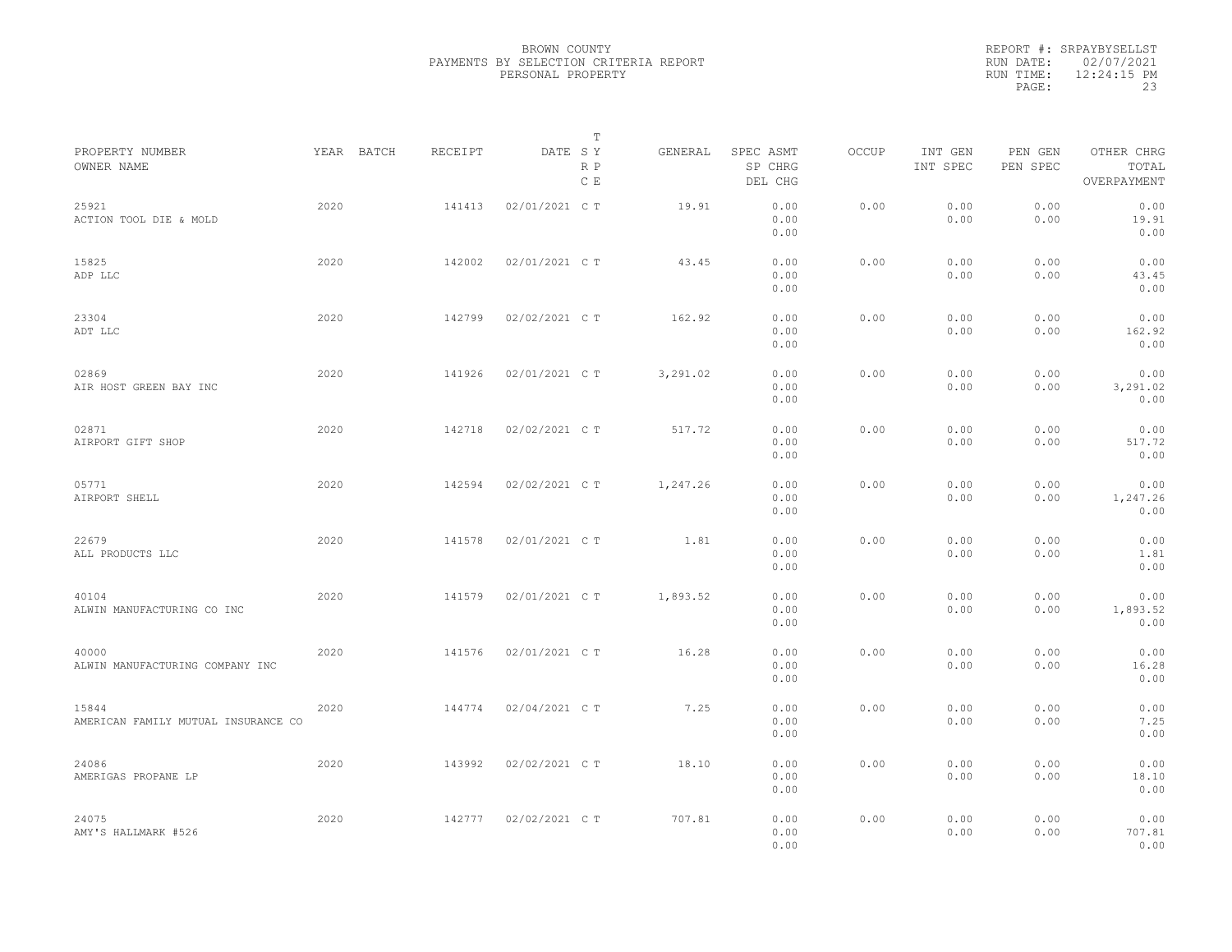|                                                     |             |         | T                     |          |                                 |              |                     |                     |                                    |
|-----------------------------------------------------|-------------|---------|-----------------------|----------|---------------------------------|--------------|---------------------|---------------------|------------------------------------|
| PROPERTY NUMBER<br>OWNER NAME                       | YEAR BATCH  | RECEIPT | DATE SY<br>R P<br>C E | GENERAL  | SPEC ASMT<br>SP CHRG<br>DEL CHG | <b>OCCUP</b> | INT GEN<br>INT SPEC | PEN GEN<br>PEN SPEC | OTHER CHRG<br>TOTAL<br>OVERPAYMENT |
| 12899<br>ANDUZZI'S SPORT CLUB                       | 2020        | 141604  | 02/01/2021 C T        | 4,856.88 | 0.00<br>0.00<br>0.00            | 0.00         | 0.00<br>0.00        | 0.00<br>0.00        | 0.00<br>4,856.88<br>0.00           |
| 09221<br>APPLIANCE SERVICE CENTER OF FOX VALLEY INC | 2020        | 142400  | 02/02/2021 C T        | 14.47    | 0.00<br>0.00<br>0.00            | 0.00         | 0.00<br>0.00        | 0.00<br>0.00        | 0.00<br>14.47<br>0.00              |
| 25258<br>APRICOT LANE                               | 2020        | 143210  | 02/02/2021 C T        | 1,734.22 | 0.00<br>0.00<br>0.00            | 0.00         | 0.00<br>0.00        | 0.00<br>0.00        | 0.00<br>1,734.22<br>0.00           |
| 02899<br>ARBY'S 1014                                | 2020        | 142203  | 02/01/2021 C T        | 4,371.74 | 0.00<br>0.00<br>0.00            | 0.00         | 0.00<br>0.00        | 0.00<br>0.00        | 0.00<br>4,371.74<br>0.00           |
| 27652<br>ARC DOCUMENT SOLUTIONS LLC                 | 2020        | 143194  | 02/02/2021 C T        | 10.86    | 0.00<br>0.00<br>0.00            | 0.00         | 0.00<br>0.00        | 0.00<br>0.00        | 0.00<br>10.86<br>0.00              |
| 19075<br>ASHLEY FURNITURE HOME STORES               | 2020        | 141831  | 02/01/2021 C T        | 993.82   | 0.00<br>0.00<br>0.00            | 0.00         | 0.00<br>0.00        | 0.00<br>0.00        | 0.00<br>993.82<br>0.00             |
| 26760<br>AUTOMATED LOGIC CORPORATION                | 2020        | 143842  | 02/02/2021 C T        | 119.47   | 0.00<br>0.00<br>0.00            | 0.00         | 0.00<br>0.00        | 0.00<br>0.00        | 0.00<br>119.47<br>0.00             |
| 22617<br>AVFUEL CORPORATION                         | 2020        | 142844  | 02/02/2021 C T        | 45.25    | 0.00<br>0.00<br>0.00            | 0.00         | 0.00<br>0.00        | 0.00<br>0.00        | 0.00<br>45.25<br>0.00              |
| 27440<br>BADGER STATE FLOORING LLC                  | 2020 210202 | 10226   | 02/02/2021 C T        | 54.31    | 0.00<br>0.00<br>0.00            | 0.00         | 0.00<br>0.00        | 0.00<br>0.00        | 0.00<br>54.31<br>0.00              |
| 02934<br>BANKERS LIFE & CASUALTY CO                 | 2020        | 144078  | 02/02/2021 C T        | 353.53   | 0.00<br>0.00<br>0.00            | 0.00         | 0.00<br>0.00        | 0.00<br>0.00        | 0.00<br>353.53<br>0.00             |
| 40101<br>BAXTER HEALTHCARE CORPORATION              | 2020        | 142331  | 02/02/2021 C T        | 5.43     | 0.00<br>0.00<br>0.00            | 0.00         | 0.00<br>0.00        | 0.00<br>0.00        | 0.00<br>5.43<br>0.00               |
| 17489<br>BEST BUY #28                               | 2020        | 143851  | 02/02/2021 C T        | 6,998.40 | 0.00<br>0.00<br>0.00            | 0.00         | 0.00<br>0.00        | 0.00<br>0.00        | 0.00<br>6,998.40<br>0.00           |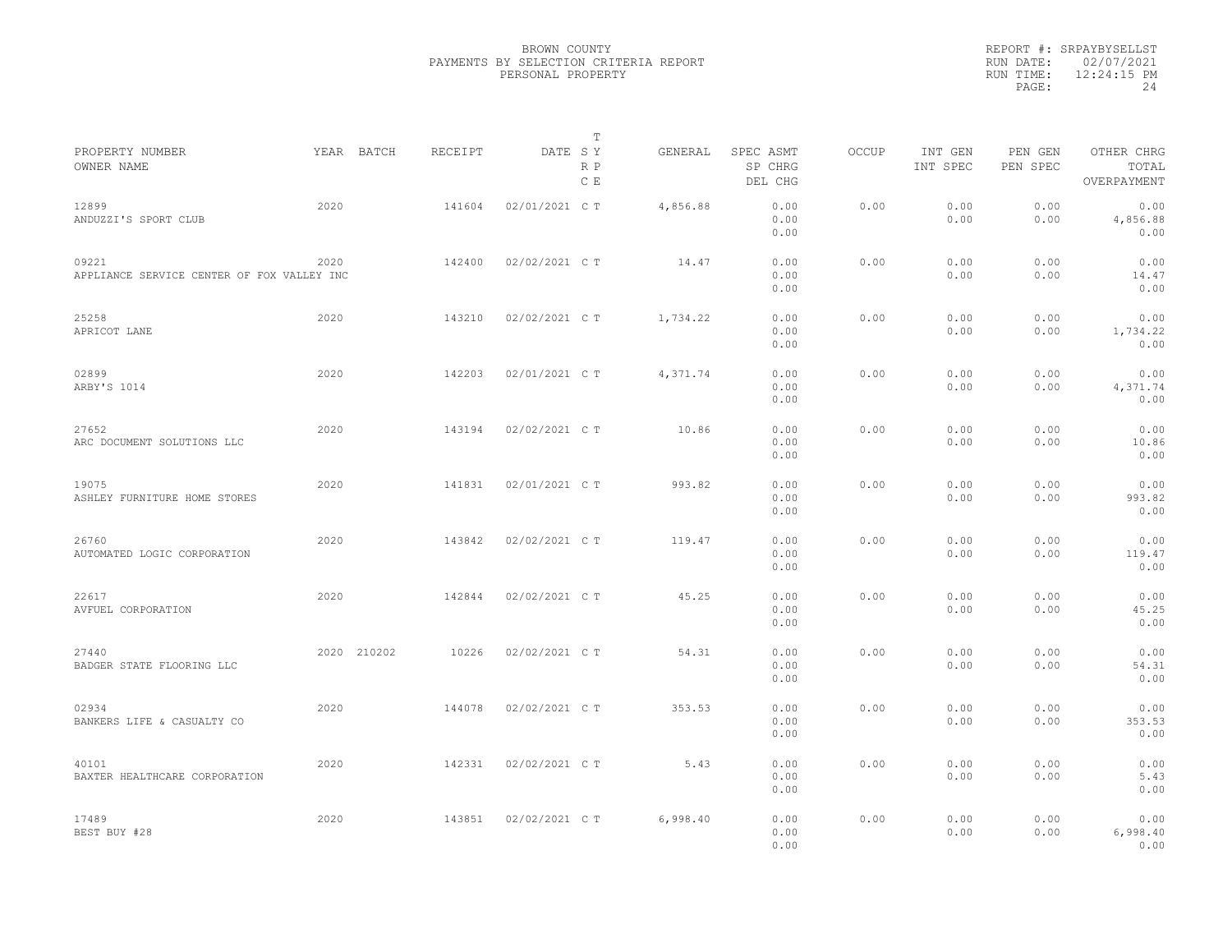|                                            |            |         | $\mathbb T$           |           |                                 |       |                     |                     |                                    |  |
|--------------------------------------------|------------|---------|-----------------------|-----------|---------------------------------|-------|---------------------|---------------------|------------------------------------|--|
| PROPERTY NUMBER<br>OWNER NAME              | YEAR BATCH | RECEIPT | DATE SY<br>R P<br>C E | GENERAL   | SPEC ASMT<br>SP CHRG<br>DEL CHG | OCCUP | INT GEN<br>INT SPEC | PEN GEN<br>PEN SPEC | OTHER CHRG<br>TOTAL<br>OVERPAYMENT |  |
| 27637<br>BLUEGREEN VACATIONS UNLIMITED INC | 2020       | 143030  | 02/02/2021 C T        | 50.69     | 0.00<br>0.00<br>0.00            | 0.00  | 0.00<br>0.00        | 0.00<br>0.00        | 0.00<br>50.69<br>0.00              |  |
| 02965<br>BROADWAY RENTAL CARS INC          | 2020       | 142133  | 02/01/2021 C T        | 2, 141.52 | 0.00<br>0.00<br>0.00            | 0.00  | 0.00<br>0.00        | 0.00<br>0.00        | 0.00<br>2,141.52<br>0.00           |  |
| 02966<br>BRODHAGEN, MARK A DDS SC          | 2020       | 141726  | 02/01/2021 C T        | 1,305.18  | 0.00<br>0.00<br>0.00            | 0.00  | 0.00<br>0.00        | 0.00<br>0.00        | 0.00<br>1,305.18<br>0.00           |  |
| 26673<br>CARTER'S RETAIL INC               | 2020       | 144964  | 02/05/2021 C T        | 5,479.60  | 0.00<br>0.00<br>0.00            | 0.00  | 0.00<br>0.00        | 0.00<br>0.00        | 0.00<br>5,479.60<br>0.00           |  |
| 03482<br>CHUCK E CHEESE #319               | 2020       | 144723  | 02/04/2021 C T        | 4,780.85  | 0.00<br>0.00<br>0.00            | 0.00  | 0.00<br>0.00        | 0.00<br>0.00        | 0.00<br>4,780.85<br>0.00           |  |
| 24593<br>CNG TECHNOLOGIES WISCONSIN LLC    | 2020       | 142961  | 02/02/2021 C T        | 9.05      | 0.00<br>0.00<br>0.00            | 0.00  | 0.00<br>0.00        | 0.00<br>0.00        | 0.00<br>9.05<br>0.00               |  |
| 22668<br>COCA-COLA COMPANY, THE            | 2020       | 142479  | 02/02/2021 C T        | 2,525.29  | 0.00<br>0.00<br>0.00            | 0.00  | 0.00<br>0.00        | 0.00<br>0.00        | 0.00<br>2,525.29<br>0.00           |  |
| 03017<br>COLLINS-SORRENTINO INC            | 2020       | 143036  | 02/02/2021 C T        | 9,089.24  | 0.00<br>0.00<br>0.00            | 0.00  | 0.00<br>0.00        | 0.00<br>0.00        | 0.00<br>9,089.24<br>0.00           |  |
| 03544<br>CROWLEY, ROBERT J DDS SC          | 2020       | 142269  | 02/02/2021 C T        | 2,032.91  | 0.00<br>0.00<br>0.00            | 0.00  | 0.00<br>0.00        | 0.00<br>0.00        | 0.00<br>2,032.91<br>0.00           |  |
| 25244<br>CRYOTHERAPY OF WI                 | 2020       | 141606  | 02/01/2021 C T        | 1,087.95  | 0.00<br>0.00<br>0.00            | 0.00  | 0.00<br>0.00        | 0.00<br>0.00        | 0.00<br>1,087.95<br>0.00           |  |
| 22147<br>D2 SPORTS PUB                     | 2020       | 144772  | 02/04/2021 C T        | 1,154.93  | 0.00<br>0.00<br>0.00            | 0.00  | 0.00<br>0.00        | 0.00<br>0.00        | 0.00<br>1,154.93<br>0.00           |  |
| 07353<br>DAVID'S APPLIANCE INC             | 2020       | 141477  | 02/01/2021 C T        | 36.21     | 0.00<br>0.00<br>0.00            | 0.00  | 0.00<br>0.00        | 0.00<br>0.00        | 0.00<br>36.21<br>0.00              |  |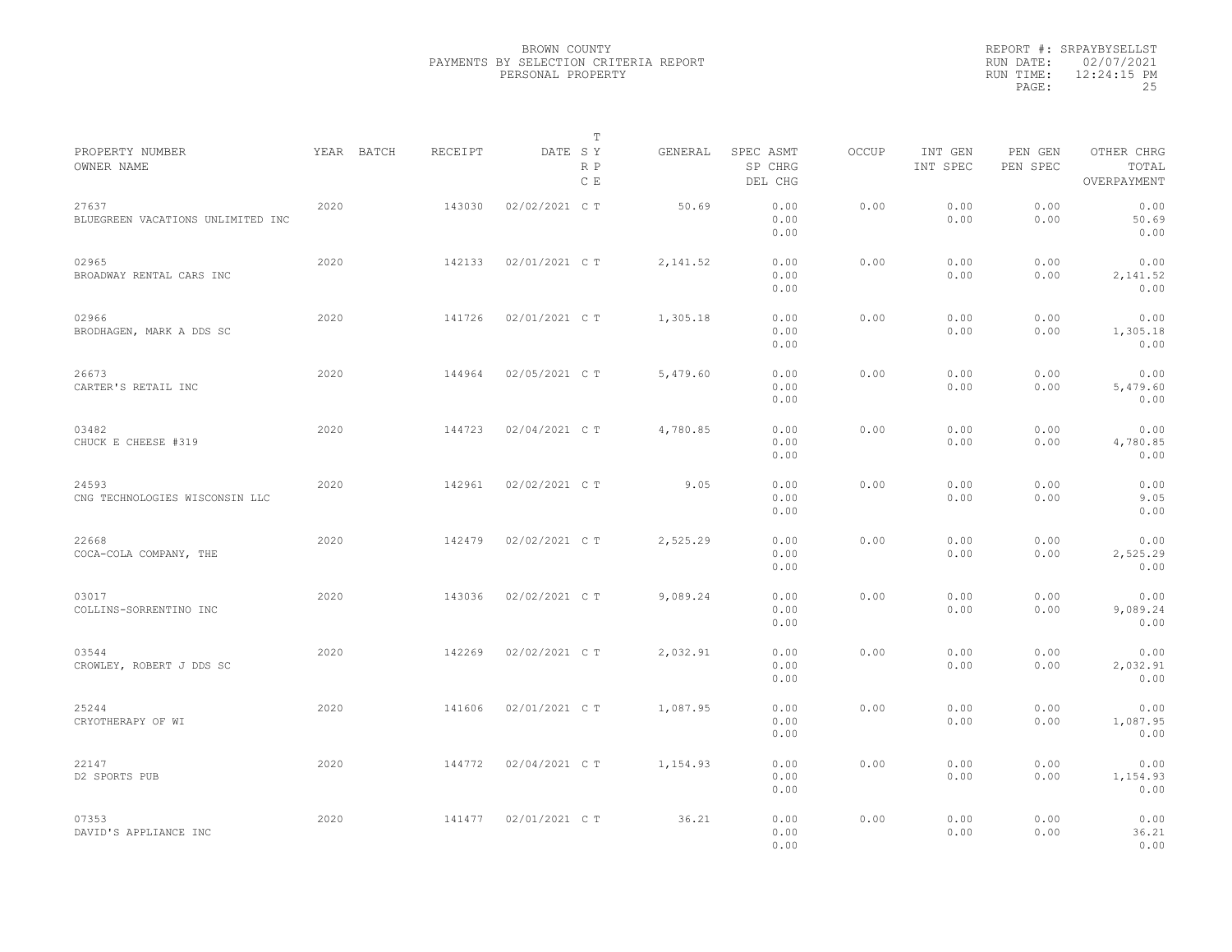|                                                              |            |         | $\mathbb T$           |           |                                 |       |                     |                     |                                    |  |
|--------------------------------------------------------------|------------|---------|-----------------------|-----------|---------------------------------|-------|---------------------|---------------------|------------------------------------|--|
| PROPERTY NUMBER<br>OWNER NAME                                | YEAR BATCH | RECEIPT | DATE SY<br>R P<br>C E | GENERAL   | SPEC ASMT<br>SP CHRG<br>DEL CHG | OCCUP | INT GEN<br>INT SPEC | PEN GEN<br>PEN SPEC | OTHER CHRG<br>TOTAL<br>OVERPAYMENT |  |
| 17494<br>DAVID'S BRIDAL LLC #252                             | 2020       | 141432  | 02/01/2021 C T        | 443.50    | 0.00<br>0.00<br>0.00            | 0.00  | 0.00<br>0.00        | 0.00<br>0.00        | 0.00<br>443.50<br>0.00             |  |
| 18381<br>DE LAGE LANDEN FINANCIAL SERVICES INC               | 2020       | 144061  | 02/02/2021 C T        | 2,438.39  | 0.00<br>0.00<br>0.00            | 0.00  | 0.00<br>0.00        | 0.00<br>0.00        | 0.00<br>2,438.39<br>0.00           |  |
| 22551<br>DEERWOOD ORTHODONTICS & ADVANCED DENTAL SPECIALISTS | 2020       | 144879  | 02/04/2021 C T        | 3,287.40  | 0.00<br>0.00<br>0.00            | 0.00  | 0.00<br>0.00        | 0.00<br>0.00        | 0.00<br>3,287.40<br>0.00           |  |
| 21144<br>DENNY'S #8090                                       | 2020       | 142746  | 02/02/2021 C T        | 1,028.23  | 0.00<br>0.00<br>0.00            | 0.00  | 0.00<br>0.00        | 0.00<br>0.00        | 0.00<br>1,028.23<br>0.00           |  |
| 09954<br>DETAIL SHOP, THE                                    | 2020       | 142852  | 02/02/2021 C T        | 12.68     | 0.00<br>0.00<br>0.00            | 0.00  | 0.00<br>0.00        | 0.00<br>0.00        | 0.00<br>12.68<br>0.00              |  |
| 14861<br>DICK'S CLOTHING & SPORTING GOODS STORE #380         | 2020       | 143379  | 02/02/2021 C T        | 13,763.28 | 0.00<br>0.00<br>0.00            | 0.00  | 0.00<br>0.00        | 0.00<br>0.00        | 0.00<br>13,763.28<br>0.00          |  |
| 26779<br>DIRECTV LLC                                         | 2020       | 144811  | 02/04/2021 C T        | 1,464.35  | 0.00<br>0.00<br>0.00            | 0.00  | 0.00<br>0.00        | 0.00<br>0.00        | 0.00<br>1,464.35<br>0.00           |  |
| 25606<br>DISH NETWORK LLC                                    | 2020       | 142569  | 02/02/2021 C T        | 186.46    | 0.00<br>0.00<br>0.00            | 0.00  | 0.00<br>0.00        | 0.00<br>0.00        | 0.00<br>186.46<br>0.00             |  |
| 26661<br>DOUGH SHOPPE                                        | 2020       | 141760  | 02/01/2021 C T        | 427.22    | 0.00<br>0.00<br>0.00            | 0.00  | 0.00<br>0.00        | 0.00<br>0.00        | 0.00<br>427.22<br>0.00             |  |
| 24029<br>DUELL FINANCIAL STRATEGIES                          | 2020       | 142345  | 02/02/2021 C T        | 65.18     | 0.00<br>0.00<br>0.00            | 0.00  | 0.00<br>0.00        | 0.00<br>0.00        | 0.00<br>65.18<br>0.00              |  |
| 19912<br>ECONO LODGE                                         | 2020       | 143888  | 02/02/2021 C T        | 1,909.80  | 0.00<br>0.00<br>0.00            | 0.00  | 0.00<br>0.00        | 0.00<br>0.00        | 0.00<br>1,909.80<br>0.00           |  |
| 23312<br>ECONOMY MOVERS OF GREEN BAY LLC                     | 2020       | 144960  | 02/05/2021 C T        | 18.10     | 0.00<br>0.00<br>0.00            | 0.00  | 0.00<br>0.00        | 0.00<br>0.00        | 0.00<br>18.10<br>0.00              |  |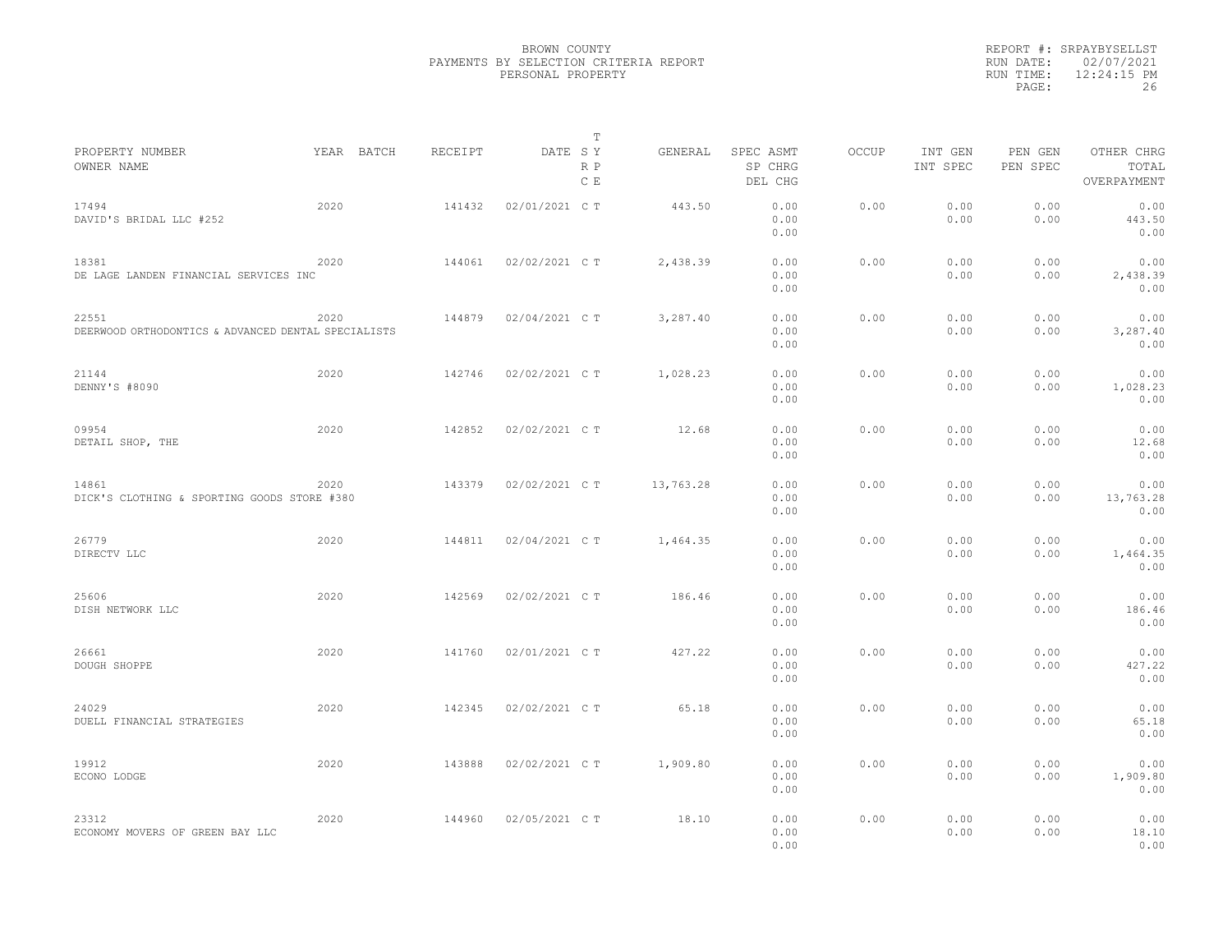|           | REPORT #: SRPAYBYSELLST |
|-----------|-------------------------|
|           | RUN DATE: 02/07/2021    |
| RUN TIME: | 12:24:16 PM             |
| PAGE:     | 27                      |
|           |                         |

| PROPERTY NUMBER                             |      |            | RECEIPT |                | Т                              |           | SPEC ASMT            | OCCUP | INT GEN      |                     | OTHER CHRG               |  |
|---------------------------------------------|------|------------|---------|----------------|--------------------------------|-----------|----------------------|-------|--------------|---------------------|--------------------------|--|
| OWNER NAME                                  |      | YEAR BATCH |         | DATE SY        | $\mathbb R$ $\mathbb P$<br>C E | GENERAL   | SP CHRG<br>DEL CHG   |       | INT SPEC     | PEN GEN<br>PEN SPEC | TOTAL<br>OVERPAYMENT     |  |
| 22017<br>EL SARAPE WEST                     | 2020 |            | 141383  | 02/01/2021 C T |                                | 1,346.83  | 0.00<br>0.00<br>0.00 | 0.00  | 0.00<br>0.00 | 0.00<br>0.00        | 0.00<br>1,346.83<br>0.00 |  |
| 11526<br>ENERSYS DELAWARE INC               | 2020 |            | 141474  | 02/01/2021 C T |                                | 16.28     | 0.00<br>0.00<br>0.00 | 0.00  | 0.00<br>0.00 | 0.00<br>0.00        | 0.00<br>16.28<br>0.00    |  |
| 24000<br>EXQUISITE THREADING SPA INC        | 2020 |            | 141371  | 02/01/2021 C T |                                | 14.47     | 0.00<br>0.00<br>0.00 | 0.00  | 0.00<br>0.00 | 0.00<br>0.00        | 0.00<br>14.47<br>0.00    |  |
| 23295<br>FAMOUS FOOTWEAR #3222              | 2020 |            | 143171  | 02/02/2021 C T |                                | 1,044.51  | 0.00<br>0.00<br>0.00 | 0.00  | 0.00<br>0.00 | 0.00<br>0.00        | 0.00<br>1,044.51<br>0.00 |  |
| 07328<br>FIRST SUPPLY LLC                   | 2020 |            | 141950  | 02/01/2021 C T |                                | 899.69    | 0.00<br>0.00<br>0.00 | 0.00  | 0.00<br>0.00 | 0.00<br>0.00        | 0.00<br>899.69<br>0.00   |  |
| 24694<br>FIVE GUYS BURGERS & FRIES          | 2020 |            | 141982  | 02/01/2021 C T |                                | 1, 115.11 | 0.00<br>0.00<br>0.00 | 0.00  | 0.00<br>0.00 | 0.00<br>0.00        | 0.00<br>1,115.11<br>0.00 |  |
| 10690<br>FLIP SIDE INC                      | 2020 |            | 142779  | 02/02/2021 C T |                                | 52.50     | 0.00<br>0.00<br>0.00 | 0.00  | 0.00<br>0.00 | 0.00<br>0.00        | 0.00<br>52.50<br>0.00    |  |
| 18299<br>FORWARD DENTAL                     | 2020 |            | 142388  | 02/02/2021 C T |                                | 3,491.96  | 0.00<br>0.00<br>0.00 | 0.00  | 0.00<br>0.00 | 0.00<br>0.00        | 0.00<br>3,491.96<br>0.00 |  |
| 20756<br>FORWARD ELECTRICAL CONTRACTORS LLC | 2020 |            | 144977  | 02/05/2021 C T |                                | 1.81      | 0.00<br>0.00<br>0.00 | 0.00  | 0.00<br>0.00 | 0.00<br>0.00        | 0.00<br>1.81<br>0.00     |  |
| 17502<br>FOX COMMUNITIES CREDIT UNION       | 2020 |            | 143232  | 02/02/2021 C T |                                | 1,596.63  | 0.00<br>0.00<br>0.00 | 0.00  | 0.00<br>0.00 | 0.00<br>0.00        | 0.00<br>1,596.63<br>0.00 |  |
| 03126<br>GOELZ, DDS, ROBERT J               | 2020 |            | 143573  | 02/02/2021 C T |                                | 186.46    | 0.00<br>0.00<br>0.00 | 0.00  | 0.00<br>0.00 | 0.00<br>0.00        | 0.00<br>186.46<br>0.00   |  |
| 25311<br>GRAYHAWK LEASING LLC               | 2020 |            | 143160  | 02/02/2021 C T |                                | 1,404.75  | 0.00<br>0.00<br>0.00 | 0.00  | 0.00<br>0.00 | 0.00<br>0.00        | 0.00<br>1,404.75<br>0.00 |  |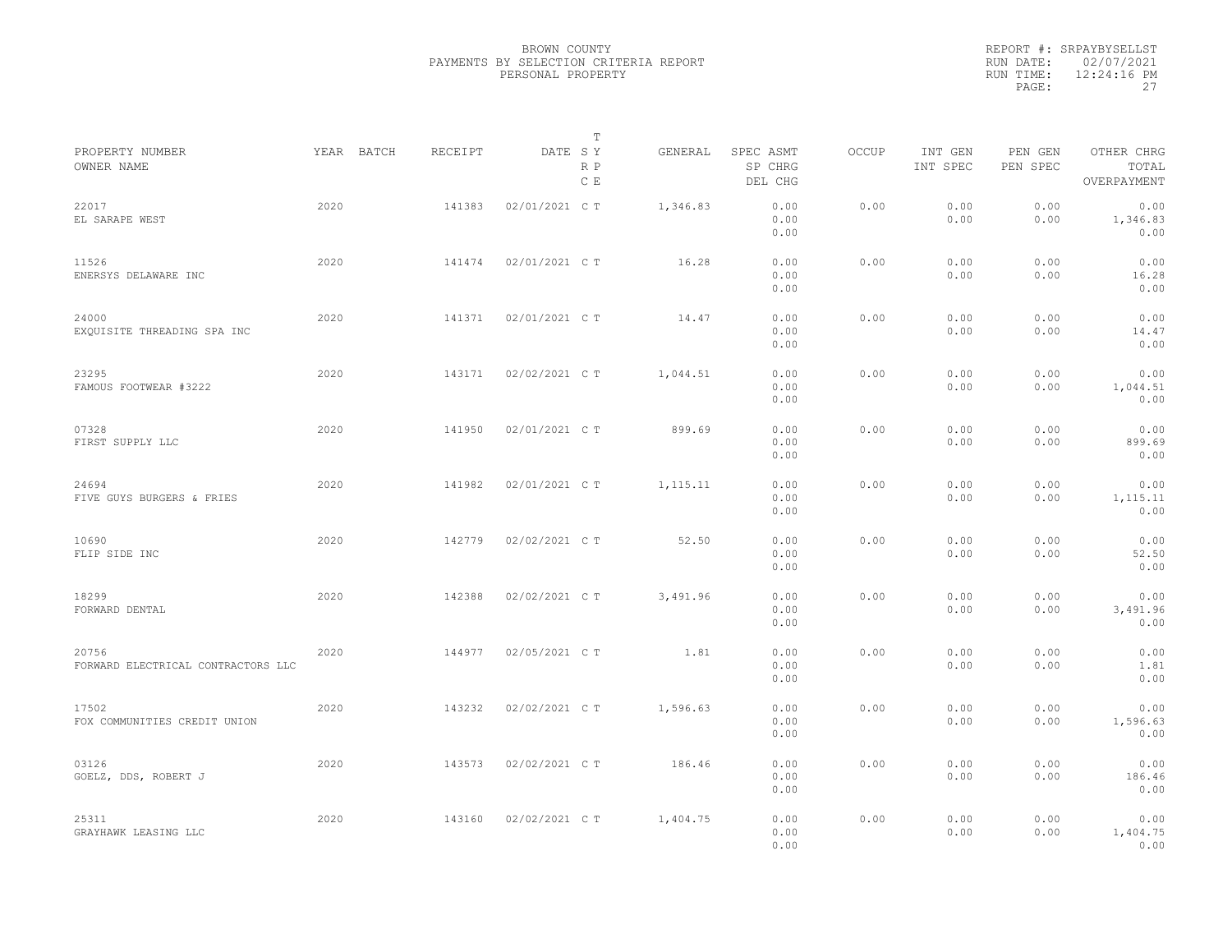|           | REPORT #: SRPAYBYSELLST |
|-----------|-------------------------|
|           | RUN DATE: 02/07/2021    |
| RUN TIME: | $12:24:16$ PM           |
| PAGE:     | 28                      |

| PROPERTY NUMBER                                 |      | YEAR BATCH  | RECEIPT | DATE SY        | Т          | GENERAL   | SPEC ASMT            | OCCUP | INT GEN      | PEN GEN      | OTHER CHRG                |  |
|-------------------------------------------------|------|-------------|---------|----------------|------------|-----------|----------------------|-------|--------------|--------------|---------------------------|--|
| OWNER NAME                                      |      |             |         |                | R P<br>C E |           | SP CHRG<br>DEL CHG   |       | INT SPEC     | PEN SPEC     | TOTAL<br>OVERPAYMENT      |  |
| 24660<br>GRAZIES PASTA COMAPNY                  | 2020 |             | 142158  | 02/01/2021 C T |            | 2,885.52  | 0.00<br>0.00<br>0.00 | 0.00  | 0.00<br>0.00 | 0.00<br>0.00 | 0.00<br>2,885.52<br>0.00  |  |
| 26037<br>GREAT LAKES COCA-COLA DISTRIBUTION LLC | 2020 |             | 143636  | 02/02/2021 C T |            | 1,185.71  | 0.00<br>0.00<br>0.00 | 0.00  | 0.00<br>0.00 | 0.00<br>0.00 | 0.00<br>1,185.71<br>0.00  |  |
| 03291<br>GREAT LAKES TESTING                    |      | 2020 210202 | 10224   | 02/02/2021 C T |            | 883.39    | 0.00<br>0.00<br>0.00 | 0.00  | 0.00<br>0.00 | 0.00<br>0.00 | 0.00<br>883.39<br>0.00    |  |
| 03137<br>GREEN BAY PACKERS INC                  | 2020 |             | 142328  | 02/02/2021 C T |            | 51,617.28 | 0.00<br>0.00<br>0.00 | 0.00  | 0.00<br>0.00 | 0.00<br>0.00 | 0.00<br>51,617.28<br>0.00 |  |
| 21478<br>GREEN BAY TENNIS CENTER INC            | 2020 |             | 144822  | 02/04/2021 C T |            | 74.32     | 0.00<br>0.00<br>0.00 | 0.00  | 0.00<br>0.00 | 0.00<br>0.00 | 0.00<br>74.32<br>0.00     |  |
| 12214<br>GRYBOSKI BUILDERS INC                  | 2020 |             | 142167  | 02/01/2021 C T |            | 190.07    | 0.00<br>0.00<br>0.00 | 0.00  | 0.00<br>0.00 | 0.00<br>0.00 | 0.00<br>190.07<br>0.00    |  |
| 09583<br>HALLMARK MARKETING COMPANY LLC         | 2020 |             | 142774  | 02/02/2021 C T |            | 161.11    | 0.00<br>0.00<br>0.00 | 0.00  | 0.00<br>0.00 | 0.00<br>0.00 | 0.00<br>161.11<br>0.00    |  |
| 40014<br>HAPPY TRAILS CBD                       | 2020 |             | 142035  | 02/01/2021 C T |            | 1,163.98  | 0.00<br>0.00<br>0.00 | 0.00  | 0.00<br>0.00 | 0.00<br>0.00 | 0.00<br>1,163.98<br>0.00  |  |
| 03161<br>HOCKERS BRICK & TILE CO INC            | 2020 |             | 142214  | 02/01/2021 C T |            | 524.97    | 0.00<br>0.00<br>0.00 | 0.00  | 0.00<br>0.00 | 0.00<br>0.00 | 0.00<br>524.97<br>0.00    |  |
| 03165<br>HOME INTERIORS INC                     | 2020 |             | 143088  | 02/02/2021 C T |            | 528.60    | 0.00<br>0.00<br>0.00 | 0.00  | 0.00<br>0.00 | 0.00<br>0.00 | 0.00<br>528.60<br>0.00    |  |
| 25304<br>HUNTINGTON TECHNOLOGY FINANCE & SUB    | 2020 |             | 142785  | 02/02/2021 C T |            | 494.19    | 0.00<br>0.00<br>0.00 | 0.00  | 0.00<br>0.00 | 0.00<br>0.00 | 0.00<br>494.19<br>0.00    |  |
| 24082<br>IBM CREDIT LLC                         | 2020 |             | 142397  | 02/02/2021 C T |            | 2,002.69  | 0.00<br>0.00<br>0.00 | 0.00  | 0.00<br>0.00 | 0.00<br>0.00 | 0.00<br>2,002.69<br>0.00  |  |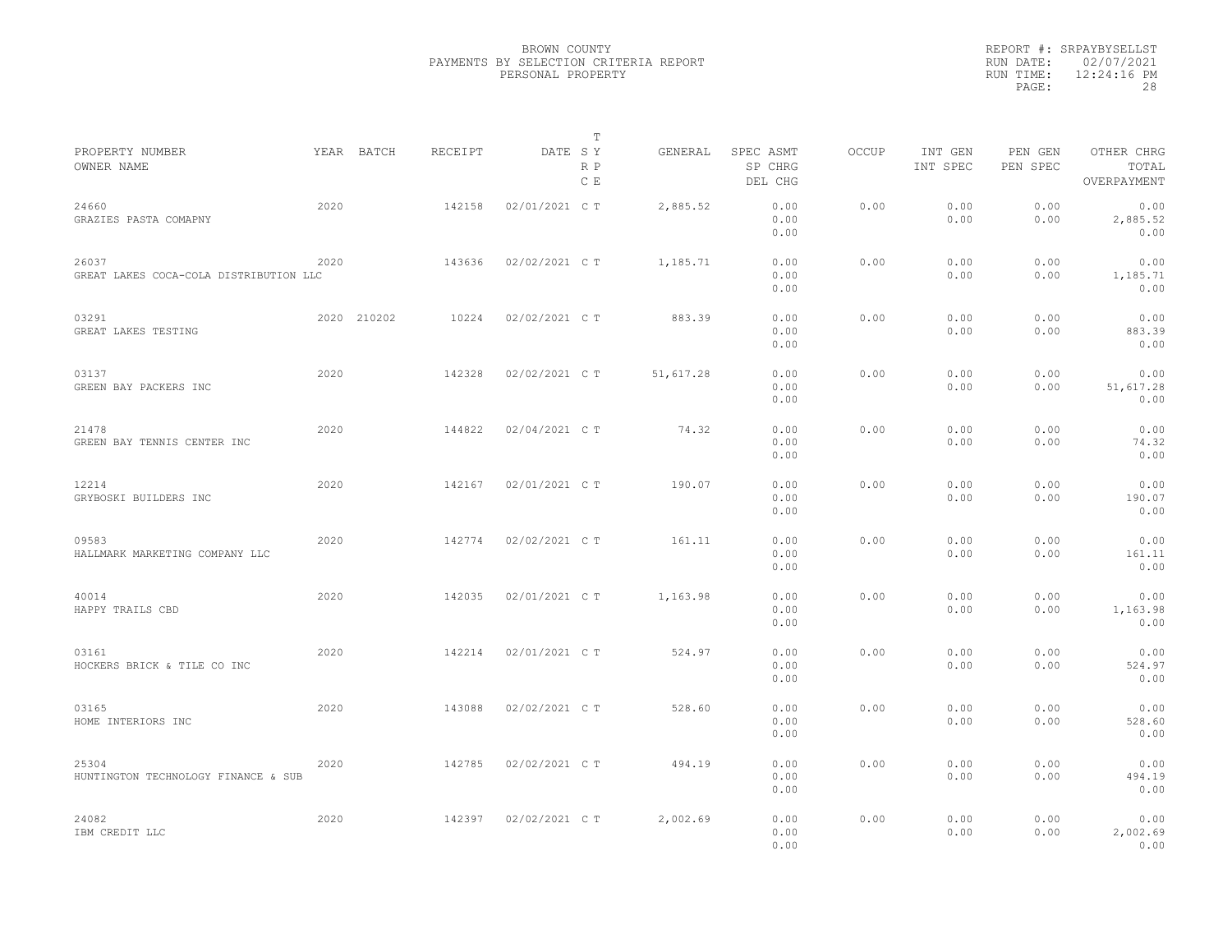|                                         |            |         | $\mathbb T$           |           |                                 |              |                     |                     |                                    |  |
|-----------------------------------------|------------|---------|-----------------------|-----------|---------------------------------|--------------|---------------------|---------------------|------------------------------------|--|
| PROPERTY NUMBER<br>OWNER NAME           | YEAR BATCH | RECEIPT | DATE SY<br>R P<br>C E | GENERAL   | SPEC ASMT<br>SP CHRG<br>DEL CHG | <b>OCCUP</b> | INT GEN<br>INT SPEC | PEN GEN<br>PEN SPEC | OTHER CHRG<br>TOTAL<br>OVERPAYMENT |  |
| 12258<br>JASON LOUIS INC                | 2020       | 142135  | 02/01/2021 C T        | 322.22    | 0.00<br>0.00<br>0.00            | 0.00         | 0.00<br>0.00        | 0.00<br>0.00        | 0.00<br>322.22<br>0.00             |  |
| 24025<br>JD BYRIDER GREEN BAY           | 2020       | 142187  | 02/01/2021 C T        | 532.22    | 0.00<br>0.00<br>0.00            | 0.00         | 0.00<br>0.00        | 0.00<br>0.00        | 0.00<br>532.22<br>0.00             |  |
| 18343<br>JO-ANN FABRICS & CRAFTS #2099  | 2020       | 144787  | 02/04/2021 C T        | 6,100.51  | 0.00<br>0.00<br>0.00            | 0.00         | 0.00<br>0.00        | 0.00<br>0.00        | 0.00<br>6,100.51<br>0.00           |  |
| 11428<br>JOBELIUS FLOOR COVERING INC    | 2020       | 141736  | 02/01/2021 C T        | 244.38    | 0.00<br>0.00<br>0.00            | 0.00         | 0.00<br>0.00        | 0.00<br>0.00        | 0.00<br>244.38<br>0.00             |  |
| 18385<br>JOSEPH T RYERSON & SON, INC    | 2020       | 141459  | 02/01/2021 C T        | 421.80    | 0.00<br>0.00<br>0.00            | 0.00         | 0.00<br>0.00        | 0.00<br>0.00        | 0.00<br>421.80<br>0.00             |  |
| 13075<br>JUST 4 KIDS CHILD CARE CENTER  | 2020       | 142160  | 02/01/2021 C T        | 508.21    | 0.00<br>0.00<br>0.00            | 0.00         | 0.00<br>0.00        | 0.00<br>0.00        | 0.00<br>508.21<br>0.00             |  |
| 12496<br>JUST 4 KIDS CHILD CARE CENTER  | 2020       | 142161  | 02/01/2021 C T        | 184.64    | 0.00<br>0.00<br>0.00            | 0.00         | 0.00<br>0.00        | 0.00<br>0.00        | 0.00<br>184.64<br>0.00             |  |
| 16448<br>KARATE USA                     | 2020       | 142711  | 02/02/2021 C T        | 162.92    | 0.00<br>0.00<br>0.00            | 0.00         | 0.00<br>0.00        | 0.00<br>0.00        | 0.00<br>162.92<br>0.00             |  |
| 06602<br>KAY JEWELERS #401              | 2020       | 142927  | 02/02/2021 C T        | 2,550.64  | 0.00<br>0.00<br>0.00            | 0.00         | 0.00<br>0.00        | 0.00<br>0.00        | 0.00<br>2,550.64<br>0.00           |  |
| 03216<br>KELLY SERVICES INC ASHWAUBENON | 2020       | 143360  | 02/02/2021 C T        | 150.25    | 0.00<br>0.00<br>0.00            | 0.00         | 0.00<br>0.00        | 0.00<br>0.00        | 0.00<br>150.25<br>0.00             |  |
| 03223<br>KOHL'S DEPT STORE #99          | 2020       | 144923  | 02/05/2021 C T        | 10,532.00 | 0.00<br>0.00<br>0.00            | 0.00         | 0.00<br>0.00        | 0.00<br>0.00        | 0.00<br>10,532.00<br>0.00          |  |
| 26628<br>KWIK TRIP #125                 | 2020       | 144697  | 02/04/2021 C T        | 4,994.45  | 0.00<br>0.00<br>0.00            | 0.00         | 0.00<br>0.00        | 0.00<br>0.00        | 0.00<br>4,994.45<br>0.00           |  |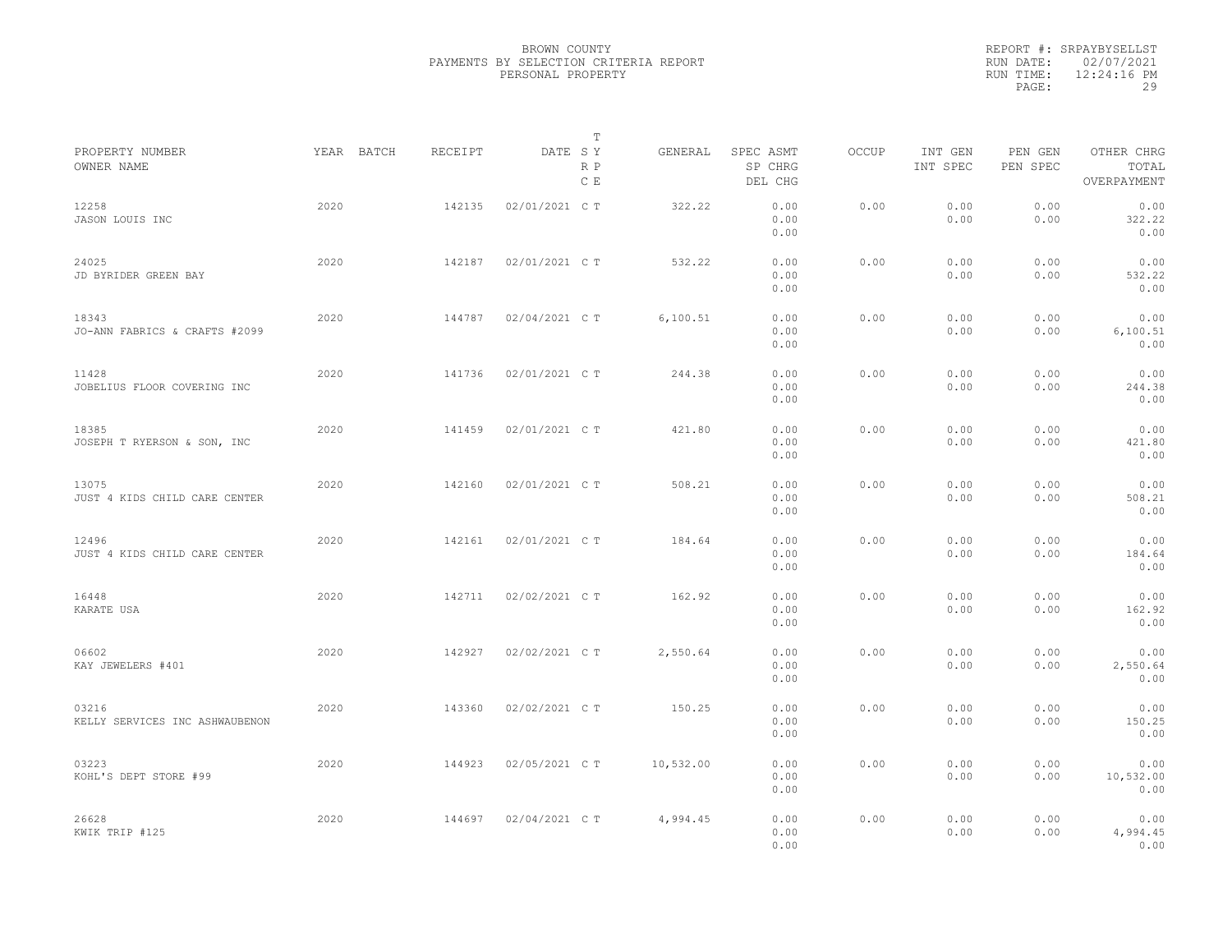|           | REPORT #: SRPAYBYSELLST |
|-----------|-------------------------|
|           | RUN DATE: 02/07/2021    |
| RUN TIME: | 12:24:17 PM             |
| PAGE:     | 30                      |
|           |                         |

|                                             |      |            |         |                | Т          |           |                                 |       |                     |                     |                                    |  |
|---------------------------------------------|------|------------|---------|----------------|------------|-----------|---------------------------------|-------|---------------------|---------------------|------------------------------------|--|
| PROPERTY NUMBER<br>OWNER NAME               |      | YEAR BATCH | RECEIPT | DATE SY        | R P<br>C E | GENERAL   | SPEC ASMT<br>SP CHRG<br>DEL CHG | OCCUP | INT GEN<br>INT SPEC | PEN GEN<br>PEN SPEC | OTHER CHRG<br>TOTAL<br>OVERPAYMENT |  |
| 22528<br>KWIK TRIP #430                     | 2020 |            | 144317  | 02/03/2021 C T |            | 4,022.35  | 0.00<br>0.00<br>0.00            | 0.00  | 0.00<br>0.00        | 0.00<br>0.00        | 0.00<br>4,022.35<br>0.00           |  |
| 25912<br>KWIK TRIP EXPRESS #114             | 2020 |            | 144297  | 02/03/2021 C T |            | 2,856.56  | 0.00<br>0.00<br>0.00            | 0.00  | 0.00<br>0.00        | 0.00<br>0.00        | 0.00<br>2,856.56<br>0.00           |  |
| 23346<br>LAMAR ADVERTISING OF GREEN BAY     | 2020 |            | 143268  | 02/02/2021 C T |            | 14,481.94 | 0.00<br>0.00<br>0.00            | 0.00  | 0.00<br>0.00        | 0.00<br>0.00        | 0.00<br>14,481.94<br>0.00          |  |
| 40001<br>LAMP RECYCLERS INC                 | 2020 |            | 143032  | 02/02/2021 C T |            | 204.56    | 0.00<br>0.00<br>0.00            | 0.00  | 0.00<br>0.00        | 0.00<br>0.00        | 0.00<br>204.56<br>0.00             |  |
| 03252<br>LINDEMAN'S CLEANING INC            | 2020 |            | 141636  | 02/01/2021 C T |            | 3.61      | 0.00<br>0.00<br>0.00            | 0.00  | 0.00<br>0.00        | 0.00<br>0.00        | 0.00<br>3.61<br>0.00               |  |
| 26053<br>LOFT #1836                         | 2020 |            | 143434  | 02/02/2021 C T |            | 4,038.66  | 0.00<br>0.00<br>0.00            | 0.00  | 0.00<br>0.00        | 0.00<br>0.00        | 0.00<br>4,038.66<br>0.00           |  |
| 26623<br>MACS MACARONI & CHEESE SHOP        | 2020 |            | 143860  | 02/02/2021 C T |            | 7,398.46  | 0.00<br>0.00<br>0.00            | 0.00  | 0.00<br>0.00        | 0.00<br>0.00        | 0.00<br>7,398.46<br>0.00           |  |
| 24596<br>MIDWEST WIRE & CABLE               | 2020 |            | 143572  | 02/02/2021 C T |            | 16.28     | 0.00<br>0.00<br>0.00            | 0.00  | 0.00<br>0.00        | 0.00<br>0.00        | 0.00<br>16.28<br>0.00              |  |
| 24638<br>MUDDY PAWS SALON                   | 2020 |            | 142731  | 02/02/2021 C T |            | 38.02     | 0.00<br>0.00<br>0.00            | 0.00  | 0.00<br>0.00        | 0.00<br>0.00        | 0.00<br>38.02<br>0.00              |  |
| 17456<br>NATIONAL ENTERTAINMENT NETWORK LLC | 2020 |            | 141991  | 02/01/2021 C T |            | 94.13     | 0.00<br>0.00<br>0.00            | 0.00  | 0.00<br>0.00        | 0.00<br>0.00        | 0.00<br>94.13<br>0.00              |  |
| 26609<br>NCS PEARSON INC                    | 2020 |            | 142563  | 02/02/2021 C T |            | 506.87    | 0.00<br>0.00<br>0.00            | 0.00  | 0.00<br>0.00        | 0.00<br>0.00        | 0.00<br>506.87<br>0.00             |  |
| 27645<br>NESTLE USA INC                     | 2020 |            | 142497  | 02/02/2021 C T |            | 85.09     | 0.00<br>0.00<br>0.00            | 0.00  | 0.00<br>0.00        | 0.00<br>0.00        | 0.00<br>85.09<br>0.00              |  |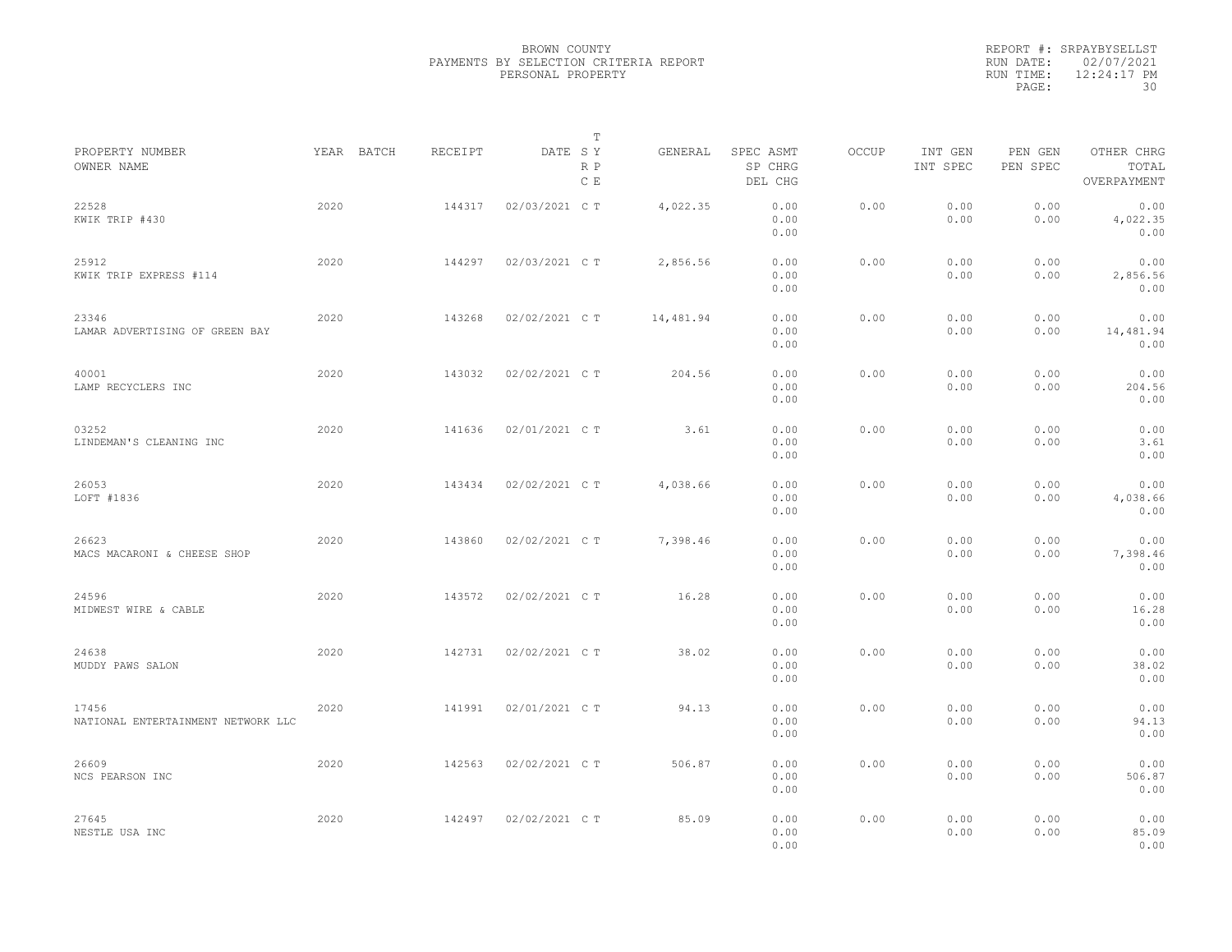|                                                 |      |             |         |                | T          |          |                                 |       |                     |                     |                                    |
|-------------------------------------------------|------|-------------|---------|----------------|------------|----------|---------------------------------|-------|---------------------|---------------------|------------------------------------|
| PROPERTY NUMBER<br>OWNER NAME                   |      | YEAR BATCH  | RECEIPT | DATE SY        | R P<br>C E | GENERAL  | SPEC ASMT<br>SP CHRG<br>DEL CHG | OCCUP | INT GEN<br>INT SPEC | PEN GEN<br>PEN SPEC | OTHER CHRG<br>TOTAL<br>OVERPAYMENT |
| 20867<br>NU RADIANCE INC                        | 2020 |             | 141514  | 02/01/2021 C T |            | 108.61   | 0.00<br>0.00<br>0.00            | 0.00  | 0.00<br>0.00        | 0.00<br>0.00        | 0.00<br>108.61<br>0.00             |
| 03335<br>NU-WAY INC                             | 2020 |             | 142179  | 02/01/2021 C T |            | 324.04   | 0.00<br>0.00<br>0.00            | 0.00  | 0.00<br>0.00        | 0.00<br>0.00        | 0.00<br>324.04<br>0.00             |
| 19147<br>OLD CHICAGO GREEN BAY                  | 2020 |             | 143748  | 02/02/2021 C T |            | 3,987.97 | 0.00<br>0.00<br>0.00            | 0.00  | 0.00<br>0.00        | 0.00<br>0.00        | 0.00<br>3,987.97<br>0.00           |
| 25849<br>PACKERLAND TIRE & AUTO                 | 2020 |             | 142655  | 02/02/2021 C T |            | 267.91   | 0.00<br>0.00<br>0.00            | 0.00  | 0.00<br>0.00        | 0.00<br>0.00        | 0.00<br>267.91<br>0.00             |
| 21114<br>PALMER FIXTURE COMPANY LLC             | 2020 |             | 141577  | 02/01/2021 C T |            | 61.55    | 0.00<br>0.00<br>0.00            | 0.00  | 0.00<br>0.00        | 0.00<br>0.00        | 0.00<br>61.55<br>0.00              |
| 21987<br>PAPER CONVERTING MACH CO               | 2020 |             | 141411  | 02/01/2021 C T |            | 6,140.35 | 0.00<br>0.00<br>0.00            | 0.00  | 0.00<br>0.00        | 0.00<br>0.00        | 0.00<br>6, 140.35<br>0.00          |
| 22070<br>PARAGON COMMUNITY SERVICES LLC #932    | 2020 |             | 141618  | 02/01/2021 C T |            | 220.85   | 0.00<br>0.00<br>0.00            | 0.00  | 0.00<br>0.00        | 0.00<br>0.00        | 0.00<br>220.85<br>0.00             |
| 03365<br>PAULSON HARDWARE INC                   | 2020 |             | 143409  | 02/02/2021 C T |            | 190.07   | 0.00<br>0.00<br>0.00            | 0.00  | 0.00<br>0.00        | 0.00<br>0.00        | 0.00<br>190.07<br>0.00             |
| 27596<br>PDQ SHELL                              | 2020 |             | 142616  | 02/02/2021 C T |            | 3,329.05 | 0.00<br>0.00<br>0.00            | 0.00  | 0.00<br>0.00        | 0.00<br>0.00        | 0.00<br>3,329.05<br>0.00           |
| 40084<br>PI TOWER DEVELOPMENT LLC               |      | 2020 210201 | 10206   | 02/01/2021 C T |            | 1,649.13 | 0.00<br>0.00<br>0.00            | 0.00  | 0.00<br>0.00        | 0.00<br>0.00        | 0.00<br>1,649.13<br>0.00           |
| 09292<br>PIERCING PAGODA #481                   | 2020 |             | 141704  | 02/01/2021 C T |            | 164.74   | 0.00<br>0.00<br>0.00            | 0.00  | 0.00<br>0.00        | 0.00<br>0.00        | 0.00<br>164.74<br>0.00             |
| 19354<br>PITNEY BOWES GLOBAL FINANCIAL SVCS LLC | 2020 |             | 144236  | 02/02/2021 C T |            | 760.30   | 0.00<br>0.00<br>0.00            | 0.00  | 0.00<br>0.00        | 0.00<br>0.00        | 0.00<br>760.30<br>0.00             |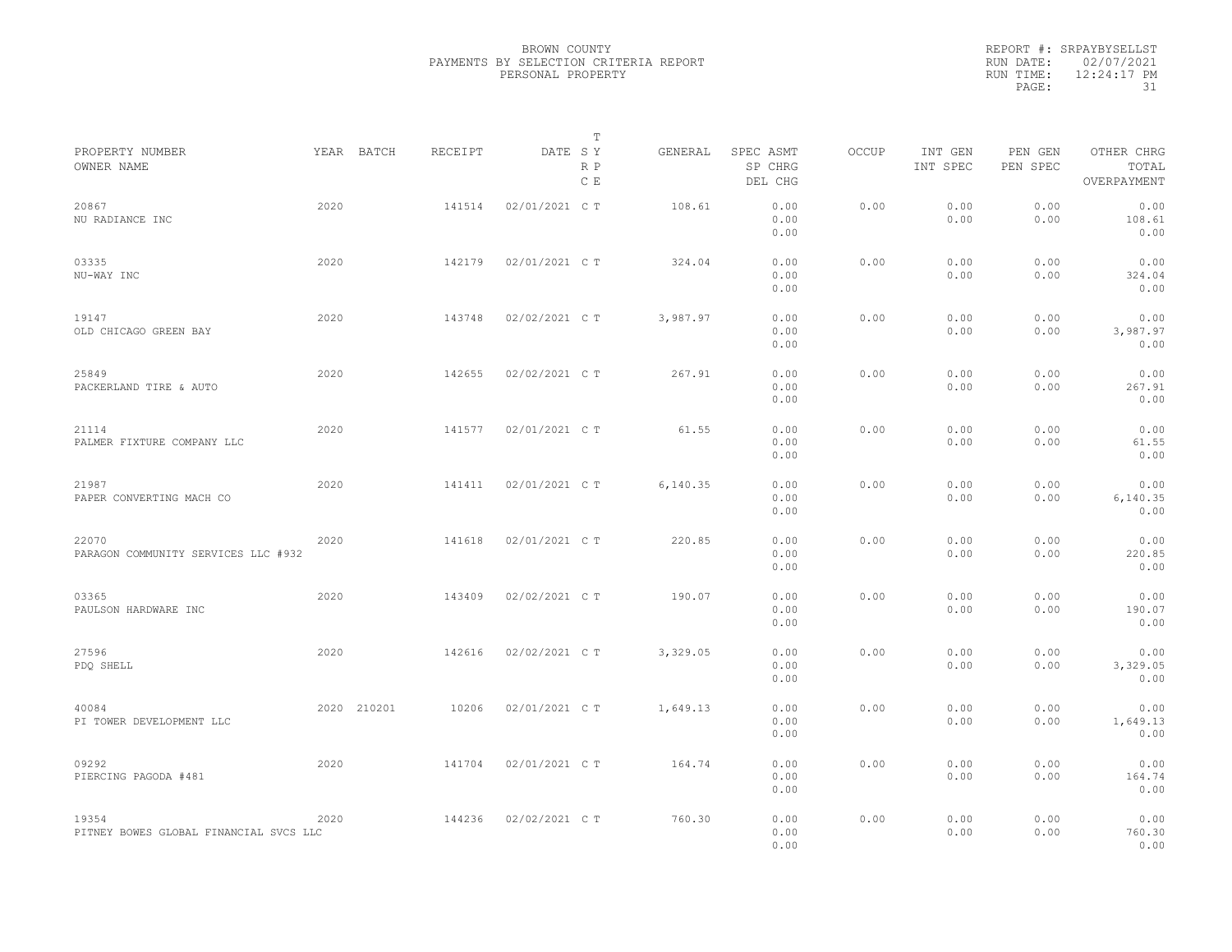|                                             |      |            |         |                | T          |         |                                 |       |                     |                     |                                    |  |
|---------------------------------------------|------|------------|---------|----------------|------------|---------|---------------------------------|-------|---------------------|---------------------|------------------------------------|--|
| PROPERTY NUMBER<br>OWNER NAME               |      | YEAR BATCH | RECEIPT | DATE SY        | R P<br>C E | GENERAL | SPEC ASMT<br>SP CHRG<br>DEL CHG | OCCUP | INT GEN<br>INT SPEC | PEN GEN<br>PEN SPEC | OTHER CHRG<br>TOTAL<br>OVERPAYMENT |  |
| 03382<br>PITNEY BOWES INC                   | 2020 |            | 143435  | 02/02/2021 C T |            | 213.61  | 0.00<br>0.00<br>0.00            | 0.00  | 0.00<br>0.00        | 0.00<br>0.00        | 0.00<br>213.61<br>0.00             |  |
| 22098<br>PLESHE COUNSELING SERVICES LLC     | 2020 |            | 141770  | 02/01/2021 C T |            | 3.61    | 0.00<br>0.00<br>0.00            | 0.00  | 0.00<br>0.00        | 0.00<br>0.00        | 0.00<br>3.61<br>0.00               |  |
| 26039<br>PRIMO WATER CORPORATION            | 2020 |            | 144887  | 02/04/2021 C T |            | 97.75   | 0.00<br>0.00<br>0.00            | 0.00  | 0.00<br>0.00        | 0.00<br>0.00        | 0.00<br>97.75<br>0.00              |  |
| 25890<br>PRINTABLES INK                     | 2020 |            | 141632  | 02/01/2021 C T |            | 50.69   | 0.00<br>0.00<br>0.00            | 0.00  | 0.00<br>0.00        | 0.00<br>0.00        | 0.00<br>50.69<br>0.00              |  |
| 25270<br>RE COMMERCIAL LLC                  | 2020 |            | 143512  | 02/02/2021 C T |            | 52.50   | 0.00<br>0.00<br>0.00            | 0.00  | 0.00<br>0.00        | 0.00<br>0.00        | 0.00<br>52.50<br>0.00              |  |
| 10127<br>REYNOLDS PACKAGING LLC             | 2020 |            | 143877  | 02/02/2021 C T |            | 791.07  | 0.00<br>0.00<br>0.00            | 0.00  | 0.00<br>0.00        | 0.00<br>0.00        | 0.00<br>791.07<br>0.00             |  |
| 19852<br>SALON THREE TWENTY-FIVE            | 2020 |            | 143581  | 02/02/2021 C T |            | 92.31   | 0.00<br>0.00<br>0.00            | 0.00  | 0.00<br>0.00        | 0.00<br>0.00        | 0.00<br>92.31<br>0.00              |  |
| 22565<br>SECURE RETIREMENT SOLUTIONS LLC    | 2020 |            | 144951  | 02/05/2021 C T |            | 333.08  | 0.00<br>0.00<br>0.00            | 0.00  | 0.00<br>0.00        | 0.00<br>0.00        | 0.00<br>333.08<br>0.00             |  |
| 26047<br>SIEMENS HEALTHCARE DIAGNOSTICS INC | 2020 |            | 142557  | 02/02/2021 C T |            | 219.04  | 0.00<br>0.00<br>0.00            | 0.00  | 0.00<br>0.00        | 0.00<br>0.00        | 0.00<br>219.04<br>0.00             |  |
| 26991<br>SPECTRASITE COMMUNICATIONS INC WI  | 2020 |            | 142443  | 02/02/2021 C T |            | 278.77  | 0.00<br>0.00<br>0.00            | 0.00  | 0.00<br>0.00        | 0.00<br>0.00        | 0.00<br>278.77<br>0.00             |  |
| 27455<br>SPECTRUM REACH LLC                 | 2020 |            | 143484  | 02/02/2021 C T |            | 874.35  | 0.00<br>0.00<br>0.00            | 0.00  | 0.00<br>0.00        | 0.00<br>0.00        | 0.00<br>874.35<br>0.00             |  |
| 03490<br>SPRING GREEN LAWN CARE             | 2020 |            | 142780  | 02/02/2021 C T |            | 23.53   | 0.00<br>0.00<br>0.00            | 0.00  | 0.00<br>0.00        | 0.00<br>0.00        | 0.00<br>23.53<br>0.00              |  |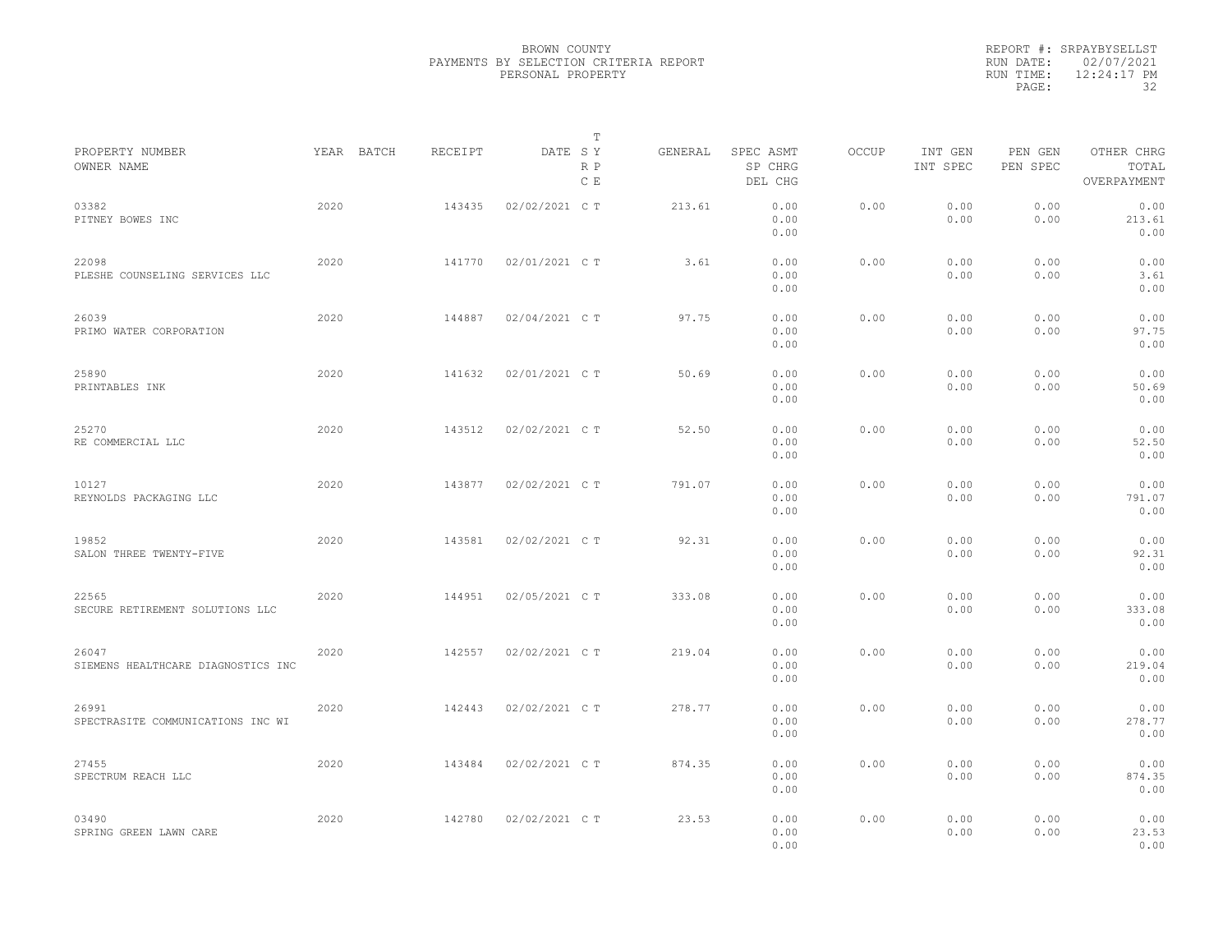|                                                         |            |         |                | T          |          |                                 |              |                     |                     |                                    |
|---------------------------------------------------------|------------|---------|----------------|------------|----------|---------------------------------|--------------|---------------------|---------------------|------------------------------------|
| PROPERTY NUMBER<br>OWNER NAME                           | YEAR BATCH | RECEIPT | DATE SY        | R P<br>C E | GENERAL  | SPEC ASMT<br>SP CHRG<br>DEL CHG | <b>OCCUP</b> | INT GEN<br>INT SPEC | PEN GEN<br>PEN SPEC | OTHER CHRG<br>TOTAL<br>OVERPAYMENT |
| 03496<br>STADIUM SHELL                                  | 2020       | 142611  | 02/02/2021 C T |            | 474.29   | 0.00<br>0.00<br>0.00            | 0.00         | 0.00<br>0.00        | 0.00<br>0.00        | 0.00<br>474.29<br>0.00             |
| 20865<br>STAPLES CONTRACT & COMMERCIAL INC #10421       | 2020       | 142384  | 02/02/2021 C T |            | 470.67   | 0.00<br>0.00<br>0.00            | 0.00         | 0.00<br>0.00        | 0.00<br>0.00        | 0.00<br>470.67<br>0.00             |
| 20137<br>STATE FARM MUTAL AUTO INSURANCE CO             | 2020       | 142350  | 02/02/2021 C T |            | 10.86    | 0.00<br>0.00<br>0.00            | 0.00         | 0.00<br>0.00        | 0.00<br>0.00        | 0.00<br>10.86<br>0.00              |
| 13980<br>STATE FARM MUTUAL AUTO INSURANCE CO            | 2020       | 142349  | 02/02/2021 C T |            | 1.81     | 0.00<br>0.00<br>0.00            | 0.00         | 0.00<br>0.00        | 0.00<br>0.00        | 0.00<br>1.81<br>0.00               |
| 40087<br>STATE FARM MUTUAL AUTOMOBILE INSURANCE COMPANY | 2020       | 142351  | 02/02/2021 C T |            | 14.47    | 0.00<br>0.00<br>0.00            | 0.00         | 0.00<br>0.00        | 0.00<br>0.00        | 0.00<br>14.47<br>0.00              |
| 03500<br>STEEN-MACEK PAPER CO, INC                      | 2020       | 144956  | 02/05/2021 C T |            | 716.85   | 0.00<br>0.00<br>0.00            | 0.00         | 0.00<br>0.00        | 0.00<br>0.00        | 0.00<br>716.85<br>0.00             |
| 04579<br>STEIN GARDEN CENTERS #4579                     | 2020       | 141404  | 02/01/2021 C T |            | 329.45   | 0.00<br>0.00<br>0.00            | 0.00         | 0.00<br>0.00        | 0.00<br>0.00        | 0.00<br>329.45<br>0.00             |
| 11631<br>SUPERVALU TRANSPORTATION INC 31895             | 2020       | 144864  | 02/04/2021 C T |            | 34.40    | 0.00<br>0.00<br>0.00            | 0.00         | 0.00<br>0.00        | 0.00<br>0.00        | 0.00<br>34.40<br>0.00              |
| 25848<br>T BACON'S BBQ                                  | 2020       | 144954  | 02/05/2021 C T |            | 383.67   | 0.00<br>0.00<br>0.00            | 0.00         | 0.00<br>0.00        | 0.00<br>0.00        | 0.00<br>383.67<br>0.00             |
| 19309<br>T.I.C. INC                                     | 2020       | 143167  | 02/02/2021 C T |            | 684.26   | 0.00<br>0.00<br>0.00            | 0.00         | 0.00<br>0.00        | 0.00<br>0.00        | 0.00<br>684.26<br>0.00             |
| 25319<br>TACO BELL                                      | 2020       | 143427  | 02/02/2021 C T |            | 2,000.32 | 0.00<br>0.00<br>0.00            | 0.00         | 0.00<br>0.00        | 0.00<br>0.00        | 0.00<br>2,000.32<br>0.00           |
| 27636<br>TEAM WIRELESS                                  | 2020       | 144700  | 02/04/2021 C T |            | 45.25    | 0.00<br>0.00<br>0.00            | 0.00         | 0.00<br>0.00        | 0.00<br>0.00        | 0.00<br>45.25<br>0.00              |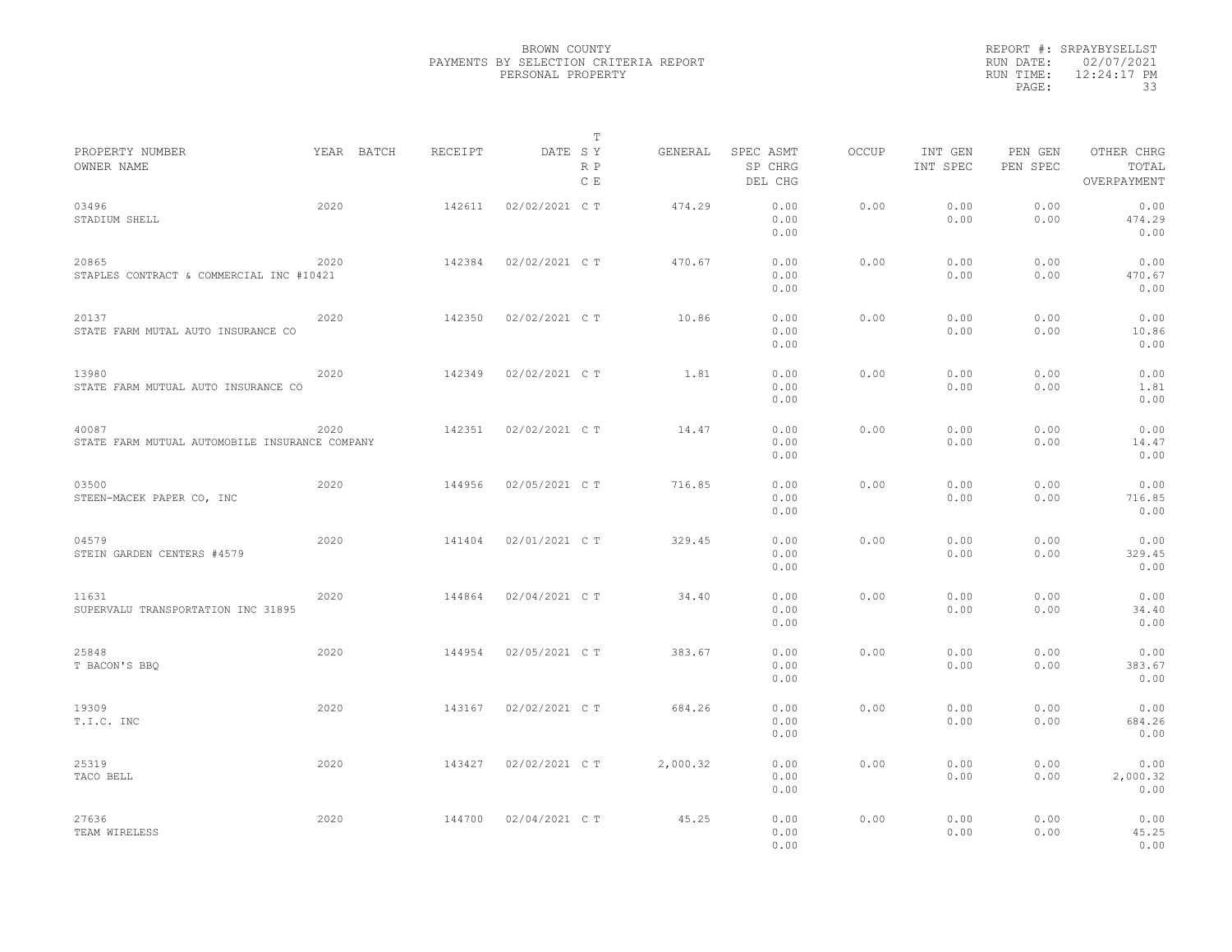|                                         |            |         | T                     |          |                                 |       |                     |                     |                                    |  |
|-----------------------------------------|------------|---------|-----------------------|----------|---------------------------------|-------|---------------------|---------------------|------------------------------------|--|
| PROPERTY NUMBER<br>OWNER NAME           | YEAR BATCH | RECEIPT | DATE SY<br>R P<br>C E | GENERAL  | SPEC ASMT<br>SP CHRG<br>DEL CHG | OCCUP | INT GEN<br>INT SPEC | PEN GEN<br>PEN SPEC | OTHER CHRG<br>TOTAL<br>OVERPAYMENT |  |
| 26787<br>TITLETOWN DEVELOPMENT LLC      | 2020       | 141644  | 02/01/2021 C T        | 9,105.52 | 0.00<br>0.00<br>0.00            | 0.00  | 0.00<br>0.00        | 0.00<br>0.00        | 0.00<br>9,105.52<br>0.00           |  |
| 15721<br>TITLETOWN OIL CORP             | 2020       | 142615  | 02/02/2021 C T        | 383.77   | 0.00<br>0.00<br>0.00            | 0.00  | 0.00<br>0.00        | 0.00<br>0.00        | 0.00<br>383.77<br>0.00             |  |
| 19851<br>TRAVEL LEADERS                 | 2020       | 141528  | 02/01/2021 C T        | 36.21    | 0.00<br>0.00<br>0.00            | 0.00  | 0.00<br>0.00        | 0.00<br>0.00        | 0.00<br>36.21<br>0.00              |  |
| 22550<br>VISION MART INC                | 2020       | 142036  | 02/01/2021 C T        | 171.97   | 0.00<br>0.00<br>0.00            | 0.00  | 0.00<br>0.00        | 0.00<br>0.00        | 0.00<br>171.97<br>0.00             |  |
| 18307<br>VISONEX LLC                    | 2020       | 141813  | 02/01/2021 C T        | 238.95   | 0.00<br>0.00<br>0.00            | 0.00  | 0.00<br>0.00        | 0.00<br>0.00        | 0.00<br>238.95<br>0.00             |  |
| 24675<br>VITALITY FOODSERVICE INC       | 2020       | 142495  | 02/02/2021 C T        | 1,549.56 | 0.00<br>0.00<br>0.00            | 0.00  | 0.00<br>0.00        | 0.00<br>0.00        | 0.00<br>1,549.56<br>0.00           |  |
| 12237<br>WALCRO                         | 2020       | 143345  | 02/02/2021 C T        | 48.87    | 0.00<br>0.00<br>0.00            | 0.00  | 0.00<br>0.00        | 0.00<br>0.00        | 0.00<br>48.87<br>0.00              |  |
| 23278<br>WARBER WEALTH MANAGEMENT LLC   | 2020       | 142959  | 02/02/2021 C T        | 273.35   | 0.00<br>0.00<br>0.00            | 0.00  | 0.00<br>0.00        | 0.00<br>0.00        | 0.00<br>273.35<br>0.00             |  |
| 22140<br>WAYPORT INC                    | 2020       | 144792  | 02/04/2021 C T        | 10.86    | 0.00<br>0.00<br>0.00            | 0.00  | 0.00<br>0.00        | 0.00<br>0.00        | 0.00<br>10.86<br>0.00              |  |
| 22053<br>WEST TOWN AUTO                 | 2020       | 143553  | 02/02/2021 C T        | 54.31    | 0.00<br>0.00<br>0.00            | 0.00  | 0.00<br>0.00        | 0.00<br>0.00        | 0.00<br>54.31<br>0.00              |  |
| 03600<br>WESTERN RACQUET & FITNESS CLUB | 2020       | 142725  | 02/02/2021 C T        | 1,524.22 | 0.00<br>0.00<br>0.00            | 0.00  | 0.00<br>0.00        | 0.00<br>0.00        | 0.00<br>1,524.22<br>0.00           |  |
| 06475<br>WILCOX-TURRET COLD DRAWN INC   | 2020       | 141455  | 02/01/2021 C T        | 1,468.11 | 0.00<br>0.00<br>0.00            | 0.00  | 0.00<br>0.00        | 0.00<br>0.00        | 0.00<br>1,468.11<br>0.00           |  |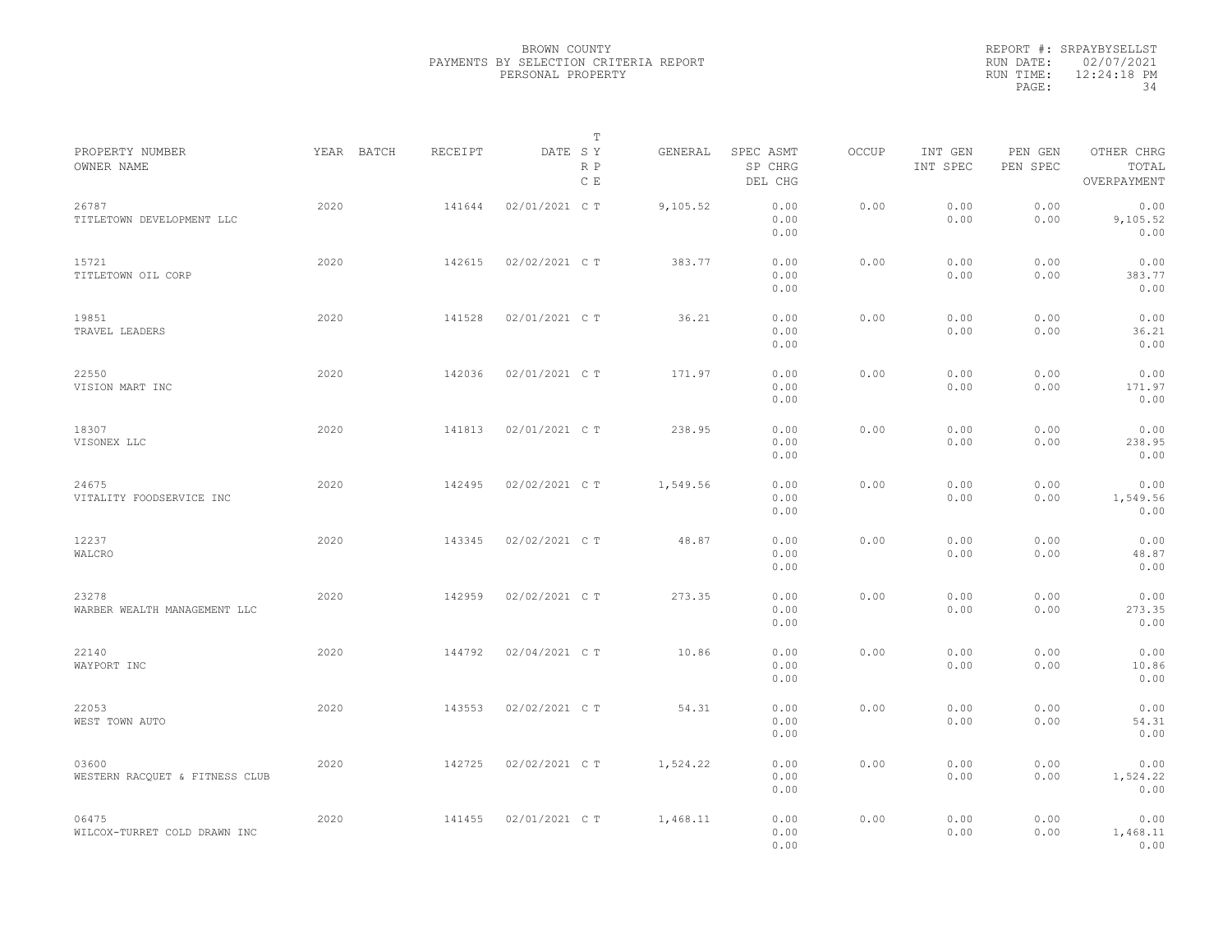|            | REPORT #: SRPAYBYSELLST |
|------------|-------------------------|
|            | RUN DATE: 02/07/2021    |
| RIIN TIME: | $12:24:18$ PM           |
| PAGE:      | 35                      |

|                                |      |        |                              |                | $\blacksquare$ |            |           |       |          |          |             |  |
|--------------------------------|------|--------|------------------------------|----------------|----------------|------------|-----------|-------|----------|----------|-------------|--|
| PROPERTY NUMBER                | YEAR | BATCH  | RECEIPT                      | DATE SY        |                | GENERAL    | SPEC ASMT | OCCUP | INT GEN  | PEN GEN  | OTHER CHRG  |  |
| OWNER NAME                     |      |        |                              |                | R P            |            | SP CHRG   |       | INT SPEC | PEN SPEC | TOTAL       |  |
|                                |      |        |                              |                | C E            |            | DEL CHG   |       |          |          | OVERPAYMENT |  |
|                                |      |        |                              |                |                |            |           |       |          |          |             |  |
| 27715                          | 2020 | 210201 | 10188                        | 02/01/2021 C T |                | 455.98     | 0.00      | 0.00  | 0.00     | 0.00     | 0.00        |  |
| WISCONSIN EARLY AUTISM PROJECT |      |        |                              |                |                |            | 0.00      |       | 0.00     | 0.00     | 455.98      |  |
|                                |      |        |                              |                |                |            | 0.00      |       |          |          | 0.00        |  |
|                                |      |        |                              |                |                |            |           |       |          |          |             |  |
| 18453                          | 2020 |        | 142412                       | 02/02/2021 C T |                | 15,349.05  | 0.00      | 0.00  | 0.00     | 0.00     | 0.00        |  |
| WLUK ASHWAUBENON               |      |        |                              |                |                |            | 0.00      |       | 0.00     | 0.00     | 15,349.05   |  |
|                                |      |        |                              |                |                |            | 0.00      |       |          |          | 0.00        |  |
| 23244                          | 2020 |        | 143879                       | 02/02/2021 C T |                | 2,776.93   | 0.00      | 0.00  | 0.00     | 0.00     | 0.00        |  |
| XPERIENCE FITNESS              |      |        |                              |                |                |            | 0.00      |       | 0.00     | 0.00     | 2,776.93    |  |
|                                |      |        |                              |                |                |            | 0.00      |       |          |          | 0.00        |  |
|                                |      |        |                              |                |                |            |           |       |          |          |             |  |
| 03617                          | 2020 |        | 141705                       | 02/01/2021 C T |                | 1,430.10   | 0.00      | 0.00  | 0.00     | 0.00     | 0.00        |  |
| ZALES JEWELERS #1168           |      |        |                              |                |                |            | 0.00      |       | 0.00     | 0.00     | 1,430.10    |  |
|                                |      |        |                              |                |                |            | 0.00      |       |          |          | 0.00        |  |
|                                |      |        |                              |                |                |            |           |       |          |          |             |  |
|                                |      |        | VILLAGE OF ASHWAUBENON TOTAL |                |                | 275,835.98 | 0.00      | 0.00  | 0.00     | 0.00     | 0.00        |  |
|                                |      |        |                              |                |                |            | 0.00      |       | 0.00     | 0.00     | 275,835.98  |  |
|                                |      |        |                              |                |                |            | 0.00      |       |          |          | 0.00        |  |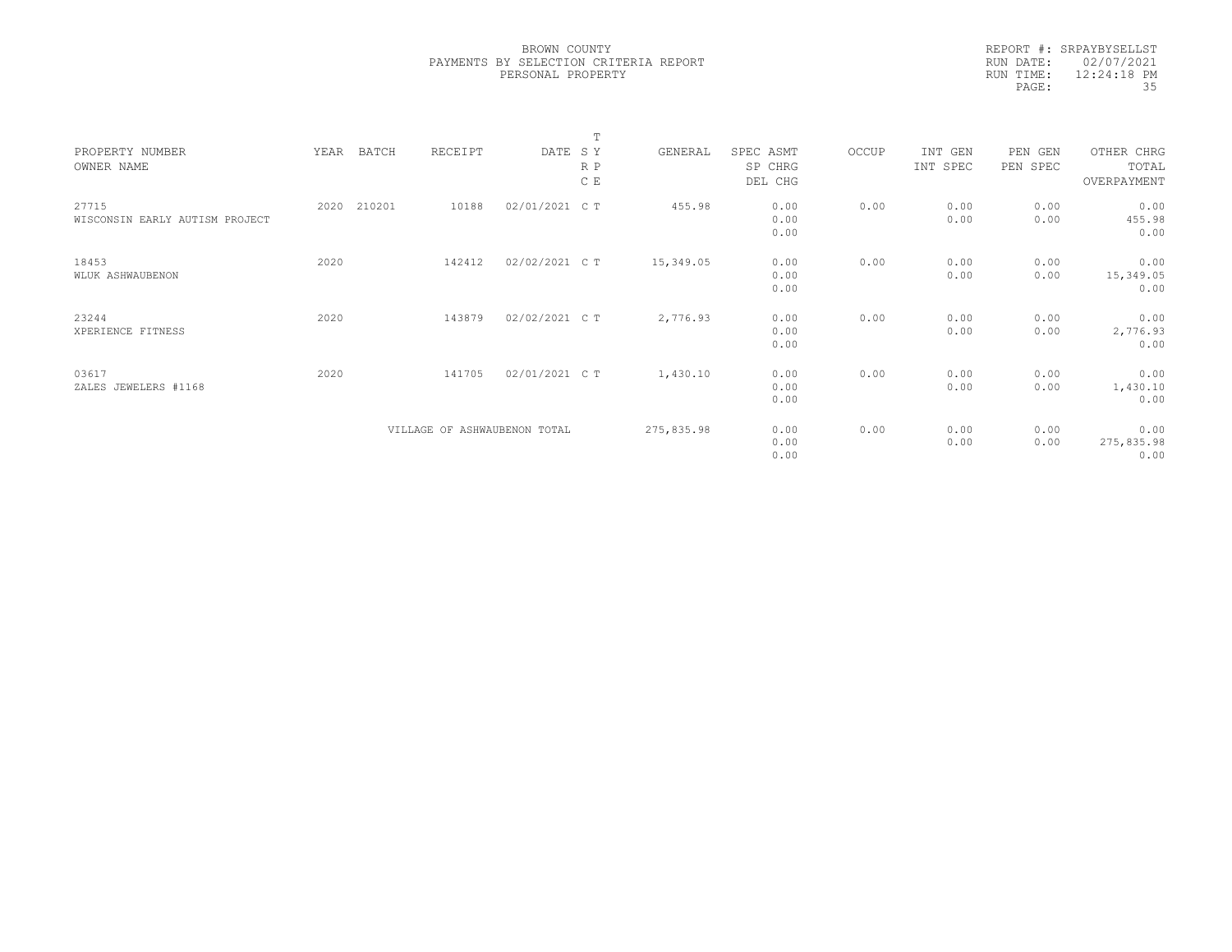|                                              |      |            |         |                | $\mathbb T$ |          |                                 |       |                     |                     |                                    |  |
|----------------------------------------------|------|------------|---------|----------------|-------------|----------|---------------------------------|-------|---------------------|---------------------|------------------------------------|--|
| PROPERTY NUMBER<br>OWNER NAME                |      | YEAR BATCH | RECEIPT | DATE SY        | R P<br>C E  | GENERAL  | SPEC ASMT<br>SP CHRG<br>DEL CHG | OCCUP | INT GEN<br>INT SPEC | PEN GEN<br>PEN SPEC | OTHER CHRG<br>TOTAL<br>OVERPAYMENT |  |
| 19539<br>A' BRAVO                            | 2020 |            | 142178  | 02/01/2021 C T |             | 606.73   | 0.00<br>0.00<br>0.00            | 0.00  | 0.00<br>0.00        | 0.00<br>0.00        | 0.00<br>606.73<br>0.00             |  |
| 27132<br>ABSOLUTE CONCRETE                   | 2020 |            | 142886  | 02/02/2021 C T |             | 32.42    | 0.00<br>0.00<br>0.00            | 0.00  | 0.00<br>0.00        | 0.00<br>0.00        | 0.00<br>32.42<br>0.00              |  |
| 23348<br>ADT                                 | 2020 |            | 142802  | 02/02/2021 C T |             | 40.14    | 0.00<br>0.00<br>0.00            | 0.00  | 0.00<br>0.00        | 0.00<br>0.00        | 0.00<br>40.14<br>0.00              |  |
| 14641<br>ADVANCED DISPOSAL SYSTEM            | 2020 |            | 143341  | 02/02/2021 C T |             | 1,124.72 | 0.00<br>0.00<br>0.00            | 0.00  | 0.00<br>0.00        | 0.00<br>0.00        | 0.00<br>1,124.72<br>0.00           |  |
| 21766<br>AIR METHODS                         | 2020 |            | 141998  | 02/01/2021 C T |             | 2,073.36 | 0.00<br>0.00<br>0.00            | 0.00  | 0.00<br>0.00        | 0.00<br>0.00        | 0.00<br>2,073.36<br>0.00           |  |
| 23741<br>AKA WIRELESS INC                    | 2020 |            | 142147  | 02/01/2021 C T |             | 668.48   | 0.00<br>0.00<br>0.00            | 0.00  | 0.00<br>0.00        | 0.00<br>0.00        | 0.00<br>668.48<br>0.00             |  |
| 24505<br>AMERICAN DENTAL PARTNERS            | 2020 |            | 142385  | 02/02/2021 C T |             | 4,463.22 | 0.00<br>0.00<br>0.00            | 0.00  | 0.00<br>0.00        | 0.00<br>0.00        | 0.00<br>4,463.22<br>0.00           |  |
| 11925<br>AMERICAN FAMILY MUTUAL INSURANCE CO | 2020 |            | 144775  | 02/04/2021 C T |             | 4.64     | 0.00<br>0.00<br>0.00            | 0.00  | 0.00<br>0.00        | 0.00<br>0.00        | 0.00<br>4.64<br>0.00               |  |
| 24479<br>AMERIGAS PROPANE                    | 2020 |            | 143994  | 02/02/2021 C T |             | 35.52    | 0.00<br>0.00<br>0.00            | 0.00  | 0.00<br>0.00        | 0.00<br>0.00        | 0.00<br>35.52<br>0.00              |  |
| 29879<br>AMES PROPERTIES                     | 2020 |            | 142012  | 02/01/2021 C T |             | 100.35   | 0.00<br>0.00<br>0.00            | 0.00  | 0.00<br>0.00        | 0.00<br>0.00        | 0.00<br>100.35<br>0.00             |  |
| 26695<br>ARBY'S RESTAURANT #8591             | 2020 |            | 142202  | 02/01/2021 C T |             | 3,554.39 | 0.00<br>0.00<br>0.00            | 0.00  | 0.00<br>0.00        | 0.00<br>0.00        | 0.00<br>3,554.39<br>0.00           |  |
| 25681<br>BAXTER HEALTHCARE CORPORATION       | 2020 |            | 142333  | 02/02/2021 C T |             | 12.35    | 0.00<br>0.00<br>0.00            | 0.00  | 0.00<br>0.00        | 0.00<br>0.00        | 0.00<br>12.35<br>0.00              |  |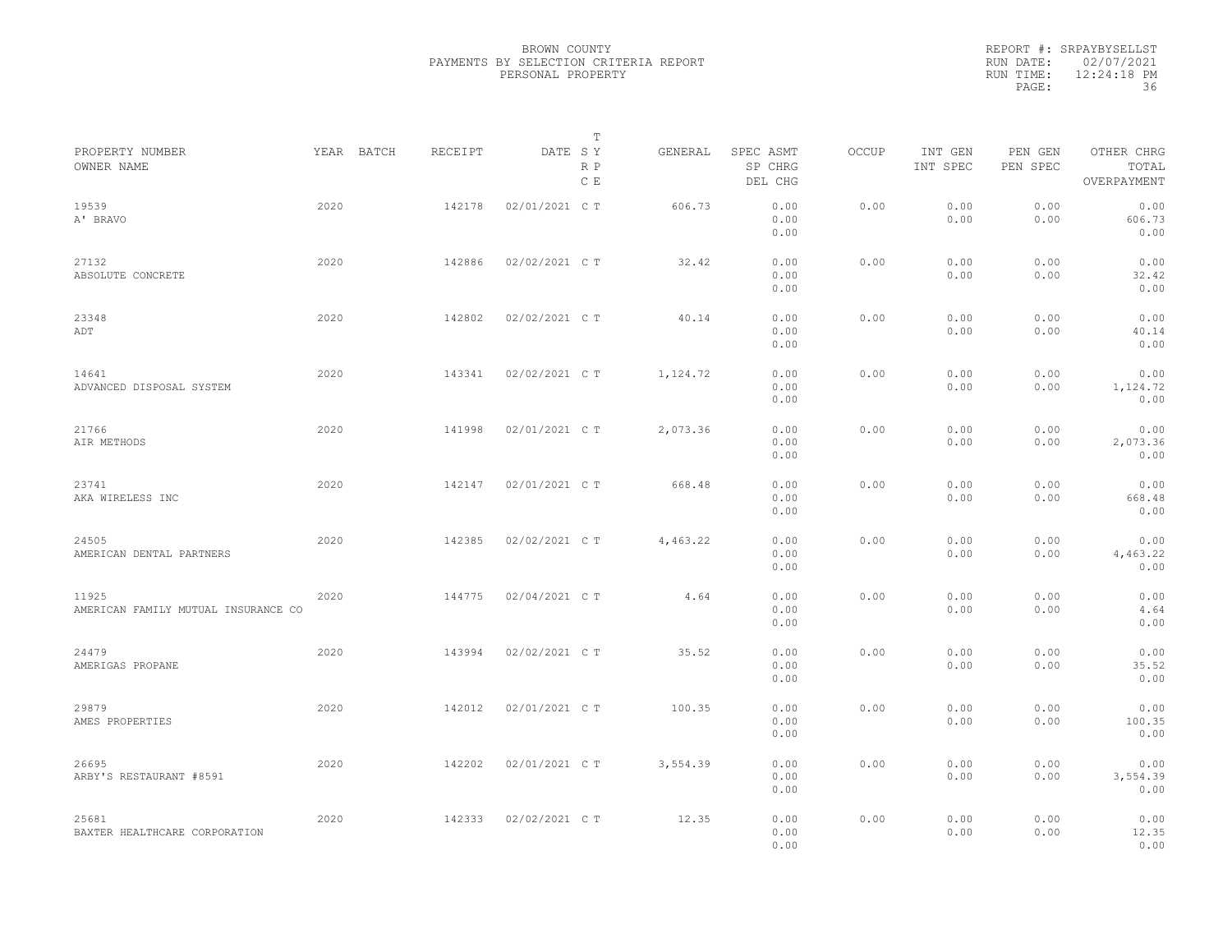|                                                  |      |            |         |                | T          |          |                                 |              |                     |                     |                                    |  |
|--------------------------------------------------|------|------------|---------|----------------|------------|----------|---------------------------------|--------------|---------------------|---------------------|------------------------------------|--|
| PROPERTY NUMBER<br>OWNER NAME                    |      | YEAR BATCH | RECEIPT | DATE SY        | R P<br>C E | GENERAL  | SPEC ASMT<br>SP CHRG<br>DEL CHG | <b>OCCUP</b> | INT GEN<br>INT SPEC | PEN GEN<br>PEN SPEC | OTHER CHRG<br>TOTAL<br>OVERPAYMENT |  |
| 22511<br>BIT WELDING & MACHINE                   | 2020 |            | 142656  | 02/02/2021 C T |            | 145.13   | 0.00<br>0.00<br>0.00            | 0.00         | 0.00<br>0.00        | 0.00<br>0.00        | 0.00<br>145.13<br>0.00             |  |
| 29864<br>BLUEPEARL MINNESOTA PRACTICE ENTITY, PA | 2020 |            | 143361  | 02/02/2021 C T |            | 1,534.57 | 0.00<br>0.00<br>0.00            | 0.00         | 0.00<br>0.00        | 0.00<br>0.00        | 0.00<br>1,534.57<br>0.00           |  |
| 03657<br>COCA COMPANY                            | 2020 |            | 142476  | 02/02/2021 C T |            | 86.45    | 0.00<br>0.00<br>0.00            | 0.00         | 0.00<br>0.00        | 0.00<br>0.00        | 0.00<br>86.45<br>0.00              |  |
| 14597<br>COMPUFAB                                | 2020 |            | 141999  | 02/01/2021 C T |            | 9.26     | 0.00<br>0.00<br>0.00            | 0.00         | 0.00<br>0.00        | 0.00<br>0.00        | 0.00<br>9.26<br>0.00               |  |
| 19760<br>COURAGE MARTIAL ARTS                    | 2020 |            | 144963  | 02/05/2021 C T |            | 12.35    | 0.00<br>0.00<br>0.00            | 0.00         | 0.00<br>0.00        | 0.00<br>0.00        | 0.00<br>12.35<br>0.00              |  |
| 25111<br>CROSSFIT 920                            | 2020 |            | 142272  | 02/02/2021 C T |            | 768.83   | 0.00<br>0.00<br>0.00            | 0.00         | 0.00<br>0.00        | 0.00<br>0.00        | 0.00<br>768.83<br>0.00             |  |
| 19564<br>DART INSURANCE                          | 2020 |            | 143007  | 02/02/2021 C T |            | 86.45    | 0.00<br>0.00<br>0.00            | 0.00         | 0.00<br>0.00        | 0.00<br>0.00        | 0.00<br>86.45<br>0.00              |  |
| 27155<br>DE LAGE LANDEN FINANCIAL SERVICES, INC  | 2020 |            | 143367  | 02/02/2021 C T |            | 728.69   | 0.00<br>0.00<br>0.00            | 0.00         | 0.00<br>0.00        | 0.00<br>0.00        | 0.00<br>728.69<br>0.00             |  |
| 20878<br>DIRECTV                                 | 2020 |            | 144806  | 02/04/2021 C T |            | 1,130.08 | 0.00<br>0.00<br>0.00            | 0.00         | 0.00<br>0.00        | 0.00<br>0.00        | 0.00<br>1,130.08<br>0.00           |  |
| 17087<br>DISH NETWORK LLC                        | 2020 |            | 143747  | 02/02/2021 C T |            | 192.98   | 0.00<br>0.00<br>0.00            | 0.00         | 0.00<br>0.00        | 0.00<br>0.00        | 0.00<br>192.98<br>0.00             |  |
| 25636<br>EDGE DAIRY FARMER COOPERATIVE           | 2020 |            | 141343  | 02/01/2021 C T |            | 314.95   | 0.00<br>0.00<br>0.00            | 0.00         | 0.00<br>0.00        | 0.00<br>0.00        | 0.00<br>314.95<br>0.00             |  |
| 03662<br>FIRST STUDENT, INC                      | 2020 |            | 143728  | 02/02/2021 C T |            | 1,716.74 | 0.00<br>0.00<br>0.00            | 0.00         | 0.00<br>0.00        | 0.00<br>0.00        | 0.00<br>1,716.74<br>0.00           |  |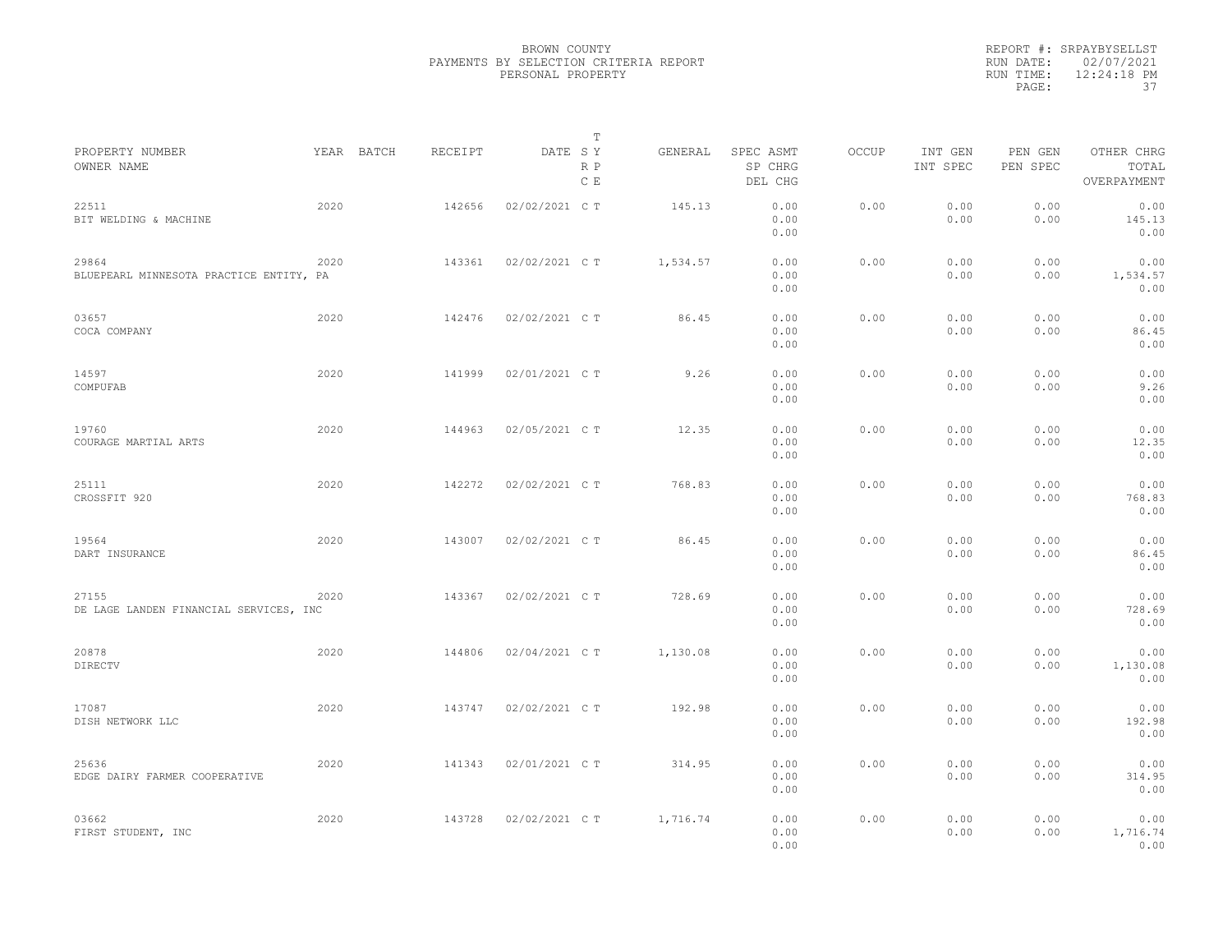|                                             |      |            |         |                | T          |          |                                 |              |                     |                     |                                    |  |
|---------------------------------------------|------|------------|---------|----------------|------------|----------|---------------------------------|--------------|---------------------|---------------------|------------------------------------|--|
| PROPERTY NUMBER<br>OWNER NAME               |      | YEAR BATCH | RECEIPT | DATE SY        | R P<br>C E | GENERAL  | SPEC ASMT<br>SP CHRG<br>DEL CHG | <b>OCCUP</b> | INT GEN<br>INT SPEC | PEN GEN<br>PEN SPEC | OTHER CHRG<br>TOTAL<br>OVERPAYMENT |  |
| 27135<br>FOX COMMUNITIES CREDIT UNION       | 2020 |            | 143234  | 02/02/2021 C T |            | 436.89   | 0.00<br>0.00<br>0.00            | 0.00         | 0.00<br>0.00        | 0.00<br>0.00        | 0.00<br>436.89<br>0.00             |  |
| 03646<br>FOX SPECIALTY                      | 2020 |            | 142079  | 02/01/2021 C T |            | 54.03    | 0.00<br>0.00<br>0.00            | 0.00         | 0.00<br>0.00        | 0.00<br>0.00        | 0.00<br>54.03<br>0.00              |  |
| 29860<br>GALLEY 57                          | 2020 |            | 143671  | 02/02/2021 C T |            | 617.54   | 0.00<br>0.00<br>0.00            | 0.00         | 0.00<br>0.00        | 0.00<br>0.00        | 0.00<br>617.54<br>0.00             |  |
| 20657<br>GRAND CENTRAL STATION              | 2020 |            | 142596  | 02/02/2021 C T |            | 270.17   | 0.00<br>0.00<br>0.00            | 0.00         | 0.00<br>0.00        | 0.00<br>0.00        | 0.00<br>270.17<br>0.00             |  |
| 25692<br>GRAYHAWK LEASING, LLC              | 2020 |            | 143162  | 02/02/2021 C T |            | 544.97   | 0.00<br>0.00<br>0.00            | 0.00         | 0.00<br>0.00        | 0.00<br>0.00        | 0.00<br>544.97<br>0.00             |  |
| 26488<br>GREAT LAKES COCA-COLA DISTRUBUTION | 2020 |            | 143641  | 02/02/2021 C T |            | 287.16   | 0.00<br>0.00<br>0.00            | 0.00         | 0.00<br>0.00        | 0.00<br>0.00        | 0.00<br>287.16<br>0.00             |  |
| 15974<br>HALLMARK MARKETING CORP-011        | 2020 |            | 142772  | 02/02/2021 C T |            | 129.68   | 0.00<br>0.00<br>0.00            | 0.00         | 0.00<br>0.00        | 0.00<br>0.00        | 0.00<br>129.68<br>0.00             |  |
| 24456<br>HUNTINGTON TECHNOLOGY FINANCE      | 2020 |            | 142784  | 02/02/2021 C T |            | 43.22    | 0.00<br>0.00<br>0.00            | 0.00         | 0.00<br>0.00        | 0.00<br>0.00        | 0.00<br>43.22<br>0.00              |  |
| 19007<br>JBS USA                            | 2020 |            | 144889  | 02/04/2021 C T |            | 1,574.71 | 0.00<br>0.00<br>0.00            | 0.00         | 0.00<br>0.00        | 0.00<br>0.00        | 0.00<br>1,574.71<br>0.00           |  |
| 05613<br>KADILE, DR E.M.                    | 2020 |            | 143663  | 02/02/2021 C T |            | 231.56   | 0.00<br>0.00<br>0.00            | 0.00         | 0.00<br>0.00        | 0.00<br>0.00        | 0.00<br>231.56<br>0.00             |  |
| 08694<br>KEITH'S BAR                        | 2020 |            | 143932  | 02/02/2021 C T |            | 74.10    | 0.00<br>0.00<br>0.00            | 0.00         | 0.00<br>0.00        | 0.00<br>0.00        | 0.00<br>74.10<br>0.00              |  |
| 08049<br>KOSS INDUSTRIAL INC                | 2020 |            | 142665  | 02/02/2021 C T |            | 1,994.62 | 0.00<br>0.00<br>0.00            | 0.00         | 0.00<br>0.00        | 0.00<br>0.00        | 0.00<br>1,994.62<br>0.00           |  |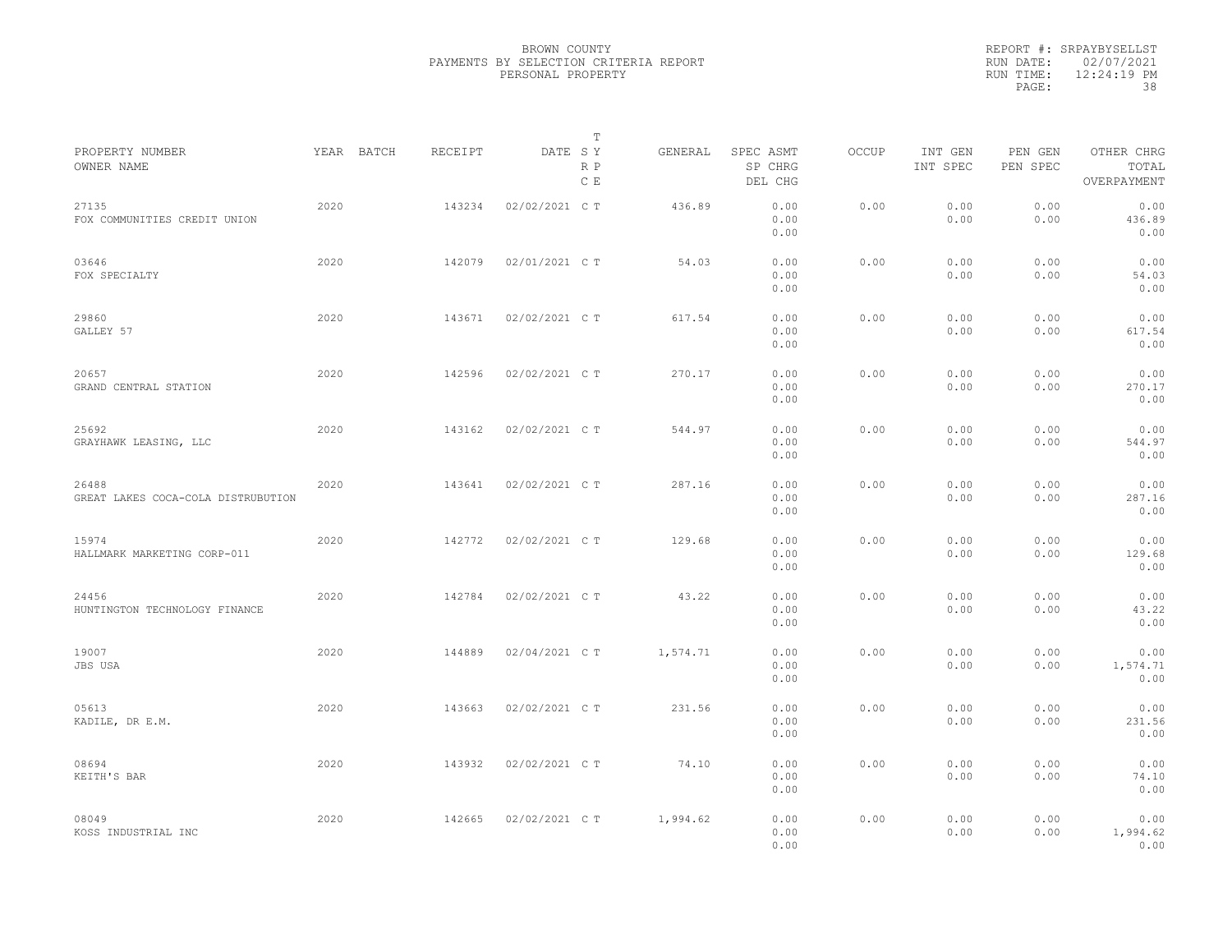|           | REPORT #: SRPAYBYSELLST |
|-----------|-------------------------|
|           | RUN DATE: 02/07/2021    |
| RUN TIME: | 12:24:19 PM             |
| PAGE:     | 39                      |
|           |                         |

|                                                 |      |            |         |                | Т          |          |                                 |       |                     |                     |                                    |  |
|-------------------------------------------------|------|------------|---------|----------------|------------|----------|---------------------------------|-------|---------------------|---------------------|------------------------------------|--|
| PROPERTY NUMBER<br>OWNER NAME                   |      | YEAR BATCH | RECEIPT | DATE SY        | R P<br>C E | GENERAL  | SPEC ASMT<br>SP CHRG<br>DEL CHG | OCCUP | INT GEN<br>INT SPEC | PEN GEN<br>PEN SPEC | OTHER CHRG<br>TOTAL<br>OVERPAYMENT |  |
| 18507<br>KWIK TRIP #416                         | 2020 |            | 144298  | 02/03/2021 C T |            | 7,632.05 | 0.00<br>0.00<br>0.00            | 0.00  | 0.00<br>0.00        | 0.00<br>0.00        | 0.00<br>7,632.05<br>0.00           |  |
| 23745<br>LAMAR ADVERTISING OF GREEN BAY         | 2020 |            | 143298  | 02/02/2021 C T |            | 2,760.36 | 0.00<br>0.00<br>0.00            | 0.00  | 0.00<br>0.00        | 0.00<br>0.00        | 0.00<br>2,760.36<br>0.00           |  |
| 15084<br>LINDEMAN'S CLEANING                    | 2020 |            | 141634  | 02/01/2021 C T |            | 20.07    | 0.00<br>0.00<br>0.00            | 0.00  | 0.00<br>0.00        | 0.00<br>0.00        | 0.00<br>20.07<br>0.00              |  |
| 21405<br>MILLER POWER & PUMP LLC                | 2020 |            | 143662  | 02/02/2021 C T |            | 3.10     | 0.00<br>0.00<br>0.00            | 0.00  | 0.00<br>0.00        | 0.00<br>0.00        | 0.00<br>3.10<br>0.00               |  |
| 27121<br>NATIONAL ENTERTAINMENT NETWORK         | 2020 |            | 141992  | 02/01/2021 C T |            | 191.44   | 0.00<br>0.00<br>0.00            | 0.00  | 0.00<br>0.00        | 0.00<br>0.00        | 0.00<br>191.44<br>0.00             |  |
| 27695<br>NESTLE USA, INC                        | 2020 |            | 142337  | 02/02/2021 C T |            | 30.88    | 0.00<br>0.00<br>0.00            | 0.00  | 0.00<br>0.00        | 0.00<br>0.00        | 0.00<br>30.88<br>0.00              |  |
| 03680<br>NEVILLES INC                           | 2020 |            | 141724  | 02/01/2021 C T |            | 26.24    | 0.00<br>0.00<br>0.00            | 0.00  | 0.00<br>0.00        | 0.00<br>0.00        | 0.00<br>26.24<br>0.00              |  |
| 24501<br>NUCO2 SUPPLY LLC                       | 2020 |            | 144925  | 02/05/2021 C T |            | 38.59    | 0.00<br>0.00<br>0.00            | 0.00  | 0.00<br>0.00        | 0.00<br>0.00        | 0.00<br>38.59<br>0.00              |  |
| 11351<br>O & O MACHINE CO                       | 2020 |            | 141683  | 02/01/2021 C T |            | 24.69    | 0.00<br>0.00<br>0.00            | 0.00  | 0.00<br>0.00        | 0.00<br>0.00        | 0.00<br>24.69<br>0.00              |  |
| 27484<br>PH HOSPITALITY GROUP                   | 2020 |            | 141638  | 02/01/2021 C T |            | 2,544.23 | 0.00<br>0.00<br>0.00            | 0.00  | 0.00<br>0.00        | 0.00<br>0.00        | 0.00<br>2,544.23<br>0.00           |  |
| 14618<br>PHOTO DYNAMIX                          | 2020 |            | 141996  | 02/01/2021 C T |            | 4.64     | 0.00<br>0.00<br>0.00            | 0.00  | 0.00<br>0.00        | 0.00<br>0.00        | 0.00<br>4.64<br>0.00               |  |
| 21007<br>PITNEY BOWES GLOBAL FINANCIAL SERVICES | 2020 |            | 144240  | 02/02/2021 C T |            | 92.63    | 0.00<br>0.00<br>0.00            | 0.00  | 0.00<br>0.00        | 0.00<br>0.00        | 0.00<br>92.63<br>0.00              |  |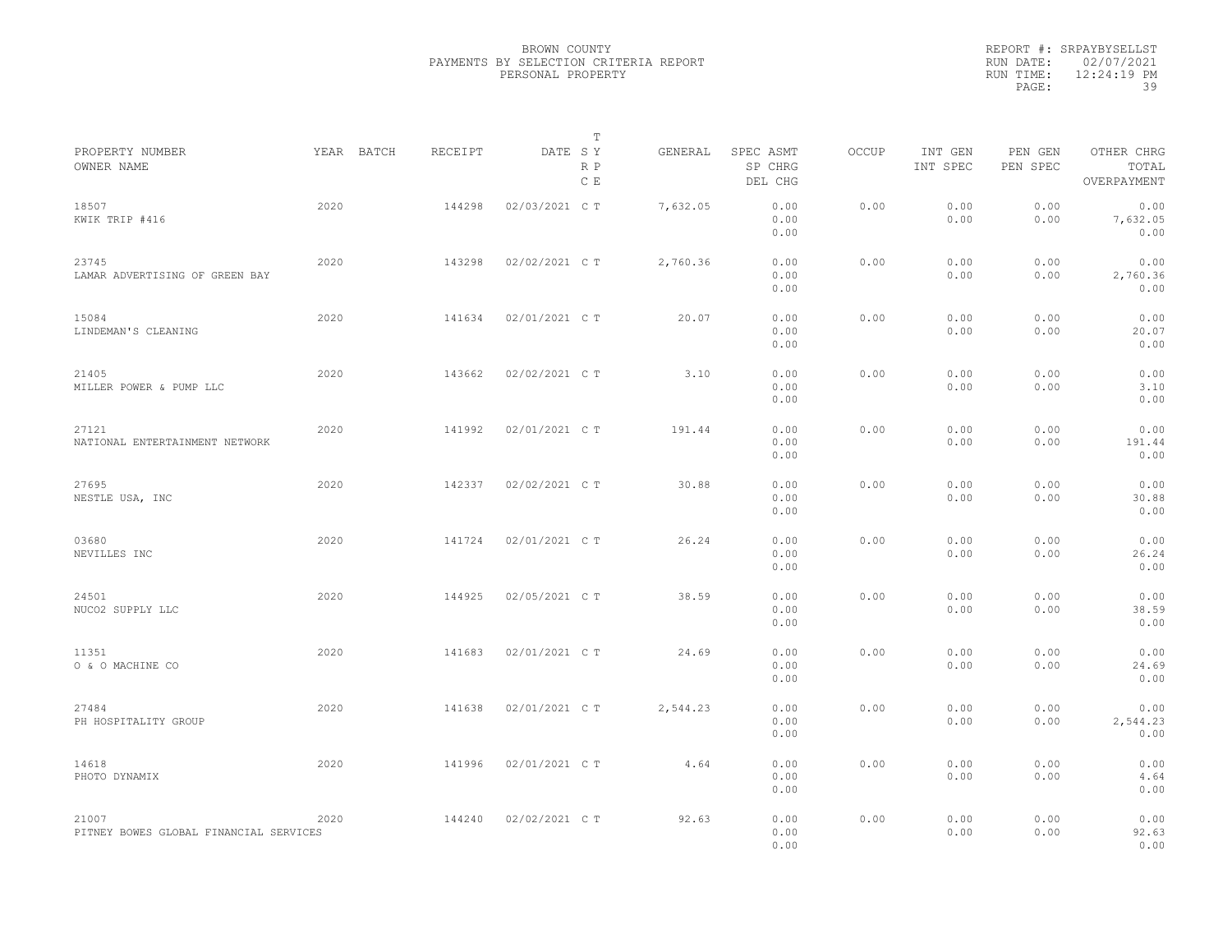|           | REPORT #: SRPAYBYSELLST |
|-----------|-------------------------|
|           | RUN DATE: 02/07/2021    |
| RUN TIME: | 12:24:19 PM             |
| PAGE:     | 40                      |
|           |                         |

|                                                    |      |            |         |                | Т          |          |                                 |       |                     |                     |                                    |  |
|----------------------------------------------------|------|------------|---------|----------------|------------|----------|---------------------------------|-------|---------------------|---------------------|------------------------------------|--|
| PROPERTY NUMBER<br>OWNER NAME                      |      | YEAR BATCH | RECEIPT | DATE SY        | R P<br>C E | GENERAL  | SPEC ASMT<br>SP CHRG<br>DEL CHG | OCCUP | INT GEN<br>INT SPEC | PEN GEN<br>PEN SPEC | OTHER CHRG<br>TOTAL<br>OVERPAYMENT |  |
| 11975<br>PITNEY BOWES INC                          | 2020 |            | 143437  | 02/02/2021 C T |            | 26.24    | 0.00<br>0.00<br>0.00            | 0.00  | 0.00<br>0.00        | 0.00<br>0.00        | 0.00<br>26.24<br>0.00              |  |
| 25124<br>POMPS TIRE SERVICE, INC                   | 2020 |            | 144844  | 02/04/2021 C T |            | 1,389.45 | 0.00<br>0.00<br>0.00            | 0.00  | 0.00<br>0.00        | 0.00<br>0.00        | 0.00<br>1,389.45<br>0.00           |  |
| 21570<br>SALLY'S BEAUTY SUPPLY #3827               | 2020 |            | 144871  | 02/04/2021 C T |            | 378.23   | 0.00<br>0.00<br>0.00            | 0.00  | 0.00<br>0.00        | 0.00<br>0.00        | 0.00<br>378.23<br>0.00             |  |
| 03695<br>SMITTY'S                                  | 2020 |            | 143689  | 02/02/2021 C T |            | 131.23   | 0.00<br>0.00<br>0.00            | 0.00  | 0.00<br>0.00        | 0.00<br>0.00        | 0.00<br>131.23<br>0.00             |  |
| 15082<br>SNARLS                                    | 2020 |            | 141802  | 02/01/2021 C T |            | 554.24   | 0.00<br>0.00<br>0.00            | 0.00  | 0.00<br>0.00        | 0.00<br>0.00        | 0.00<br>554.24<br>0.00             |  |
| 05611<br>STATE FARM MUTUAL AUTOMOBILE INSURANCE CO | 2020 |            | 143264  | 02/02/2021 C T |            | 15.44    | 0.00<br>0.00<br>0.00            | 0.00  | 0.00<br>0.00        | 0.00<br>0.00        | 0.00<br>15.44<br>0.00              |  |
| 25088<br>STATE FARM MUTUAL AUTOMOBILE INSURANCE CO | 2020 |            | 143265  | 02/02/2021 C T |            | 20.07    | 0.00<br>0.00<br>0.00            | 0.00  | 0.00<br>0.00        | 0.00<br>0.00        | 0.00<br>20.07<br>0.00              |  |
| 21425<br>STEIN GARDEN & GIFTS                      | 2020 |            | 141405  | 02/01/2021 C T |            | 571.22   | 0.00<br>0.00<br>0.00            | 0.00  | 0.00<br>0.00        | 0.00<br>0.00        | 0.00<br>571.22<br>0.00             |  |
| 22461<br>SUNSEEKERS BY ROSIE                       | 2020 |            | 142937  | 02/02/2021 C T |            | 63.30    | 0.00<br>0.00<br>0.00            | 0.00  | 0.00<br>0.00        | 0.00<br>0.00        | 0.00<br>63.30<br>0.00              |  |
| 20659<br>SUNSEEKERS BY ROSIE                       | 2020 |            | 144113  | 02/02/2021 C T |            | 507.92   | 0.00<br>0.00<br>0.00            | 0.00  | 0.00<br>0.00        | 0.00<br>0.00        | 0.00<br>507.92<br>0.00             |  |
| 26477<br>TAX SERVICES OF AMERICA                   | 2020 |            | 144106  | 02/02/2021 C T |            | 30.88    | 0.00<br>0.00<br>0.00            | 0.00  | 0.00<br>0.00        | 0.00<br>0.00        | 0.00<br>30.88<br>0.00              |  |
| 17383<br>TITLE TOWN SHELL - GCS                    | 2020 |            | 142603  | 02/02/2021 C T |            | 614.44   | 0.00<br>0.00<br>0.00            | 0.00  | 0.00<br>0.00        | 0.00<br>0.00        | 0.00<br>614.44<br>0.00             |  |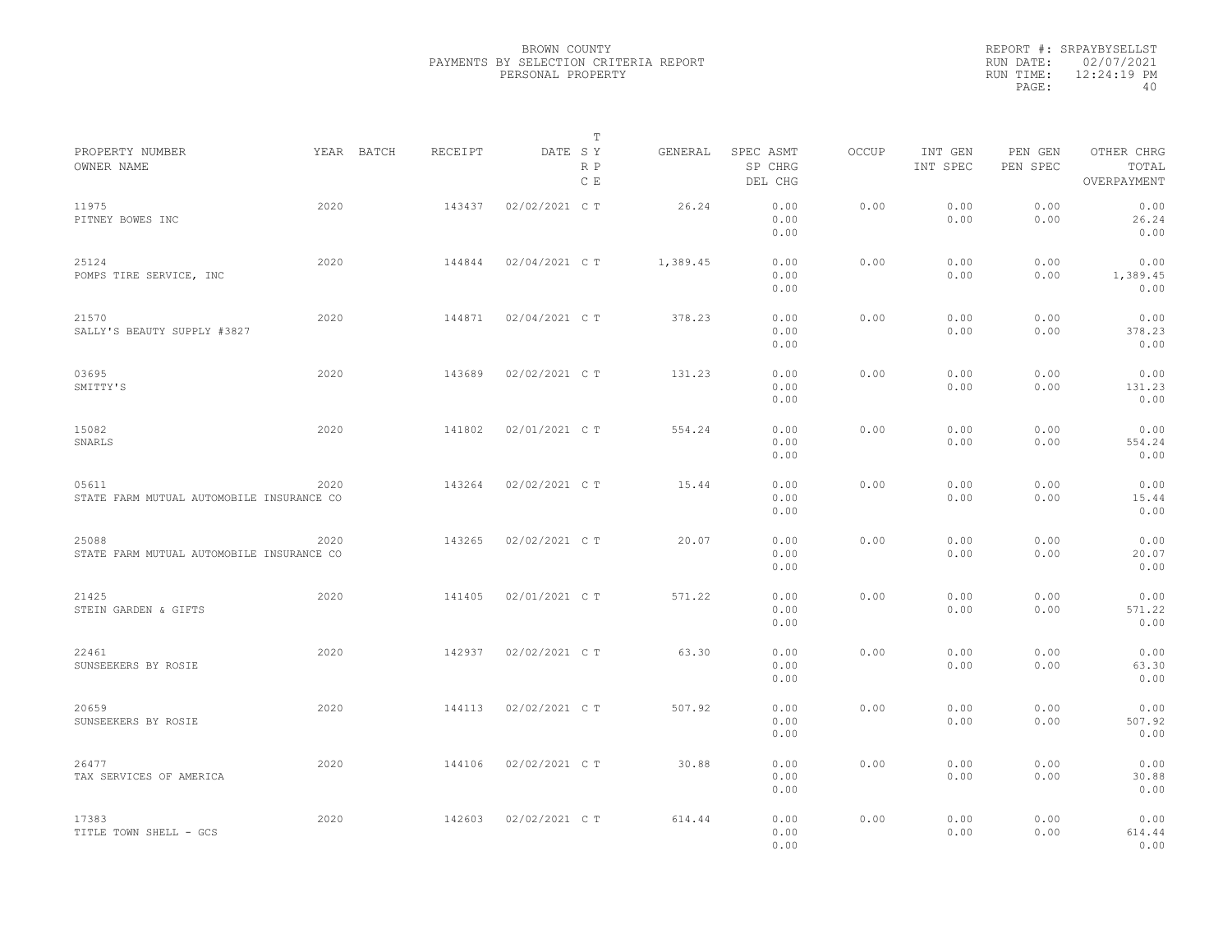|                                  |      |       |                           |                | $\blacksquare$ |           |           |       |          |          |             |  |
|----------------------------------|------|-------|---------------------------|----------------|----------------|-----------|-----------|-------|----------|----------|-------------|--|
| PROPERTY NUMBER                  | YEAR | BATCH | RECEIPT                   | DATE SY        |                | GENERAL   | SPEC ASMT | OCCUP | INT GEN  | PEN GEN  | OTHER CHRG  |  |
| OWNER NAME                       |      |       |                           |                | R P            |           | SP CHRG   |       | INT SPEC | PEN SPEC | TOTAL       |  |
|                                  |      |       |                           |                | C E            |           | DEL CHG   |       |          |          | OVERPAYMENT |  |
| 18502                            | 2020 |       | 142003                    | 02/01/2021 C T |                | 771.92    | 0.00      | 0.00  | 0.00     | 0.00     | 0.00        |  |
| TUCSON'S                         |      |       |                           |                |                |           | 0.00      |       | 0.00     | 0.00     | 771.92      |  |
|                                  |      |       |                           |                |                |           | 0.00      |       |          |          | 0.00        |  |
| 09829                            | 2020 |       | 142382                    | 02/02/2021 C T |                | 1,514.51  | 0.00      | 0.00  | 0.00     | 0.00     | 0.00        |  |
| VIKING ELECTRIC SUPPLY           |      |       |                           |                |                |           | 0.00      |       | 0.00     | 0.00     | 1,514.51    |  |
|                                  |      |       |                           |                |                |           | 0.00      |       |          |          | 0.00        |  |
| 20648                            | 2020 |       | 144922                    | 02/05/2021 C T |                | 33.96     | 0.00      | 0.00  | 0.00     | 0.00     | 0.00        |  |
| WI DRUG TESTING & CONSORTIUM INC |      |       |                           |                |                |           | 0.00      |       | 0.00     | 0.00     | 33.96       |  |
|                                  |      |       |                           |                |                |           | 0.00      |       |          |          | 0.00        |  |
|                                  |      |       | VILLAGE OF BELLEVUE TOTAL |                |                | 45,693.42 | 0.00      | 0.00  | 0.00     | 0.00     | 0.00        |  |
|                                  |      |       |                           |                |                |           | 0.00      |       | 0.00     | 0.00     | 45,693.42   |  |
|                                  |      |       |                           |                |                |           | 0.00      |       |          |          | 0.00        |  |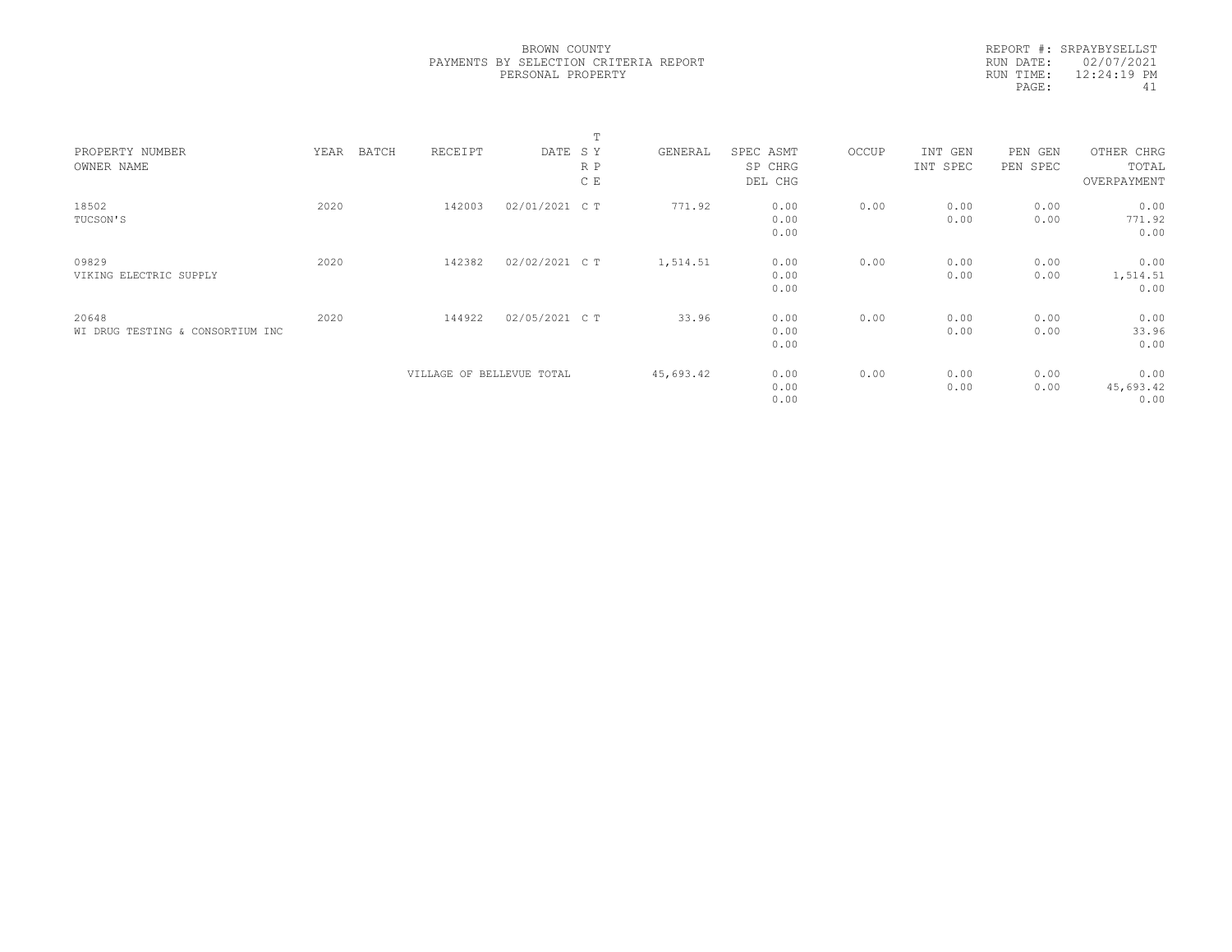|  | BROWN COUNTY      |                                       |  |
|--|-------------------|---------------------------------------|--|
|  |                   | PAYMENTS BY SELECTION CRITERIA REPORT |  |
|  | PERSONAL PROPERTY |                                       |  |

| PROPERTY NUMBER<br>OWNER NAME | YEAR | BATCH       | RECEIPT | DATE SY                  | R P<br>C E | GENERAL | SPEC ASMT<br>SP CHRG<br>DEL CHG | OCCUP | INT GEN<br>INT SPEC | PEN<br>GEN<br>PEN SPEC | OTHER CHRG<br>TOTAL<br>OVERPAYMENT |  |
|-------------------------------|------|-------------|---------|--------------------------|------------|---------|---------------------------------|-------|---------------------|------------------------|------------------------------------|--|
| 26464<br>DIRECTV, LLC         |      | 2020 116024 | 79      | 02/05/2021 MT            |            | 137.80  | 0.00<br>0.00<br>0.00            | 0.00  | 0.00<br>0.00        | 0.00<br>0.00           | 0.00<br>137.80<br>0.00             |  |
| 23809<br>WAYPORT, LLC         |      | 2020 116024 | 80      | 02/05/2021 MT            |            | 1.87    | 0.00<br>0.00<br>0.00            | 0.00  | 0.00<br>0.00        | 0.00<br>0.00           | 0.00<br>1.87<br>0.00               |  |
|                               |      |             |         | VILLAGE OF DENMARK TOTAL |            | 139.67  | 0.00<br>0.00<br>0.00            | 0.00  | 0.00<br>0.00        | 0.00<br>0.00           | 0.00<br>139.67<br>0.00             |  |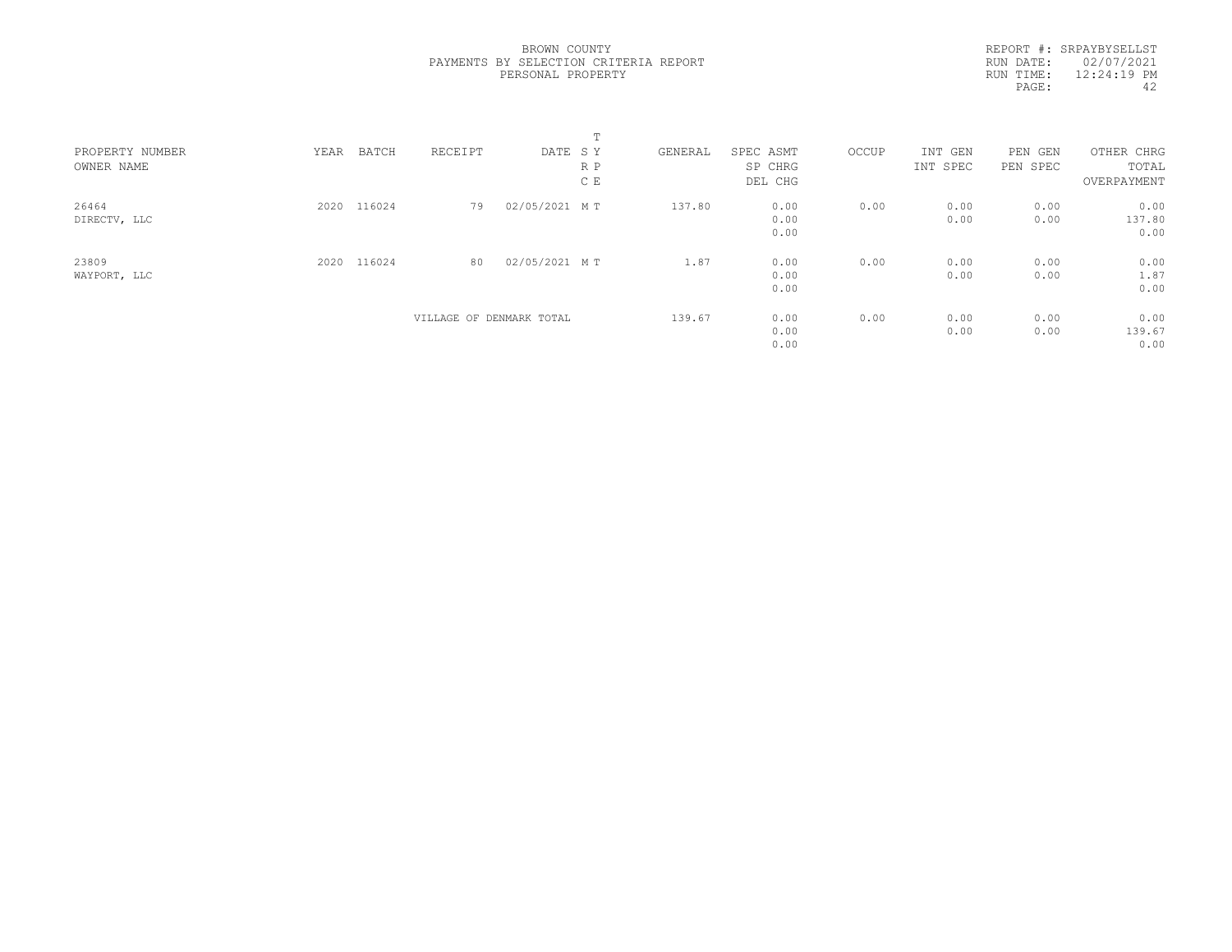|                                                 |      |            |         |                | $\mathbb T$ |          |                                 |       |                     |                     |                                    |  |
|-------------------------------------------------|------|------------|---------|----------------|-------------|----------|---------------------------------|-------|---------------------|---------------------|------------------------------------|--|
| PROPERTY NUMBER<br>OWNER NAME                   |      | YEAR BATCH | RECEIPT | DATE SY        | R P<br>C E  | GENERAL  | SPEC ASMT<br>SP CHRG<br>DEL CHG | OCCUP | INT GEN<br>INT SPEC | PEN GEN<br>PEN SPEC | OTHER CHRG<br>TOTAL<br>OVERPAYMENT |  |
| 23338<br>ADT                                    | 2020 |            | 142801  | 02/02/2021 C T |             | 91.83    | 0.00<br>0.00<br>0.00            | 0.00  | 0.00<br>0.00        | 0.00<br>0.00        | 0.00<br>91.83<br>0.00              |  |
| 23619<br>AMERIGAS PROPANE                       | 2020 |            | 143996  | 02/02/2021 C T |             | 507.71   | 0.00<br>0.00<br>0.00            | 0.00  | 0.00<br>0.00        | 0.00<br>0.00        | 0.00<br>507.71<br>0.00             |  |
| 24525<br>DE LAGE LANDEN FINANCIAL SERVICES INC  | 2020 |            | 143378  | 02/02/2021 C T |             | 394.88   | 0.00<br>0.00<br>0.00            | 0.00  | 0.00<br>0.00        | 0.00<br>0.00        | 0.00<br>394.88<br>0.00             |  |
| 20416<br>DIRECTV                                | 2020 |            | 144805  | 02/04/2021 C T |             | 817.43   | 0.00<br>0.00<br>0.00            | 0.00  | 0.00<br>0.00        | 0.00<br>0.00        | 0.00<br>817.43<br>0.00             |  |
| 17956<br>DISH NETWORK, LLC                      | 2020 |            | 143742  | 02/02/2021 C T |             | 109.17   | 0.00<br>0.00<br>0.00            | 0.00  | 0.00<br>0.00        | 0.00<br>0.00        | 0.00<br>109.17<br>0.00             |  |
| 26345<br>GREAT LAKES COCA-COLA DISTRIBUTION     | 2020 |            | 143638  | 02/02/2021 C T |             | 13.82    | 0.00<br>0.00<br>0.00            | 0.00  | 0.00<br>0.00        | 0.00<br>0.00        | 0.00<br>13.82<br>0.00              |  |
| 11354<br>HIGHVIEW CUSTOM FABRICATING INC        | 2020 |            | 143156  | 02/02/2021 C T |             | 1,706.84 | 0.00<br>0.00<br>0.00            | 0.00  | 0.00<br>0.00        | 0.00<br>0.00        | 0.00<br>1,706.84<br>0.00           |  |
| 23622<br>LAMAR ADVERTISING OF GREEN BAY         | 2020 |            | 143278  | 02/02/2021 C T |             | 3,318.36 | 0.00<br>0.00<br>0.00            | 0.00  | 0.00<br>0.00        | 0.00<br>0.00        | 0.00<br>3,318.36<br>0.00           |  |
| 13669<br>MARK RABIDA CONSTRUCTION               | 2020 |            | 141875  | 02/01/2021 C T |             | 10.40    | 0.00<br>0.00<br>0.00            | 0.00  | 0.00<br>0.00        | 0.00<br>0.00        | 0.00<br>10.40<br>0.00              |  |
| 20158<br>PITNEY BOWES GLOBAL FINANCIAL SVCS LLC | 2020 |            | 144237  | 02/02/2021 C T |             | 39.50    | 0.00<br>0.00<br>0.00            | 0.00  | 0.00<br>0.00        | 0.00<br>0.00        | 0.00<br>39.50<br>0.00              |  |
| 25649<br>PITNEY BOWES INC                       | 2020 |            | 143447  | 02/02/2021 C T |             | 7.90     | 0.00<br>0.00<br>0.00            | 0.00  | 0.00<br>0.00        | 0.00<br>0.00        | 0.00<br>7.90<br>0.00               |  |
| 25202<br>POWER TRAIN SERVICES                   | 2020 |            | 142176  | 02/01/2021 C T |             | 444.25   | 0.00<br>0.00<br>0.00            | 0.00  | 0.00<br>0.00        | 0.00<br>0.00        | 0.00<br>444.25<br>0.00             |  |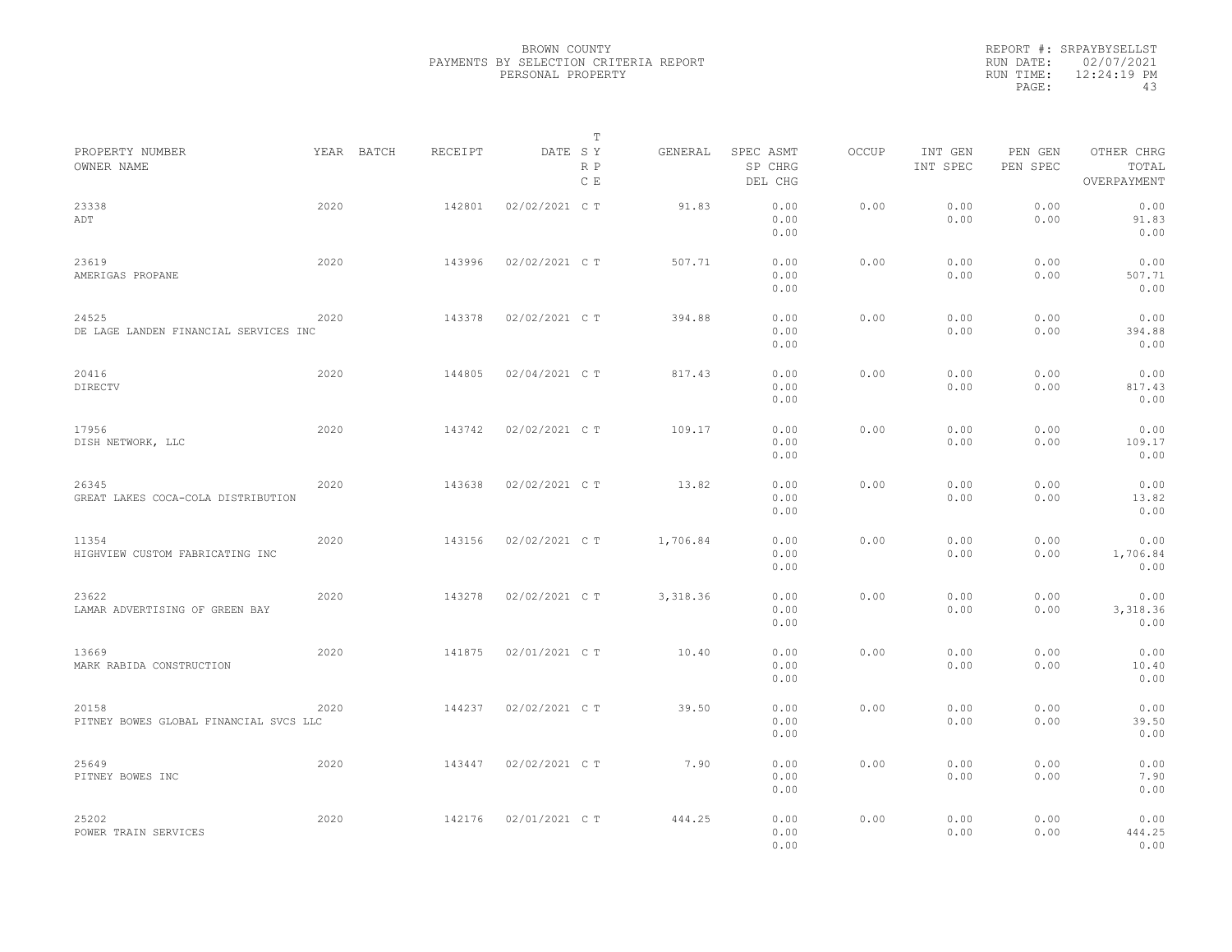REPORT #: SRPAYBYSELLST RUN DATE: 02/07/2021 RUN TIME: 12:24:20 PM PAGE: 44

|                               |      |       |         |                         | $\mathbf{r}$ |           |                      |       |                     |                        |                     |  |
|-------------------------------|------|-------|---------|-------------------------|--------------|-----------|----------------------|-------|---------------------|------------------------|---------------------|--|
| PROPERTY NUMBER<br>OWNER NAME | YEAR | BATCH | RECEIPT | DATE SY                 | R P          | GENERAL   | SPEC ASMT<br>SP CHRG | OCCUP | INT GEN<br>INT SPEC | PEN<br>GEN<br>PEN SPEC | OTHER CHRG<br>TOTAL |  |
|                               |      |       |         |                         |              |           |                      |       |                     |                        |                     |  |
|                               |      |       |         |                         | C E          |           | DEL CHG              |       |                     |                        | OVERPAYMENT         |  |
| 15987                         | 2020 |       | 143884  | 02/02/2021 C T          |              | 4,378.85  | 0.00                 | 0.00  | 0.00                | 0.00                   | 0.00                |  |
| ROBERT E LEE & ASSOCIATES INC |      |       |         |                         |              |           | 0.00                 |       | 0.00                | 0.00                   | 4,378.85            |  |
|                               |      |       |         |                         |              |           | 0.00                 |       |                     |                        | 0.00                |  |
| 27488                         | 2020 |       | 143517  | 02/02/2021 C T          |              | 908.00    | 0.00                 | 0.00  | 0.00                | 0.00                   | 0.00                |  |
| TROUT CREEK VET               |      |       |         |                         |              |           | 0.00                 |       | 0.00                | 0.00                   | 908.00              |  |
|                               |      |       |         |                         |              |           | 0.00                 |       |                     |                        | 0.00                |  |
|                               |      |       |         | VILLAGE OF HOBART TOTAL |              | 12,748.94 | 0.00                 | 0.00  | 0.00                | 0.00                   | 0.00                |  |
|                               |      |       |         |                         |              |           | 0.00                 |       | 0.00                | 0.00                   | 12,748.94           |  |
|                               |      |       |         |                         |              |           | 0.00                 |       |                     |                        | 0.00                |  |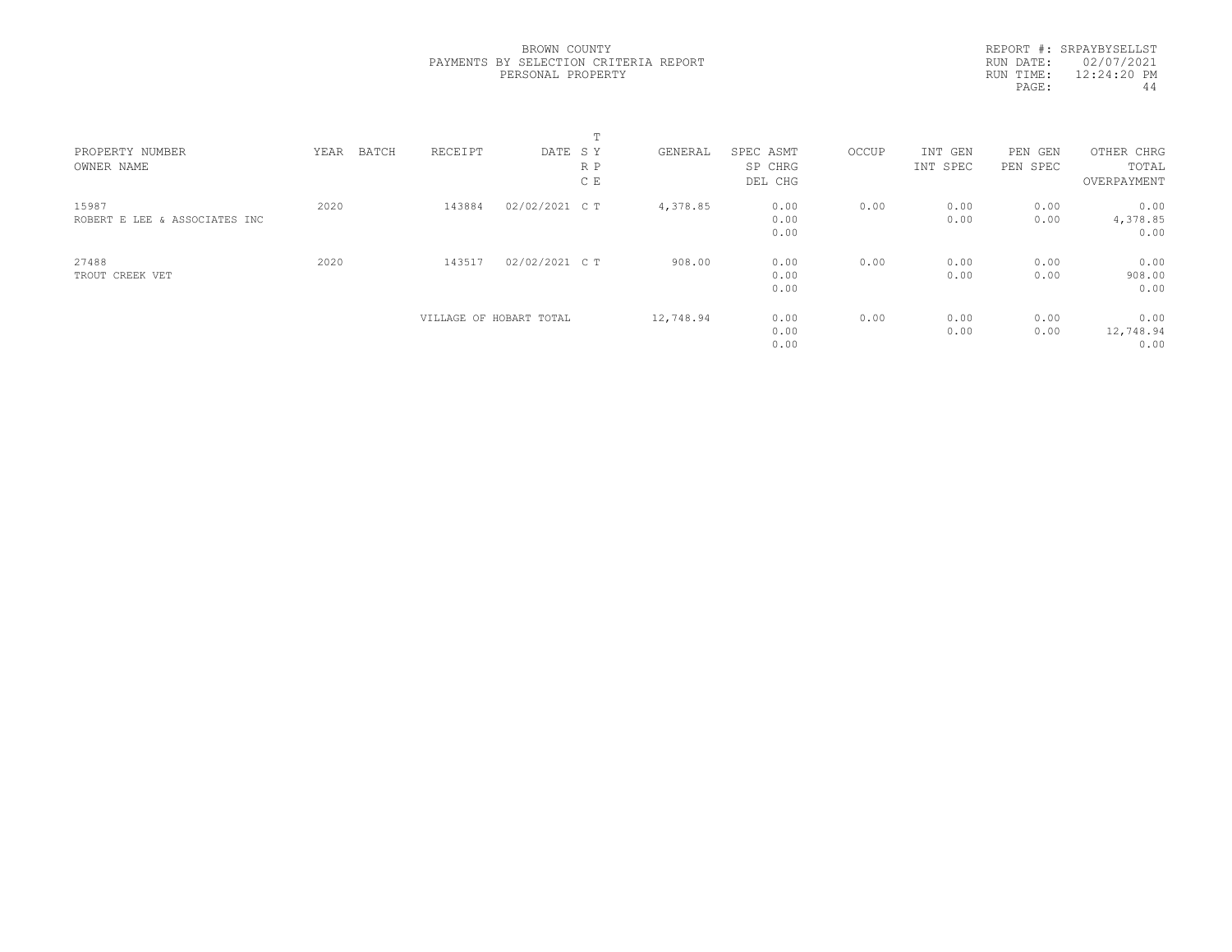|                                                |             |         |               | $\mathbb T$ |          |                                 |       |                     |                     |                                    |  |
|------------------------------------------------|-------------|---------|---------------|-------------|----------|---------------------------------|-------|---------------------|---------------------|------------------------------------|--|
| PROPERTY NUMBER<br>OWNER NAME                  | YEAR BATCH  | RECEIPT | DATE SY       | R P<br>C E  | GENERAL  | SPEC ASMT<br>SP CHRG<br>DEL CHG | OCCUP | INT GEN<br>INT SPEC | PEN GEN<br>PEN SPEC | OTHER CHRG<br>TOTAL<br>OVERPAYMENT |  |
| 22259<br>ADT                                   | 2020 136069 | 444     | 02/01/2021 MT |             | 76.90    | 0.00<br>0.00<br>0.00            | 0.00  | 0.00<br>0.00        | 0.00<br>0.00        | 0.00<br>76.90<br>0.00              |  |
| 21539<br>ADVISORS MANAGEMENT GROUP, INC        | 2020 136071 | 465     | 02/02/2021 MT |             | 198.21   | 0.00<br>0.00<br>0.00            | 0.00  | 0.00<br>0.00        | 0.00<br>0.00        | 0.00<br>198.21<br>0.00             |  |
| 03835<br>AMERICAN FAMILY MUTUAL INSURANCE CO.  | 2020 136069 | 427     | 02/01/2021 MT |             | 6.83     | 0.00<br>0.00<br>0.00            | 0.00  | 0.00<br>0.00        | 0.00<br>0.00        | 0.00<br>6.83<br>0.00               |  |
| 20717<br>AMERICAN FAMILY MUTUAL INSURANCE CO.  | 2020 136069 | 426     | 02/01/2021 MT |             | 3.43     | 0.00<br>0.00<br>0.00            | 0.00  | 0.00<br>0.00        | 0.00<br>0.00        | 0.00<br>3.43<br>0.00               |  |
| 22968<br>AMUSEMENT DEVISES INC                 | 2020 136069 | 442     | 02/01/2021 MT |             | 13.67    | 0.00<br>0.00<br>0.00            | 0.00  | 0.00<br>0.00        | 0.00<br>0.00        | 0.00<br>13.67<br>0.00              |  |
| 22920<br>ANDUZZI'S                             | 2020 136069 | 428     | 02/01/2021 MT |             | 2,058.97 | 0.00<br>0.00<br>0.00            | 0.00  | 0.00<br>0.00        | 0.00<br>0.00        | 0.00<br>2,058.97<br>0.00           |  |
| 11395<br>ARBY'S RESTAURANT #6594               | 2020 136069 | 446     | 02/01/2021 MT |             | 2,600.61 | 0.00<br>0.00<br>0.00            | 0.00  | 0.00<br>0.00        | 0.00<br>0.00        | 0.00<br>2,600.61<br>0.00           |  |
| 24983<br>BARE WAXX                             | 2020 136074 | 469     | 02/04/2021 MT |             | 73.47    | 0.00<br>0.00<br>0.00            | 0.00  | 0.00<br>0.00        | 0.00<br>0.00        | 0.00<br>73.47<br>0.00              |  |
| 10753<br>BARLEY'S DEERFIELD DINER              | 2020 136069 | 448     | 02/01/2021 MT |             | 522.86   | 0.00<br>0.00<br>0.00            | 0.00  | 0.00<br>0.00        | 0.00<br>0.00        | 0.00<br>522.86<br>0.00             |  |
| 23013<br>BERGSTROM CADILLAC - GMC OF GREEN BAY | 2020 136069 | 429     | 02/01/2021 MT |             | 2,651.87 | 0.00<br>0.00<br>0.00            | 0.00  | 0.00<br>0.00        | 0.00<br>0.00        | 0.00<br>2,651.87<br>0.00           |  |
| 20883<br>DIRECTV                               | 2020 136072 | 468     | 02/03/2021 MT |             | 1,525.86 | 0.00<br>0.00<br>0.00            | 0.00  | 0.00<br>0.00        | 0.00<br>0.00        | 0.00<br>1,525.86<br>0.00           |  |
| 17600<br>ESSENTIAL CHIROPRACTIC                | 2020 136069 | 459     | 02/01/2021 MT |             | 3.43     | 0.00<br>0.00<br>0.00            | 0.00  | 0.00<br>0.00        | 0.00<br>0.00        | 0.00<br>3.43<br>0.00               |  |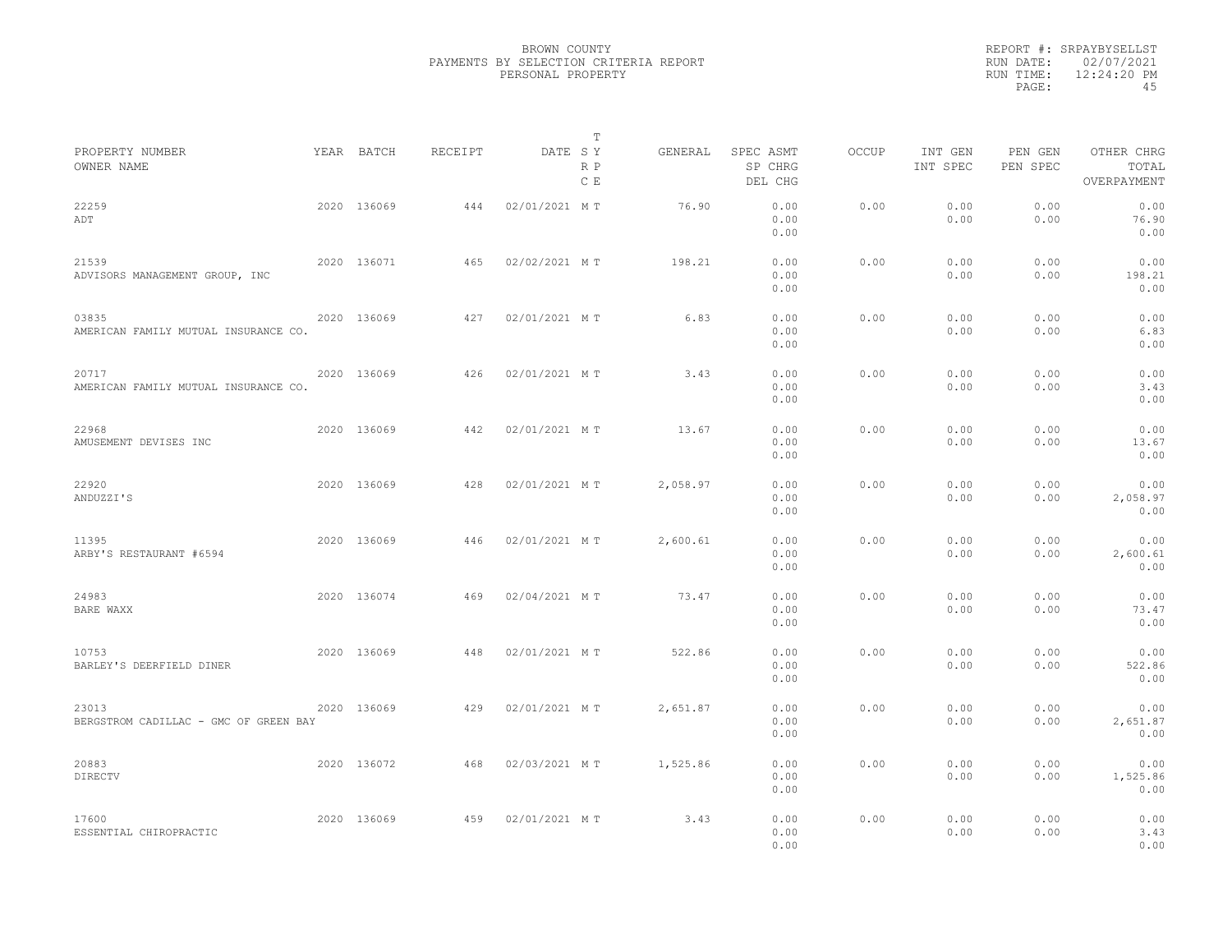|           | REPORT #: SRPAYBYSELLST |
|-----------|-------------------------|
|           | RUN DATE: 02/07/2021    |
| RUN TIME: | $12:24:20$ PM           |
| PAGE:     | 46                      |

|                                             |             |                |               | Т          |           |                                 |       |                     |                     |                                    |  |
|---------------------------------------------|-------------|----------------|---------------|------------|-----------|---------------------------------|-------|---------------------|---------------------|------------------------------------|--|
| PROPERTY NUMBER<br>OWNER NAME               | YEAR BATCH  | <b>RECEIPT</b> | DATE SY       | R P<br>C E | GENERAL   | SPEC ASMT<br>SP CHRG<br>DEL CHG | OCCUP | INT GEN<br>INT SPEC | PEN GEN<br>PEN SPEC | OTHER CHRG<br>TOTAL<br>OVERPAYMENT |  |
| 10099<br>FAITH TECHNOLOGIES INC             | 2020 136071 | 463            | 02/02/2021 MT |            | 3,408.82  | 0.00<br>0.00<br>0.00            | 0.00  | 0.00<br>0.00        | 0.00<br>0.00        | 0.00<br>3,408.82<br>0.00           |  |
| 16342<br>FANTASY LINGERIE                   | 2020 136069 | 450            | 02/01/2021 MT |            | 264.84    | 0.00<br>0.00<br>0.00            | 0.00  | 0.00<br>0.00        | 0.00<br>0.00        | 0.00<br>264.84<br>0.00             |  |
| 22414<br>FEDERATED INSURANCE                | 2020 136069 | 449            | 02/01/2021 MT |            | 10.26     | 0.00<br>0.00<br>0.00            | 0.00  | 0.00<br>0.00        | 0.00<br>0.00        | 0.00<br>10.26<br>0.00              |  |
| 10039<br>FOX COMMUNITIES CREDIT UNION       | 2020 136069 | 432            | 02/01/2021 MT |            | 1,421.63  | 0.00<br>0.00<br>0.00            | 0.00  | 0.00<br>0.00        | 0.00<br>0.00        | 0.00<br>1,421.63<br>0.00           |  |
| 26986<br>FOX COMMUNITIES CREDIT UNION       | 2020 136069 | 431            | 02/01/2021 MT |            | 721.06    | 0.00<br>0.00<br>0.00            | 0.00  | 0.00<br>0.00        | 0.00<br>0.00        | 0.00<br>721.06<br>0.00             |  |
| 19738<br>GEORGIA PACIFIC CONSUMER           | 2020 136069 | 440            | 02/01/2021 MT |            | 14,546.00 | 0.00<br>0.00<br>0.00            | 0.00  | 0.00<br>0.00        | 0.00<br>0.00        | 0.00<br>14,546.00<br>0.00          |  |
| 25742<br>GRAYHAWK LEASING, LLC              | 2020 136069 | 456            | 02/01/2021 MT |            | 375.90    | 0.00<br>0.00<br>0.00            | 0.00  | 0.00<br>0.00        | 0.00<br>0.00        | 0.00<br>375.90<br>0.00             |  |
| 26356<br>GREAT LAKES COCA-COLA DISTRIBUTION | 2020 136069 | 454            | 02/01/2021 MT |            | 266.56    | 0.00<br>0.00<br>0.00            | 0.00  | 0.00<br>0.00        | 0.00<br>0.00        | 0.00<br>266.56<br>0.00             |  |
| 24417<br>HALLMARK MARKETING COMPANY         | 2020 136069 | 453            | 02/01/2021 MT |            | 141.82    | 0.00<br>0.00<br>0.00            | 0.00  | 0.00<br>0.00        | 0.00<br>0.00        | 0.00<br>141.82<br>0.00             |  |
| 24353<br>HERB BLUES TOTAL SELF DEFENSE      | 2020 136068 | 461            | 02/01/2021 MT |            | 22.20     | 0.00<br>0.00<br>0.00            | 0.00  | 0.00<br>0.00        | 0.00<br>0.00        | 0.00<br>22.20<br>0.00              |  |
| 20837<br>HOMES FOR INDEPENDANT LIVING-BCO   | 2020 136069 | 434            | 02/01/2021 MT |            | 314.40    | 0.00<br>0.00<br>0.00            | 0.00  | 0.00<br>0.00        | 0.00<br>0.00        | 0.00<br>314.40<br>0.00             |  |
| 12987<br>HOMES FOR INDEPENDENT LIVING-093   | 2020 136069 | 435            | 02/01/2021 MT |            | 545.06    | 0.00<br>0.00<br>0.00            | 0.00  | 0.00<br>0.00        | 0.00<br>0.00        | 0.00<br>545.06<br>0.00             |  |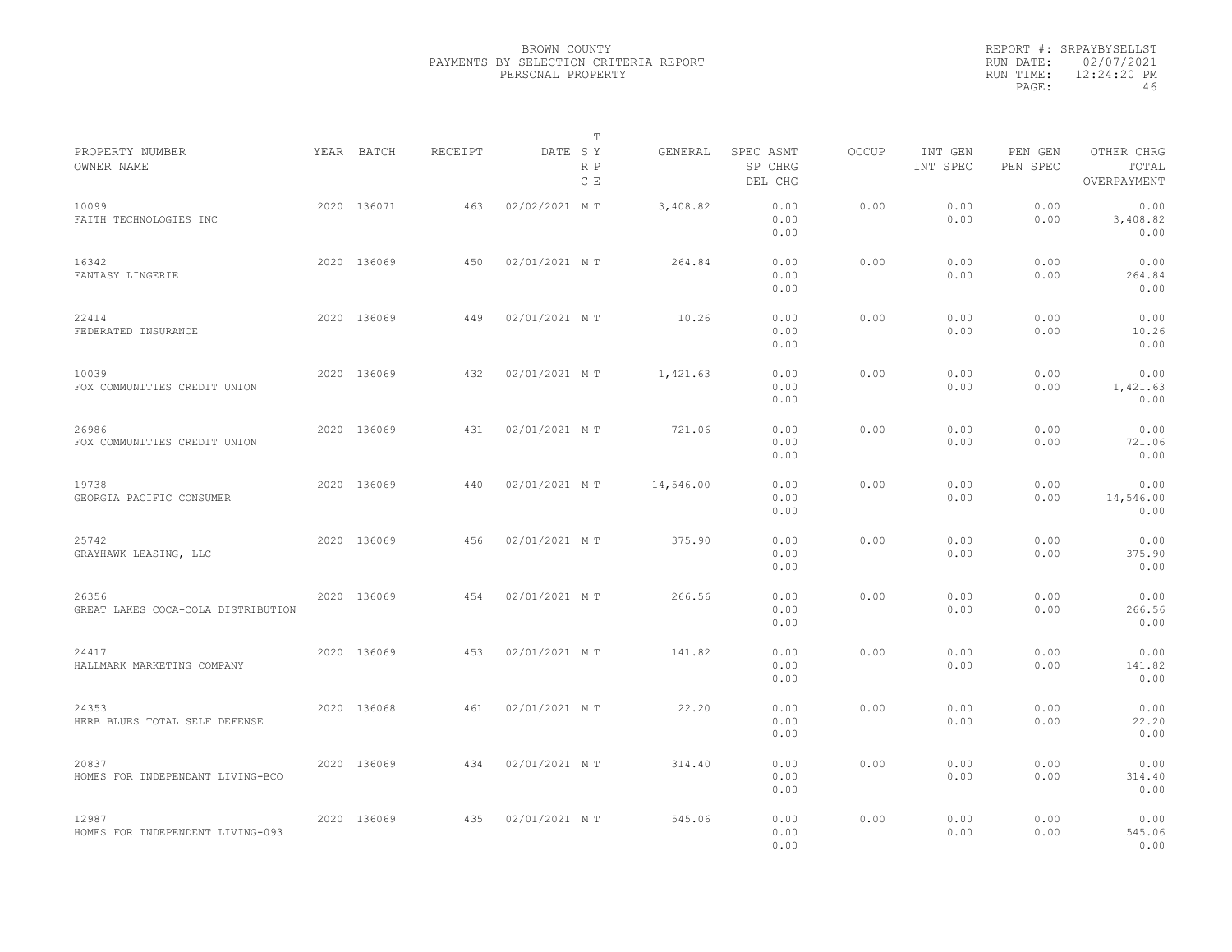|                                                  |             |         | T                     |          |                                 |              |                     |                     |                                    |  |
|--------------------------------------------------|-------------|---------|-----------------------|----------|---------------------------------|--------------|---------------------|---------------------|------------------------------------|--|
| PROPERTY NUMBER<br>OWNER NAME                    | YEAR BATCH  | RECEIPT | DATE SY<br>R P<br>C E | GENERAL  | SPEC ASMT<br>SP CHRG<br>DEL CHG | <b>OCCUP</b> | INT GEN<br>INT SPEC | PEN GEN<br>PEN SPEC | OTHER CHRG<br>TOTAL<br>OVERPAYMENT |  |
| 26331<br>HUNTINGTON TECHNOLOGY FINANCE           | 2020 136069 | 451     | 02/01/2021 MT         | 23.92    | 0.00<br>0.00<br>0.00            | 0.00         | 0.00<br>0.00        | 0.00<br>0.00        | 0.00<br>23.92<br>0.00              |  |
| 03933<br>KA BULK TRANSPORT LLC                   | 2020 136069 | 430     | 02/01/2021 MT         | 1,127.73 | 0.00<br>0.00<br>0.00            | 0.00         | 0.00<br>0.00        | 0.00<br>0.00        | 0.00<br>1,127.73<br>0.00           |  |
| 21985<br>KIMBERLY CLARK GLOBAL SALES             | 2020 136069 | 447     | 02/01/2021 MT         | 27.34    | 0.00<br>0.00<br>0.00            | 0.00         | 0.00<br>0.00        | 0.00<br>0.00        | 0.00<br>27.34<br>0.00              |  |
| 21434<br>KWIK TRIP, INC #725                     | 2020 136071 | 464     | 02/02/2021 MT         | 1,175.57 | 0.00<br>0.00<br>0.00            | 0.00         | 0.00<br>0.00        | 0.00<br>0.00        | 0.00<br>1,175.57<br>0.00           |  |
| 23649<br>LAMAR ADVERTISING OF GREEN BAY          | 2020 136069 | 452     | 02/01/2021 MT         | 734.73   | 0.00<br>0.00<br>0.00            | 0.00         | 0.00<br>0.00        | 0.00<br>0.00        | 0.00<br>734.73<br>0.00             |  |
| 03946<br>LINDEMAN'S CLEANING INC                 | 2020 136069 | 441     | 02/01/2021 MT         | 17.09    | 0.00<br>0.00<br>0.00            | 0.00         | 0.00<br>0.00        | 0.00<br>0.00        | 0.00<br>17.09<br>0.00              |  |
| 09355<br>MAPLEWOOD SHELL                         | 2020 136069 | 424     | 02/01/2021 MT         | 849.22   | 0.00<br>0.00<br>0.00            | 0.00         | 0.00<br>0.00        | 0.00<br>0.00        | 0.00<br>849.22<br>0.00             |  |
| 45038<br>NORTHSTAR EQUESTRIAN AT GREENFIELD FARM | 2020 136069 | 455     | 02/01/2021 MT         | 273.39   | 0.00<br>0.00<br>0.00            | 0.00         | 0.00<br>0.00        | 0.00<br>0.00        | 0.00<br>273.39<br>0.00             |  |
| 09359<br>OMNI GLASS & PAINT                      | 2020 136069 | 437     | 02/01/2021 MT         | 861.17   | 0.00<br>0.00<br>0.00            | 0.00         | 0.00<br>0.00        | 0.00<br>0.00        | 0.00<br>861.17<br>0.00             |  |
| 23073<br>PAMPERIN RENTALS III- C-STORE           | 2020 136069 | 433     | 02/01/2021 MT         | 292.19   | 0.00<br>0.00<br>0.00            | 0.00         | 0.00<br>0.00        | 0.00<br>0.00        | 0.00<br>292.19<br>0.00             |  |
| 03982<br>PAMP'S OUTBOARD MOTOR SERVICE           | 2020 136068 | 423     | 02/01/2021 MT         | 145.24   | 0.00<br>0.00<br>0.00            | 0.00         | 0.00<br>0.00        | 0.00<br>0.00        | 0.00<br>145.24<br>0.00             |  |
| 03988<br>PFOTENHAUER FUNERAL HOME INC            | 2020 136069 | 436     | 02/01/2021 MT         | 172.57   | 0.00<br>0.00<br>0.00            | 0.00         | 0.00<br>0.00        | 0.00<br>0.00        | 0.00<br>172.57<br>0.00             |  |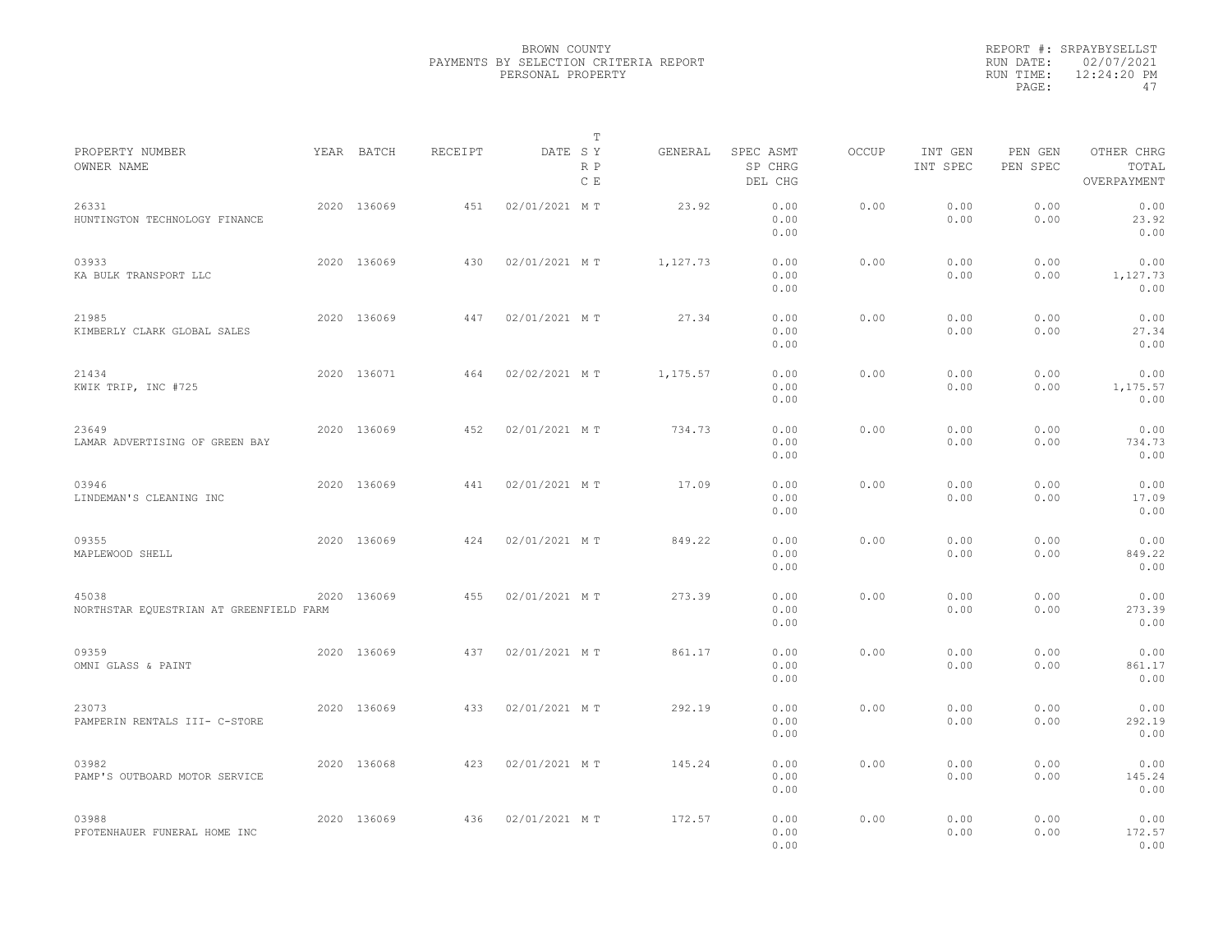|           | REPORT #: SRPAYBYSELLST |
|-----------|-------------------------|
|           | RUN DATE: 02/07/2021    |
| RUN TIME: | $12:24:21$ PM           |
| PAGE:     | 48                      |

|                                          |             |         | T                       |           |                                 |              |                     |                     |                                    |  |
|------------------------------------------|-------------|---------|-------------------------|-----------|---------------------------------|--------------|---------------------|---------------------|------------------------------------|--|
| PROPERTY NUMBER<br>OWNER NAME            | YEAR BATCH  | RECEIPT | DATE SY<br>R P<br>C E   | GENERAL   | SPEC ASMT<br>SP CHRG<br>DEL CHG | <b>OCCUP</b> | INT GEN<br>INT SPEC | PEN GEN<br>PEN SPEC | OTHER CHRG<br>TOTAL<br>OVERPAYMENT |  |
| 24994<br>RAINMASTER IRRIGATION           | 2020 136068 | 460     | 02/01/2021 MT           | 176.00    | 0.00<br>0.00<br>0.00            | 0.00         | 0.00<br>0.00        | 0.00<br>0.00        | 0.00<br>176.00<br>0.00             |  |
| 21375<br>ROYAL CREST PRINTING            | 2020 136069 | 458     | 02/01/2021 MT           | 52.97     | 0.00<br>0.00<br>0.00            | 0.00         | 0.00<br>0.00        | 0.00<br>0.00        | 0.00<br>52.97<br>0.00              |  |
| 20871<br>RUBY INDUSTRIAL TECHNOLOGIES    | 2020 136072 | 467     | 02/03/2021 MT           | 164.03    | 0.00<br>0.00<br>0.00            | 0.00         | 0.00<br>0.00        | 0.00<br>0.00        | 0.00<br>164.03<br>0.00             |  |
| 25733<br>SOFIDEL AMERICA CORP            | 2020 136069 | 445     | 02/01/2021 MT           | 244.34    | 0.00<br>0.00<br>0.00            | 0.00         | 0.00<br>0.00        | 0.00<br>0.00        | 0.00<br>244.34<br>0.00             |  |
| 24392<br>SUNSEEKERS                      | 2020 136069 | 457     | 02/01/2021 MT           | 128.16    | 0.00<br>0.00<br>0.00            | 0.00         | 0.00<br>0.00        | 0.00<br>0.00        | 0.00<br>128.16<br>0.00             |  |
| 20725<br>TRANSMOTIVE AUTO SERVICE        | 2020 136072 | 466     | 02/03/2021 MT           | 85.44     | 0.00<br>0.00<br>0.00            | 0.00         | 0.00<br>0.00        | 0.00<br>0.00        | 0.00<br>85.44<br>0.00              |  |
| 25042<br>TSL ROCKS INC                   | 2020 136071 | 462     | 02/02/2021 MT           | 1,061.09  | 0.00<br>0.00<br>0.00            | 0.00         | 0.00<br>0.00        | 0.00<br>0.00        | 0.00<br>1,061.09<br>0.00           |  |
| 08245<br>UNITED HEALTHCARE SERVICES, INC | 2020 136069 | 443     | 02/01/2021 MT           | 34,494.86 | 0.00<br>0.00<br>0.00            | 0.00         | 0.00<br>0.00        | 0.00<br>0.00        | 0.00<br>34,494.86<br>0.00          |  |
| 03707<br>VAN SCHYNDLE PLUMBING & HEATING | 2020 136074 | 470     | 02/04/2021 MT           | 88.85     | 0.00<br>0.00<br>0.00            | 0.00         | 0.00<br>0.00        | 0.00<br>0.00        | 0.00<br>88.85<br>0.00              |  |
| 03853<br>VELP AVENUE SHELL LLC           | 2020 136068 | 425     | 02/01/2021 MT           | 948.32    | 0.00<br>0.00<br>0.00            | 0.00         | 0.00<br>0.00        | 0.00<br>0.00        | 0.00<br>948.32<br>0.00             |  |
| 03867<br>WATERING HOLE OF GREEN BAY INC  | 2020 136069 | 438     | 02/01/2021 MT           | 247.76    | 0.00<br>0.00<br>0.00            | 0.00         | 0.00<br>0.00        | 0.00<br>0.00        | 0.00<br>247.76<br>0.00             |  |
|                                          |             |         | VILLAGE OF HOWARD TOTAL | 75,166.64 | 0.00<br>0.00<br>0.00            | 0.00         | 0.00<br>0.00        | 0.00<br>0.00        | 0.00<br>75,166.64<br>0.00          |  |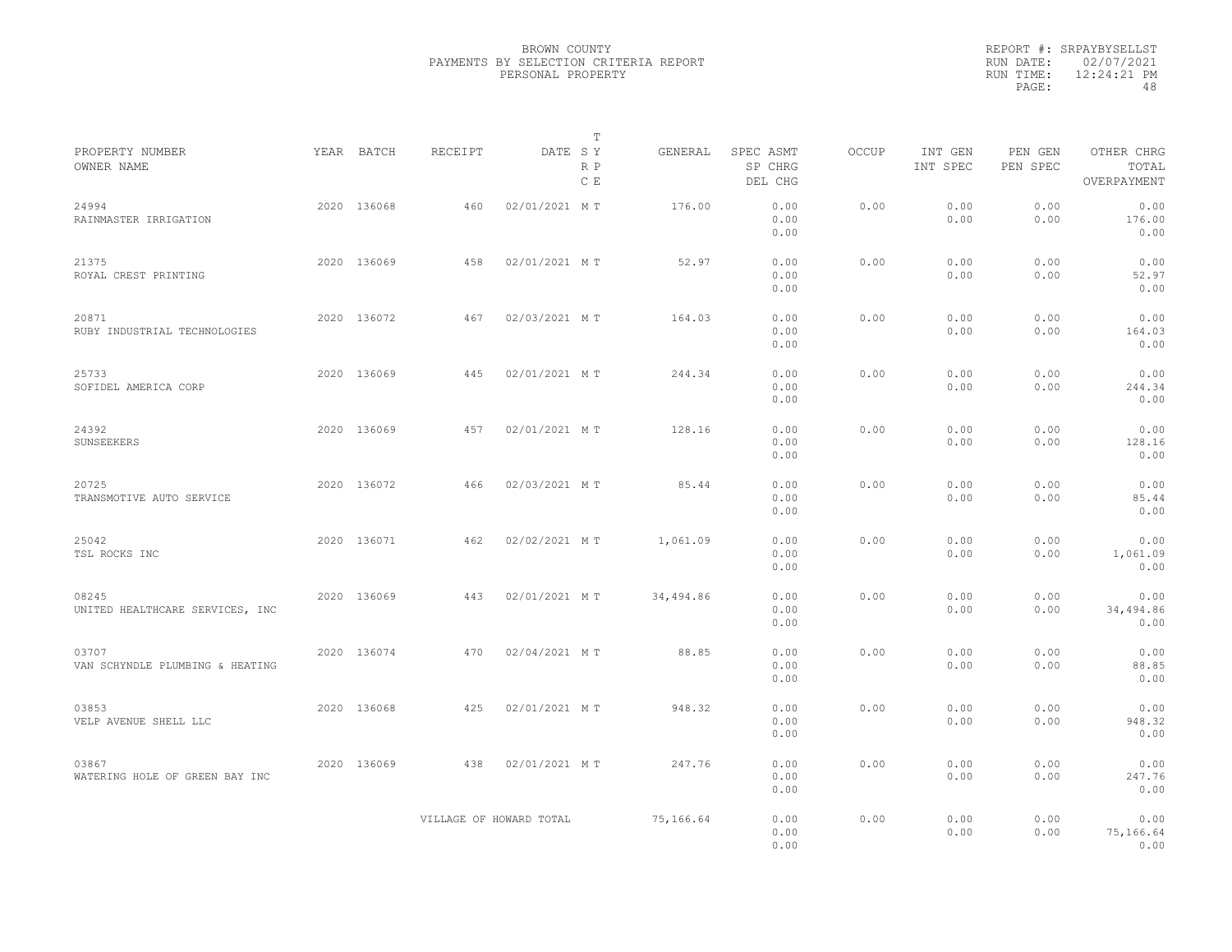|                                                 |      |            |         |                | T          |          |                                 |              |                     |                     |                                    |  |
|-------------------------------------------------|------|------------|---------|----------------|------------|----------|---------------------------------|--------------|---------------------|---------------------|------------------------------------|--|
| PROPERTY NUMBER<br>OWNER NAME                   |      | YEAR BATCH | RECEIPT | DATE SY        | R P<br>C E | GENERAL  | SPEC ASMT<br>SP CHRG<br>DEL CHG | <b>OCCUP</b> | INT GEN<br>INT SPEC | PEN GEN<br>PEN SPEC | OTHER CHRG<br>TOTAL<br>OVERPAYMENT |  |
| 18678<br>AMERICAN FAMILY MUTUAL INS CO S.I.     | 2020 |            | 144778  | 02/04/2021 C T |            | 12.53    | 0.00<br>0.00<br>0.00            | 0.00         | 0.00<br>0.00        | 0.00<br>0.00        | 0.00<br>12.53<br>0.00              |  |
| 12568<br>CLEARY BUILDING CORP                   | 2020 |            | 141527  | 02/01/2021 C T |            | 12.53    | 0.00<br>0.00<br>0.00            | 0.00         | 0.00<br>0.00        | 0.00<br>0.00        | 0.00<br>12.53<br>0.00              |  |
| 17639<br>COCA COLA COMPANY                      | 2020 |            | 142478  | 02/02/2021 C T |            | 4.18     | 0.00<br>0.00<br>0.00            | 0.00         | 0.00<br>0.00        | 0.00<br>0.00        | 0.00<br>4.18<br>0.00               |  |
| 24437<br>DE LAGE LANDEN FINANCIAL SERVICES, INC | 2020 |            | 143368  | 02/02/2021 C T |            | 22.95    | 0.00<br>0.00<br>0.00            | 0.00         | 0.00<br>0.00        | 0.00<br>0.00        | 0.00<br>22.95<br>0.00              |  |
| 14151<br>DIRECTV                                | 2020 |            | 144801  | 02/04/2021 C T |            | 162.74   | 0.00<br>0.00<br>0.00            | 0.00         | 0.00<br>0.00        | 0.00<br>0.00        | 0.00<br>162.74<br>0.00             |  |
| 18670<br>DISH NETWORK LLC                       | 2020 |            | 143731  | 02/02/2021 C T |            | 162.74   | 0.00<br>0.00<br>0.00            | 0.00         | 0.00<br>0.00        | 0.00<br>0.00        | 0.00<br>162.74<br>0.00             |  |
| 29701<br>FOX COMMUNITIES CREDIT UNION           | 2020 |            | 143236  | 02/02/2021 C T |            | 346.36   | 0.00<br>0.00<br>0.00            | 0.00         | 0.00<br>0.00        | 0.00<br>0.00        | 0.00<br>346.36<br>0.00             |  |
| 25560<br>GRAYHAWK LEASING                       | 2020 |            | 143161  | 02/02/2021 C T |            | 141.89   | 0.00<br>0.00<br>0.00            | 0.00         | 0.00<br>0.00        | 0.00<br>0.00        | 0.00<br>141.89<br>0.00             |  |
| 27022<br>GREAT LAKES COCA-COLA DISTRIBUTION     | 2020 |            | 143645  | 02/02/2021 C T |            | 22.95    | 0.00<br>0.00<br>0.00            | 0.00         | 0.00<br>0.00        | 0.00<br>0.00        | 0.00<br>22.95<br>0.00              |  |
| 15635<br>HEARTLAND FABRICATION & MACHINE INC    | 2020 |            | 142215  | 02/01/2021 C T |            | 12.53    | 0.00<br>0.00<br>0.00            | 0.00         | 0.00<br>0.00        | 0.00<br>0.00        | 0.00<br>12.53<br>0.00              |  |
| 29703<br>HUNTINGTON TECHNOLOGY FINANCE          | 2020 |            | 142787  | 02/02/2021 C T |            | 110.59   | 0.00<br>0.00<br>0.00            | 0.00         | 0.00<br>0.00        | 0.00<br>0.00        | 0.00<br>110.59<br>0.00             |  |
| 27509<br>KWIK TRIP INC #946                     | 2020 |            | 144694  | 02/04/2021 C T |            | 5,754.55 | 0.00<br>0.00<br>0.00            | 0.00         | 0.00<br>0.00        | 0.00<br>0.00        | 0.00<br>5,754.55<br>0.00           |  |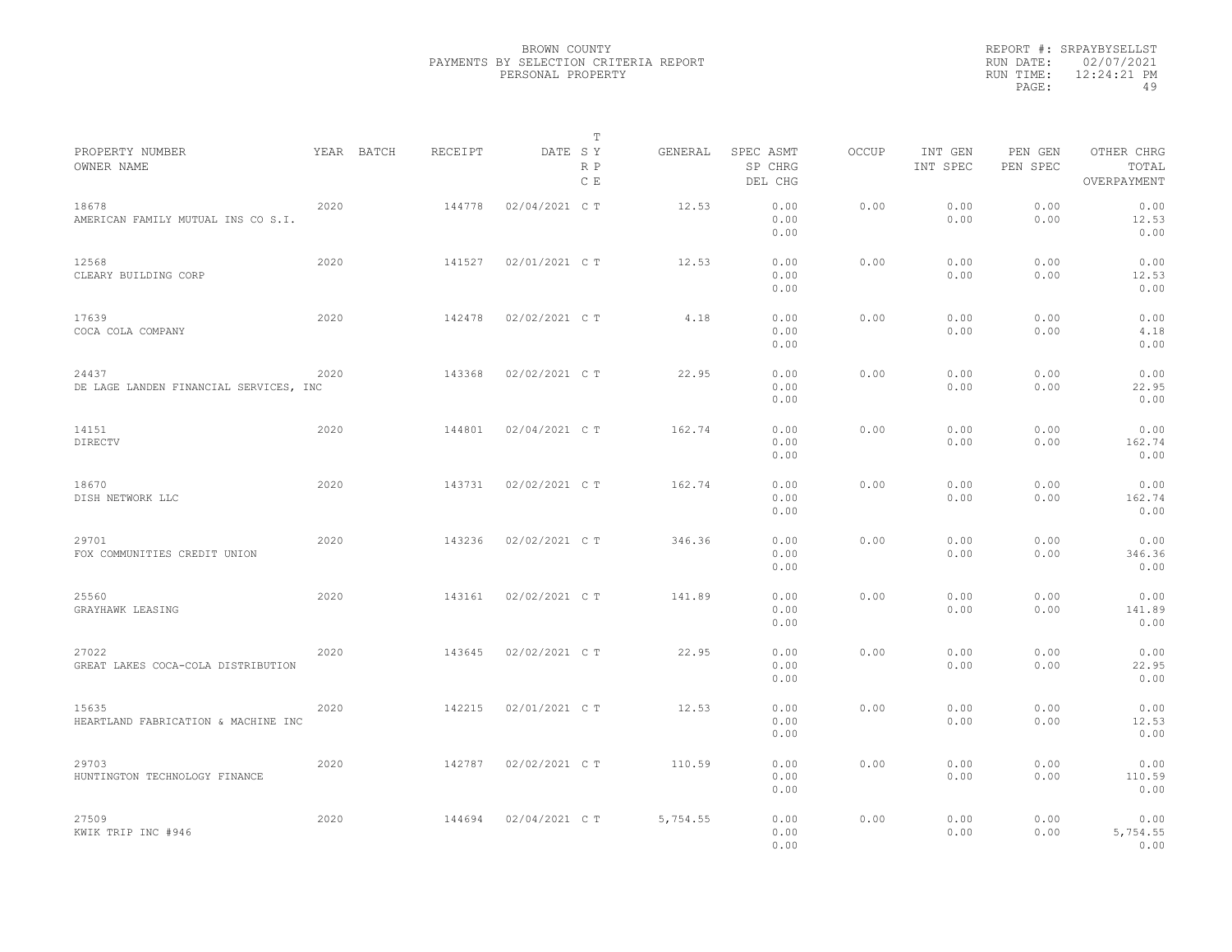|                                                 |      |             |         |                          | T          |           |                                 |              |                     |                     |                                    |  |
|-------------------------------------------------|------|-------------|---------|--------------------------|------------|-----------|---------------------------------|--------------|---------------------|---------------------|------------------------------------|--|
| PROPERTY NUMBER<br>OWNER NAME                   |      | YEAR BATCH  | RECEIPT | DATE SY                  | R P<br>C E | GENERAL   | SPEC ASMT<br>SP CHRG<br>DEL CHG | <b>OCCUP</b> | INT GEN<br>INT SPEC | PEN GEN<br>PEN SPEC | OTHER CHRG<br>TOTAL<br>OVERPAYMENT |  |
| 11364<br>NUTRITION SERVICE CO INC               | 2020 |             | 142543  | 02/02/2021 C T           |            | 746.97    | 0.00<br>0.00<br>0.00            | 0.00         | 0.00<br>0.00        | 0.00<br>0.00        | 0.00<br>746.97<br>0.00             |  |
| 26386<br>PITNEY BOWES GLOBAL FINANCIAL SVCS LLC | 2020 |             | 144241  | 02/02/2021 C T           |            | 98.06     | 0.00<br>0.00<br>0.00            | 0.00         | 0.00<br>0.00        | 0.00<br>0.00        | 0.00<br>98.06<br>0.00              |  |
| 20977<br>PITNEY BOWES, INC                      | 2020 |             | 143442  | 02/02/2021 C T           |            | 14.60     | 0.00<br>0.00<br>0.00            | 0.00         | 0.00<br>0.00        | 0.00<br>0.00        | 0.00<br>14.60<br>0.00              |  |
| 25641<br>PULASKI HOTEL GROUP, LLC               | 2020 |             | 143464  | 02/02/2021 C T           |            | 5,566.76  | 0.00<br>0.00<br>0.00            | 0.00         | 0.00<br>0.00        | 0.00<br>0.00        | 0.00<br>5,566.76<br>0.00           |  |
| 17637<br>SOUNDCHECK - RADIO SHACK               |      | 2020 210201 | 10199   | 02/01/2021 C T           |            | 233.68    | 0.00<br>0.00<br>0.00            | 0.00         | 0.00<br>0.00        | 0.00<br>0.00        | 0.00<br>233.68<br>0.00             |  |
| 23774<br>STATE FARM MUTUAL AUTOMOBILE INS CO    | 2020 |             | 142347  | 02/02/2021 C T           |            | 14.60     | 0.00<br>0.00<br>0.00            | 0.00         | 0.00<br>0.00        | 0.00<br>0.00        | 0.00<br>14.60<br>0.00              |  |
| 23772<br>UNITED COOPERATIVE                     | 2020 |             | 141530  | 02/01/2021 C T           |            | 995.26    | 0.00<br>0.00<br>0.00            | 0.00         | 0.00<br>0.00        | 0.00<br>0.00        | 0.00<br>995.26<br>0.00             |  |
| 23773<br>UNITED COOPERATIVE                     | 2020 |             | 141531  | 02/01/2021 C T           |            | 1,155.92  | 0.00<br>0.00<br>0.00            | 0.00         | 0.00<br>0.00        | 0.00<br>0.00        | 0.00<br>1,155.92<br>0.00           |  |
| 23961<br>UNITED COOPERATIVE                     | 2020 |             | 141532  | 02/01/2021 C T           |            | 8,258.34  | 0.00<br>0.00<br>0.00            | 0.00         | 0.00<br>0.00        | 0.00<br>0.00        | 0.00<br>8,258.34<br>0.00           |  |
| 02849<br>VANDECASTLE                            | 2020 |             | 144827  | 02/04/2021 C T           |            | 35.47     | 0.00<br>0.00<br>0.00            | 0.00         | 0.00<br>0.00        | 0.00<br>0.00        | 0.00<br>35.47<br>0.00              |  |
| 27643<br>WABASHA LEASING LLC                    | 2020 |             | 143839  | 02/02/2021 C T           |            | 8.35      | 0.00<br>0.00<br>0.00            | 0.00         | 0.00<br>0.00        | 0.00<br>0.00        | 0.00<br>8.35<br>0.00               |  |
|                                                 |      |             |         | VILLAGE OF PULASKI TOTAL |            | 23,894.55 | 0.00<br>0.00<br>0.00            | 0.00         | 0.00<br>0.00        | 0.00<br>0.00        | 0.00<br>23,894.55<br>0.00          |  |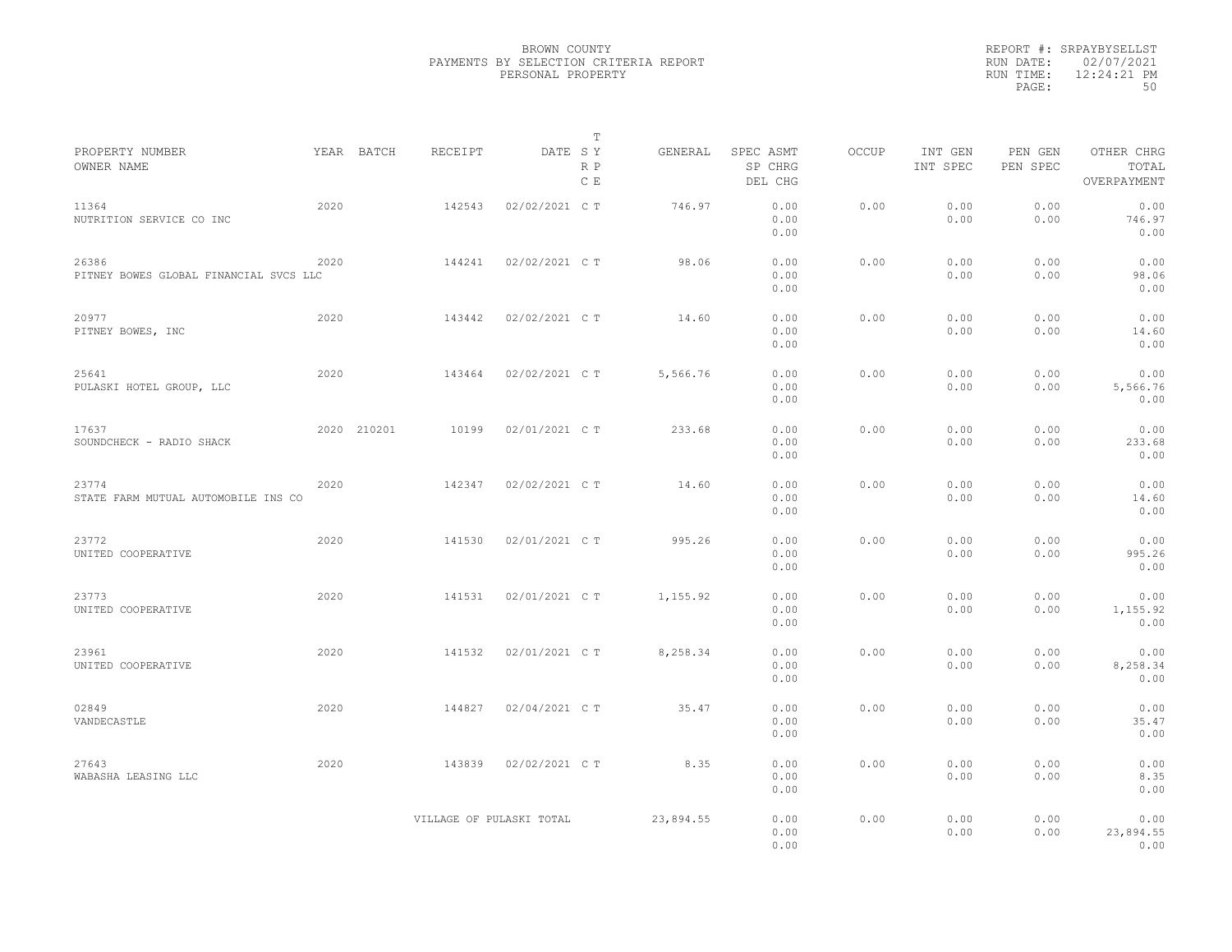|                                             |      |            |         |                | T          |          |                                 |              |                     |                     |                                    |
|---------------------------------------------|------|------------|---------|----------------|------------|----------|---------------------------------|--------------|---------------------|---------------------|------------------------------------|
| PROPERTY NUMBER<br>OWNER NAME               |      | YEAR BATCH | RECEIPT | DATE SY        | R P<br>C E | GENERAL  | SPEC ASMT<br>SP CHRG<br>DEL CHG | <b>OCCUP</b> | INT GEN<br>INT SPEC | PEN GEN<br>PEN SPEC | OTHER CHRG<br>TOTAL<br>OVERPAYMENT |
| 22411<br>AKA WIRELESS, INC                  | 2020 |            | 142040  | 02/01/2021 C T |            | 365.45   | 0.00<br>0.00<br>0.00            | 0.00         | 0.00<br>0.00        | 0.00<br>0.00        | 0.00<br>365.45<br>0.00             |
| 27575<br>AMERIGAS PROPANE                   | 2020 |            | 143995  | 02/02/2021 C T |            | 8.86     | 0.00<br>0.00<br>0.00            | 0.00         | 0.00<br>0.00        | 0.00<br>0.00        | 0.00<br>8.86<br>0.00               |
| 04323<br>DCI CHEESE INC                     | 2020 |            | 144820  | 02/04/2021 C T |            | 7,912.50 | 0.00<br>0.00<br>0.00            | 0.00         | 0.00<br>0.00        | 0.00<br>0.00        | 0.00<br>7,912.50<br>0.00           |
| 15901<br>DIRECTV                            | 2020 |            | 144802  | 02/04/2021 C T |            | 1,199.11 | 0.00<br>0.00<br>0.00            | 0.00         | 0.00<br>0.00        | 0.00<br>0.00        | 0.00<br>1,199.11<br>0.00           |
| 15902<br>DISH NETWORK                       | 2020 |            | 141375  | 02/01/2021 C T |            | 215.35   | 0.00<br>0.00<br>0.00            | 0.00         | 0.00<br>0.00        | 0.00<br>0.00        | 0.00<br>215.35<br>0.00             |
| 26735<br>FORWARD POWERSPORTS                | 2020 |            | 142070  | 02/01/2021 C T |            | 261.03   | 0.00<br>0.00<br>0.00            | 0.00         | 0.00<br>0.00        | 0.00<br>0.00        | 0.00<br>261.03<br>0.00             |
| 26379<br>GREAT LAKES COCA-COLA DISTRIBUTION | 2020 |            | 143639  | 02/02/2021 C T |            | 123.99   | 0.00<br>0.00<br>0.00            | 0.00         | 0.00<br>0.00        | 0.00<br>0.00        | 0.00<br>123.99<br>0.00             |
| 22976<br>GUS'S GUNS                         | 2020 |            | 144876  | 02/04/2021 C T |            | 35.90    | 0.00<br>0.00<br>0.00            | 0.00         | 0.00<br>0.00        | 0.00<br>0.00        | 0.00<br>35.90<br>0.00              |
| 10107<br>HALLMARK MARKETING COMPANY LLC     | 2020 |            | 142768  | 02/02/2021 C T |            | 11.42    | 0.00<br>0.00<br>0.00            | 0.00         | 0.00<br>0.00        | 0.00<br>0.00        | 0.00<br>11.42<br>0.00              |
| 25025<br>KCE CHAMPIONS                      | 2020 |            | 142358  | 02/02/2021 C T |            | 96.25    | 0.00<br>0.00<br>0.00            | 0.00         | 0.00<br>0.00        | 0.00<br>0.00        | 0.00<br>96.25<br>0.00              |
| 10120<br>KUNES COUNTRY RV OF GREEN BAY, INC | 2020 |            | 141446  | 02/01/2021 C T |            | 106.04   | 0.00<br>0.00<br>0.00            | 0.00         | 0.00<br>0.00        | 0.00<br>0.00        | 0.00<br>106.04<br>0.00             |
| 18468<br>KWIK TRIP INC #365                 | 2020 |            | 144299  | 02/03/2021 C T |            | 2,605.41 | 0.00<br>0.00<br>0.00            | 0.00         | 0.00<br>0.00        | 0.00<br>0.00        | 0.00<br>2,605.41<br>0.00           |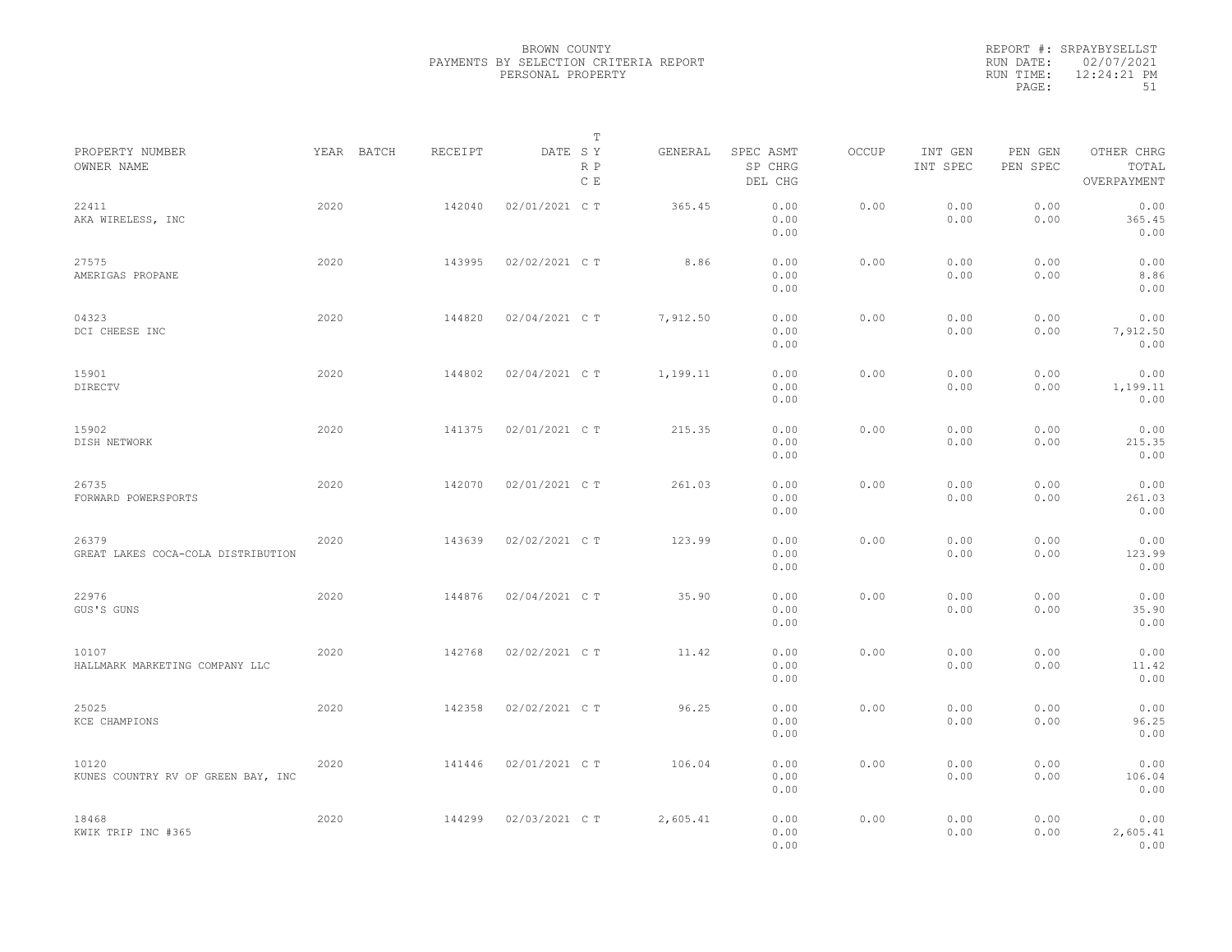|                                              |      |            |         |                | T          |          |                                 |       |                     |                     |                                    |  |
|----------------------------------------------|------|------------|---------|----------------|------------|----------|---------------------------------|-------|---------------------|---------------------|------------------------------------|--|
| PROPERTY NUMBER<br>OWNER NAME                |      | YEAR BATCH | RECEIPT | DATE SY        | R P<br>C E | GENERAL  | SPEC ASMT<br>SP CHRG<br>DEL CHG | OCCUP | INT GEN<br>INT SPEC | PEN GEN<br>PEN SPEC | OTHER CHRG<br>TOTAL<br>OVERPAYMENT |  |
| 04295<br>LAMAR ADVERTISING OF GREEN BAY      | 2020 |            | 143300  | 02/02/2021 C T |            | 2,611.94 | 0.00<br>0.00<br>0.00            | 0.00  | 0.00<br>0.00        | 0.00<br>0.00        | 0.00<br>2,611.94<br>0.00           |  |
| 15263<br>MARINE CREDIT UNION                 | 2020 |            | 142386  | 02/02/2021 C T |            | 208.82   | 0.00<br>0.00<br>0.00            | 0.00  | 0.00<br>0.00        | 0.00<br>0.00        | 0.00<br>208.82<br>0.00             |  |
| 26836<br>NATIONAL ENTERTAINMENT NETWORK      | 2020 |            | 141993  | 02/01/2021 C T |            | 11.42    | 0.00<br>0.00<br>0.00            | 0.00  | 0.00<br>0.00        | 0.00<br>0.00        | 0.00<br>11.42<br>0.00              |  |
| 11644<br>S & B TRAILOR                       | 2020 |            | 144029  | 02/02/2021 C T |            | 202.29   | 0.00<br>0.00<br>0.00            | 0.00  | 0.00<br>0.00        | 0.00<br>0.00        | 0.00<br>202.29<br>0.00             |  |
| 04309<br>SLUSAREK CONSTRUCTION INC           | 2020 |            | 144089  | 02/02/2021 C T |            | 3.27     | 0.00<br>0.00<br>0.00            | 0.00  | 0.00<br>0.00        | 0.00<br>0.00        | 0.00<br>3.27<br>0.00               |  |
| 26741<br>SPORK CAFE & CATERING               | 2020 |            | 143818  | 02/02/2021 C T |            | 200.68   | 0.00<br>0.00<br>0.00            | 0.00  | 0.00<br>0.00        | 0.00<br>0.00        | 0.00<br>200.68<br>0.00             |  |
| 15269<br>TENDERHEART LEARNING CENTER         | 2020 |            | 143871  | 02/02/2021 C T |            | 296.92   | 0.00<br>0.00<br>0.00            | 0.00  | 0.00<br>0.00        | 0.00<br>0.00        | 0.00<br>296.92<br>0.00             |  |
| 25033<br>TENDERHEART LEARNING CENTER II, LLC | 2020 |            | 143870  | 02/02/2021 C T |            | 216.99   | 0.00<br>0.00<br>0.00            | 0.00  | 0.00<br>0.00        | 0.00<br>0.00        | 0.00<br>216.99<br>0.00             |  |
| 27054<br>TILE & STONE GALLERY, INC           | 2020 |            | 142074  | 02/01/2021 C T |            | 104.41   | 0.00<br>0.00<br>0.00            | 0.00  | 0.00<br>0.00        | 0.00<br>0.00        | 0.00<br>104.41<br>0.00             |  |
| 20312<br>TLC ANIMAL HOSPITAL                 | 2020 |            | 142962  | 02/02/2021 C T |            | 215.35   | 0.00<br>0.00<br>0.00            | 0.00  | 0.00<br>0.00        | 0.00<br>0.00        | 0.00<br>215.35<br>0.00             |  |
| 27513<br>TRUDELL PERFORMANCE                 | 2020 |            | 144071  | 02/02/2021 C T |            | 53.83    | 0.00<br>0.00<br>0.00            | 0.00  | 0.00<br>0.00        | 0.00<br>0.00        | 0.00<br>53.83<br>0.00              |  |
| 22984<br>WABASHA LEASING LLC                 | 2020 |            | 143832  | 02/02/2021 C T |            | 34.26    | 0.00<br>0.00<br>0.00            | 0.00  | 0.00<br>0.00        | 0.00<br>0.00        | 0.00<br>34.26<br>0.00              |  |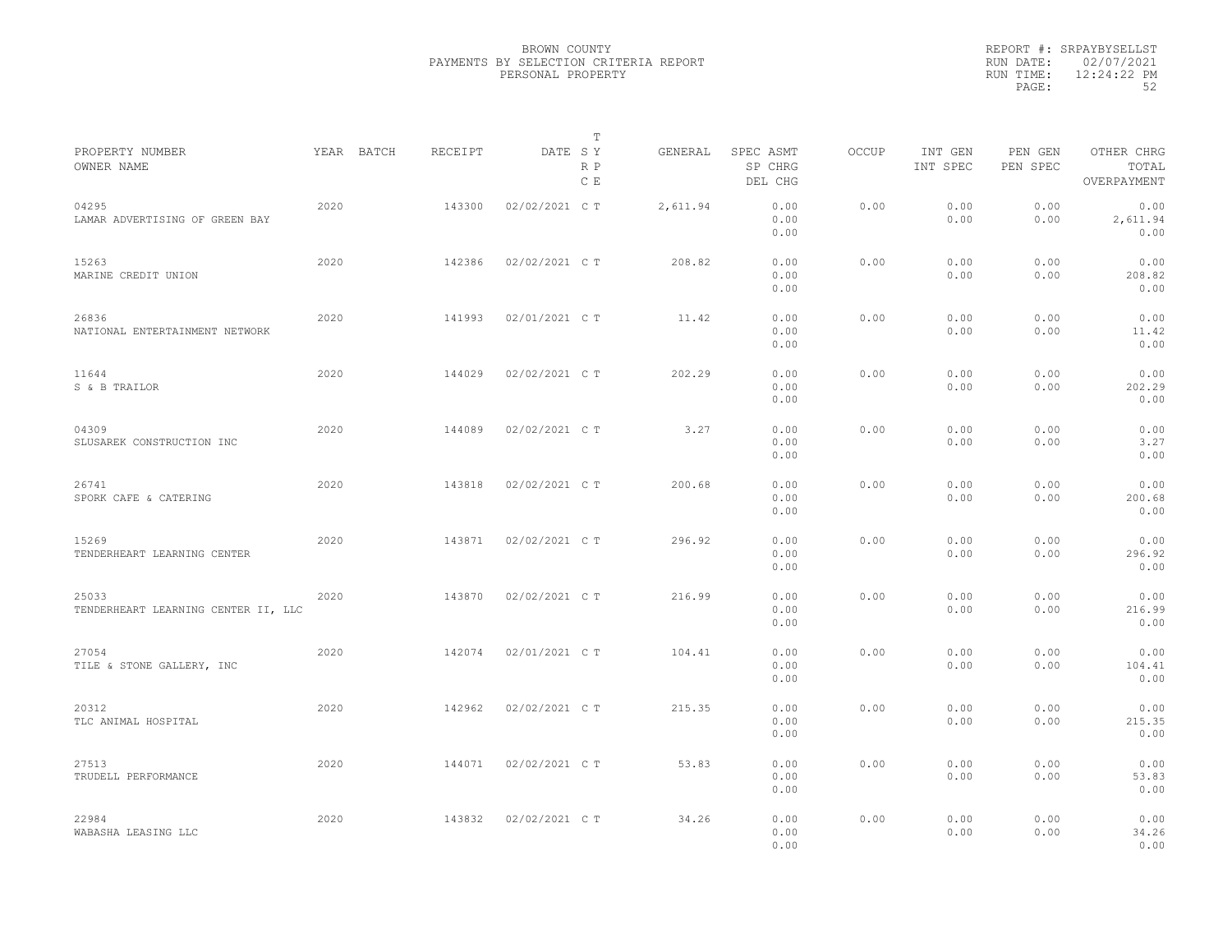|           | REPORT #: SRPAYBYSELLST |
|-----------|-------------------------|
| RUN DATE: | 02/07/2021              |
| RUN TIME: | $12:24:22$ PM           |
| PAGE:     | 53                      |
|           |                         |

| PROPERTY NUMBER | YEAR | BATCH | RECEIPT                  | DATE SY | GENERAL   | SPEC ASMT | OCCUP | INT GEN  | PEN GEN  | OTHER CHRG  |  |
|-----------------|------|-------|--------------------------|---------|-----------|-----------|-------|----------|----------|-------------|--|
| OWNER NAME      |      |       |                          | R P     |           | SP CHRG   |       | INT SPEC | PEN SPEC | TOTAL       |  |
|                 |      |       |                          | C E     |           | DEL CHG   |       |          |          | OVERPAYMENT |  |
|                 |      |       | VILLAGE OF SUAMICO TOTAL |         | 17,101.49 | 0.00      | 0.00  | 0.00     | 0.00     | 0.00        |  |
|                 |      |       |                          |         |           | 0.00      |       | 0.00     | 0.00     | 17,101.49   |  |
|                 |      |       |                          |         |           | 0.00      |       |          |          | 0.00        |  |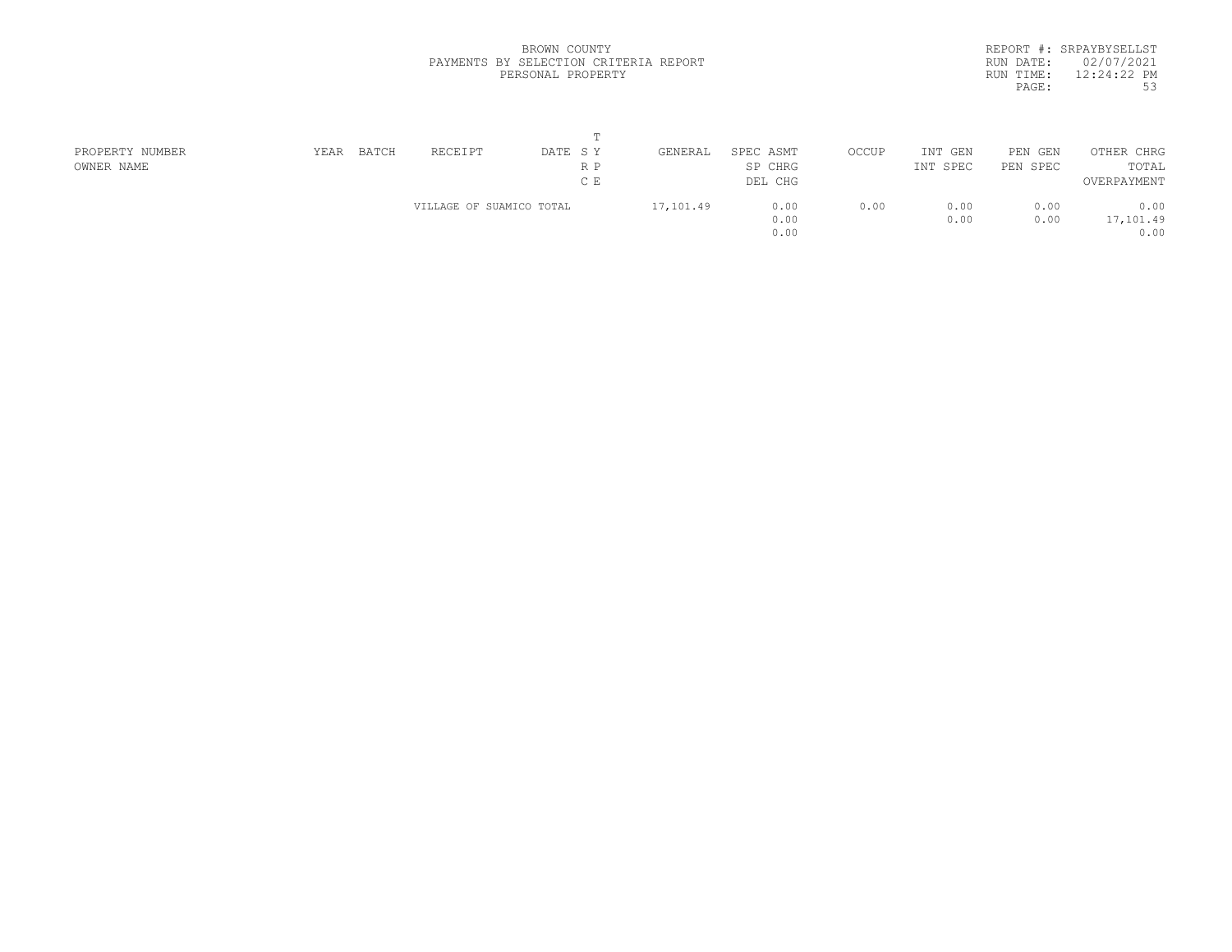|                                                 |      |            |         |                | T          |          |                                 |              |                     |                     |                                    |  |
|-------------------------------------------------|------|------------|---------|----------------|------------|----------|---------------------------------|--------------|---------------------|---------------------|------------------------------------|--|
| PROPERTY NUMBER<br>OWNER NAME                   |      | YEAR BATCH | RECEIPT | DATE SY        | R P<br>C E | GENERAL  | SPEC ASMT<br>SP CHRG<br>DEL CHG | <b>OCCUP</b> | INT GEN<br>INT SPEC | PEN GEN<br>PEN SPEC | OTHER CHRG<br>TOTAL<br>OVERPAYMENT |  |
| 27159<br>AMERICAN TOWERS, INC WI                | 2020 |            | 142420  | 02/02/2021 C T |            | 744.96   | 0.00<br>0.00<br>0.00            | 0.00         | 0.00<br>0.00        | 0.00<br>0.00        | 0.00<br>744.96<br>0.00             |  |
| 27673<br>DE LAGE LANDEN FINANCIAL SERVICES, INC | 2020 |            | 143377  | 02/02/2021 C T |            | 126.85   | 0.00<br>0.00<br>0.00            | 0.00         | 0.00<br>0.00        | 0.00<br>0.00        | 0.00<br>126.85<br>0.00             |  |
| 19640<br>DIRECTV, INC.                          | 2020 |            | 144804  | 02/04/2021 C T |            | 424.38   | 0.00<br>0.00<br>0.00            | 0.00         | 0.00<br>0.00        | 0.00<br>0.00        | 0.00<br>424.38<br>0.00             |  |
| 14488<br>DISH NETWORK LLC                       | 2020 |            | 141378  | 02/01/2021 C T |            | 34.60    | 0.00<br>0.00<br>0.00            | 0.00         | 0.00<br>0.00        | 0.00<br>0.00        | 0.00<br>34.60<br>0.00              |  |
| 04449<br>FOX RIVER AUTO                         | 2020 |            | 143966  | 02/02/2021 C T |            | 18.45    | 0.00<br>0.00<br>0.00            | 0.00         | 0.00<br>0.00        | 0.00<br>0.00        | 0.00<br>18.45<br>0.00              |  |
| 26441<br>GREAT LAKES COCA-COLA DISTRIBUTION     | 2020 |            | 143640  | 02/02/2021 C T |            | 1,713.62 | 0.00<br>0.00<br>0.00            | 0.00         | 0.00<br>0.00        | 0.00<br>0.00        | 0.00<br>1,713.62<br>0.00           |  |
| 24432<br>MATTHEWS SENIOR LIVING                 | 2020 |            | 143878  | 02/02/2021 C T |            | 751.86   | 0.00<br>0.00<br>0.00            | 0.00         | 0.00<br>0.00        | 0.00<br>0.00        | 0.00<br>751.86<br>0.00             |  |
| 07967<br>PITNEY BOWES INC                       | 2020 |            | 143436  | 02/02/2021 C T |            | 9.23     | 0.00<br>0.00<br>0.00            | 0.00         | 0.00<br>0.00        | 0.00<br>0.00        | 0.00<br>9.23<br>0.00               |  |
| 23782<br>R&J FLOORING                           | 2020 |            | 141696  | 02/01/2021 C T |            | 46.12    | 0.00<br>0.00<br>0.00            | 0.00         | 0.00<br>0.00        | 0.00<br>0.00        | 0.00<br>46.12<br>0.00              |  |
| 26446<br>RELIABLE WATER SERVICES                | 2020 |            | 144701  | 02/04/2021 C T |            | 147.61   | 0.00<br>0.00<br>0.00            | 0.00         | 0.00<br>0.00        | 0.00<br>0.00        | 0.00<br>147.61<br>0.00             |  |
| 12845<br>RETROFLEX INC                          | 2020 |            | 141792  | 02/01/2021 C T |            | 936.38   | 0.00<br>0.00<br>0.00            | 0.00         | 0.00<br>0.00        | 0.00<br>0.00        | 0.00<br>936.38<br>0.00             |  |
| 15638<br>SPIRIT FABS INC                        | 2020 |            | 141799  | 02/01/2021 C T |            | 7,110.47 | 0.00<br>0.00<br>0.00            | 0.00         | 0.00<br>0.00        | 0.00<br>0.00        | 0.00<br>7,110.47<br>0.00           |  |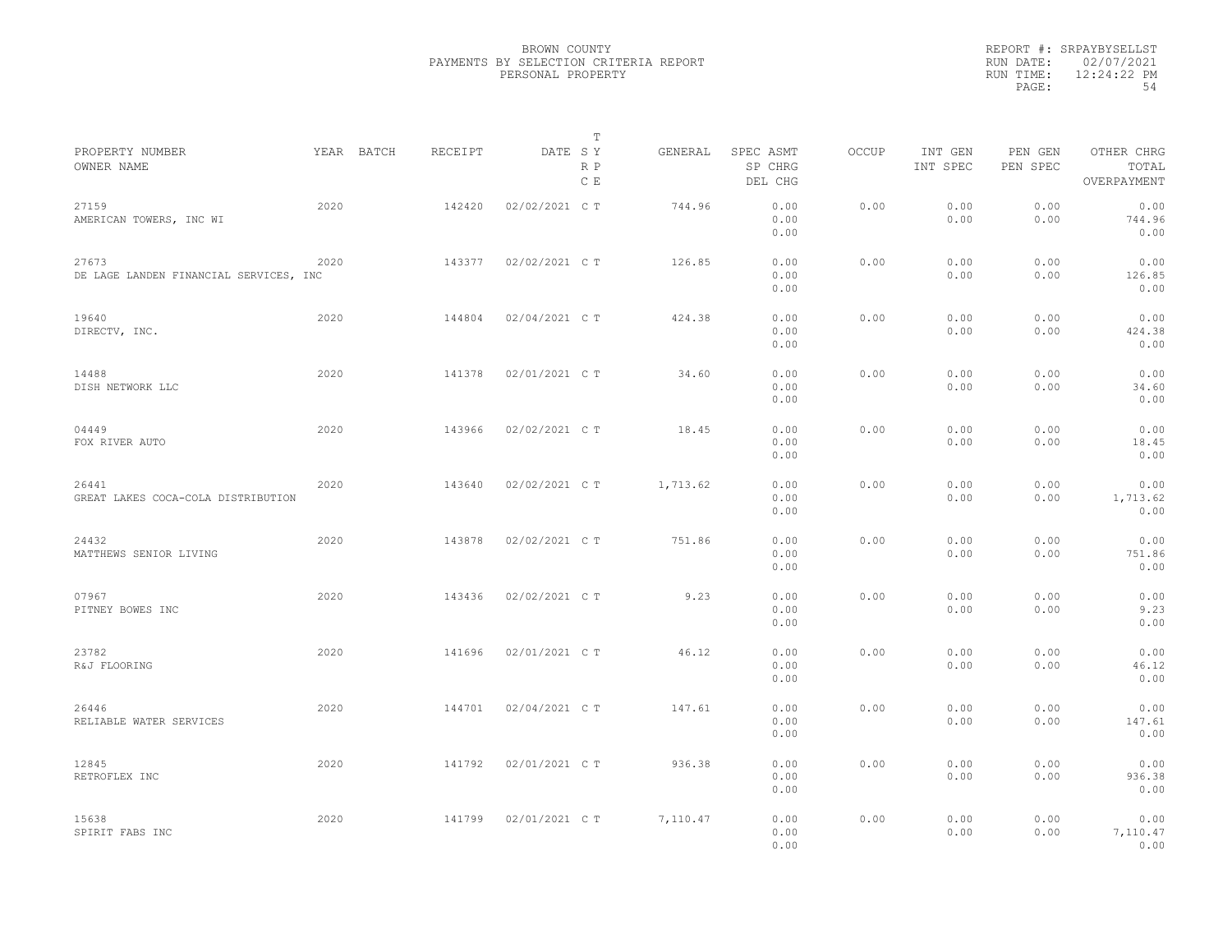|           | REPORT #: SRPAYBYSELLST |
|-----------|-------------------------|
| RUN DATE: | 02/07/2021              |
| RUN TIME: | $12:24:22$ PM           |
| PAGE:     | 55                      |
|           |                         |

| PROPERTY NUMBER | YEAR | BATCH | RECEIPT                      | DATE SY | GENERAL   | SPEC ASMT | OCCUP | INT GEN  | PEN<br>GEN | OTHER CHRG  |  |
|-----------------|------|-------|------------------------------|---------|-----------|-----------|-------|----------|------------|-------------|--|
| OWNER NAME      |      |       |                              | R P     |           | SP CHRG   |       | INT SPEC | PEN SPEC   | TOTAL       |  |
|                 |      |       |                              | C E     |           | DEL CHG   |       |          |            | OVERPAYMENT |  |
|                 |      |       | VILLAGE OF WRIGHTSTOWN TOTAL |         | 12,064.53 | 0.00      | 0.00  | 0.00     | 0.00       | 0.00        |  |
|                 |      |       |                              |         |           | 0.00      |       | 0.00     | 0.00       | 12,064.53   |  |
|                 |      |       |                              |         |           | 0.00      |       |          |            | 0.00        |  |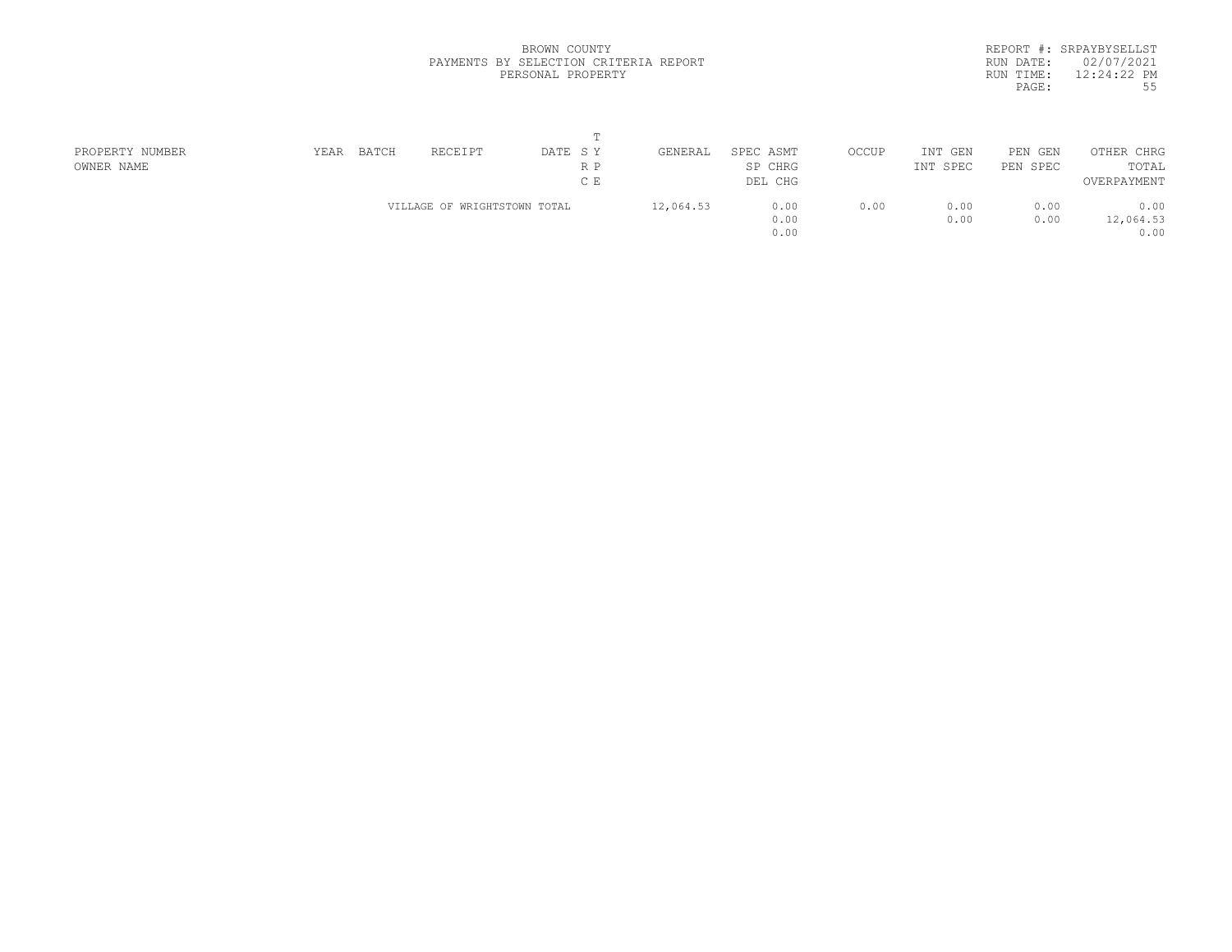|                                                |            |         | T                     |         |                                 |       |                     |                     |                                    |
|------------------------------------------------|------------|---------|-----------------------|---------|---------------------------------|-------|---------------------|---------------------|------------------------------------|
| PROPERTY NUMBER<br>OWNER NAME                  | YEAR BATCH | RECEIPT | DATE SY<br>R P<br>C E | GENERAL | SPEC ASMT<br>SP CHRG<br>DEL CHG | OCCUP | INT GEN<br>INT SPEC | PEN GEN<br>PEN SPEC | OTHER CHRG<br>TOTAL<br>OVERPAYMENT |
| 15452<br>ADT, LLC                              | 2020       | 142796  | 02/02/2021 C T        | 77.12   | 0.00<br>0.00<br>0.00            | 0.00  | 0.00<br>0.00        | 0.00<br>0.00        | 0.00<br>77.12<br>0.00              |
| 18724<br>ADT, LLC                              | 2020       | 142797  | 02/02/2021 C T        | 91.96   | 0.00<br>0.00<br>0.00            | 0.00  | 0.00<br>0.00        | 0.00<br>0.00        | 0.00<br>91.96<br>0.00              |
| 21327<br>AKA WIRELESS, INC                     | 2020       | 142759  | 02/02/2021 C T        | 471.81  | 0.00<br>0.00<br>0.00            | 0.00  | 0.00<br>0.00        | 0.00<br>0.00        | 0.00<br>471.81<br>0.00             |
| 35000<br>AL'S UPHOLSTERY COMPANY, LLC          | 2020       | 143522  | 02/02/2021 C T        | 13.41   | 0.00<br>0.00<br>0.00            | 0.00  | 0.00<br>0.00        | 0.00<br>0.00        | 0.00<br>13.41<br>0.00              |
| 35080<br>AMERICAN FAMILY MUTUAL INS CO SI      | 2020       | 144779  | 02/04/2021 C T        | 4.00    | 0.00<br>0.00<br>0.00            | 0.00  | 0.00<br>0.00        | 0.00<br>0.00        | 0.00<br>4.00<br>0.00               |
| 15575<br>AMERIGAS PROPANE LP                   | 2020       | 143988  | 02/02/2021 C T        | 35.99   | 0.00<br>0.00<br>0.00            | 0.00  | 0.00<br>0.00        | 0.00<br>0.00        | 0.00<br>35.99<br>0.00              |
| 35015<br>ARTHUR GALLAGHER RISK MANAGEMENT SERV | 2020       | 144773  | 02/04/2021 C T        | 147.55  | 0.00<br>0.00<br>0.00            | 0.00  | 0.00<br>0.00        | 0.00<br>0.00        | 0.00<br>147.55<br>0.00             |
| 09006<br>BABA LOUIS                            | 2020       | 143927  | 02/02/2021 C T        | 21.98   | 0.00<br>0.00<br>0.00            | 0.00  | 0.00<br>0.00        | 0.00<br>0.00        | 0.00<br>21.98<br>0.00              |
| 35084<br>BAXTER HEALTHCARE CORP                | 2020       | 142329  | 02/02/2021 C T        | 5.04    | 0.00<br>0.00<br>0.00            | 0.00  | 0.00<br>0.00        | 0.00<br>0.00        | 0.00<br>5.04<br>0.00               |
| 19688<br>BIS AUTOMATION INC                    | 2020       | 141500  | 02/01/2021 C T        | 83.96   | 0.00<br>0.00<br>0.00            | 0.00  | 0.00<br>0.00        | 0.00<br>0.00        | 0.00<br>83.96<br>0.00              |
| 26572<br>BLACK & TAN GRILLE, INC               | 2020       | 143650  | 02/02/2021 C T        | 223.91  | 0.00<br>0.00<br>0.00            | 0.00  | 0.00<br>0.00        | 0.00<br>0.00        | 0.00<br>223.91<br>0.00             |
| 9078<br>BROWN-WILBERT INC                      | 2020       | 143077  | 02/02/2021 C T        | 961.58  | 0.00<br>0.00<br>0.00            | 0.00  | 0.00<br>0.00        | 0.00<br>0.00        | 0.00<br>961.58<br>0.00             |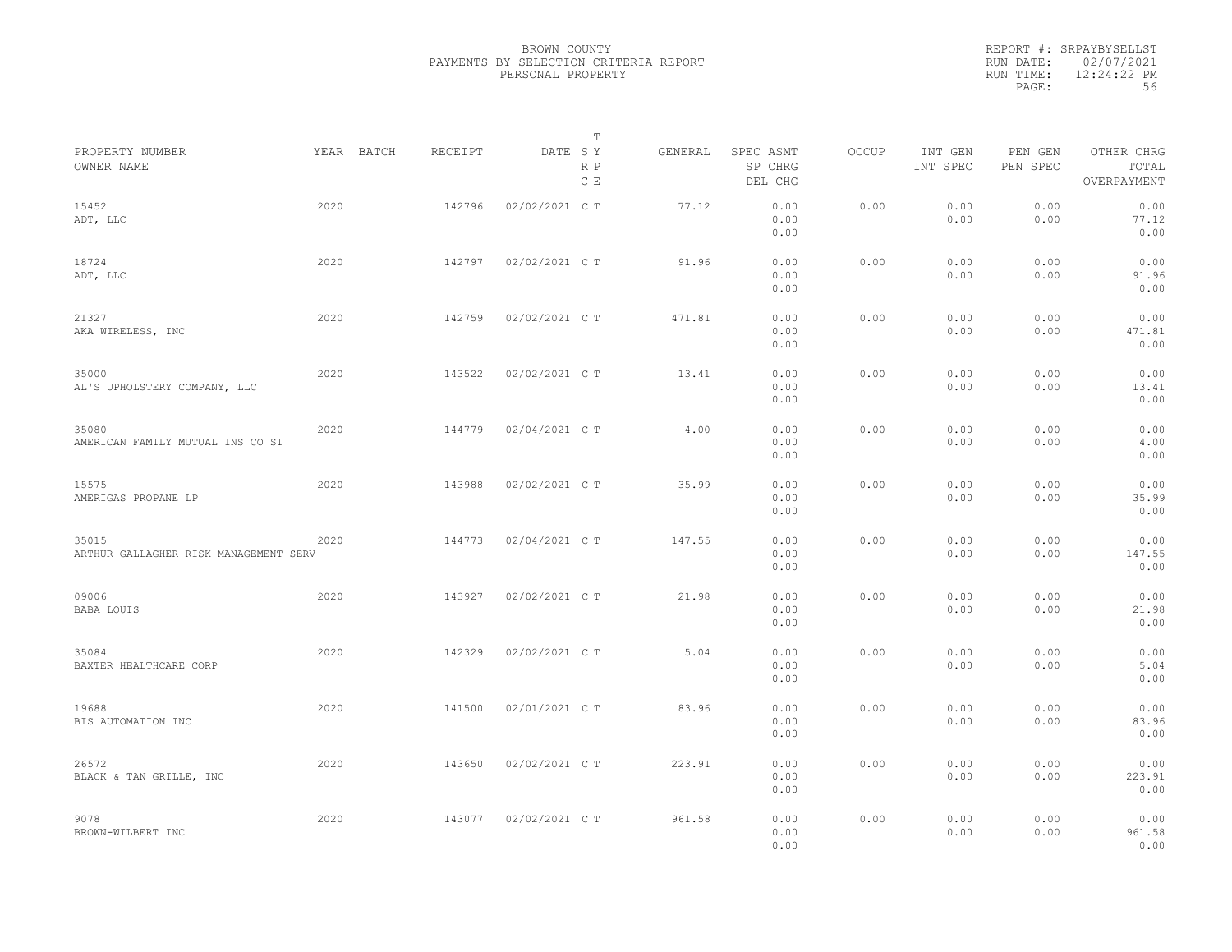|                                                 |      |            |         |                | T          |          |                                 |              |                     |                     |                                    |  |
|-------------------------------------------------|------|------------|---------|----------------|------------|----------|---------------------------------|--------------|---------------------|---------------------|------------------------------------|--|
| PROPERTY NUMBER<br>OWNER NAME                   |      | YEAR BATCH | RECEIPT | DATE SY        | R P<br>C E | GENERAL  | SPEC ASMT<br>SP CHRG<br>DEL CHG | <b>OCCUP</b> | INT GEN<br>INT SPEC | PEN GEN<br>PEN SPEC | OTHER CHRG<br>TOTAL<br>OVERPAYMENT |  |
| 23882<br>BUILDER SERVICES GROUP, INC            | 2020 |            | 143259  | 02/02/2021 C T |            | 202.85   | 0.00<br>0.00<br>0.00            | 0.00         | 0.00<br>0.00        | 0.00<br>0.00        | 0.00<br>202.85<br>0.00             |  |
| 15448<br>CALIENTE INC                           | 2020 |            | 143562  | 02/02/2021 C T |            | 73.76    | 0.00<br>0.00<br>0.00            | 0.00         | 0.00<br>0.00        | 0.00<br>0.00        | 0.00<br>73.76<br>0.00              |  |
| 26524<br>CORNERSTONE BENEFITS CONSULTING, INC   | 2020 |            | 143844  | 02/02/2021 C T |            | 165.97   | 0.00<br>0.00<br>0.00            | 0.00         | 0.00<br>0.00        | 0.00<br>0.00        | 0.00<br>165.97<br>0.00             |  |
| 17225<br>DARY'S LAST TANGLE SALON               | 2020 |            | 143035  | 02/02/2021 C T |            | 23.98    | 0.00<br>0.00<br>0.00            | 0.00         | 0.00<br>0.00        | 0.00<br>0.00        | 0.00<br>23.98<br>0.00              |  |
| 18112<br>DE LAGE LANDEN FINANCIAL SERVICES, INC | 2020 |            | 143375  | 02/02/2021 C T |            | 353.75   | 0.00<br>0.00<br>0.00            | 0.00         | 0.00<br>0.00        | 0.00<br>0.00        | 0.00<br>353.75<br>0.00             |  |
| 21977<br>DE LAGE LANDEN FINANCIAL SERVICES, INC | 2020 |            | 143376  | 02/02/2021 C T |            | 131.95   | 0.00<br>0.00<br>0.00            | 0.00         | 0.00<br>0.00        | 0.00<br>0.00        | 0.00<br>131.95<br>0.00             |  |
| 11337<br>DE PERE SHELL INC                      | 2020 |            | 142597  | 02/02/2021 C T |            | 189.92   | 0.00<br>0.00<br>0.00            | 0.00         | 0.00<br>0.00        | 0.00<br>0.00        | 0.00<br>189.92<br>0.00             |  |
| 26564<br>DEN DIVA IV INC                        | 2020 |            | 143805  | 02/02/2021 C T |            | 187.92   | 0.00<br>0.00<br>0.00            | 0.00         | 0.00<br>0.00        | 0.00<br>0.00        | 0.00<br>187.92<br>0.00             |  |
| 13313<br>DIRECTV, LLC                           | 2020 |            | 144800  | 02/04/2021 C T |            | 1,822.41 | 0.00<br>0.00<br>0.00            | 0.00         | 0.00<br>0.00        | 0.00<br>0.00        | 0.00<br>1,822.41<br>0.00           |  |
| 18144<br>DISH NETWORK, LLC                      | 2020 |            | 143749  | 02/02/2021 C T |            | 361.84   | 0.00<br>0.00<br>0.00            | 0.00         | 0.00<br>0.00        | 0.00<br>0.00        | 0.00<br>361.84<br>0.00             |  |
| 15422<br>DRM INC- ARBY'S #7164                  | 2020 |            | 142200  | 02/01/2021 C T |            | 1,477.37 | 0.00<br>0.00<br>0.00            | 0.00         | 0.00<br>0.00        | 0.00<br>0.00        | 0.00<br>1,477.37<br>0.00           |  |
| 26593<br>ELITE COATINGS INC                     | 2020 |            | 143138  | 02/02/2021 C T |            | 6,817.06 | 0.00<br>0.00<br>0.00            | 0.00         | 0.00<br>0.00        | 0.00<br>0.00        | 0.00<br>6,817.06<br>0.00           |  |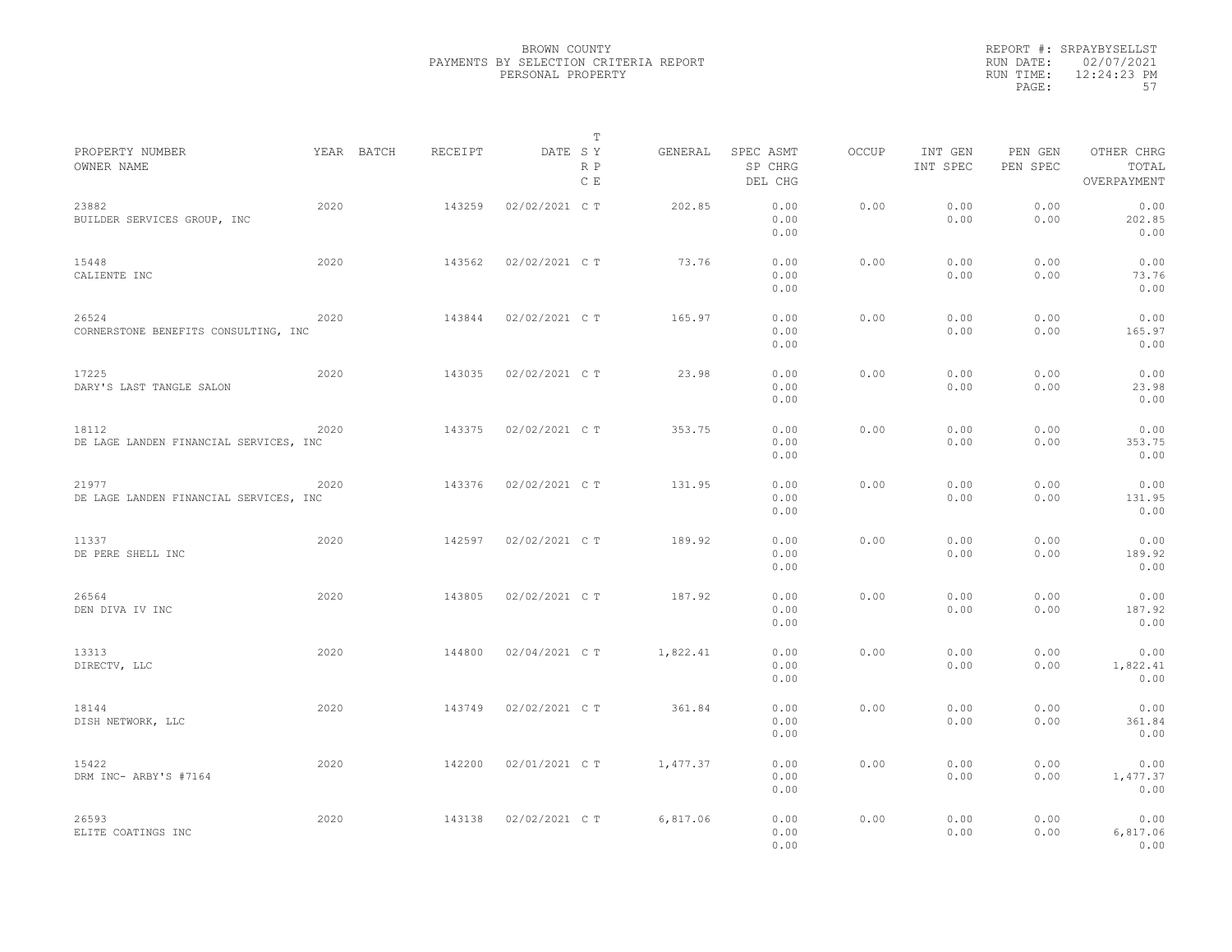|                                                  |      |            |         |                | T          |           |                                 |              |                     |                     |                                    |
|--------------------------------------------------|------|------------|---------|----------------|------------|-----------|---------------------------------|--------------|---------------------|---------------------|------------------------------------|
| PROPERTY NUMBER<br>OWNER NAME                    |      | YEAR BATCH | RECEIPT | DATE SY        | R P<br>C E | GENERAL   | SPEC ASMT<br>SP CHRG<br>DEL CHG | <b>OCCUP</b> | INT GEN<br>INT SPEC | PEN GEN<br>PEN SPEC | OTHER CHRG<br>TOTAL<br>OVERPAYMENT |
| 35043<br>EXCHANGE COFFEE HOUSE                   | 2020 |            | 143496  | 02/02/2021 C T |            | 1,677.27  | 0.00<br>0.00<br>0.00            | 0.00         | 0.00<br>0.00        | 0.00<br>0.00        | 0.00<br>1,677.27<br>0.00           |
| 15401<br>FOLLETT HIGHER EDUCATION GROUP          | 2020 |            | 141989  | 02/01/2021 C T |            | 639.72    | 0.00<br>0.00<br>0.00            | 0.00         | 0.00<br>0.00        | 0.00<br>0.00        | 0.00<br>639.72<br>0.00             |
| 10123<br>FOX RIVER FIBER CO LLC WAREHOUSE TID #6 | 2020 |            | 142701  | 02/02/2021 C T |            | 4,002.27  | 0.00<br>0.00<br>0.00            | 0.00         | 0.00<br>0.00        | 0.00<br>0.00        | 0.00<br>4,002.27<br>0.00           |
| 9087<br>FOX RIVER FIBER COMPANY                  | 2020 |            | 142699  | 02/02/2021 C T |            | 19,455.64 | 0.00<br>0.00<br>0.00            | 0.00         | 0.00<br>0.00        | 0.00<br>0.00        | 0.00<br>19,455.64<br>0.00          |
| 09025<br>FOX WORLD TRAVEL, INC                   | 2020 |            | 141621  | 02/01/2021 C T |            | 909.63    | 0.00<br>0.00<br>0.00            | 0.00         | 0.00<br>0.00        | 0.00<br>0.00        | 0.00<br>909.63<br>0.00             |
| 23162<br>GARDA CL GREAT LAKES, INC               | 2020 |            | 143310  | 02/02/2021 C T |            | 335.85    | 0.00<br>0.00<br>0.00            | 0.00         | 0.00<br>0.00        | 0.00<br>0.00        | 0.00<br>335.85<br>0.00             |
| 23915<br>GCS HOLDINGS OF DEPERE                  | 2020 |            | 142609  | 02/02/2021 C T |            | 115.95    | 0.00<br>0.00<br>0.00            | 0.00         | 0.00<br>0.00        | 0.00<br>0.00        | 0.00<br>115.95<br>0.00             |
| 35053<br>GEORGIA-PACIFIC CONSUMER PRODUCTS, LP   | 2020 |            | 144732  | 02/04/2021 C T |            | 619.73    | 0.00<br>0.00<br>0.00            | 0.00         | 0.00<br>0.00        | 0.00<br>0.00        | 0.00<br>619.73<br>0.00             |
| 26540<br>GRAYHAWK LEASING, LLC                   | 2020 |            | 143164  | 02/02/2021 C T |            | 226.33    | 0.00<br>0.00<br>0.00            | 0.00         | 0.00<br>0.00        | 0.00<br>0.00        | 0.00<br>226.33<br>0.00             |
| 26557<br>GRAYHAWK LEASING, LLC                   | 2020 |            | 143165  | 02/02/2021 C T |            | 347.86    | 0.00<br>0.00<br>0.00            | 0.00         | 0.00<br>0.00        | 0.00<br>0.00        | 0.00<br>347.86<br>0.00             |
| 26566<br>GREAT LAKES COCA-COLA DISTIBUTION, LLC  | 2020 |            | 143644  | 02/02/2021 C T |            | 279.88    | 0.00<br>0.00<br>0.00            | 0.00         | 0.00<br>0.00        | 0.00<br>0.00        | 0.00<br>279.88<br>0.00             |
| 35051<br>GREAT LAKES COCA-COLA DISTRIBUTION, LLC | 2020 |            | 143648  | 02/02/2021 C T |            | 31.85     | 0.00<br>0.00<br>0.00            | 0.00         | 0.00<br>0.00        | 0.00<br>0.00        | 0.00<br>31.85<br>0.00              |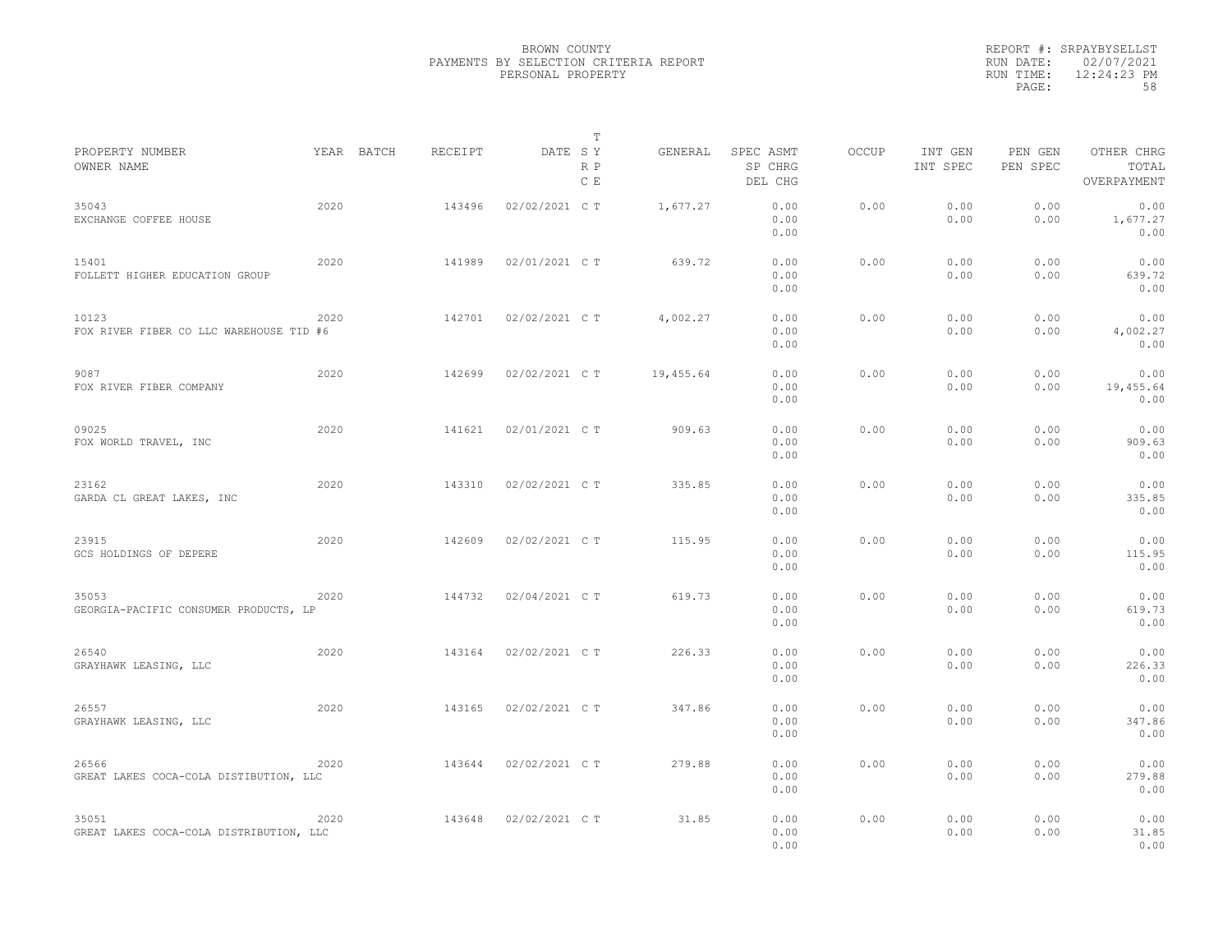|                                          |            |         | T                     |          |                                 |       |                     |                     |                                    |  |
|------------------------------------------|------------|---------|-----------------------|----------|---------------------------------|-------|---------------------|---------------------|------------------------------------|--|
| PROPERTY NUMBER<br>OWNER NAME            | YEAR BATCH | RECEIPT | DATE SY<br>R P<br>C E | GENERAL  | SPEC ASMT<br>SP CHRG<br>DEL CHG | OCCUP | INT GEN<br>INT SPEC | PEN GEN<br>PEN SPEC | OTHER CHRG<br>TOTAL<br>OVERPAYMENT |  |
| 25160<br>HALLMARK MARKETING COMPANY, LLC | 2020       | 142770  | 02/02/2021 C T        | 33.52    | 0.00<br>0.00<br>0.00            | 0.00  | 0.00<br>0.00        | 0.00<br>0.00        | 0.00<br>33.52<br>0.00              |  |
| 09915<br>HALLMARK MARKETING COMPANY, LLC | 2020       | 142771  | 02/02/2021 C T        | 243.88   | 0.00<br>0.00<br>0.00            | 0.00  | 0.00<br>0.00        | 0.00<br>0.00        | 0.00<br>243.88<br>0.00             |  |
| 25171<br>HOME INTERIORS, INC             | 2020       | 143112  | 02/02/2021 C T        | 89.96    | 0.00<br>0.00<br>0.00            | 0.00  | 0.00<br>0.00        | 0.00<br>0.00        | 0.00<br>89.96<br>0.00              |  |
| 23849<br>K SERA SALON SPA                | 2020       | 142039  | 02/01/2021 C T        | 132.45   | 0.00<br>0.00<br>0.00            | 0.00  | 0.00<br>0.00        | 0.00<br>0.00        | 0.00<br>132.45<br>0.00             |  |
| 08858<br>KAY BEER DISTRIBUTING, INC      | 2020       | 143049  | 02/02/2021 C T        | 1,317.75 | 0.00<br>0.00<br>0.00            | 0.00  | 0.00<br>0.00        | 0.00<br>0.00        | 0.00<br>1,317.75<br>0.00           |  |
| 08960<br>KWIK TRIP, INC                  | 2020       | 144693  | 02/04/2021 C T        | 1,099.53 | 0.00<br>0.00<br>0.00            | 0.00  | 0.00<br>0.00        | 0.00<br>0.00        | 0.00<br>1,099.53<br>0.00           |  |
| 14718<br>KWIK TRIP, INC #1060            | 2020       | 144300  | 02/03/2021 C T        | 6,249.31 | 0.00<br>0.00<br>0.00            | 0.00  | 0.00<br>0.00        | 0.00<br>0.00        | 0.00<br>6,249.31<br>0.00           |  |
| 23132<br>LA VIE BOHEME, LLC              | 2020       | 142713  | 02/02/2021 C T        | 41.92    | 0.00<br>0.00<br>0.00            | 0.00  | 0.00<br>0.00        | 0.00<br>0.00        | 0.00<br>41.92<br>0.00              |  |
| 35032<br>LAMAR ADVERTISING OF GREEN BAY  | 2020       | 143308  | 02/02/2021 C T        | 9,699.83 | 0.00<br>0.00<br>0.00            | 0.00  | 0.00<br>0.00        | 0.00<br>0.00        | 0.00<br>9,699.83<br>0.00           |  |
| 11583<br>LEGENDS OF DE PERE              | 2020       | 143625  | 02/02/2021 C T        | 1,069.63 | 0.00<br>0.00<br>0.00            | 0.00  | 0.00<br>0.00        | 0.00<br>0.00        | 0.00<br>1,069.63<br>0.00           |  |
| 15398<br>LEICHT TRANSFER & STORAGE, CO   | 2020       | 143566  | 02/02/2021 C T        | 423.81   | 0.00<br>0.00<br>0.00            | 0.00  | 0.00<br>0.00        | 0.00<br>0.00        | 0.00<br>423.81<br>0.00             |  |
| 12488<br>LINDEMAN'S CLEANING INC         | 2020       | 141635  | 02/01/2021 C T        | 18.44    | 0.00<br>0.00<br>0.00            | 0.00  | 0.00<br>0.00        | 0.00<br>0.00        | 0.00<br>18.44<br>0.00              |  |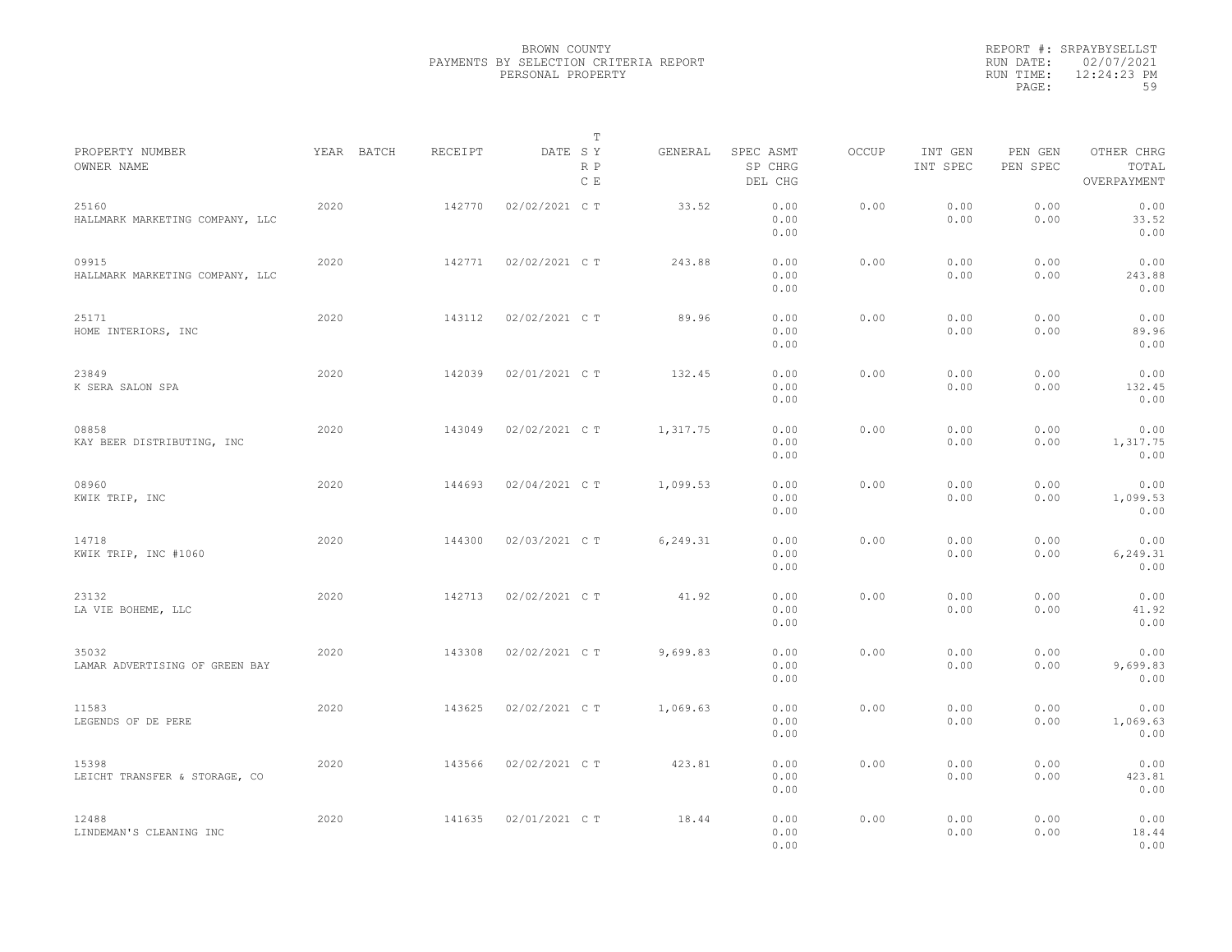|                                                  |      |            |         |                | T          |           |                                 |              |                     |                     |                                    |
|--------------------------------------------------|------|------------|---------|----------------|------------|-----------|---------------------------------|--------------|---------------------|---------------------|------------------------------------|
| PROPERTY NUMBER<br>OWNER NAME                    |      | YEAR BATCH | RECEIPT | DATE SY        | R P<br>C E | GENERAL   | SPEC ASMT<br>SP CHRG<br>DEL CHG | <b>OCCUP</b> | INT GEN<br>INT SPEC | PEN GEN<br>PEN SPEC | OTHER CHRG<br>TOTAL<br>OVERPAYMENT |
| 20499<br>MASSACHUSETTS MUTUAL LIFE INSURANCE CO. | 2020 |            | 144886  | 02/04/2021 C T |            | 1,027.56  | 0.00<br>0.00<br>0.00            | 0.00         | 0.00<br>0.00        | 0.00<br>0.00        | 0.00<br>1,027.56<br>0.00           |
| 17212<br>NATIONAL ENTERTAINMENT NETWORK, LLC     | 2020 |            | 141990  | 02/01/2021 C T |            | 87.96     | 0.00<br>0.00<br>0.00            | 0.00         | 0.00<br>0.00        | 0.00<br>0.00        | 0.00<br>87.96<br>0.00              |
| 24581<br>NORTHFIELD CORPORATION                  | 2020 |            | 141510  | 02/01/2021 C T |            | 100.59    | 0.00<br>0.00<br>0.00            | 0.00         | 0.00<br>0.00        | 0.00<br>0.00        | 0.00<br>100.59<br>0.00             |
| 18131<br>PH HOSPITALITY GROUP, LLC               | 2020 |            | 141637  | 02/01/2021 C T |            | 569.76    | 0.00<br>0.00<br>0.00            | 0.00         | 0.00<br>0.00        | 0.00<br>0.00        | 0.00<br>569.76<br>0.00             |
| 20514<br>PITNEY BOWES GLOBAL FINANCIAL SVCS LLC  | 2020 |            | 144234  | 02/02/2021 C T |            | 153.93    | 0.00<br>0.00<br>0.00            | 0.00         | 0.00<br>0.00        | 0.00<br>0.00        | 0.00<br>153.93<br>0.00             |
| 11309<br>PITNEY BOWES GLOBAL FINANCIAL SVCS LLC  | 2020 |            | 144235  | 02/02/2021 C T |            | 167.65    | 0.00<br>0.00<br>0.00            | 0.00         | 0.00<br>0.00        | 0.00<br>0.00        | 0.00<br>167.65<br>0.00             |
| 35018<br>PITNEY BOWES GLOBAL FINANCIAL SVCS, LLC | 2020 |            | 144233  | 02/02/2021 C T |            | 593.74    | 0.00<br>0.00<br>0.00            | 0.00         | 0.00<br>0.00        | 0.00<br>0.00        | 0.00<br>593.74<br>0.00             |
| 18140<br>PITNEY BOWES, INC                       | 2020 |            | 143441  | 02/02/2021 C T |            | 51.98     | 0.00<br>0.00<br>0.00            | 0.00         | 0.00<br>0.00        | 0.00<br>0.00        | 0.00<br>51.98<br>0.00              |
| 21948<br>PITNEY BOWES, INC                       | 2020 |            | 143443  | 02/02/2021 C T |            | 35.21     | 0.00<br>0.00<br>0.00            | 0.00         | 0.00<br>0.00        | 0.00<br>0.00        | 0.00<br>35.21<br>0.00              |
| 09919<br>POMP'S TIRE SERVICE INC                 | 2020 |            | 144843  | 02/04/2021 C T |            | 97.96     | 0.00<br>0.00<br>0.00            | 0.00         | 0.00<br>0.00        | 0.00<br>0.00        | 0.00<br>97.96<br>0.00              |
| 08885<br>PULLEN ACCOUNTING & TAX PREP, INC       | 2020 |            | 142053  | 02/01/2021 C T |            | 67.07     | 0.00<br>0.00<br>0.00            | 0.00         | 0.00<br>0.00        | 0.00<br>0.00        | 0.00<br>67.07<br>0.00              |
| 09038<br>RENNES HEALTH & REHAB CENTER            | 2020 |            | 141284  | 02/01/2021 C T |            | 13,386.25 | 0.00<br>0.00<br>0.00            | 0.00         | 0.00<br>0.00        | 0.00<br>0.00        | 0.00<br>13,386.25<br>0.00          |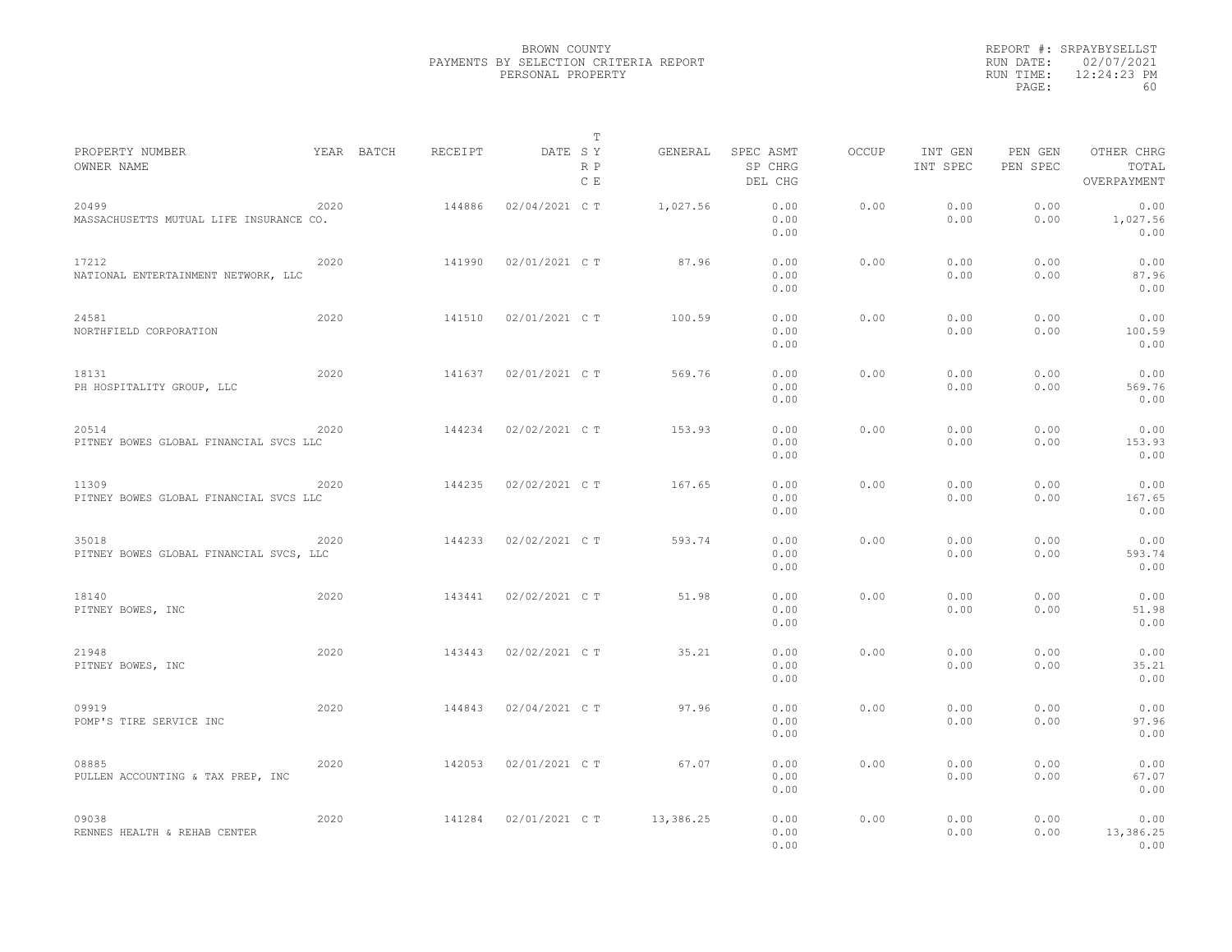|           | REPORT #: SRPAYBYSELLST |
|-----------|-------------------------|
|           | RUN DATE: 02/07/2021    |
| RUN TIME: | $12:24:24$ PM           |
| PAGE:     | 61                      |

|                                                         |            |         |                | Т          |          |                                 |       |                     |                     |                                    |  |
|---------------------------------------------------------|------------|---------|----------------|------------|----------|---------------------------------|-------|---------------------|---------------------|------------------------------------|--|
| PROPERTY NUMBER<br>OWNER NAME                           | YEAR BATCH | RECEIPT | DATE SY        | R P<br>C E | GENERAL  | SPEC ASMT<br>SP CHRG<br>DEL CHG | OCCUP | INT GEN<br>INT SPEC | PEN GEN<br>PEN SPEC | OTHER CHRG<br>TOTAL<br>OVERPAYMENT |  |
| 35057<br>RESIDENCE BY RENNES                            | 2020       | 141288  | 02/01/2021 C T |            | 5,481.65 | 0.00<br>0.00<br>0.00            | 0.00  | 0.00<br>0.00        | 0.00<br>0.00        | 0.00<br>5,481.65<br>0.00           |  |
| 14708<br>RIVERSIDE OF DEPERE                            | 2020       | 142607  | 02/02/2021 C T |            | 276.63   | 0.00<br>0.00<br>0.00            | 0.00  | 0.00<br>0.00        | 0.00<br>0.00        | 0.00<br>276.63<br>0.00             |  |
| 35019<br>SBA TOWER VI, LLC                              | 2020       | 143057  | 02/02/2021 C T |            | 515.78   | 0.00<br>0.00<br>0.00            | 0.00  | 0.00<br>0.00        | 0.00<br>0.00        | 0.00<br>515.78<br>0.00             |  |
| 25183<br>SMOOTH MONEY OF DE PERE, LLC                   | 2020       | 142756  | 02/02/2021 C T |            | 1,101.52 | 0.00<br>0.00<br>0.00            | 0.00  | 0.00<br>0.00        | 0.00<br>0.00        | 0.00<br>1,101.52<br>0.00           |  |
| 35025<br>SPECTRASITE COMMUNICATIONS, INC                | 2020       | 143846  | 02/02/2021 C T |            | 179.92   | 0.00<br>0.00<br>0.00            | 0.00  | 0.00<br>0.00        | 0.00<br>0.00        | 0.00<br>179.92<br>0.00             |  |
| 11340<br>STATE FARM MUTUAL AUTO INS CO                  | 2020       | 142352  | 02/02/2021 C T |            | 4.00     | 0.00<br>0.00<br>0.00            | 0.00  | 0.00<br>0.00        | 0.00<br>0.00        | 0.00<br>4.00<br>0.00               |  |
| 18121<br>STATE FARM MUTUAL AUTO INS CO                  | 2020       | 142353  | 02/02/2021 C T |            | 10.05    | 0.00<br>0.00<br>0.00            | 0.00  | 0.00<br>0.00        | 0.00<br>0.00        | 0.00<br>10.05<br>0.00              |  |
| 24534<br>STATE FARM MUTUAL AUTOMOBILE INSURANCE COMPANY | 2020       | 142354  | 02/02/2021 C T |            | 10.05    | 0.00<br>0.00<br>0.00            | 0.00  | 0.00<br>0.00        | 0.00<br>0.00        | 0.00<br>10.05<br>0.00              |  |
| 21962<br>SUNSEEKERS                                     | 2020       | 142856  | 02/02/2021 C T |            | 33.99    | 0.00<br>0.00<br>0.00            | 0.00  | 0.00<br>0.00        | 0.00<br>0.00        | 0.00<br>33.99<br>0.00              |  |
| 14734<br>THE COCA-COLA COMPANY                          | 2020       | 142480  | 02/02/2021 C T |            | 215.90   | 0.00<br>0.00<br>0.00            | 0.00  | 0.00<br>0.00        | 0.00<br>0.00        | 0.00<br>215.90<br>0.00             |  |
| 24538<br>THE PRO SHOP DEPERE                            | 2020       | 141822  | 02/01/2021 C T |            | 31.85    | 0.00<br>0.00<br>0.00            | 0.00  | 0.00<br>0.00        | 0.00<br>0.00        | 0.00<br>31.85<br>0.00              |  |
| 13311<br>THE RENNAISANCE                                | 2020       | 141286  | 02/01/2021 C T |            | 3,262.59 | 0.00<br>0.00<br>0.00            | 0.00  | 0.00<br>0.00        | 0.00<br>0.00        | 0.00<br>3,262.59<br>0.00           |  |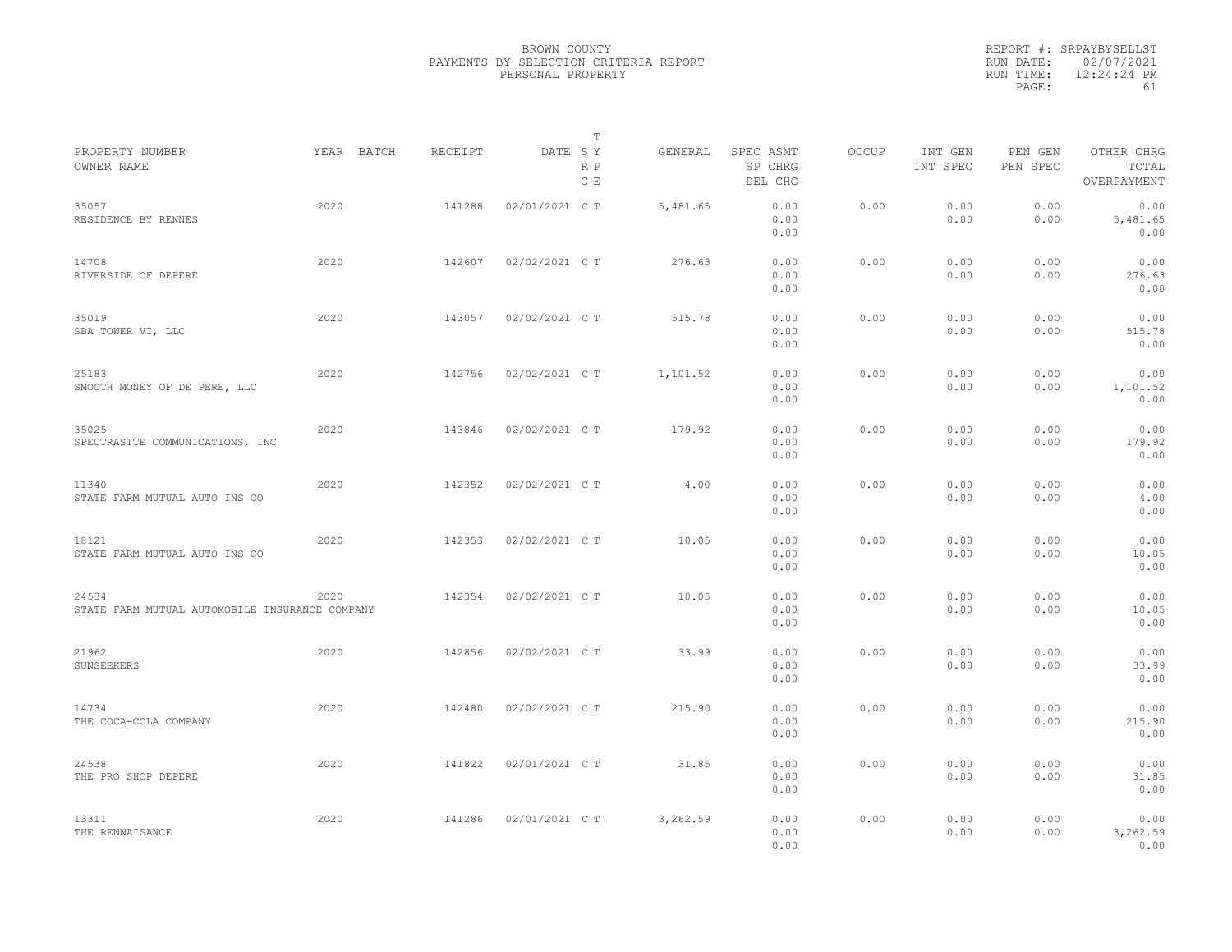|                                          |            |         | $\mathbb T$           |           |                                 |              |                     |                     |                                    |  |
|------------------------------------------|------------|---------|-----------------------|-----------|---------------------------------|--------------|---------------------|---------------------|------------------------------------|--|
| PROPERTY NUMBER<br>OWNER NAME            | YEAR BATCH | RECEIPT | DATE SY<br>R P<br>C E | GENERAL   | SPEC ASMT<br>SP CHRG<br>DEL CHG | <b>OCCUP</b> | INT GEN<br>INT SPEC | PEN GEN<br>PEN SPEC | OTHER CHRG<br>TOTAL<br>OVERPAYMENT |  |
| 23131<br>THE TILE & STONE GALLERY, INC   | 2020       | 142073  | 02/01/2021 C T        | 83.83     | 0.00<br>0.00<br>0.00            | 0.00         | 0.00<br>0.00        | 0.00<br>0.00        | 0.00<br>83.83<br>0.00              |  |
| 16206<br>UPS SUPPLY CHAIN SOLUTIONS, INC | 2020       | 142918  | 02/02/2021 C T        | 25.99     | 0.00<br>0.00<br>0.00            | 0.00         | 0.00<br>0.00        | 0.00<br>0.00        | 0.00<br>25.99<br>0.00              |  |
| 09057<br>VAN'S HEATING & AC              | 2020       | 144068  | 02/02/2021 C T        | 51.98     | 0.00<br>0.00<br>0.00            | 0.00         | 0.00<br>0.00        | 0.00<br>0.00        | 0.00<br>51.98<br>0.00              |  |
| 35064<br>VITALITY FOODSERVICE, INC       | 2020       | 142496  | 02/02/2021 C T        | 65.96     | 0.00<br>0.00<br>0.00            | 0.00         | 0.00<br>0.00        | 0.00<br>0.00        | 0.00<br>65.96<br>0.00              |  |
| 23134<br>VOYAGEUR SHELL                  | 2020       | 142600  | 02/02/2021 C T        | 46.94     | 0.00<br>0.00<br>0.00            | 0.00         | 0.00<br>0.00        | 0.00<br>0.00        | 0.00<br>46.94<br>0.00              |  |
| 35014<br>WABASHA LEASING, LLC            | 2020       | 143824  | 02/02/2021 C T        | 33.52     | 0.00<br>0.00<br>0.00            | 0.00         | 0.00<br>0.00        | 0.00<br>0.00        | 0.00<br>33.52<br>0.00              |  |
| 35055<br>WABASHA LEASING, LLC            | 2020       | 143825  | 02/02/2021 C T        | 27.98     | 0.00<br>0.00<br>0.00            | 0.00         | 0.00<br>0.00        | 0.00<br>0.00        | 0.00<br>27.98<br>0.00              |  |
| 35096<br>WABASHA LEASING, LLC            | 2020       | 143826  | 02/02/2021 C T        | 103.96    | 0.00<br>0.00<br>0.00            | 0.00         | 0.00<br>0.00        | 0.00<br>0.00        | 0.00<br>103.96<br>0.00             |  |
| 35033<br>WAYPORT, INC                    | 2020       | 144793  | 02/04/2021 C T        | 6.01      | 0.00<br>0.00<br>0.00            | 0.00         | 0.00<br>0.00        | 0.00<br>0.00        | 0.00<br>6.01<br>0.00               |  |
| 25796<br>WS ENTERPRISES                  | 2020       | 142130  | 02/01/2021 C T        | 33.99     | 0.00<br>0.00<br>0.00            | 0.00         | 0.00<br>0.00        | 0.00<br>0.00        | 0.00<br>33.99<br>0.00              |  |
|                                          |            |         | CITY OF DE PERE TOTAL | 90,952.85 | 0.00<br>0.00<br>0.00            | 0.00         | 0.00<br>0.00        | 0.00<br>0.00        | 0.00<br>90,952.85<br>0.00          |  |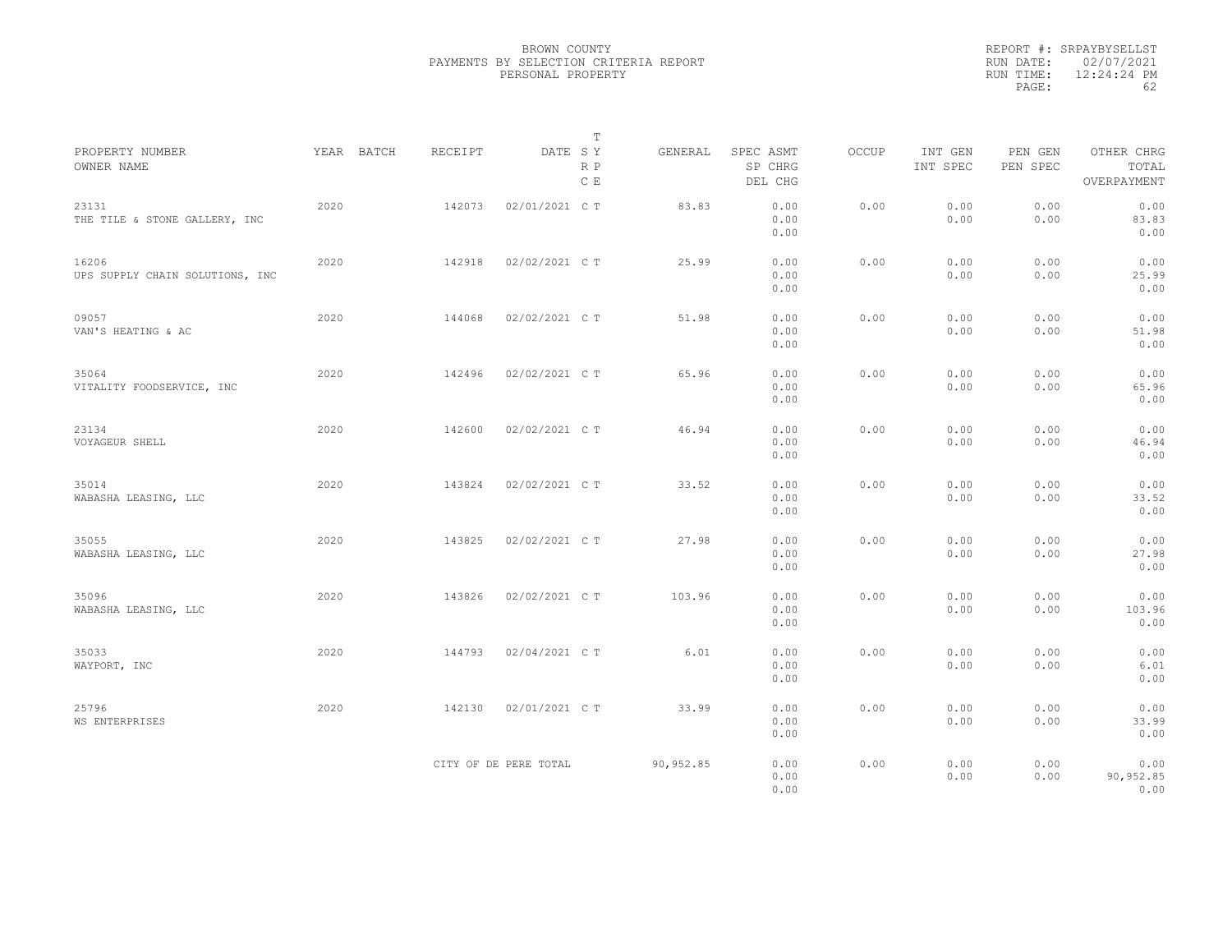| PROPERTY NUMBER                              | YEAR BATCH  | <b>RECEIPT</b> | DATE SY       | т<br>GENERAL | SPEC ASMT             | <b>OCCUP</b> | INT GEN      | PEN GEN      | OTHER CHRG                |  |
|----------------------------------------------|-------------|----------------|---------------|--------------|-----------------------|--------------|--------------|--------------|---------------------------|--|
| OWNER NAME                                   |             |                | R P<br>C E    |              | SP CHRG<br>DEL CHG    |              | INT SPEC     | PEN SPEC     | TOTAL<br>OVERPAYMENT      |  |
| 23457<br>2WB INC                             | 2020 231187 | 1709           | 02/02/2021 MT | 595.90       | 0.00<br>0.00<br>0.00  | 0.00         | 0.00<br>0.00 | 0.00<br>0.00 | 0.00<br>595.90<br>0.00    |  |
| 30022<br>304 NORTH ADAMS GREEN BAY LLC       | 2020 231176 | 1475           | 02/01/2021 MT | 55,464.91    | 0.00<br>0.00<br>0.00  | 0.00         | 0.00<br>0.00 | 0.00<br>0.00 | 0.00<br>55,464.91<br>0.00 |  |
| 23097<br>A&J INVESTMENT PROPERTIES LLC       | 2020 231178 | 1506           | 02/01/2021 MT | 46.79        | 0.00<br>0.00<br>0.00  | 0.00         | 0.00<br>0.00 | 0.00<br>0.00 | 0.00<br>46.79<br>0.00     |  |
| 05268<br>ACCENT PHOTOGRAPHY                  | 2020 231176 | 1490           | 02/01/2021 MT | 145.28       | 0.00<br>0.00<br>0.00  | 0.00         | 0.00<br>0.00 | 0.00<br>0.00 | 0.00<br>145.28<br>0.00    |  |
| 20818<br>ADT LLC                             | 2020 231185 | 1615           | 02/02/2021 MT | 893.85       | 0.00<br>0.00<br>0.00  | 0.00         | 0.00<br>0.00 | 0.00<br>0.00 | 0.00<br>893.85<br>0.00    |  |
| 11806<br>ADVANCE AUTO PARTS INC              | 2020 231181 | 1554           | 02/01/2021 MT | 1,179.49     | 0.00<br>50.00<br>0.00 | 0.00         | 0.00<br>0.00 | 0.00<br>0.00 | 0.00<br>1,229.49<br>0.00  |  |
| 11807<br>ADVANCE AUTO PARTS INC              | 2020 231181 | 1555           | 02/01/2021 MT | 1,245.96     | 0.00<br>0.00<br>0.00  | 0.00         | 0.00<br>0.00 | 0.00<br>0.00 | 0.00<br>1,245.96<br>0.00  |  |
| 24307<br>AFFORDABLE CARE LLC                 | 2020 231203 | 1799           | 02/05/2021 MT | 967.72       | 0.00<br>0.00<br>0.00  | 0.00         | 0.00<br>0.00 | 0.00<br>0.00 | 0.00<br>967.72<br>0.00    |  |
| 18955<br>AGILITI HEALTH INC                  | 2020 231193 | 1758           | 02/04/2021 MT | 32.01        | 0.00<br>0.00<br>0.00  | 0.00         | 0.00<br>0.00 | 0.00<br>0.00 | 0.00<br>32.01<br>0.00     |  |
| 22815<br>AGILITI HEALTH INC                  | 2020 231193 | 1759           | 02/04/2021 MT | 4.91         | 0.00<br>0.00<br>0.00  | 0.00         | 0.00<br>0.00 | 0.00<br>0.00 | 0.00<br>4.91<br>0.00      |  |
| 00256<br>AMERICAN FAMILY MUTUAL INSURANCE CO | 2020 231181 | 1570           | 02/01/2021 MT | 7.39         | 0.00<br>0.00<br>0.00  | 0.00         | 0.00<br>0.00 | 0.00<br>0.00 | 0.00<br>7.39<br>0.00      |  |
| 00257<br>AMERICAN FAMILY MUTUAL INSURANCE CO | 2020 231181 | 1574           | 02/01/2021 MT | 4.91         | 0.00<br>0.00<br>0.00  | 0.00         | 0.00<br>0.00 | 0.00<br>0.00 | 0.00<br>4.91<br>0.00      |  |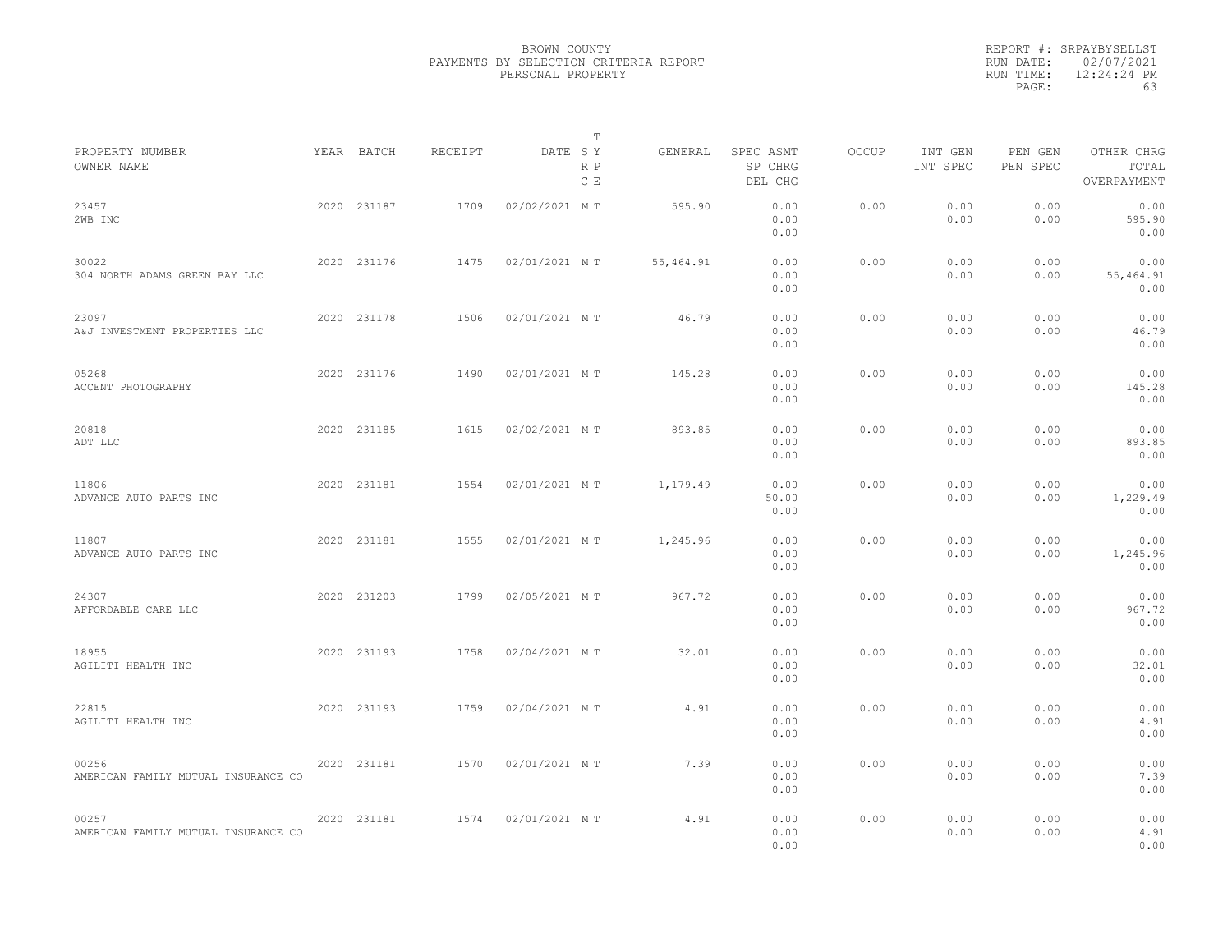|                                              |             |         |               | T          |          |                                 |              |                     |                     |                                    |  |
|----------------------------------------------|-------------|---------|---------------|------------|----------|---------------------------------|--------------|---------------------|---------------------|------------------------------------|--|
| PROPERTY NUMBER<br>OWNER NAME                | YEAR BATCH  | RECEIPT | DATE SY       | R P<br>C E | GENERAL  | SPEC ASMT<br>SP CHRG<br>DEL CHG | <b>OCCUP</b> | INT GEN<br>INT SPEC | PEN GEN<br>PEN SPEC | OTHER CHRG<br>TOTAL<br>OVERPAYMENT |  |
| 08541<br>AMERICAN FAMILY MUTUAL INSURANCE CO | 2020 231181 | 1572    | 02/01/2021 MT |            | 4.91     | 0.00<br>0.00<br>0.00            | 0.00         | 0.00<br>0.00        | 0.00<br>0.00        | 0.00<br>4.91<br>0.00               |  |
| 13624<br>AMERICAN FAMILY MUTUAL INSURANCE CO | 2020 231181 | 1571    | 02/01/2021 MT |            | 7.39     | 0.00<br>0.00<br>0.00            | 0.00         | 0.00<br>0.00        | 0.00<br>0.00        | 0.00<br>7.39<br>0.00               |  |
| 20817<br>AMERICAN FAMILY MUTUAL INSURANCE CO | 2020 231181 | 1573    | 02/01/2021 MT |            | 4.91     | 0.00<br>0.00<br>0.00            | 0.00         | 0.00<br>0.00        | 0.00<br>0.00        | 0.00<br>4.91<br>0.00               |  |
| 21642<br>AMERICAN GREETINGS CORP             | 2020 231176 | 1511    | 02/01/2021 MT |            | 56.64    | 0.00<br>0.00<br>0.00            | 0.00         | 0.00<br>0.00        | 0.00<br>0.00        | 0.00<br>56.64<br>0.00              |  |
| 27007<br>AMERICAN TENT & SIDEWALL            | 2020 231193 | 1773    | 02/04/2021 MT |            | 155.14   | 0.00<br>0.00<br>0.00            | 0.00         | 0.00<br>0.00        | 0.00<br>0.00        | 0.00<br>155.14<br>0.00             |  |
| 27033<br>AMERICAN TOWERS INC WI              | 2020 231181 | 1589    | 02/01/2021 MT |            | 2,627.35 | 0.00<br>0.00<br>0.00            | 0.00         | 0.00<br>0.00        | 0.00<br>0.00        | 0.00<br>2,627.35<br>0.00           |  |
| 27035<br>AMERICAN TOWERS INC WI              | 2020 231181 | 1590    | 02/01/2021 MT |            | 3,306.96 | 0.00<br>0.00<br>0.00            | 0.00         | 0.00<br>0.00        | 0.00<br>0.00        | 0.00<br>3,306.96<br>0.00           |  |
| 27036<br>AMERICAN TOWERS INC WI              | 2020 231181 | 1588    | 02/01/2021 MT |            | 2,403.27 | 0.00<br>0.00<br>0.00            | 0.00         | 0.00<br>0.00        | 0.00<br>0.00        | 0.00<br>2,403.27<br>0.00           |  |
| 22694<br>AMUSEMENT DEVICES INC               | 2020 231185 | 1700    | 02/02/2021 MT |            | 61.56    | 0.00<br>0.00<br>0.00            | 0.00         | 0.00<br>0.00        | 0.00<br>0.00        | 0.00<br>61.56<br>0.00              |  |
| 22826<br>AMUSEMENT DEVICES INC               | 2020 231185 | 1698    | 02/02/2021 MT |            | 9.86     | 0.00<br>0.00<br>0.00            | 0.00         | 0.00<br>0.00        | 0.00<br>0.00        | 0.00<br>9.86<br>0.00               |  |
| 22827<br>AMUSEMENT DEVICES INC               | 2020 231185 | 1699    | 02/02/2021 MT |            | 71.41    | 0.00<br>0.00<br>0.00            | 0.00         | 0.00<br>0.00        | 0.00<br>0.00        | 0.00<br>71.41<br>0.00              |  |
| 24733<br>ANDUZZI'S EAST GREEN BAY LLC        | 2020 231184 | 1650    | 02/02/2021 MT |            | 2,999.17 | 0.00<br>0.00<br>0.00            | 0.00         | 0.00<br>0.00        | 0.00<br>0.00        | 0.00<br>2,999.17<br>0.00           |  |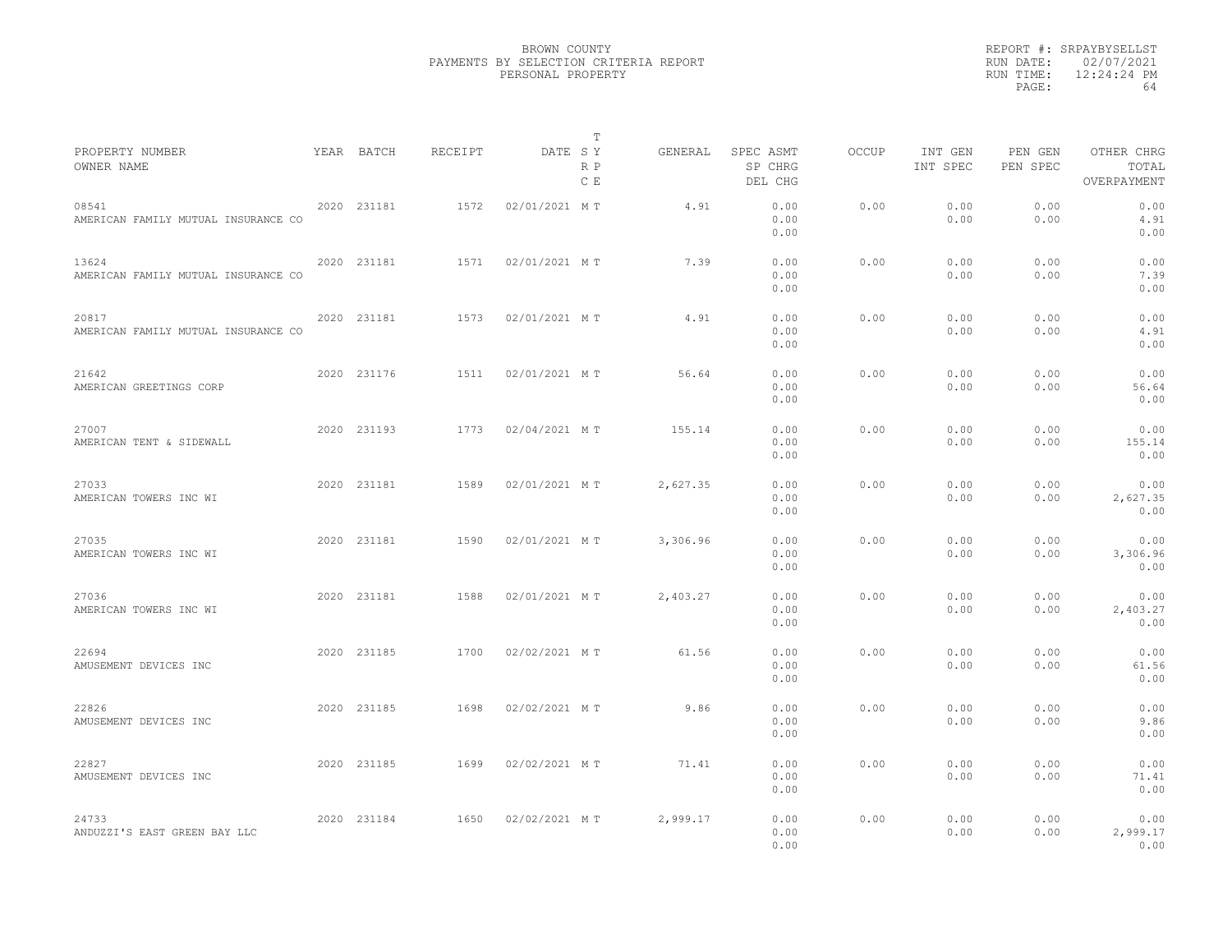|                                    |             |         |               | T          |            |                                 |              |                     |                     |                                    |  |
|------------------------------------|-------------|---------|---------------|------------|------------|---------------------------------|--------------|---------------------|---------------------|------------------------------------|--|
| PROPERTY NUMBER<br>OWNER NAME      | YEAR BATCH  | RECEIPT | DATE SY       | R P<br>C E | GENERAL    | SPEC ASMT<br>SP CHRG<br>DEL CHG | <b>OCCUP</b> | INT GEN<br>INT SPEC | PEN GEN<br>PEN SPEC | OTHER CHRG<br>TOTAL<br>OVERPAYMENT |  |
| 12448<br>ANGELINA'S INC            | 2020 231183 | 1550    | 02/02/2021 MT |            | 497.40     | 0.00<br>0.00<br>0.00            | 0.00         | 0.00<br>0.00        | 0.00<br>0.00        | 0.00<br>497.40<br>0.00             |  |
| 18628<br>AON SERVICE CORPORATION   | 2020 231178 | 1492    | 02/01/2021 MT |            | 2,063.48   | 0.00<br>0.00<br>0.00            | 0.00         | 0.00<br>0.00        | 0.00<br>0.00        | 0.00<br>2,063.48<br>0.00           |  |
| 15364<br>APRIA HEALTHCARE LLC      | 2020 231186 | 1671    | 02/02/2021 MT |            | 261.02     | 0.00<br>0.00<br>0.00            | 0.00         | 0.00<br>0.00        | 0.00<br>0.00        | 0.00<br>261.02<br>0.00             |  |
| 25477<br>AU NATURALE COSMETICS     | 2020 231182 | 1566    | 02/02/2021 MT |            | 145.28     | 0.00<br>0.00<br>0.00            | 0.00         | 0.00<br>0.00        | 0.00<br>0.00        | 0.00<br>145.28<br>0.00             |  |
| 26237<br>BABCOCK LAW LLC           | 2020 231184 | 1679    | 02/02/2021 MT |            | 145.28     | 0.00<br>0.00<br>0.00            | 0.00         | 0.00<br>0.00        | 0.00<br>0.00        | 0.00<br>145.28<br>0.00             |  |
| 00355<br>BAR OF GREEN BAY, THE INC | 2020 231181 | 1538    | 02/01/2021 MT |            | 4,759.76   | 0.00<br>0.00<br>0.00            | 0.00         | 0.00<br>0.00        | 0.00<br>0.00        | 0.00<br>4,759.76<br>0.00           |  |
| 13359<br>BAR ON HOLMGREN WAY INC   | 2020 231181 | 1536    | 02/01/2021 MT |            | 3,683.71   | 0.00<br>0.00<br>0.00            | 0.00         | 0.00<br>0.00        | 0.00<br>0.00        | 0.00<br>3,683.71<br>0.00           |  |
| 30004<br>BAY BEACH LAUNDRY         | 2020 231184 | 1636    | 02/02/2021 MT |            | 5,993.41   | 0.00<br>0.00<br>0.00            | 0.00         | 0.00<br>0.00        | 0.00<br>0.00        | 0.00<br>5,993.41<br>0.00           |  |
| 06826<br>BAY BEACH SHELL           | 2020 231184 | 1635    | 02/02/2021 MT |            | 3,769.90   | 0.00<br>0.00<br>0.00            | 0.00         | 0.00<br>0.00        | 0.00<br>0.00        | 0.00<br>3,769.90<br>0.00           |  |
| 05408<br>BAY SHORE ASSOCIATES      | 2020 231185 | 1710    | 02/02/2021 MT |            | 155.14     | 0.00<br>0.00<br>0.00            | 0.00         | 0.00<br>0.00        | 0.00<br>0.00        | 0.00<br>155.14<br>0.00             |  |
| 16196<br>BAYCARE AURORA LLC        | 2020 231184 | 1669    | 02/02/2021 MT |            | 187,492.33 | 0.00<br>0.00<br>0.00            | 0.00         | 0.00<br>0.00        | 0.00<br>0.00        | 0.00<br>187,492.33<br>0.00         |  |
| 04628<br>BAYPORT CHIROPRACTIC      | 2020 231201 | 1786    | 02/05/2021 MT |            | 76.33      | 0.00<br>0.00<br>0.00            | 0.00         | 0.00<br>0.00        | 0.00<br>0.00        | 0.00<br>76.33<br>0.00              |  |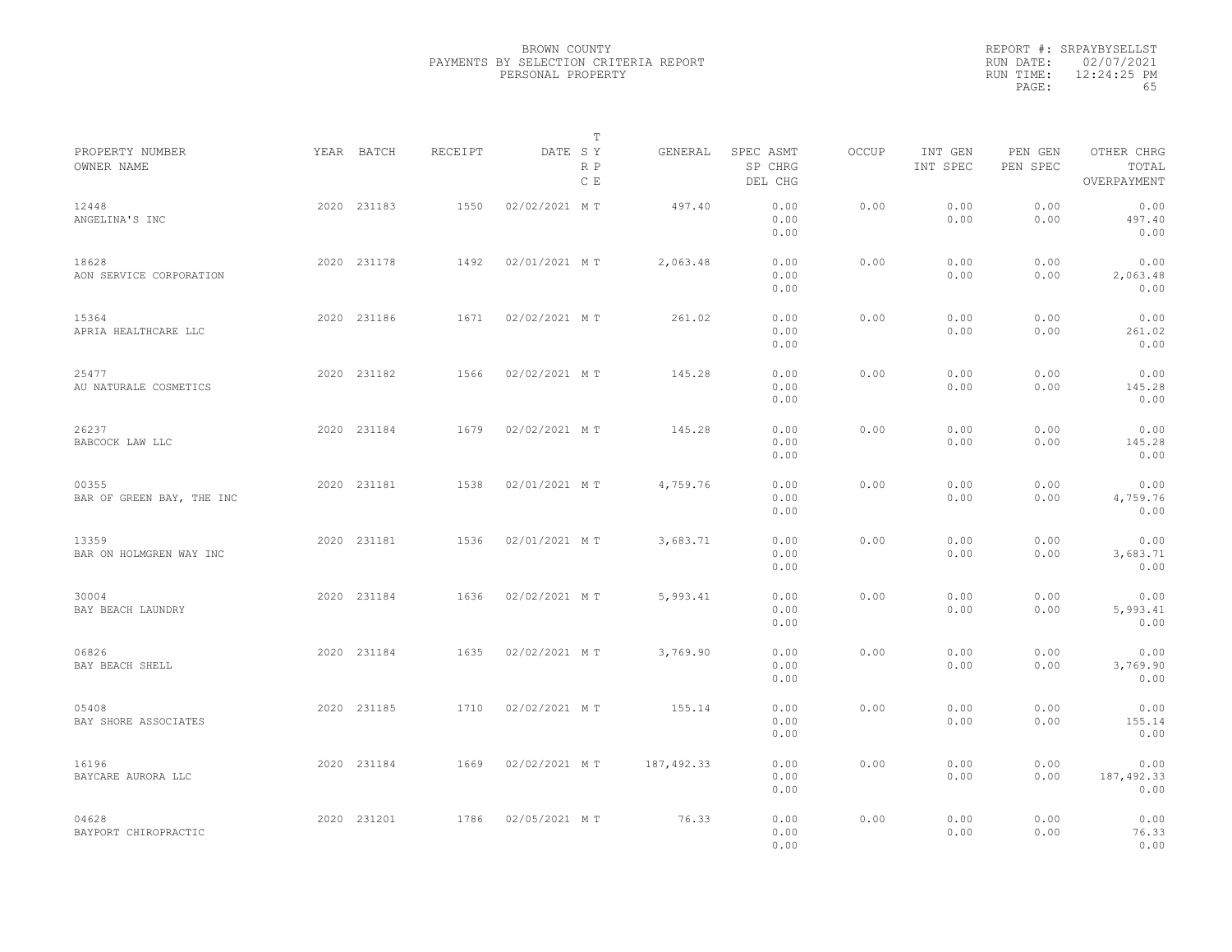|                                    |             |         |               | T          |           |                                 |              |                     |                     |                                    |  |
|------------------------------------|-------------|---------|---------------|------------|-----------|---------------------------------|--------------|---------------------|---------------------|------------------------------------|--|
| PROPERTY NUMBER<br>OWNER NAME      | YEAR BATCH  | RECEIPT | DATE SY       | R P<br>C E | GENERAL   | SPEC ASMT<br>SP CHRG<br>DEL CHG | <b>OCCUP</b> | INT GEN<br>INT SPEC | PEN GEN<br>PEN SPEC | OTHER CHRG<br>TOTAL<br>OVERPAYMENT |  |
| 14018<br>BEAUTY SYSTEMS GROUP LLC  | 2020 231185 | 1714    | 02/02/2021 MT |            | 322.58    | 0.00<br>0.00<br>0.00            | 0.00         | 0.00<br>0.00        | 0.00<br>0.00        | 0.00<br>322.58<br>0.00             |  |
| 00419<br>BEERNTSEN CANDIES INC     | 2020 231184 | 1693    | 02/02/2021 MT |            | 775.65    | 0.00<br>75.00<br>0.00           | 0.00         | 0.00<br>0.00        | 0.00<br>0.00        | 0.00<br>850.65<br>0.00             |  |
| 22700<br>BMO HARRIS BANK NA        | 2020 231186 | 1630    | 02/02/2021 MT |            | 2,629.81  | 0.00<br>50.00<br>0.00           | 0.00         | 0.00<br>0.00        | 0.00<br>0.00        | 0.00<br>2,679.81<br>0.00           |  |
| 22701<br>BMO HARRIS BANK NA        | 2020 231186 | 1628    | 02/02/2021 MT |            | 1,122.83  | 0.00<br>0.00<br>0.00            | 0.00         | 0.00<br>0.00        | 0.00<br>0.00        | 0.00<br>1,122.83<br>0.00           |  |
| 22702<br>BMO HARRIS BANK NA        | 2020 231186 | 1627    | 02/02/2021 MT |            | 775.65    | 0.00<br>125.00<br>0.00          | 0.00         | 0.00<br>0.00        | 0.00<br>0.00        | 0.00<br>900.65<br>0.00             |  |
| 22703<br>BMO HARRIS BANK NA        | 2020 231186 | 1631    | 02/02/2021 MT |            | 842.13    | 0.00<br>0.00<br>0.00            | 0.00         | 0.00<br>0.00        | 0.00<br>0.00        | 0.00<br>842.13<br>0.00             |  |
| 25357<br>BMO HARRIS BANK NA        | 2020 231186 | 1626    | 02/02/2021 MT |            | 27.08     | 0.00<br>0.00<br>0.00            | 0.00         | 0.00<br>0.00        | 0.00<br>0.00        | 0.00<br>27.08<br>0.00              |  |
| 24744<br>BOOKKEEPERS, THE LLC      | 2020 231194 | 1778    | 02/04/2021 MT |            | 76.33     | 0.00<br>0.00<br>0.00            | 0.00         | 0.00<br>0.00        | 0.00<br>0.00        | 0.00<br>76.33<br>0.00              |  |
| 18956<br>BROADWAY FORD HYUNDAI INC | 2020 231203 | 1807    | 02/05/2021 MT |            | 10,967.40 | 0.00<br>0.00<br>0.00            | 0.00         | 0.00<br>0.00        | 0.00<br>0.00        | 0.00<br>10,967.40<br>0.00          |  |
| 13257<br>CATHERINES INC            | 2020 231187 | 1739    | 02/02/2021 MT |            | 822.43    | 0.00<br>0.00<br>0.00            | 0.00         | 0.00<br>0.00        | 0.00<br>0.00        | 0.00<br>822.43<br>0.00             |  |
| 30194<br>CCC OF EAST GREEN BAY LLC | 2020 231195 | 1770    | 02/04/2021 MT |            | 3,422.69  | 0.00<br>0.00<br>0.00            | 0.00         | 0.00<br>0.00        | 0.00<br>0.00        | 0.00<br>3,422.69<br>0.00           |  |
| 12303<br>CHECK INTO CASH OF WI LLC | 2020 231182 | 1599    | 02/02/2021 MT |            | 142.82    | 0.00<br>0.00<br>0.00            | 0.00         | 0.00<br>0.00        | 0.00<br>0.00        | 0.00<br>142.82<br>0.00             |  |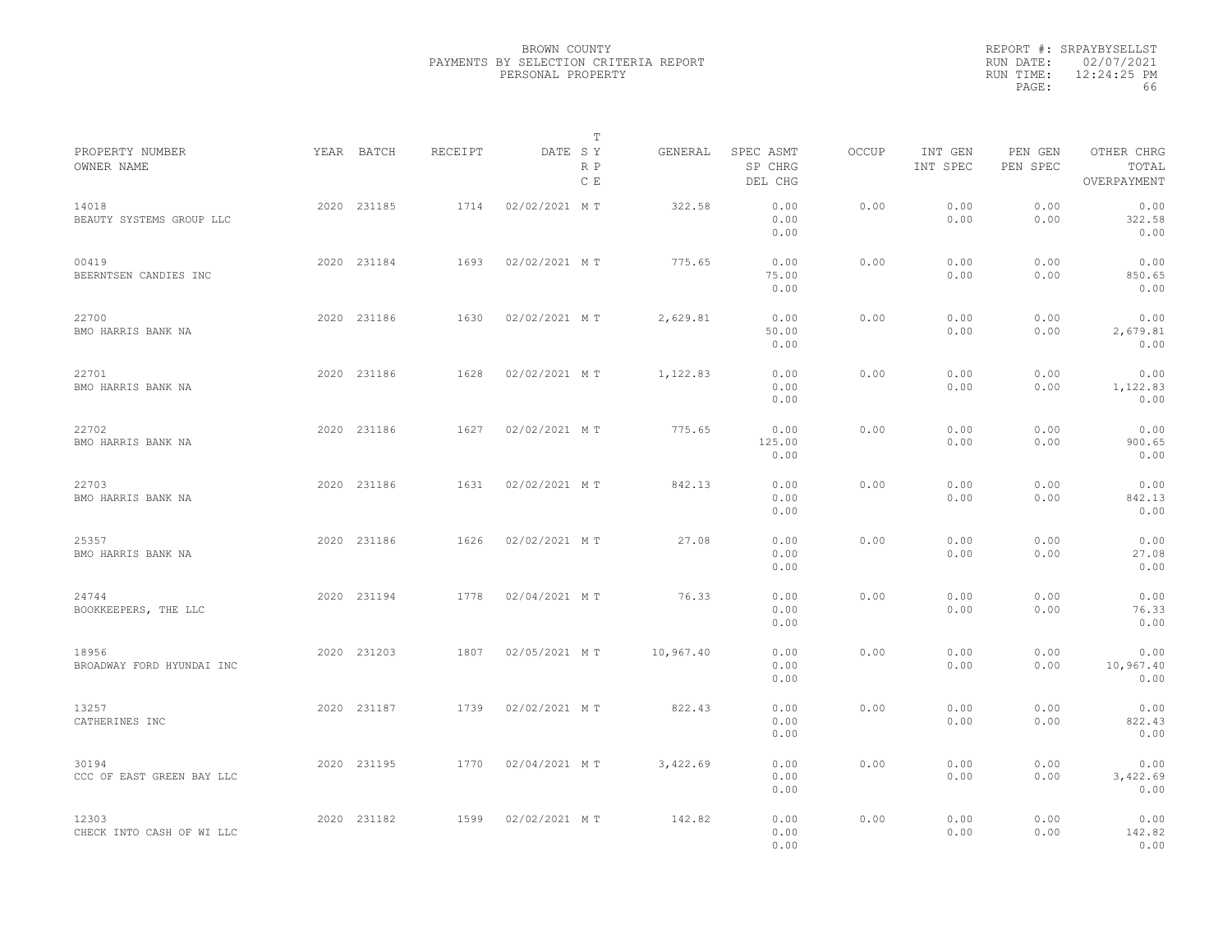|                                           |             |         |               | Т          |           |                                 |              |                     |                     |                                    |  |
|-------------------------------------------|-------------|---------|---------------|------------|-----------|---------------------------------|--------------|---------------------|---------------------|------------------------------------|--|
| PROPERTY NUMBER<br>OWNER NAME             | YEAR BATCH  | RECEIPT | DATE SY       | R P<br>C E | GENERAL   | SPEC ASMT<br>SP CHRG<br>DEL CHG | <b>OCCUP</b> | INT GEN<br>INT SPEC | PEN GEN<br>PEN SPEC | OTHER CHRG<br>TOTAL<br>OVERPAYMENT |  |
| 22841<br>CHECK, RICHARD                   | 2020 231181 | 1575    | 02/01/2021 MT |            | 2.46      | 0.00<br>0.00<br>0.00            | 0.00         | 0.00<br>0.00        | 0.00<br>0.00        | 0.00<br>2.46<br>0.00               |  |
| 21773<br>CHEFUSION INC                    | 2020 231188 | 1729    | 02/03/2021 MT |            | 285.63    | 0.00<br>0.00<br>0.00            | 0.00         | 0.00<br>0.00        | 0.00<br>0.00        | 0.00<br>285.63<br>0.00             |  |
| 20789<br>CITY CENTER SUBS LLC             | 2020 231203 | 1801    | 02/05/2021 MT |            | 59.09     | 0.00<br>0.00<br>0.00            | 0.00         | 0.00<br>0.00        | 0.00<br>0.00        | 0.00<br>59.09<br>0.00              |  |
| 20231<br>CLASSIC DESIGNS BEAUTY & TANNING | 2020 231184 | 1666    | 02/02/2021 MT |            | 753.48    | 0.00<br>0.00<br>0.00            | 0.00         | 0.00<br>0.00        | 0.00<br>0.00        | 0.00<br>753.48<br>0.00             |  |
| 30009<br>CLAWS 'N PAWS GROOMING SPA       | 2020 231185 | 1717    | 02/02/2021 MT |            | 88.64     | 0.00<br>0.00<br>0.00            | 0.00         | 0.00<br>0.00        | 0.00<br>0.00        | 0.00<br>88.64<br>0.00              |  |
| 23581<br>COCA-COLA COMPANY, THE           | 2020 231176 | 1512    | 02/01/2021 MT |            | 1,369.07  | 0.00<br>0.00<br>0.00            | 0.00         | 0.00<br>0.00        | 0.00<br>0.00        | 0.00<br>1,369.07<br>0.00           |  |
| 30160<br>COCA-COLA COMPANY, THE           | 2020 231176 | 1513    | 02/01/2021 MT |            | 44.32     | 0.00<br>0.00<br>0.00            | 0.00         | 0.00<br>0.00        | 0.00<br>0.00        | 0.00<br>44.32<br>0.00              |  |
| 26082<br>COCHORAS AUTO SALES LLC          | 2020 231203 | 1803    | 02/05/2021 MT |            | 123.12    | 0.00<br>0.00<br>0.00            | 0.00         | 0.00<br>0.00        | 0.00<br>0.00        | 0.00<br>123.12<br>0.00             |  |
| 22513<br>COUNTY MATERIALS CORP            | 2020 231182 | 1639    | 02/02/2021 MT |            | 1,269.35  | 0.00<br>0.00<br>0.00            | 0.00         | 0.00<br>0.00        | 0.00<br>0.00        | 0.00<br>1,269.35<br>0.00           |  |
| 27618<br>COVERALL NORTH AMERICA INC       | 2020 231203 | 1791    | 02/05/2021 MT |            | 93.57     | 0.00<br>0.00<br>0.00            | 0.00         | 0.00<br>0.00        | 0.00<br>0.00        | 0.00<br>93.57<br>0.00              |  |
| 14453<br>CULINARTE MARKETING GROUP LLC    | 2020 231202 | 1783    | 02/05/2021 MT |            | 12,998.86 | 0.00<br>0.00<br>0.00            | 0.00         | 0.00<br>0.00        | 0.00<br>0.00        | 0.00<br>12,998.86<br>0.00          |  |
| 22846<br>DAN GOBEN CARS LLC               | 2020 231188 | 1728    | 02/03/2021 MT |            | 273.32    | 0.00<br>0.00<br>0.00            | 0.00         | 0.00<br>0.00        | 0.00<br>0.00        | 0.00<br>273.32<br>0.00             |  |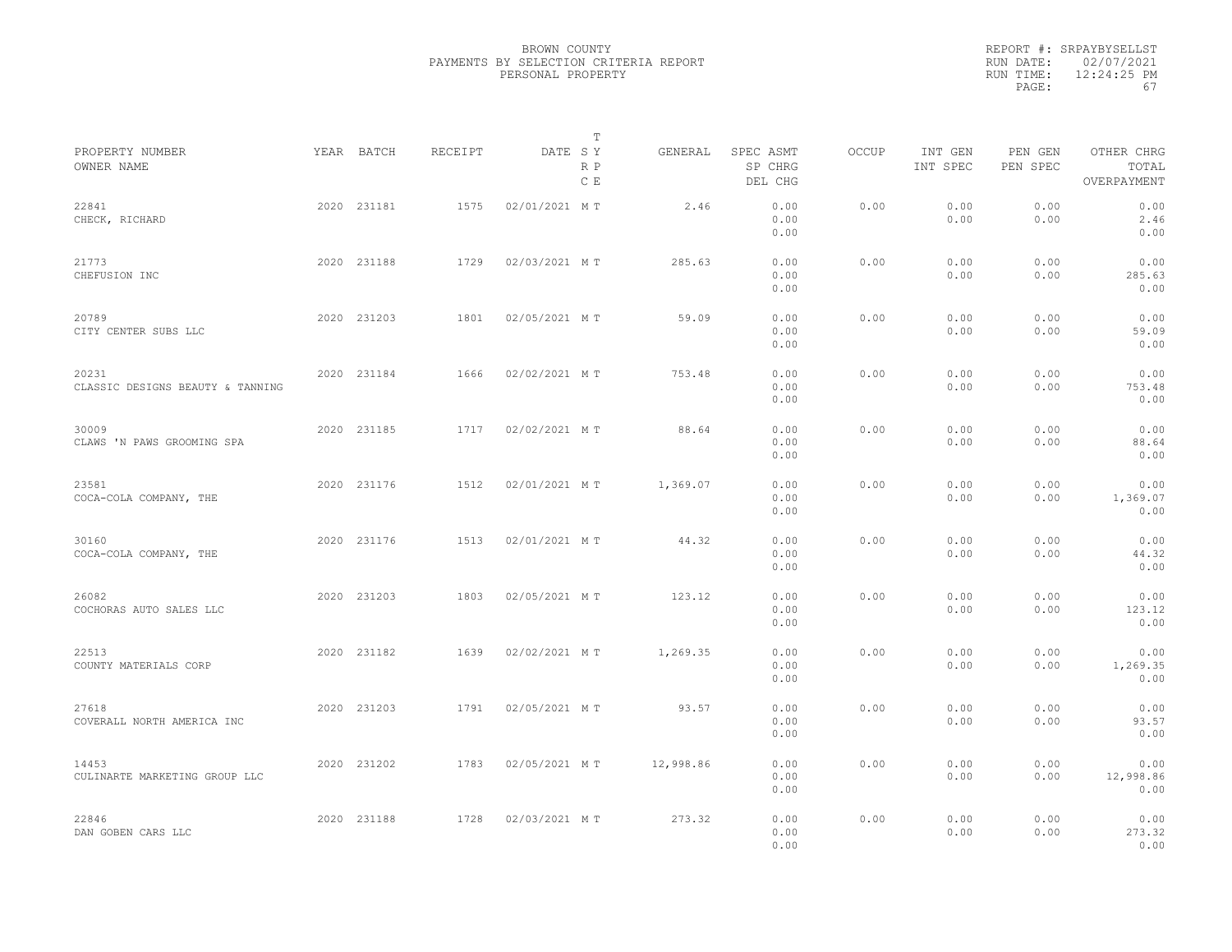|                                                |             |         | T                     |          |                                 |              |                     |                     |                                    |  |
|------------------------------------------------|-------------|---------|-----------------------|----------|---------------------------------|--------------|---------------------|---------------------|------------------------------------|--|
| PROPERTY NUMBER<br>OWNER NAME                  | YEAR BATCH  | RECEIPT | DATE SY<br>R P<br>C E | GENERAL  | SPEC ASMT<br>SP CHRG<br>DEL CHG | <b>OCCUP</b> | INT GEN<br>INT SPEC | PEN GEN<br>PEN SPEC | OTHER CHRG<br>TOTAL<br>OVERPAYMENT |  |
| 26896<br>DAN GOBEN TRUCKS                      | 2020 231187 | 1716    | 02/02/2021 MT         | 221.63   | 0.00<br>0.00<br>0.00            | 0.00         | 0.00<br>0.00        | 0.00<br>0.00        | 0.00<br>221.63<br>0.00             |  |
| 15557<br>DE LAGE LANDEN FINANCIAL SERVICES INC | 2020 231184 | 1645    | 02/02/2021 MT         | 4,483.98 | 0.00<br>0.00<br>0.00            | 0.00         | 0.00<br>0.00        | 0.00<br>0.00        | 0.00<br>4,483.98<br>0.00           |  |
| 15558<br>DE LAGE LANDEN FINANCIAL SERVICES INC | 2020 231184 | 1644    | 02/02/2021 MT         | 261.02   | 0.00<br>0.00<br>0.00            | 0.00         | 0.00<br>0.00        | 0.00<br>0.00        | 0.00<br>261.02<br>0.00             |  |
| 24065<br>DE LAGE LANDEN FINANCIAL SERVICES INC | 2020 231184 | 1643    | 02/02/2021 MT         | 167.44   | 0.00<br>0.00<br>0.00            | 0.00         | 0.00<br>0.00        | 0.00<br>0.00        | 0.00<br>167.44<br>0.00             |  |
| 30186<br>DE LAGE LANDEN FINANCIAL SERVICES INC | 2020 231184 | 1642    | 02/02/2021 MT         | 108.35   | 0.00<br>0.00<br>0.00            | 0.00         | 0.00<br>0.00        | 0.00<br>0.00        | 0.00<br>108.35<br>0.00             |  |
| 24760<br>DEMEUSE ASSET MANAGEMENT LLC          | 2020 231182 | 1683    | 02/02/2021 MT         | 27.08    | 0.00<br>0.00<br>0.00            | 0.00         | 0.00<br>0.00        | 0.00<br>0.00        | 0.00<br>27.08<br>0.00              |  |
| 00765<br>DESIGNS BY LYNN/THE GOOD HERB         | 2020 231182 | 1694    | 02/02/2021 MT         | 7.39     | 0.00<br>0.00<br>0.00            | 0.00         | 0.00<br>0.00        | 0.00<br>0.00        | 0.00<br>7.39<br>0.00               |  |
| 00767<br>DETRIE BUILDERS, INC.                 | 2020 231182 | 1629    | 02/02/2021 MT         | 73.87    | 0.00<br>0.00<br>0.00            | 0.00         | 0.00<br>0.00        | 0.00<br>0.00        | 0.00<br>73.87<br>0.00              |  |
| 00473<br>DIAMOND VOGEL CORPORATE SERVICES      | 2020 231184 | 1623    | 02/02/2021 MT         | 51.71    | 0.00<br>0.00<br>0.00            | 0.00         | 0.00<br>0.00        | 0.00<br>0.00        | 0.00<br>51.71<br>0.00              |  |
| 05338<br>DIETZ DUO INC                         | 2020 231182 | 1584    | 02/02/2021 MT         | 29.55    | 0.00<br>0.00<br>0.00            | 0.00         | 0.00<br>0.00        | 0.00<br>0.00        | 0.00<br>29.55<br>0.00              |  |
| 19212<br>DIETZ DUO INC                         | 2020 231182 | 1583    | 02/02/2021 MT         | 103.42   | 0.00<br>0.00<br>0.00            | 0.00         | 0.00<br>0.00        | 0.00<br>0.00        | 0.00<br>103.42<br>0.00             |  |
| 13458<br>DIRECTV LLC                           | 2020 231193 | 1747    | 02/04/2021 MT         | 8,416.40 | 0.00<br>0.00<br>0.00            | 0.00         | 0.00<br>0.00        | 0.00<br>0.00        | 0.00<br>8,416.40<br>0.00           |  |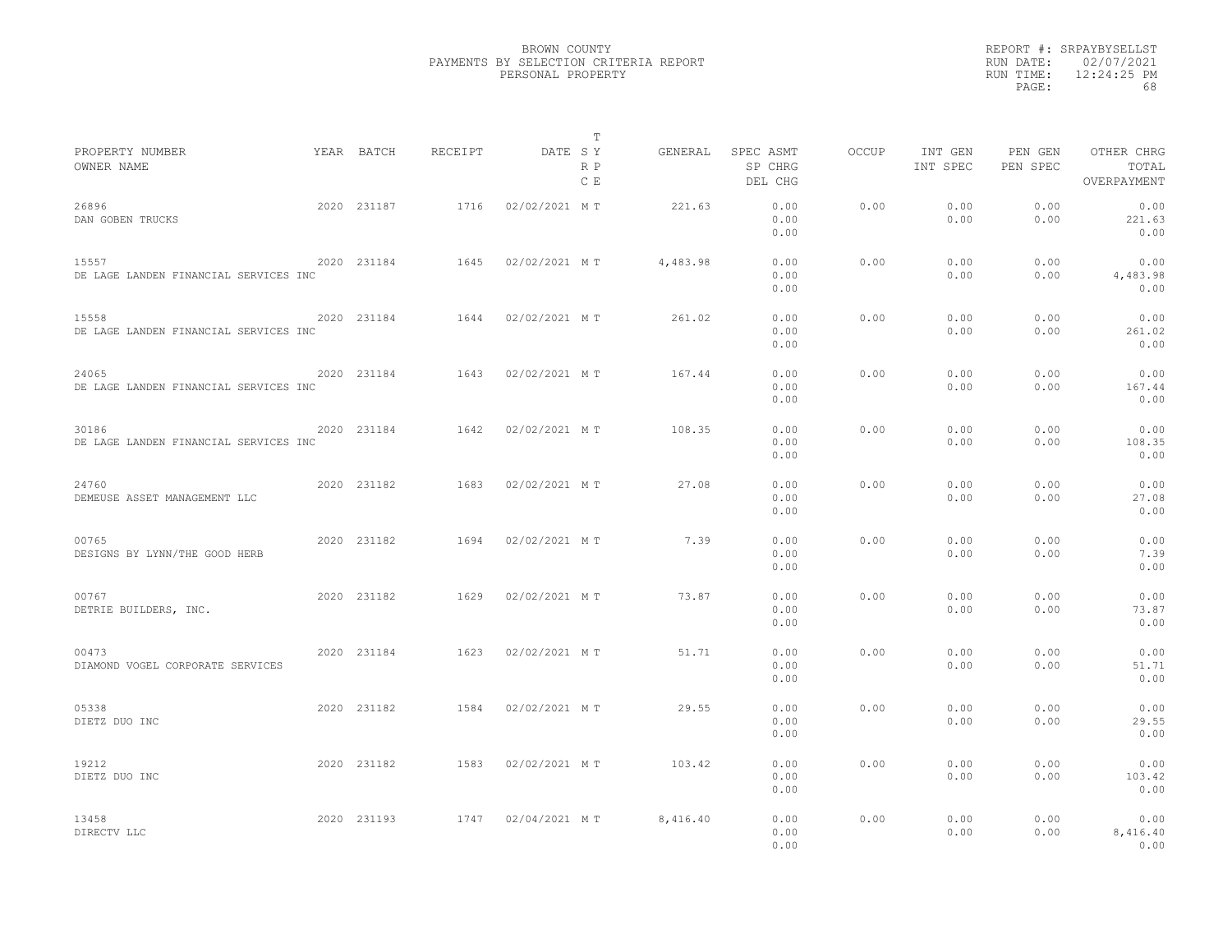| PROPERTY NUMBER                 | YEAR BATCH  | <b>RECEIPT</b> | DATE SY       | т          | GENERAL  | SPEC ASMT              | <b>OCCUP</b> | INT GEN      | PEN GEN      | OTHER CHRG               |  |
|---------------------------------|-------------|----------------|---------------|------------|----------|------------------------|--------------|--------------|--------------|--------------------------|--|
| OWNER NAME                      |             |                |               | R P<br>C E |          | SP CHRG<br>DEL CHG     |              | INT SPEC     | PEN SPEC     | TOTAL<br>OVERPAYMENT     |  |
| 22719<br>DOCKING STATION LLC    | 2020 231203 | 1800           | 02/05/2021 MT |            | 174.82   | 0.00<br>0.00<br>0.00   | 0.00         | 0.00<br>0.00 | 0.00<br>0.00 | 0.00<br>174.82<br>0.00   |  |
| 17750<br>DOLGENCORP LLC         | 2020 231184 | 1649           | 02/02/2021 MT |            | 258.55   | 0.00<br>240.00<br>0.00 | 0.00         | 0.00<br>0.00 | 0.00<br>0.00 | 0.00<br>498.55<br>0.00   |  |
| 17751<br>DOLGENCORP LLC         | 2020 231184 | 1648           | 02/02/2021 MT |            | 534.33   | 0.00<br>0.00<br>0.00   | 0.00         | 0.00<br>0.00 | 0.00<br>0.00 | 0.00<br>534.33<br>0.00   |  |
| 30014<br>DOLGENCORP LLC         | 2020 231184 | 1647           | 02/02/2021 MT |            | 1,671.95 | 0.00<br>0.00<br>0.00   | 0.00         | 0.00<br>0.00 | 0.00<br>0.00 | 0.00<br>1,671.95<br>0.00 |  |
| 00804<br>DOWNTOWNER MOTEL INC   | 2020 231184 | 1655           | 02/02/2021 MT |            | 9,142.79 | 0.00<br>0.00<br>0.00   | 0.00         | 0.00<br>0.00 | 0.00<br>0.00 | 0.00<br>9,142.79<br>0.00 |  |
| 00698<br>DRM, INC               | 2020 231184 | 1632           | 02/02/2021 MT |            | 1,174.54 | 0.00<br>0.00<br>0.00   | 0.00         | 0.00<br>0.00 | 0.00<br>0.00 | 0.00<br>1,174.54<br>0.00 |  |
| 00699<br>DRM, INC               | 2020 231184 | 1633           | 02/02/2021 MT |            | 5,035.55 | 0.00<br>0.00<br>0.00   | 0.00         | 0.00<br>0.00 | 0.00<br>0.00 | 0.00<br>5,035.55<br>0.00 |  |
| 00806<br>DUBOIS FORMAL WEAR INC | 2020 231201 | 1787           | 02/05/2021 MT |            | 3,506.41 | 0.00<br>0.00<br>0.00   | 0.00         | 0.00<br>0.00 | 0.00<br>0.00 | 0.00<br>3,506.41<br>0.00 |  |
| 08297<br>DUFFY, TIMOTHY G.      | 2020 231187 | 1727           | 02/02/2021 MT |            | 66.49    | 0.00<br>0.00<br>0.00   | 0.00         | 0.00<br>0.00 | 0.00<br>0.00 | 0.00<br>66.49<br>0.00    |  |
| 12035<br>EAT INVEST GP LLC      | 2020 231178 | 1496           | 02/01/2021 MT |            | 1,930.50 | 0.00<br>0.00<br>0.00   | 0.00         | 0.00<br>0.00 | 0.00<br>0.00 | 0.00<br>1,930.50<br>0.00 |  |
| 23377<br>EGGERS, PAM            | 2020 231187 | 1726           | 02/02/2021 MT |            | 14.76    | 0.00<br>0.00<br>0.00   | 0.00         | 0.00<br>0.00 | 0.00<br>0.00 | 0.00<br>14.76<br>0.00    |  |
| 25445<br>ENCOMPASS VENDING INC  | 2020 231178 | 1505           | 02/01/2021 MT |            | 236.39   | 0.00<br>0.00<br>0.00   | 0.00         | 0.00<br>0.00 | 0.00<br>0.00 | 0.00<br>236.39<br>0.00   |  |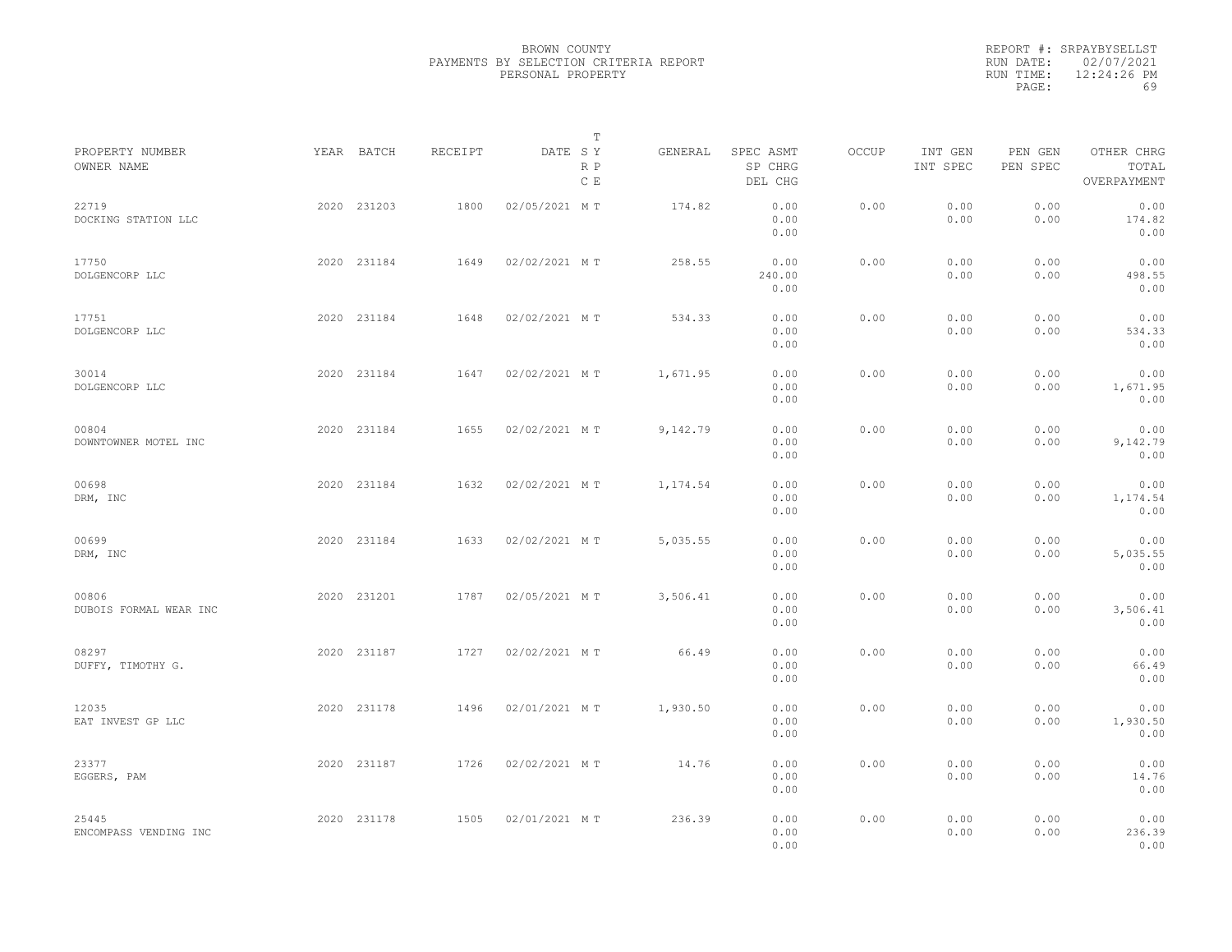|                                               |             |         | T                     |          |                                 |              |                     |                     |                                    |  |
|-----------------------------------------------|-------------|---------|-----------------------|----------|---------------------------------|--------------|---------------------|---------------------|------------------------------------|--|
| PROPERTY NUMBER<br>OWNER NAME                 | YEAR BATCH  | RECEIPT | DATE SY<br>R P<br>C E | GENERAL  | SPEC ASMT<br>SP CHRG<br>DEL CHG | <b>OCCUP</b> | INT GEN<br>INT SPEC | PEN GEN<br>PEN SPEC | OTHER CHRG<br>TOTAL<br>OVERPAYMENT |  |
| 00883<br>EXCLUSIVE COMPANY CORP               | 2020 231185 | 1668    | 02/02/2021 MT         | 32.01    | 0.00<br>0.00<br>0.00            | 0.00         | 0.00<br>0.00        | 0.00<br>0.00        | 0.00<br>32.01<br>0.00              |  |
| 22851<br>FACTORY MOTOR PARTS                  | 2020 231176 | 1516    | 02/01/2021 MT         | 578.66   | 0.00<br>0.00<br>0.00            | 0.00         | 0.00<br>0.00        | 0.00<br>0.00        | 0.00<br>578.66<br>0.00             |  |
| 02631<br>FAIRCHILD EQUIPMENT INC              | 2020 231181 | 1531    | 02/01/2021 MT         | 2,440.22 | 0.00<br>0.00<br>0.00            | 0.00         | 0.00<br>0.00        | 0.00<br>0.00        | 0.00<br>2,440.22<br>0.00           |  |
| 11728<br>FAMILY VIDEO MOVIE CLUB INC          | 2020 231182 | 1600    | 02/02/2021 MT         | 73.87    | 0.00<br>0.00<br>0.00            | 0.00         | 0.00<br>0.00        | 0.00<br>0.00        | 0.00<br>73.87<br>0.00              |  |
| 15620<br>FIBERGLASS SOLUTIONS LLC             | 2020 231194 | 1767    | 02/04/2021 MT         | 332.41   | 0.00<br>0.00<br>0.00            | 0.00         | 0.00<br>0.00        | 0.00<br>0.00        | 0.00<br>332.41<br>0.00             |  |
| 16108<br>FORTRESS LOCK & SECURITY             | 2020 231182 | 1620    | 02/02/2021 MT         | 288.09   | 0.00<br>0.00<br>0.00            | 0.00         | 0.00<br>0.00        | 0.00<br>0.00        | 0.00<br>288.09<br>0.00             |  |
| 24769<br>FOX COMMUNITIES CREDIT UNION         | 2020 231182 | 1703    | 02/02/2021 MT         | 1,716.28 | 0.00<br>0.00<br>0.00            | 0.00         | 0.00<br>0.00        | 0.00<br>0.00        | 0.00<br>1,716.28<br>0.00           |  |
| 25380<br>FOX COMMUNITIES CREDIT UNION         | 2020 231182 | 1704    | 02/02/2021 MT         | 2,659.36 | 0.00<br>0.00<br>0.00            | 0.00         | 0.00<br>0.00        | 0.00<br>0.00        | 0.00<br>2,659.36<br>0.00           |  |
| 26827<br>FOX COMMUNITIES CREDIT UNION         | 2020 231182 | 1705    | 02/02/2021 MT         | 1,152.38 | 0.00<br>0.00<br>0.00            | 0.00         | 0.00<br>0.00        | 0.00<br>0.00        | 0.00<br>1,152.38<br>0.00           |  |
| 23580<br>FRONERI                              | 2020 231182 | 1678    | 02/02/2021 MT         | 164.98   | 0.00<br>0.00<br>0.00            | 0.00         | 0.00<br>0.00        | 0.00<br>0.00        | 0.00<br>164.98<br>0.00             |  |
| 18898<br>GANDRUD MOTOR COMPANY                | 2020 231181 | 1517    | 02/01/2021 MT         | 1,275.50 | 0.00<br>0.00<br>0.00            | 0.00         | 0.00<br>0.00        | 0.00<br>0.00        | 0.00<br>1,275.50<br>0.00           |  |
| 19741<br>GEORGIA PACIFIC CONSUMER PRODUCTS LP | 2020 231193 | 1751    | 02/04/2021 MT         | 6,685.34 | 0.00<br>0.00<br>0.00            | 0.00         | 0.00<br>0.00        | 0.00<br>0.00        | 0.00<br>6,685.34<br>0.00           |  |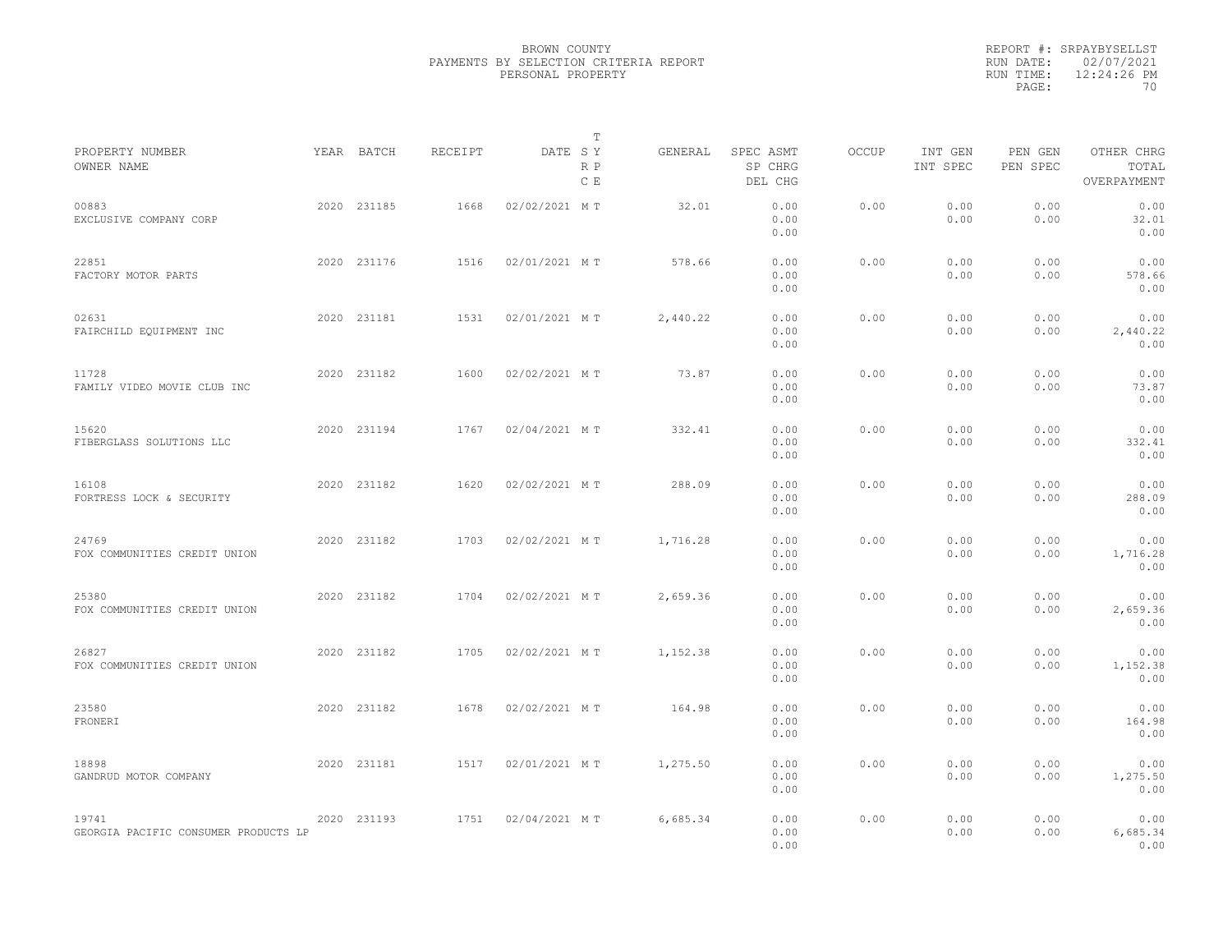|                                               |             |         | T                     |                |                                 |       |                     |                     |                                    |  |
|-----------------------------------------------|-------------|---------|-----------------------|----------------|---------------------------------|-------|---------------------|---------------------|------------------------------------|--|
| PROPERTY NUMBER<br>OWNER NAME                 | YEAR BATCH  | RECEIPT | DATE SY<br>R P<br>C E | GENERAL        | SPEC ASMT<br>SP CHRG<br>DEL CHG | OCCUP | INT GEN<br>INT SPEC | PEN GEN<br>PEN SPEC | OTHER CHRG<br>TOTAL<br>OVERPAYMENT |  |
| 19742<br>GEORGIA PACIFIC CONSUMER PRODUCTS LP | 2020 231193 | 1749    | 02/04/2021 MT         | 1, 255, 811.71 | 0.00<br>130.00<br>0.00          | 0.00  | 0.00<br>0.00        | 0.00<br>0.00        | 0.00<br>1, 255, 941.71<br>0.00     |  |
| 19743<br>GEORGIA PACIFIC CONSUMER PRODUCTS LP | 2020 231193 | 1748    | 02/04/2021 MT         | 154,920.07     | 0.00<br>130.00<br>0.00          | 0.00  | 0.00<br>0.00        | 0.00<br>0.00        | 0.00<br>155,050.07<br>0.00         |  |
| 19744<br>GEORGIA PACIFIC CONSUMER PRODUCTS LP | 2020 231193 | 1750    | 02/04/2021 MT         | 435.84         | 0.00<br>0.00<br>0.00            | 0.00  | 0.00<br>0.00        | 0.00<br>0.00        | 0.00<br>435.84<br>0.00             |  |
| 30138<br>GEOSYNTEC ENGINEERING CONSULTANTS    | 2020 231185 | 1682    | 02/02/2021 MT         | 110.81         | 0.00<br>0.00<br>0.00            | 0.00  | 0.00<br>0.00        | 0.00<br>0.00        | 0.00<br>110.81<br>0.00             |  |
| 21035<br>GHD SERVICES INC                     | 2020 231181 | 1586    | 02/01/2021 MT         | 258.55         | 0.00<br>0.00<br>0.00            | 0.00  | 0.00<br>0.00        | 0.00<br>0.00        | 0.00<br>258.55<br>0.00             |  |
| 01122<br>GLOBAL RECOGNITION INC               | 2020 231185 | 1737    | 02/02/2021 MT         | 943.10         | 0.00<br>0.00<br>0.00            | 0.00  | 0.00<br>0.00        | 0.00<br>0.00        | 0.00<br>943.10<br>0.00             |  |
| 25497<br>GRAND CENTRAL, LLC                   | 2020 231184 | 1637    | 02/02/2021 MT         | 347.20         | 0.00<br>0.00<br>0.00            | 0.00  | 0.00<br>0.00        | 0.00<br>0.00        | 0.00<br>347.20<br>0.00             |  |
| 26818<br>GRAY TELEVISION GROUP INC            | 2020 231182 | 1539    | 02/02/2021 MT         | 10,802.42      | 0.00<br>0.00<br>0.00            | 0.00  | 0.00<br>0.00        | 0.00<br>0.00        | 0.00<br>10,802.42<br>0.00          |  |
| 25386<br>GRAYHAWK LEASING LLC                 | 2020 231184 | 1665    | 02/02/2021 MT         | 886.45         | 0.00<br>0.00<br>0.00            | 0.00  | 0.00<br>0.00        | 0.00<br>0.00        | 0.00<br>886.45<br>0.00             |  |
| 25387<br>GRAYHAWK LEASING LLC                 | 2020 231184 | 1663    | 02/02/2021 MT         | 19.70          | 0.00<br>0.00<br>0.00            | 0.00  | 0.00<br>0.00        | 0.00<br>0.00        | 0.00<br>19.70<br>0.00              |  |
| 25388<br>GRAYHAWK LEASING LLC                 | 2020 231184 | 1664    | 02/02/2021 MT         | 686.99         | 0.00<br>0.00<br>0.00            | 0.00  | 0.00<br>0.00        | 0.00<br>0.00        | 0.00<br>686.99<br>0.00             |  |
| 25390<br>GRAYHAWK LEASING LLC                 | 2020 231184 | 1661    | 02/02/2021 MT         | 243.77         | 0.00<br>0.00<br>0.00            | 0.00  | 0.00<br>0.00        | 0.00<br>0.00        | 0.00<br>243.77<br>0.00             |  |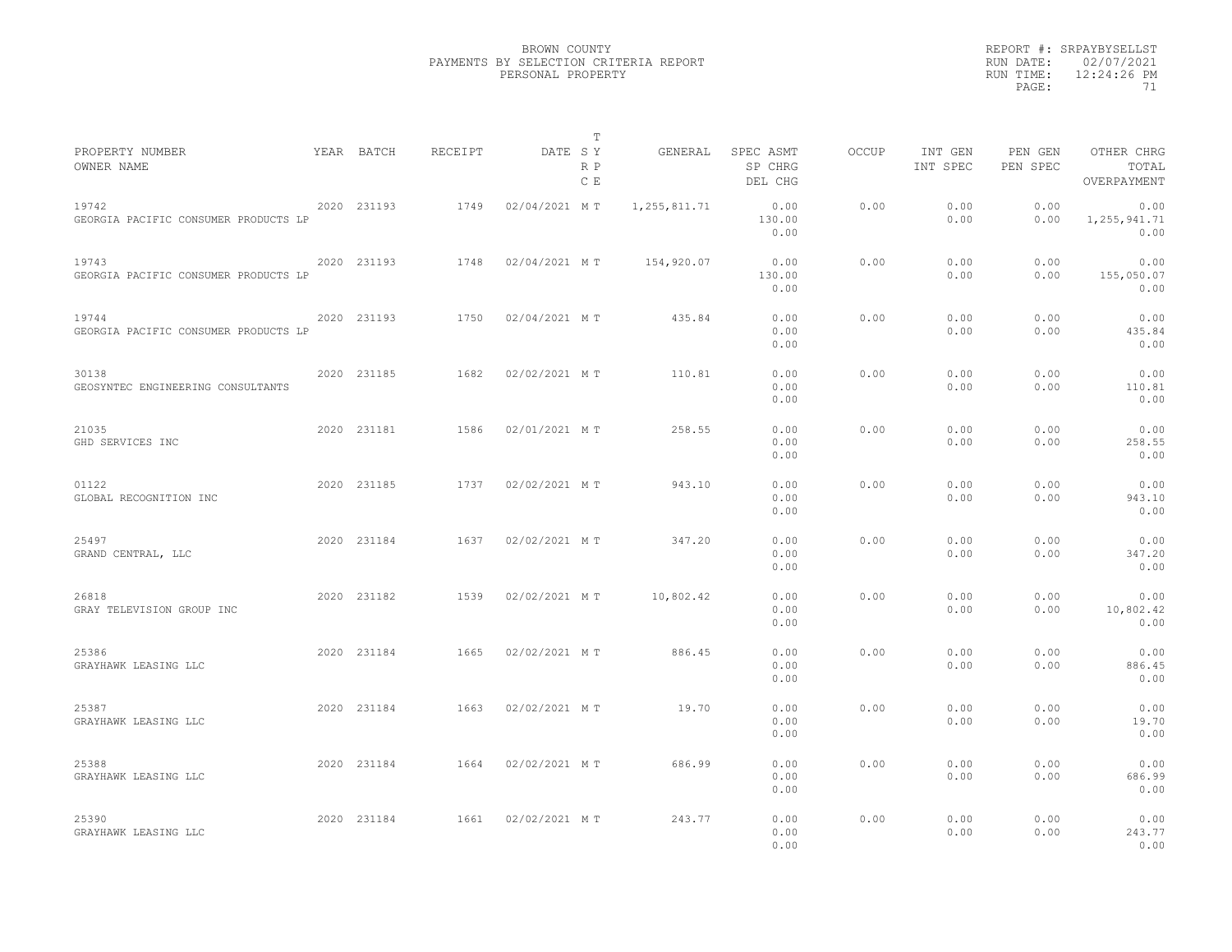|                                                 |             |         | T                     |          |                                 |              |                     |                     |                                    |  |
|-------------------------------------------------|-------------|---------|-----------------------|----------|---------------------------------|--------------|---------------------|---------------------|------------------------------------|--|
| PROPERTY NUMBER<br>OWNER NAME                   | YEAR BATCH  | RECEIPT | DATE SY<br>R P<br>C E | GENERAL  | SPEC ASMT<br>SP CHRG<br>DEL CHG | <b>OCCUP</b> | INT GEN<br>INT SPEC | PEN GEN<br>PEN SPEC | OTHER CHRG<br>TOTAL<br>OVERPAYMENT |  |
| 25391<br>GRAYHAWK LEASING LLC                   | 2020 231184 | 1662    | 02/02/2021 MT         | 312.73   | 0.00<br>0.00<br>0.00            | 0.00         | 0.00<br>0.00        | 0.00<br>0.00        | 0.00<br>312.73<br>0.00             |  |
| 30181<br>GRAYHAWK LEASING LLC                   | 2020 231184 | 1660    | 02/02/2021 MT         | 64.02    | 0.00<br>0.00<br>0.00            | 0.00         | 0.00<br>0.00        | 0.00<br>0.00        | 0.00<br>64.02<br>0.00              |  |
| 26996<br>GREAT LAKES COCA-COLA DISTRIBUTION LLC | 2020 231184 | 1557    | 02/02/2021 MT         | 1,329.69 | 0.00<br>0.00<br>0.00            | 0.00         | 0.00<br>0.00        | 0.00<br>0.00        | 0.00<br>1,329.69<br>0.00           |  |
| 26997<br>GREAT LAKES COCA-COLA DISTRIBUTION LLC | 2020 231184 | 1558    | 02/02/2021 MT         | 29.55    | 0.00<br>0.00<br>0.00            | 0.00         | 0.00<br>0.00        | 0.00<br>0.00        | 0.00<br>29.55<br>0.00              |  |
| 26999<br>GREAT LAKES COCA-COLA DISTRIBUTION LLC | 2020 231184 | 1559    | 02/02/2021 MT         | 4.91     | 0.00<br>0.00<br>0.00            | 0.00         | 0.00<br>0.00        | 0.00<br>0.00        | 0.00<br>4.91<br>0.00               |  |
| 27000<br>GREAT LAKES COCA-COLA DISTRIBUTION LLC | 2020 231184 | 1560    | 02/02/2021 MT         | 118.19   | 0.00<br>0.00<br>0.00            | 0.00         | 0.00<br>0.00        | 0.00<br>0.00        | 0.00<br>118.19<br>0.00             |  |
| 27001<br>GREAT LAKES COCA-COLA DISTRIBUTION LLC | 2020 231184 | 1561    | 02/02/2021 MT         | 91.11    | 0.00<br>0.00<br>0.00            | 0.00         | 0.00<br>0.00        | 0.00<br>0.00        | 0.00<br>91.11<br>0.00              |  |
| 27002<br>GREAT LAKES COCA-COLA DISTRIBUTION LLC | 2020 231184 | 1562    | 02/02/2021 MT         | 226.53   | 0.00<br>0.00<br>0.00            | 0.00         | 0.00<br>0.00        | 0.00<br>0.00        | 0.00<br>226.53<br>0.00             |  |
| 27003<br>GREAT LAKES COCA-COLA DISTRIBUTION LLC | 2020 231184 | 1563    | 02/02/2021 MT         | 93.57    | 0.00<br>0.00<br>0.00            | 0.00         | 0.00<br>0.00        | 0.00<br>0.00        | 0.00<br>93.57<br>0.00              |  |
| 27004<br>GREAT LAKES COCA-COLA DISTRIBUTION LLC | 2020 231184 | 1564    | 02/02/2021 MT         | 315.19   | 0.00<br>0.00<br>0.00            | 0.00         | 0.00<br>0.00        | 0.00<br>0.00        | 0.00<br>315.19<br>0.00             |  |
| 27005<br>GREAT LAKES COCA-COLA DISTRIBUTION LLC | 2020 231184 | 1565    | 02/02/2021 MT         | 81.25    | 0.00<br>0.00<br>0.00            | 0.00         | 0.00<br>0.00        | 0.00<br>0.00        | 0.00<br>81.25<br>0.00              |  |
| 26906<br>GUS TATS                               | 2020 231201 | 1782    | 02/05/2021 MT         | 155.14   | 0.00<br>0.00<br>0.00            | 0.00         | 0.00<br>0.00        | 0.00<br>0.00        | 0.00<br>155.14<br>0.00             |  |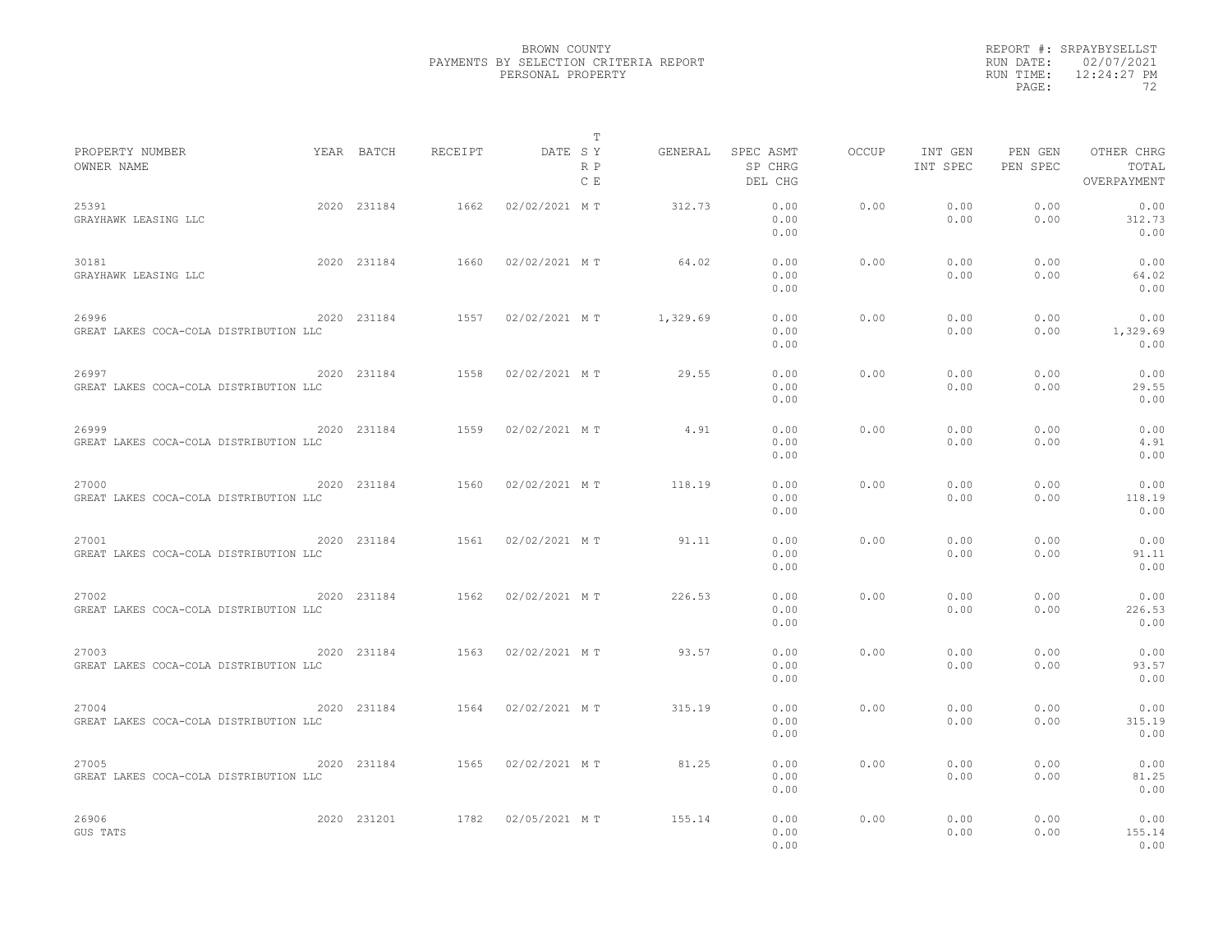|                                            |             |         |               | T          |          |                                 |       |                     |                     |                                    |  |
|--------------------------------------------|-------------|---------|---------------|------------|----------|---------------------------------|-------|---------------------|---------------------|------------------------------------|--|
| PROPERTY NUMBER<br>OWNER NAME              | YEAR BATCH  | RECEIPT | DATE SY       | R P<br>C E | GENERAL  | SPEC ASMT<br>SP CHRG<br>DEL CHG | OCCUP | INT GEN<br>INT SPEC | PEN GEN<br>PEN SPEC | OTHER CHRG<br>TOTAL<br>OVERPAYMENT |  |
| 21683<br>GUS'S GUNS                        | 2020 231187 | 1741    | 02/02/2021 MT |            | 7.39     | 0.00<br>0.00<br>0.00            | 0.00  | 0.00<br>0.00        | 0.00<br>0.00        | 0.00<br>7.39<br>0.00               |  |
| 01140<br>H&R BLOCK EASTERN ENTERPRISES INC | 2020 231186 | 1696    | 02/02/2021 MT |            | 563.89   | 0.00<br>0.00<br>0.00            | 0.00  | 0.00<br>0.00        | 0.00<br>0.00        | 0.00<br>563.89<br>0.00             |  |
| 16688<br>H&R BLOCK EASTERN ENTERPRISES INC | 2020 231186 | 1697    | 02/02/2021 MT |            | 477.70   | 0.00<br>0.00<br>0.00            | 0.00  | 0.00<br>0.00        | 0.00<br>0.00        | 0.00<br>477.70<br>0.00             |  |
| 24779<br>H&R BLOCK EASTERN ENTERPRISES INC | 2020 231186 | 1695    | 02/02/2021 MT |            | 172.37   | 0.00<br>0.00<br>0.00            | 0.00  | 0.00<br>0.00        | 0.00<br>0.00        | 0.00<br>172.37<br>0.00             |  |
| 23504<br>HAGEMEISTER PARK INC              | 2020 231181 | 1537    | 02/01/2021 MT |            | 7,167.97 | 0.00<br>0.00<br>0.00            | 0.00  | 0.00<br>0.00        | 0.00<br>0.00        | 0.00<br>7,167.97<br>0.00           |  |
| 13371<br>HAIR DESIGNS BY KIM               | 2020 231201 | 1785    | 02/05/2021 MT |            | 19.70    | 0.00<br>0.00<br>0.00            | 0.00  | 0.00<br>0.00        | 0.00<br>0.00        | 0.00<br>19.70<br>0.00              |  |
| 26821<br>HANCAN LLC                        | 2020 231186 | 1708    | 02/02/2021 MT |            | 115.14   | 0.00<br>0.00<br>0.00            | 0.00  | 0.00<br>0.00        | 0.00<br>0.00        | 0.00<br>115.14<br>0.00             |  |
| 01165<br>HAPPY JOE'S OF GREEN BAY, INC     | 2020 231194 | 1776    | 02/04/2021 MT |            | 1,553.76 | 0.00<br>0.00<br>0.00            | 0.00  | 0.00<br>0.00        | 0.00<br>0.00        | 0.00<br>1,553.76<br>0.00           |  |
| 16183<br>HARBOR FREIGHT TOOLS USA INC #132 | 2020 231178 | 1493    | 02/01/2021 MT |            | 2,496.84 | 0.00<br>0.00<br>0.00            | 0.00  | 0.00<br>0.00        | 0.00<br>0.00        | 0.00<br>2,496.84<br>0.00           |  |
| 30143<br>HAWAIIAN SHAVED ICE CO.           | 2020 231191 | 1765    | 02/03/2021 MT |            | 12.31    | 0.00<br>0.00<br>0.00            | 0.00  | 0.00<br>0.00        | 0.00<br>0.00        | 0.00<br>12.31<br>0.00              |  |
| 30151<br>HEARTLAND DENTAL LLC              | 2020 231191 | 1744    | 02/03/2021 MT |            | 2,533.78 | 0.00<br>0.00<br>0.00            | 0.00  | 0.00<br>0.00        | 0.00<br>0.00        | 0.00<br>2,533.78<br>0.00           |  |
| 30153<br>HERITAGE-CRYSTAL CLEAN LLC        | 2020 231186 | 1706    | 02/02/2021 MT |            | 39.39    | 0.00<br>0.00<br>0.00            | 0.00  | 0.00<br>0.00        | 0.00<br>0.00        | 0.00<br>39.39<br>0.00              |  |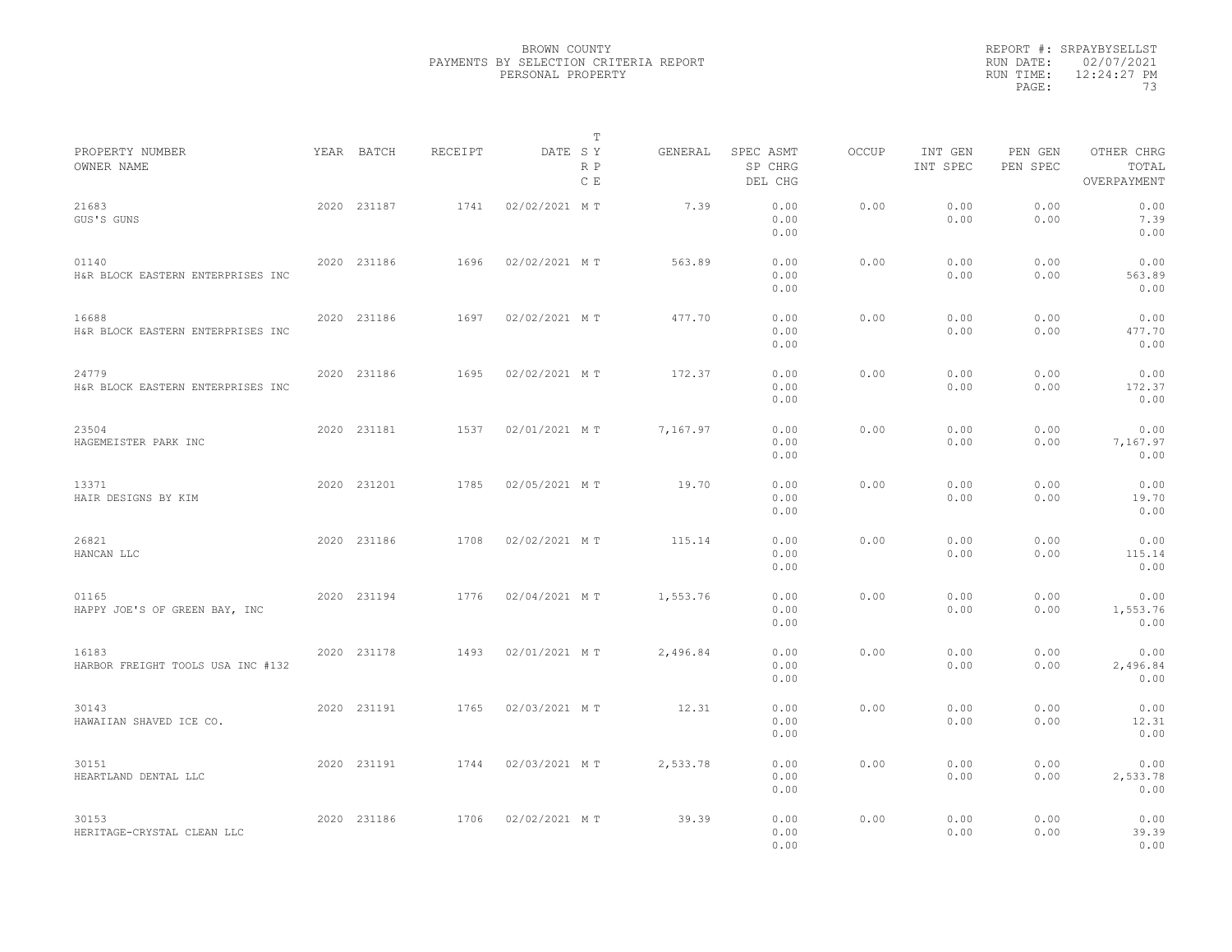|                                         |             |         |               | T          |           |                                 |              |                     |                     |                                    |  |
|-----------------------------------------|-------------|---------|---------------|------------|-----------|---------------------------------|--------------|---------------------|---------------------|------------------------------------|--|
| PROPERTY NUMBER<br>OWNER NAME           | YEAR BATCH  | RECEIPT | DATE SY       | R P<br>C E | GENERAL   | SPEC ASMT<br>SP CHRG<br>DEL CHG | <b>OCCUP</b> | INT GEN<br>INT SPEC | PEN GEN<br>PEN SPEC | OTHER CHRG<br>TOTAL<br>OVERPAYMENT |  |
| 12346<br>HI-FI HEAVEN INC               | 2020 231181 | 1585    | 02/01/2021 MT |            | 334.88    | 0.00<br>0.00<br>0.00            | 0.00         | 0.00<br>0.00        | 0.00<br>0.00        | 0.00<br>334.88<br>0.00             |  |
| 07566<br>HOME TOWN CAFE & CATERING INC  | 2020 231182 | 1546    | 02/02/2021 MT |            | 829.81    | 0.00<br>0.00<br>0.00            | 0.00         | 0.00<br>0.00        | 0.00<br>0.00        | 0.00<br>829.81<br>0.00             |  |
| 00949<br>HUDSON-SHARP MACHINE CO THE    | 2020 231176 | 1527    | 02/01/2021 MT |            | 4,168.79  | 0.00<br>0.00<br>0.00            | 0.00         | 0.00<br>0.00        | 0.00<br>0.00        | 0.00<br>4,168.79<br>0.00           |  |
| 25397<br>HUNTINGTON TECHNOLOGY FINANCE  | 2020 231181 | 1596    | 02/01/2021 MT |            | 135.43    | 0.00<br>0.00<br>0.00            | 0.00         | 0.00<br>0.00        | 0.00<br>0.00        | 0.00<br>135.43<br>0.00             |  |
| 26117<br>HUNTINGTON TECHNOLOGY FINANCE  | 2020 231181 | 1597    | 02/01/2021 MT |            | 32.01     | 0.00<br>0.00<br>0.00            | 0.00         | 0.00<br>0.00        | 0.00<br>0.00        | 0.00<br>32.01<br>0.00              |  |
| 27640<br>HUNTINGTON TECHNOLOGY FINANCE  | 2020 231181 | 1598    | 02/01/2021 MT |            | 709.17    | 0.00<br>0.00<br>0.00            | 0.00         | 0.00<br>0.00        | 0.00<br>0.00        | 0.00<br>709.17<br>0.00             |  |
| 26122<br>INSIGHT INVESTMENTS LLC        | 2020 231176 | 1518    | 02/01/2021 MT |            | 51.71     | 0.00<br>0.00<br>0.00            | 0.00         | 0.00<br>0.00        | 0.00<br>0.00        | 0.00<br>51.71<br>0.00              |  |
| 25505<br>INTEGRITY INTERLOCK            | 2020 231181 | 1540    | 02/01/2021 MT |            | 7.39      | 0.00<br>0.00<br>0.00            | 0.00         | 0.00<br>0.00        | 0.00<br>0.00        | 0.00<br>7.39<br>0.00               |  |
| 24174<br>INTERFACE SECURITY SYSTEMS LLC | 2020 231184 | 1654    | 02/02/2021 MT |            | 46.79     | 0.00<br>0.00<br>0.00            | 0.00         | 0.00<br>0.00        | 0.00<br>0.00        | 0.00<br>46.79<br>0.00              |  |
| 16750<br>INTERNATIONAL GAME TECHNOLOGY  | 2020 231182 | 1675    | 02/02/2021 MT |            | 2,516.54  | 0.00<br>0.00<br>0.00            | 0.00         | 0.00<br>0.00        | 0.00<br>0.00        | 0.00<br>2,516.54<br>0.00           |  |
| 24926<br>J&M GROUP LLC                  | 2020 231178 | 1481    | 02/01/2021 MT |            | 288.09    | 0.00<br>0.00<br>0.00            | 0.00         | 0.00<br>0.00        | 0.00<br>0.00        | 0.00<br>288.09<br>0.00             |  |
| 21386<br>JBS USA LLC                    | 2020 231193 | 1775    | 02/04/2021 MT |            | 46,592.99 | 0.00<br>0.00<br>0.00            | 0.00         | 0.00<br>0.00        | 0.00<br>0.00        | 0.00<br>46,592.99<br>0.00          |  |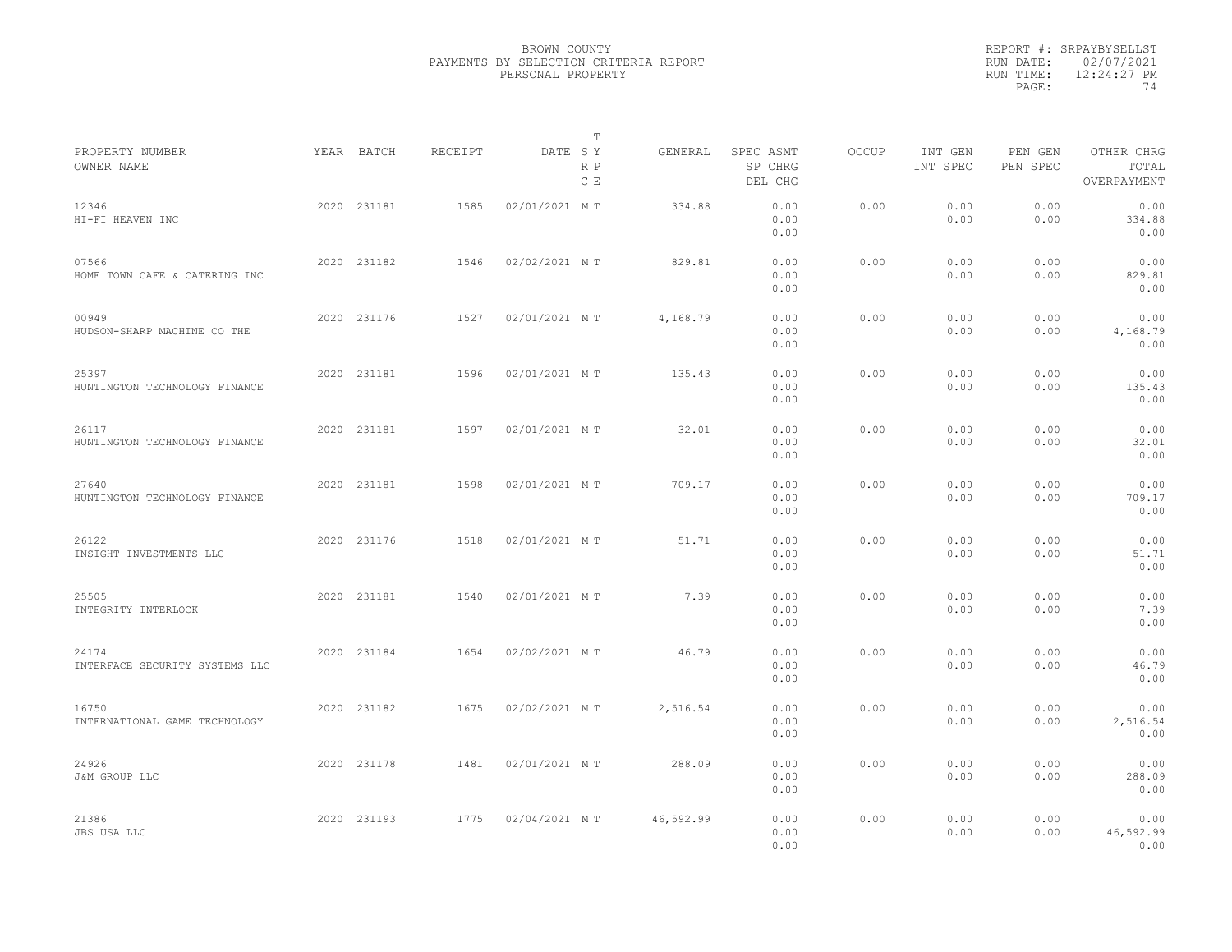|                                          |             |         |               | $\mathbb T$ |           |                                 |       |                     |                     |                                    |  |
|------------------------------------------|-------------|---------|---------------|-------------|-----------|---------------------------------|-------|---------------------|---------------------|------------------------------------|--|
| PROPERTY NUMBER<br>OWNER NAME            | YEAR BATCH  | RECEIPT | DATE SY       | R P<br>C E  | GENERAL   | SPEC ASMT<br>SP CHRG<br>DEL CHG | OCCUP | INT GEN<br>INT SPEC | PEN GEN<br>PEN SPEC | OTHER CHRG<br>TOTAL<br>OVERPAYMENT |  |
| 21388<br>JBS USA LLC                     | 2020 231193 | 1774    | 02/04/2021 MT |             | 1,275.50  | 0.00<br>0.00<br>0.00            | 0.00  | 0.00<br>0.00        | 0.00<br>0.00        | 0.00<br>1,275.50<br>0.00           |  |
| 26832<br>JT PETROLEUM LLC                | 2020 231182 | 1656    | 02/02/2021 MT |             | 3, 114.91 | 0.00<br>0.00<br>0.00            | 0.00  | 0.00<br>0.00        | 0.00<br>0.00        | 0.00<br>3, 114.91<br>0.00          |  |
| 24247<br>K BURKEL INC                    | 2020 231182 | 1691    | 02/02/2021 MT |             | 997.26    | 0.00<br>0.00<br>0.00            | 0.00  | 0.00<br>0.00        | 0.00<br>0.00        | 0.00<br>997.26<br>0.00             |  |
| 24787<br>KAGB INC                        | 2020 231187 | 1733    | 02/02/2021 MT |             | 125.57    | 0.00<br>0.00<br>0.00            | 0.00  | 0.00<br>0.00        | 0.00<br>0.00        | 0.00<br>125.57<br>0.00             |  |
| 23518<br>KASH HOLDING RESTAURANTS LLC    | 2020 231195 | 1772    | 02/04/2021 MT |             | 2,745.54  | 0.00<br>0.00<br>0.00            | 0.00  | 0.00<br>0.00        | 0.00<br>0.00        | 0.00<br>2,745.54<br>0.00           |  |
| 14369<br>KIDD CONSTRUCTION               | 2020 231186 | 1707    | 02/02/2021 MT |             | 354.58    | 0.00<br>0.00<br>0.00            | 0.00  | 0.00<br>0.00        | 0.00<br>0.00        | 0.00<br>354.58<br>0.00             |  |
| 01377<br>KILEY'S PREBLE MOTORS INC       | 2020 231202 | 1784    | 02/05/2021 MT |             | 2,972.10  | 0.00<br>0.00<br>0.00            | 0.00  | 0.00<br>0.00        | 0.00<br>0.00        | 0.00<br>2,972.10<br>0.00           |  |
| 21390<br>KIMBERLY CLARK GLOBAL SALES LLC | 2020 231182 | 1640    | 02/02/2021 MT |             | 100.96    | 0.00<br>0.00<br>0.00            | 0.00  | 0.00<br>0.00        | 0.00<br>0.00        | 0.00<br>100.96<br>0.00             |  |
| 27334<br>KISMET ADVOCACY LLC             | 2020 231193 | 1763    | 02/04/2021 MT |             | 120.66    | 0.00<br>0.00<br>0.00            | 0.00  | 0.00<br>0.00        | 0.00<br>0.00        | 0.00<br>120.66<br>0.00             |  |
| 02580<br>KLC ASSOCIATES                  | 2020 231187 | 1738    | 02/02/2021 MT |             | 2.46      | 0.00<br>0.00<br>0.00            | 0.00  | 0.00<br>0.00        | 0.00<br>0.00        | 0.00<br>2.46<br>0.00               |  |
| 22518<br>KOCH BUSINESS SOLUTIONS LP      | 2020 231178 | 1487    | 02/01/2021 MT |             | 2,937.61  | 0.00<br>0.00<br>0.00            | 0.00  | 0.00<br>0.00        | 0.00<br>0.00        | 0.00<br>2,937.61<br>0.00           |  |
| 20917<br>KOEHNE CAR CREDIT INC           | 2020 231183 | 1548    | 02/02/2021 MT |             | 216.68    | 0.00<br>0.00<br>0.00            | 0.00  | 0.00<br>0.00        | 0.00<br>0.00        | 0.00<br>216.68<br>0.00             |  |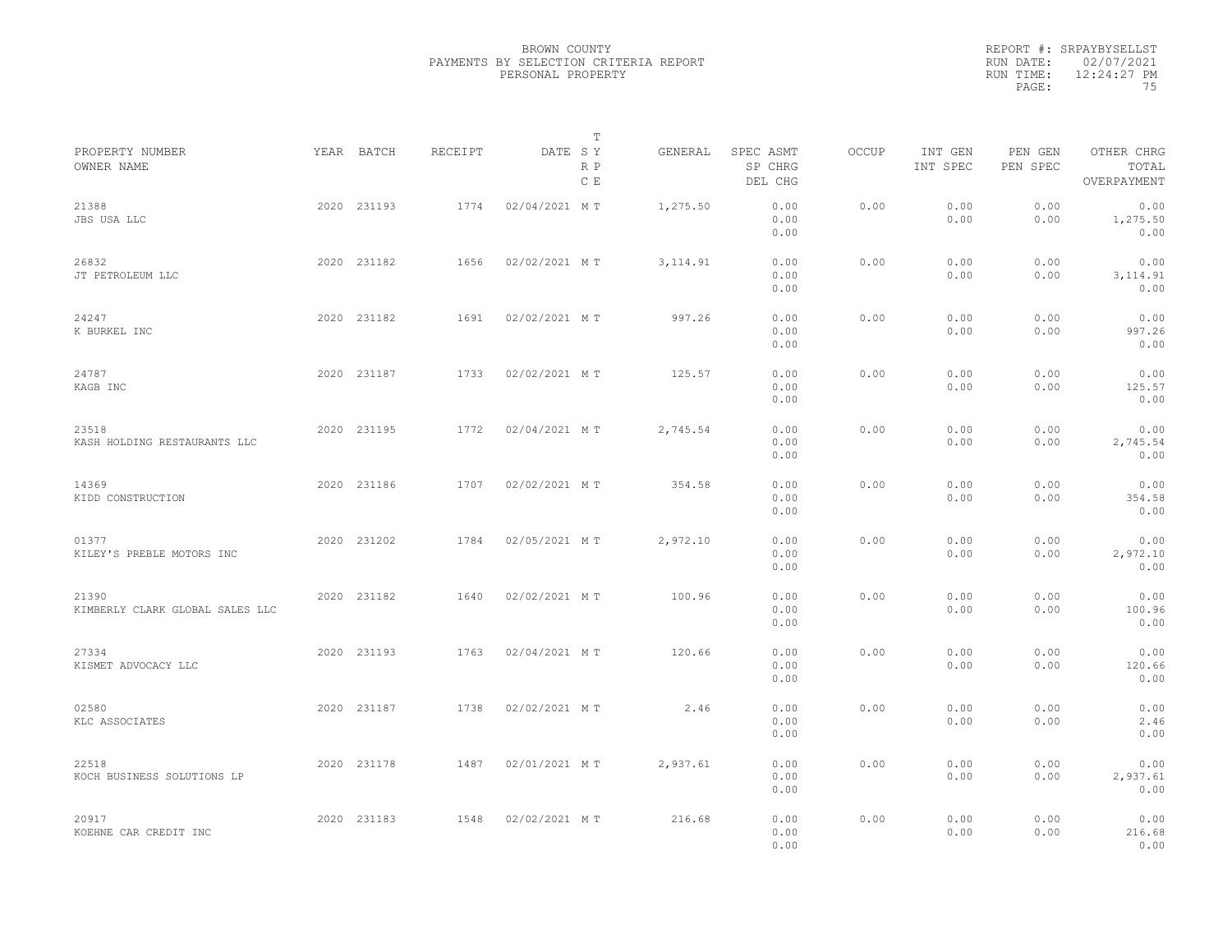|           | REPORT #: SRPAYBYSELLST |
|-----------|-------------------------|
|           | RUN DATE: 02/07/2021    |
| RUN TIME: | $12:24:28$ PM           |
| PAGE:     | 76                      |

|                                         |             |                |               | т          |            |                                 |              |                     |                     |                                    |  |
|-----------------------------------------|-------------|----------------|---------------|------------|------------|---------------------------------|--------------|---------------------|---------------------|------------------------------------|--|
| PROPERTY NUMBER<br>OWNER NAME           | YEAR BATCH  | <b>RECEIPT</b> | DATE SY       | R P<br>C E | GENERAL    | SPEC ASMT<br>SP CHRG<br>DEL CHG | <b>OCCUP</b> | INT GEN<br>INT SPEC | PEN GEN<br>PEN SPEC | OTHER CHRG<br>TOTAL<br>OVERPAYMENT |  |
| 01400<br>KOHL'S VALUE SERVICES INC      | 2020 231201 | 1798           | 02/05/2021 MT |            | 8,216.93   | 0.00<br>0.00<br>0.00            | 0.00         | 0.00<br>0.00        | 0.00<br>0.00        | 0.00<br>8,216.93<br>0.00           |  |
| 01415<br>KROLL'S EAST INC               | 2020 231178 | 1476           | 02/01/2021 MT |            | 1,292.75   | 0.00<br>0.00<br>0.00            | 0.00         | 0.00<br>0.00        | 0.00<br>0.00        | 0.00<br>1,292.75<br>0.00           |  |
| 01416<br>KRUEGER INTERNATIONAL INC      | 2020 231186 | 1634           | 02/02/2021 MT |            | 2,100.40   | 0.00<br>0.00<br>0.00            | 0.00         | 0.00<br>0.00        | 0.00<br>0.00        | 0.00<br>2,100.40<br>0.00           |  |
| 20078<br>KWIK TRIP INC                  | 2020 231184 | 1685           | 02/02/2021 MT |            | 1,809.85   | 0.00<br>0.00<br>0.00            | 0.00         | 0.00<br>0.00        | 0.00<br>0.00        | 0.00<br>1,809.85<br>0.00           |  |
| 22190<br>KWIK TRIP INC                  | 2020 231184 | 1686           | 02/02/2021 MT |            | 3,257.73   | 0.00<br>0.00<br>0.00            | 0.00         | 0.00<br>0.00        | 0.00<br>0.00        | 0.00<br>3,257.73<br>0.00           |  |
| 26838<br>KWIK TRIP INC                  | 2020 231184 | 1688           | 02/02/2021 MT |            | 5,764.40   | 0.00<br>0.00<br>0.00            | 0.00         | 0.00<br>0.00        | 0.00<br>0.00        | 0.00<br>5,764.40<br>0.00           |  |
| 26839<br>KWIK TRIP INC                  | 2020 231184 | 1689           | 02/02/2021 MT |            | 3,240.48   | 0.00<br>0.00<br>0.00            | 0.00         | 0.00<br>0.00        | 0.00<br>0.00        | 0.00<br>3,240.48<br>0.00           |  |
| 30025<br>KWIK TRIP INC                  | 2020 231184 | 1690           | 02/02/2021 MT |            | 2.46       | 0.00<br>0.00<br>0.00            | 0.00         | 0.00<br>0.00        | 0.00<br>0.00        | 0.00<br>2.46<br>0.00               |  |
| 24789<br>KWIK TRIP INC #292             | 2020 231184 | 1687           | 02/02/2021 MT |            | 2,752.92   | 0.00<br>0.00<br>0.00            | 0.00         | 0.00<br>0.00        | 0.00<br>0.00        | 0.00<br>2,752.92<br>0.00           |  |
| 16660<br>KWIK TRIP, INC #700            | 2020 231184 | 1684           | 02/02/2021 MT |            | 3,302.04   | 0.00<br>0.00<br>0.00            | 0.00         | 0.00<br>0.00        | 0.00<br>0.00        | 0.00<br>3,302.04<br>0.00           |  |
| 23411<br>LAMAR ADVERTISING OF GREEN BAY | 2020 231181 | 1568           | 02/01/2021 MT |            | 20, 115.10 | 0.00<br>0.00<br>0.00            | 0.00         | 0.00<br>0.00        | 0.00<br>0.00        | 0.00<br>20,115.10<br>0.00          |  |
| 23514<br>LEATHER & LACE ENTERPRISES LLC | 2020 231182 | 1532           | 02/02/2021 MT |            | 465.40     | 0.00<br>0.00<br>0.00            | 0.00         | 0.00<br>0.00        | 0.00<br>0.00        | 0.00<br>465.40<br>0.00             |  |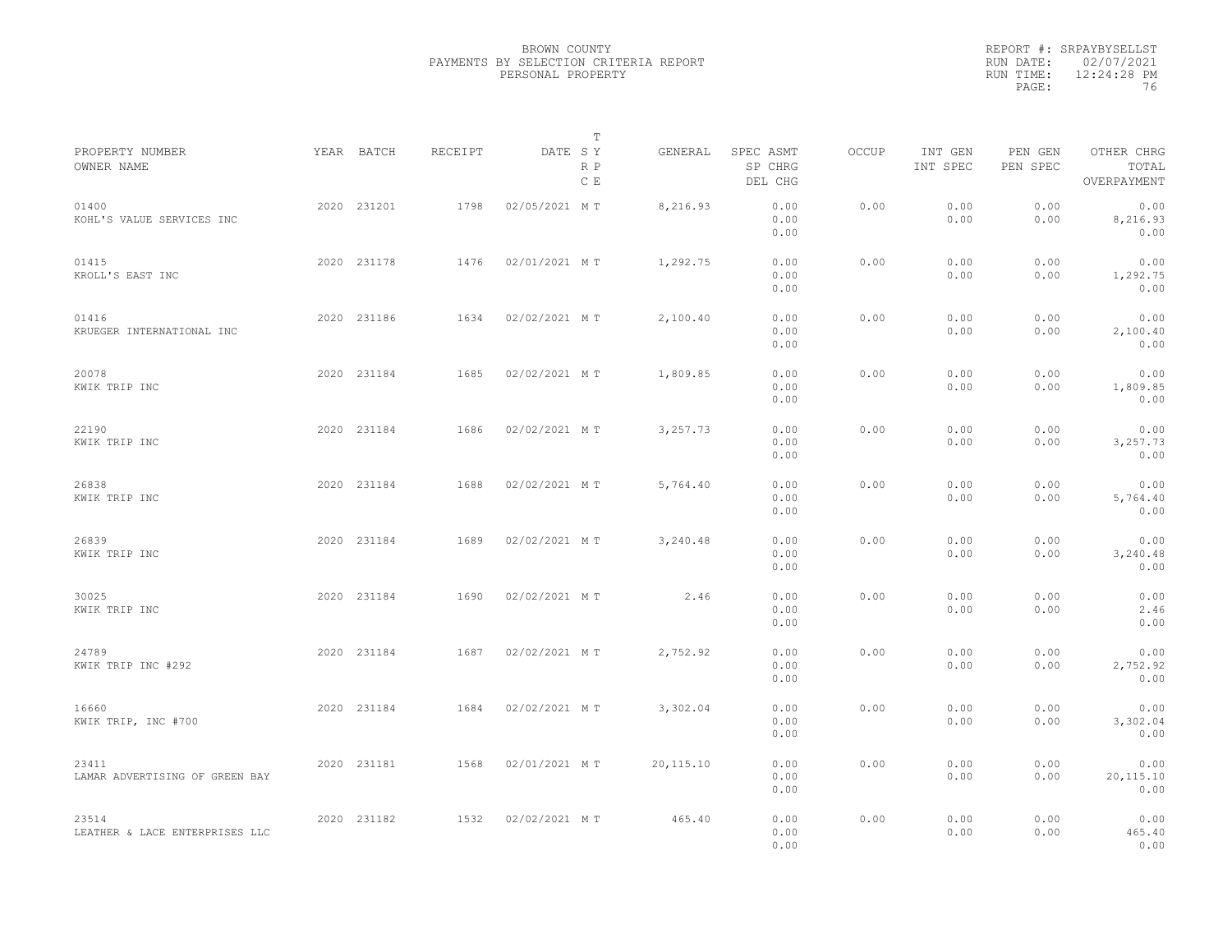|                                                      |             |         |               | Т          |            |                                 |              |                     |                     |                                    |  |
|------------------------------------------------------|-------------|---------|---------------|------------|------------|---------------------------------|--------------|---------------------|---------------------|------------------------------------|--|
| PROPERTY NUMBER<br>OWNER NAME                        | YEAR BATCH  | RECEIPT | DATE SY       | R P<br>C E | GENERAL    | SPEC ASMT<br>SP CHRG<br>DEL CHG | <b>OCCUP</b> | INT GEN<br>INT SPEC | PEN GEN<br>PEN SPEC | OTHER CHRG<br>TOTAL<br>OVERPAYMENT |  |
| 20195<br>LEBAKKENS RENT-TO-OWN                       | 2020 231185 | 1621    | 02/02/2021 MT |            | 307.78     | 0.00<br>0.00<br>0.00            | 0.00         | 0.00<br>0.00        | 0.00<br>0.00        | 0.00<br>307.78<br>0.00             |  |
| 27273<br>LIGHTEN UP SALON                            | 2020 231182 | 1692    | 02/02/2021 MT |            | 9.86       | 0.00<br>0.00<br>0.00            | 0.00         | 0.00<br>0.00        | 0.00<br>0.00        | 0.00<br>9.86<br>0.00               |  |
| 30135<br>LION'S MOUTH BOOKSTORE                      | 2020 231203 | 1802    | 02/05/2021 MT |            | 71.41      | 0.00<br>0.00<br>0.00            | 0.00         | 0.00<br>0.00        | 0.00<br>0.00        | 0.00<br>71.41<br>0.00              |  |
| 21997<br>LOWER FOX RIVER REMD LLC                    | 2020 231195 | 1771    | 02/04/2021 MT |            | 39, 272.35 | 0.00<br>0.00<br>0.00            | 0.00         | 0.00<br>0.00        | 0.00<br>0.00        | 0.00<br>39,272.35<br>0.00          |  |
| 24795<br>LYTX INC                                    | 2020 231183 | 1547    | 02/02/2021 MT |            | 17.25      | 0.00<br>0.00<br>0.00            | 0.00         | 0.00<br>0.00        | 0.00<br>0.00        | 0.00<br>17.25<br>0.00              |  |
| 26916<br>MAIN AUTO SOURCE                            | 2020 231191 | 1746    | 02/03/2021 MT |            | 61.56      | 0.00<br>0.00<br>0.00            | 0.00         | 0.00<br>0.00        | 0.00<br>0.00        | 0.00<br>61.56<br>0.00              |  |
| 19286<br>MARCUS THEATERS CORP                        | 2020 231176 | 1533    | 02/01/2021 MT |            | 3,710.79   | 0.00<br>0.00<br>0.00            | 0.00         | 0.00<br>0.00        | 0.00<br>0.00        | 0.00<br>3,710.79<br>0.00           |  |
| 26283<br>MARINE CREDIT UNION                         | 2020 231181 | 1549    | 02/01/2021 MT |            | 1,041.58   | 0.00<br>0.00<br>0.00            | 0.00         | 0.00<br>0.00        | 0.00<br>0.00        | 0.00<br>1,041.58<br>0.00           |  |
| 26844<br>MARSHALLS                                   | 2020 231201 | 1797    | 02/05/2021 MT |            | 6,074.68   | 0.00<br>370.00<br>0.00          | 0.00         | 0.00<br>0.00        | 0.00<br>0.00        | 0.00<br>6,444.68<br>0.00           |  |
| 21692<br>MASIMO AMERICAS INC                         | 2020 231182 | 1667    | 02/02/2021 MT |            | 344.73     | 0.00<br>0.00<br>0.00            | 0.00         | 0.00<br>0.00        | 0.00<br>0.00        | 0.00<br>344.73<br>0.00             |  |
| 30172<br>MCR GREEN BAY LLC                           | 2020 231191 | 1743    | 02/03/2021 MT |            | 31,700.56  | 0.00<br>0.00<br>0.00            | 0.00         | 0.00<br>0.00        | 0.00<br>0.00        | 0.00<br>31,700.56<br>0.00          |  |
| 01604<br>MEDALCRAFT MINT INC, T M M ACQUISITION CORP | 2020 231203 | 1806    | 02/05/2021 MT |            | 1,883.72   | 0.00<br>0.00<br>0.00            | 0.00         | 0.00<br>0.00        | 0.00<br>0.00        | 0.00<br>1,883.72<br>0.00           |  |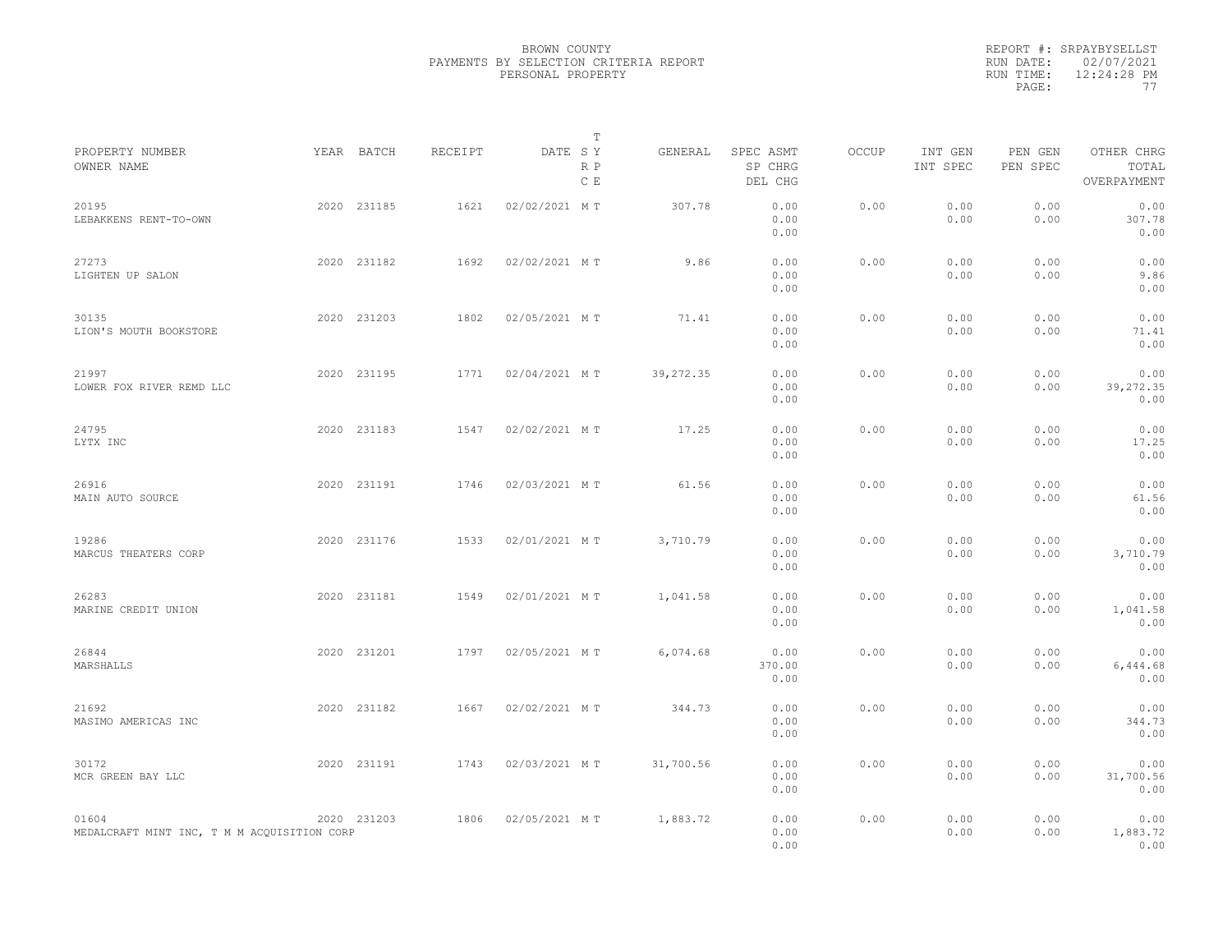|                                               |             |         |               | T          |          |                                 |              |                     |                     |                                    |  |
|-----------------------------------------------|-------------|---------|---------------|------------|----------|---------------------------------|--------------|---------------------|---------------------|------------------------------------|--|
| PROPERTY NUMBER<br>OWNER NAME                 | YEAR BATCH  | RECEIPT | DATE SY       | R P<br>C E | GENERAL  | SPEC ASMT<br>SP CHRG<br>DEL CHG | <b>OCCUP</b> | INT GEN<br>INT SPEC | PEN GEN<br>PEN SPEC | OTHER CHRG<br>TOTAL<br>OVERPAYMENT |  |
| 16674<br>MEDCO HEALTH SERVICES INC            | 2020 231187 | 1740    | 02/02/2021 MT |            | 1,142.55 | 0.00<br>0.00<br>0.00            | 0.00         | 0.00<br>0.00        | 0.00<br>0.00        | 0.00<br>1,142.55<br>0.00           |  |
| 07667<br>MELCHIORS TAXIDERMY                  | 2020 231182 | 1622    | 02/02/2021 MT |            | 19.70    | 0.00<br>0.00<br>0.00            | 0.00         | 0.00<br>0.00        | 0.00<br>0.00        | 0.00<br>19.70<br>0.00              |  |
| 01617<br>MELOTTE DISTRIBUTING INC             | 2020 231188 | 1730    | 02/03/2021 MT |            | 669.77   | 0.00<br>0.00<br>0.00            | 0.00         | 0.00<br>0.00        | 0.00<br>0.00        | 0.00<br>669.77<br>0.00             |  |
| 27283<br>MILLER TAX & ACCOUNTING SERVICES LLC | 2020 231187 | 1722    | 02/02/2021 MT |            | 73.87    | 0.00<br>0.00<br>0.00            | 0.00         | 0.00<br>0.00        | 0.00<br>0.00        | 0.00<br>73.87<br>0.00              |  |
| 26833<br>MITRA MIDWEST ACQUISITIONS LLC       | 2020 231195 | 1768    | 02/04/2021 MT |            | 288.09   | 0.00<br>0.00<br>0.00            | 0.00         | 0.00<br>0.00        | 0.00<br>0.00        | 0.00<br>288.09<br>0.00             |  |
| 26834<br>MITRA MIDWEST ACQUISITIONS LLC       | 2020 231195 | 1769    | 02/04/2021 MT |            | 393.98   | 0.00<br>0.00<br>0.00            | 0.00         | 0.00<br>0.00        | 0.00<br>0.00        | 0.00<br>393.98<br>0.00             |  |
| 10595<br>MIZKAN AMERICAS INC                  | 2020 231188 | 1711    | 02/03/2021 MT |            | 3,358.69 | 0.00<br>0.00<br>0.00            | 0.00         | 0.00<br>0.00        | 0.00<br>0.00        | 0.00<br>3,358.69<br>0.00           |  |
| 27574<br>MONROE A DUB INC                     | 2020 231176 | 1520    | 02/01/2021 MT |            | 135.43   | 0.00<br>0.00<br>0.00            | 0.00         | 0.00<br>0.00        | 0.00<br>0.00        | 0.00<br>135.43<br>0.00             |  |
| 01675<br>MORLEY-MURPHY CO                     | 2020 231178 | 1491    | 02/01/2021 MT |            | 169.91   | 0.00<br>0.00<br>0.00            | 0.00         | 0.00<br>0.00        | 0.00<br>0.00        | 0.00<br>169.91<br>0.00             |  |
| 12318<br>MOTHER BEAD, THE                     | 2020 231201 | 1790    | 02/05/2021 MT |            | 27.08    | 0.00<br>0.00<br>0.00            | 0.00         | 0.00<br>0.00        | 0.00<br>0.00        | 0.00<br>27.08<br>0.00              |  |
| 30030<br>MOVE FITNESS                         | 2020 231203 | 1804    | 02/05/2021 MT |            | 332.41   | 0.00<br>0.00<br>0.00            | 0.00         | 0.00<br>0.00        | 0.00<br>0.00        | 0.00<br>332.41<br>0.00             |  |
| 16682<br>MULTIPOND AMERICA                    | 2020 231194 | 1766    | 02/04/2021 MT |            | 1,886.18 | 0.00<br>0.00<br>0.00            | 0.00         | 0.00<br>0.00        | 0.00<br>0.00        | 0.00<br>1,886.18<br>0.00           |  |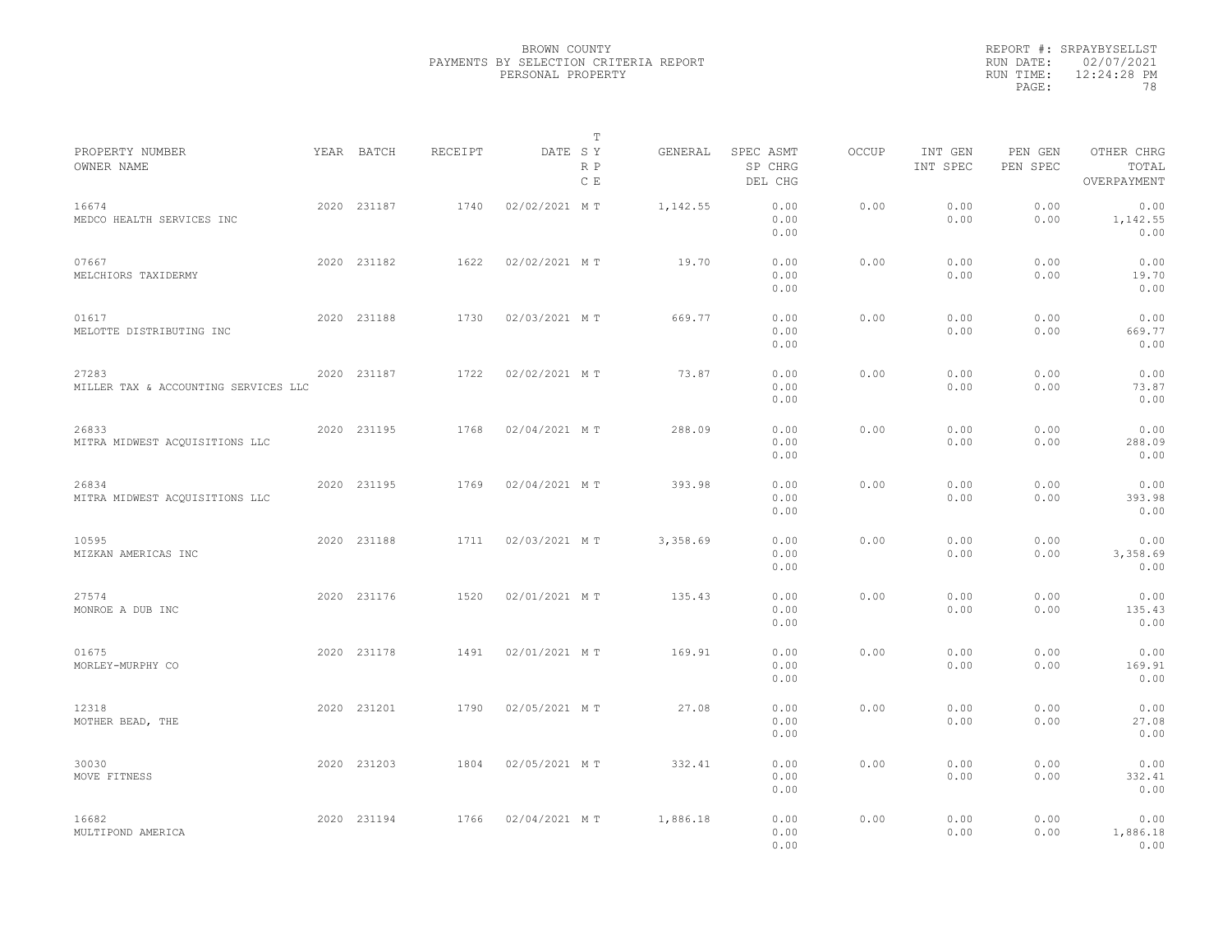|                                            |             |         | T                     |          |                                 |       |                     |                     |                                    |  |
|--------------------------------------------|-------------|---------|-----------------------|----------|---------------------------------|-------|---------------------|---------------------|------------------------------------|--|
| PROPERTY NUMBER<br>OWNER NAME              | YEAR BATCH  | RECEIPT | DATE SY<br>R P<br>C E | GENERAL  | SPEC ASMT<br>SP CHRG<br>DEL CHG | OCCUP | INT GEN<br>INT SPEC | PEN GEN<br>PEN SPEC | OTHER CHRG<br>TOTAL<br>OVERPAYMENT |  |
| 30100<br>MURPHY LAW FIRM                   | 2020 231201 | 1795    | 02/05/2021 MT         | 12.31    | 0.00<br>0.00<br>0.00            | 0.00  | 0.00<br>0.00        | 0.00<br>0.00        | 0.00<br>12.31<br>0.00              |  |
| 04631<br>NANIOT'S AUTO SERVICE             | 2020 231185 | 1725    | 02/02/2021 MT         | 27.08    | 0.00<br>0.00<br>0.00            | 0.00  | 0.00<br>0.00        | 0.00<br>0.00        | 0.00<br>27.08<br>0.00              |  |
| 27607<br>NESTLE USA INC                    | 2020 231181 | 1534    | 02/01/2021 MT         | 103.42   | 0.00<br>0.00<br>0.00            | 0.00  | 0.00<br>0.00        | 0.00<br>0.00        | 0.00<br>103.42<br>0.00             |  |
| 19259<br>NICOLET JOINT VENTURES LLC        | 2020 231181 | 1543    | 02/01/2021 MT         | 125.57   | 0.00<br>0.00<br>0.00            | 0.00  | 0.00<br>0.00        | 0.00<br>0.00        | 0.00<br>125.57<br>0.00             |  |
| 21077<br>NINTH STREET SALON                | 2020 231184 | 1677    | 02/02/2021 MT         | 36.94    | 0.00<br>0.00<br>0.00            | 0.00  | 0.00<br>0.00        | 0.00<br>0.00        | 0.00<br>36.94<br>0.00              |  |
| 14042<br>NORTH CENTRAL PALLET SALES INC    | 2020 231184 | 1624    | 02/02/2021 MT         | 886.45   | 0.00<br>0.00<br>0.00            | 0.00  | 0.00<br>0.00        | 0.00<br>0.00        | 0.00<br>886.45<br>0.00             |  |
| 01776<br>NORTHERN PAPER MILLS CREDIT UNION | 2020 231182 | 1702    | 02/02/2021 MT         | 477.70   | 0.00<br>0.00<br>0.00            | 0.00  | 0.00<br>0.00        | 0.00<br>0.00        | 0.00<br>477.70<br>0.00             |  |
| 27257<br>OMG-KIM3 INC                      | 2020 231187 | 1734    | 02/02/2021 MT         | 1,076.06 | 0.00<br>0.00<br>0.00            | 0.00  | 0.00<br>0.00        | 0.00<br>0.00        | 0.00<br>1,076.06<br>0.00           |  |
| 24275<br>ON BROADWAY, INC.                 | 2020 231182 | 1594    | 02/02/2021 MT         | 132.96   | 0.00<br>0.00<br>0.00            | 0.00  | 0.00<br>0.00        | 0.00<br>0.00        | 0.00<br>132.96<br>0.00             |  |
| 21698<br>PANADERIA                         | 2020 231186 | 1701    | 02/02/2021 MT         | 233.93   | 0.00<br>0.00<br>0.00            | 0.00  | 0.00<br>0.00        | 0.00<br>0.00        | 0.00<br>233.93<br>0.00             |  |
| 01799<br>PAPER CONVERTING MACH CO          | 2020 231176 | 1529    | 02/01/2021 MT         | 3,779.73 | 0.00<br>0.00<br>0.00            | 0.00  | 0.00<br>0.00        | 0.00<br>0.00        | 0.00<br>3,779.73<br>0.00           |  |
| 16719<br>PARAGON STUDIO                    | 2020 231194 | 1777    | 02/04/2021 MT         | 9.86     | 0.00<br>0.00<br>0.00            | 0.00  | 0.00<br>0.00        | 0.00<br>0.00        | 0.00<br>9.86<br>0.00               |  |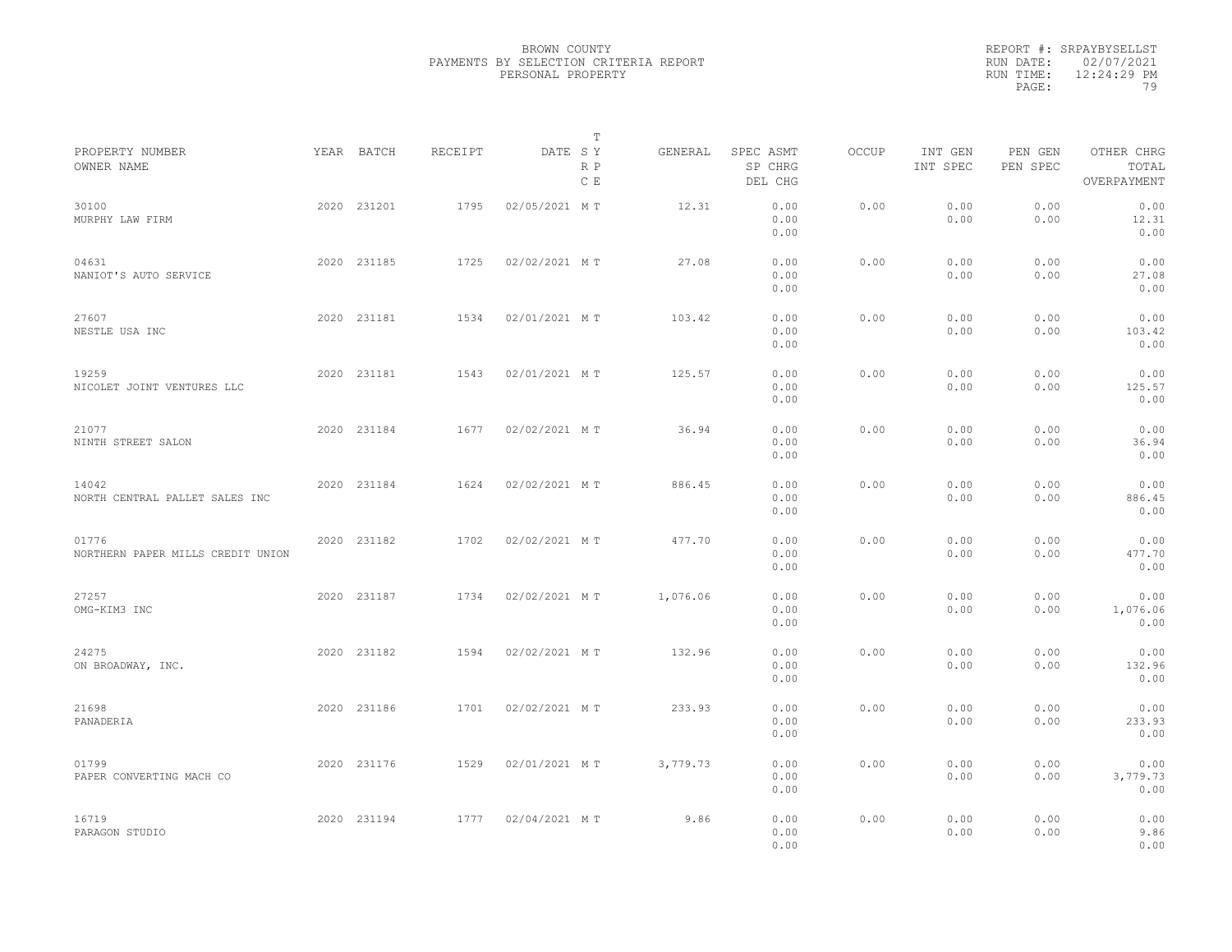|           | REPORT #: SRPAYBYSELLST |
|-----------|-------------------------|
|           | RUN DATE: 02/07/2021    |
| RUN TIME: | $12:24:29$ PM           |
| PAGE:     | 80                      |

|                                             |             |         |               | T          |             |                                 |       |                     |                     |                                    |  |
|---------------------------------------------|-------------|---------|---------------|------------|-------------|---------------------------------|-------|---------------------|---------------------|------------------------------------|--|
| PROPERTY NUMBER<br>OWNER NAME               | YEAR BATCH  | RECEIPT | DATE SY       | R P<br>C E | GENERAL     | SPEC ASMT<br>SP CHRG<br>DEL CHG | OCCUP | INT GEN<br>INT SPEC | PEN GEN<br>PEN SPEC | OTHER CHRG<br>TOTAL<br>OVERPAYMENT |  |
| 08758<br>PARKER COATINGS INC                | 2020 231184 | 1672    | 02/02/2021 MT |            | 443.23      | 0.00<br>0.00<br>0.00            | 0.00  | 0.00<br>0.00        | 0.00<br>0.00        | 0.00<br>443.23<br>0.00             |  |
| 11812<br>PFOTENHAUER FUNERAL HOME EAST LTD  | 2020 231182 | 1616    | 02/02/2021 MT |            | 184.68      | 0.00<br>0.00<br>0.00            | 0.00  | 0.00<br>0.00        | 0.00<br>0.00        | 0.00<br>184.68<br>0.00             |  |
| 16169<br>PGBG LLC                           | 2020 231178 | 1495    | 02/01/2021 MT |            | 411.21      | 0.00<br>0.00<br>0.00            | 0.00  | 0.00<br>0.00        | 0.00<br>0.00        | 0.00<br>411.21<br>0.00             |  |
| 13469<br>PH HOSPITALITY GROUP LLC           | 2020 231182 | 1652    | 02/02/2021 MT |            | 608.22      | 0.00<br>0.00<br>0.00            | 0.00  | 0.00<br>0.00        | 0.00<br>0.00        | 0.00<br>608.22<br>0.00             |  |
| 13471<br>PH HOSPITALITY GROUP LLC           | 2020 231182 | 1651    | 02/02/2021 MT |            | 763.33      | 0.00<br>0.00<br>0.00            | 0.00  | 0.00<br>0.00        | 0.00<br>0.00        | 0.00<br>763.33<br>0.00             |  |
| 20069<br>PH HOSPITALITY GROUP LLC           | 2020 231182 | 1653    | 02/02/2021 MT |            | 1,243.49    | 0.00<br>0.00<br>0.00            | 0.00  | 0.00<br>0.00        | 0.00<br>0.00        | 0.00<br>1,243.49<br>0.00           |  |
| 24070<br>PODS ENTERPRISES INC               | 2020 231193 | 1757    | 02/04/2021 MT |            | 726.40      | 0.00<br>0.00<br>0.00            | 0.00  | 0.00<br>0.00        | 0.00<br>0.00        | 0.00<br>726.40<br>0.00             |  |
| 01935<br>POMPS TIRE SERVICE INC             | 2020 231193 | 1753    | 02/04/2021 MT |            | 5,934.31    | 0.00<br>0.00<br>0.00            | 0.00  | 0.00<br>0.00        | 0.00<br>0.00        | 0.00<br>5,934.31<br>0.00           |  |
| 24278<br>POMPS TIRE SERVICE INC             | 2020 231193 | 1754    | 02/04/2021 MT |            | 140.36      | 0.00<br>0.00<br>0.00            | 0.00  | 0.00<br>0.00        | 0.00<br>0.00        | 0.00<br>140.36<br>0.00             |  |
| 30169<br>PRIMO WATER CORP                   | 2020 231201 | 1780    | 02/05/2021 MT |            | 17.25       | 0.00<br>0.00<br>0.00            | 0.00  | 0.00<br>0.00        | 0.00<br>0.00        | 0.00<br>17.25<br>0.00              |  |
| 01971<br>PROCTER & GAMBLE PAPER PRODUCTS CO | 2020 231181 | 1542    | 02/01/2021 MT |            | 402, 974.42 | 0.00<br>0.00<br>0.00            | 0.00  | 0.00<br>0.00        | 0.00<br>0.00        | 0.00<br>402, 974.42<br>0.00        |  |
| 19013<br>PROCTER & GAMBLE PAPER PRODUCTS CO | 2020 231181 | 1541    | 02/01/2021 MT |            | 14,409.79   | 0.00<br>0.00<br>0.00            | 0.00  | 0.00<br>0.00        | 0.00<br>0.00        | 0.00<br>14,409.79<br>0.00          |  |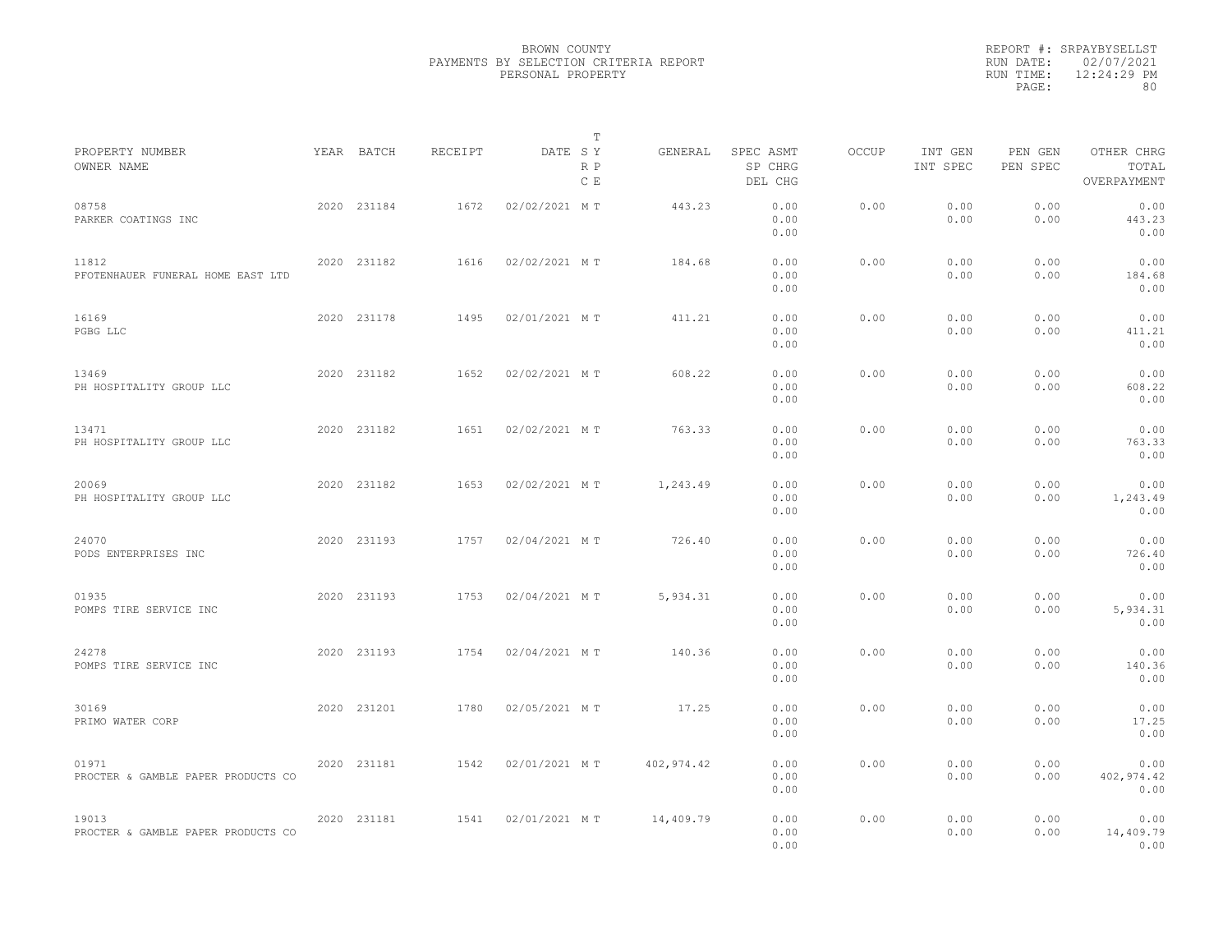|                                         |             |         |               | T          |          |                                 |              |                     |                     |                                    |  |
|-----------------------------------------|-------------|---------|---------------|------------|----------|---------------------------------|--------------|---------------------|---------------------|------------------------------------|--|
| PROPERTY NUMBER<br>OWNER NAME           | YEAR BATCH  | RECEIPT | DATE SY       | R P<br>C E | GENERAL  | SPEC ASMT<br>SP CHRG<br>DEL CHG | <b>OCCUP</b> | INT GEN<br>INT SPEC | PEN GEN<br>PEN SPEC | OTHER CHRG<br>TOTAL<br>OVERPAYMENT |  |
| 13989<br>PROFESSIONAL GUARDIANSHIPS INC | 2020 231193 | 1764    | 02/04/2021 MT |            | 236.39   | 0.00<br>0.00<br>0.00            | 0.00         | 0.00<br>0.00        | 0.00<br>0.00        | 0.00<br>236.39<br>0.00             |  |
| 25530<br>QUEST CIVIL ENGINEERS LLC      | 2020 231181 | 1545    | 02/01/2021 MT |            | 22.16    | 0.00<br>0.00<br>0.00            | 0.00         | 0.00<br>0.00        | 0.00<br>0.00        | 0.00<br>22.16<br>0.00              |  |
| 26943<br>RAILWORKS TRACK SYSTEMS INC    | 2020 231201 | 1788    | 02/05/2021 MT |            | 288.09   | 0.00<br>0.00<br>0.00            | 0.00         | 0.00<br>0.00        | 0.00<br>0.00        | 0.00<br>288.09<br>0.00             |  |
| 12460<br>RANDSTAD US LLC                | 2020 231191 | 1745    | 02/03/2021 MT |            | 216.68   | 0.00<br>0.00<br>0.00            | 0.00         | 0.00<br>0.00        | 0.00<br>0.00        | 0.00<br>216.68<br>0.00             |  |
| 22237<br>REAL D INC                     | 2020 231181 | 1567    | 02/01/2021 MT |            | 86.19    | 0.00<br>0.00<br>0.00            | 0.00         | 0.00<br>0.00        | 0.00<br>0.00        | 0.00<br>86.19<br>0.00              |  |
| 30106<br>REGIONAL FINANCE CORPORATION   | 2020 231188 | 1736    | 02/03/2021 MT |            | 672.22   | 0.00<br>0.00<br>0.00            | 0.00         | 0.00<br>0.00        | 0.00<br>0.00        | 0.00<br>672.22<br>0.00             |  |
| 23455<br>RICOH USA INC                  | 2020 231201 | 1792    | 02/05/2021 MT |            | 1,716.28 | 0.00<br>0.00<br>0.00            | 0.00         | 0.00<br>0.00        | 0.00<br>0.00        | 0.00<br>1,716.28<br>0.00           |  |
| 30202<br>RICOH USA INC                  | 2020 231201 | 1794    | 02/05/2021 MT |            | 421.07   | 0.00<br>0.00<br>0.00            | 0.00         | 0.00<br>0.00        | 0.00<br>0.00        | 0.00<br>421.07<br>0.00             |  |
| 30203<br>RICOH USA INC                  | 2020 231201 | 1793    | 02/05/2021 MT |            | 22.16    | 0.00<br>0.00<br>0.00            | 0.00         | 0.00<br>0.00        | 0.00<br>0.00        | 0.00<br>22.16<br>0.00              |  |
| 00346<br>ROBERT W BAIRD & CO INC        | 2020 231203 | 1805    | 02/05/2021 MT |            | 2,509.16 | 0.00<br>0.00<br>0.00            | 0.00         | 0.00<br>0.00        | 0.00<br>0.00        | 0.00<br>2,509.16<br>0.00           |  |
| 06077<br>ROGAN'S SHOES INC              | 2020 231176 | 1521    | 02/01/2021 MT |            | 196.99   | 0.00<br>0.00<br>0.00            | 0.00         | 0.00<br>0.00        | 0.00<br>0.00        | 0.00<br>196.99<br>0.00             |  |
| 08439<br>ROGAN'S SHOES INC              | 2020 231181 | 1544    | 02/01/2021 MT |            | 142.82   | 0.00<br>0.00<br>0.00            | 0.00         | 0.00<br>0.00        | 0.00<br>0.00        | 0.00<br>142.82<br>0.00             |  |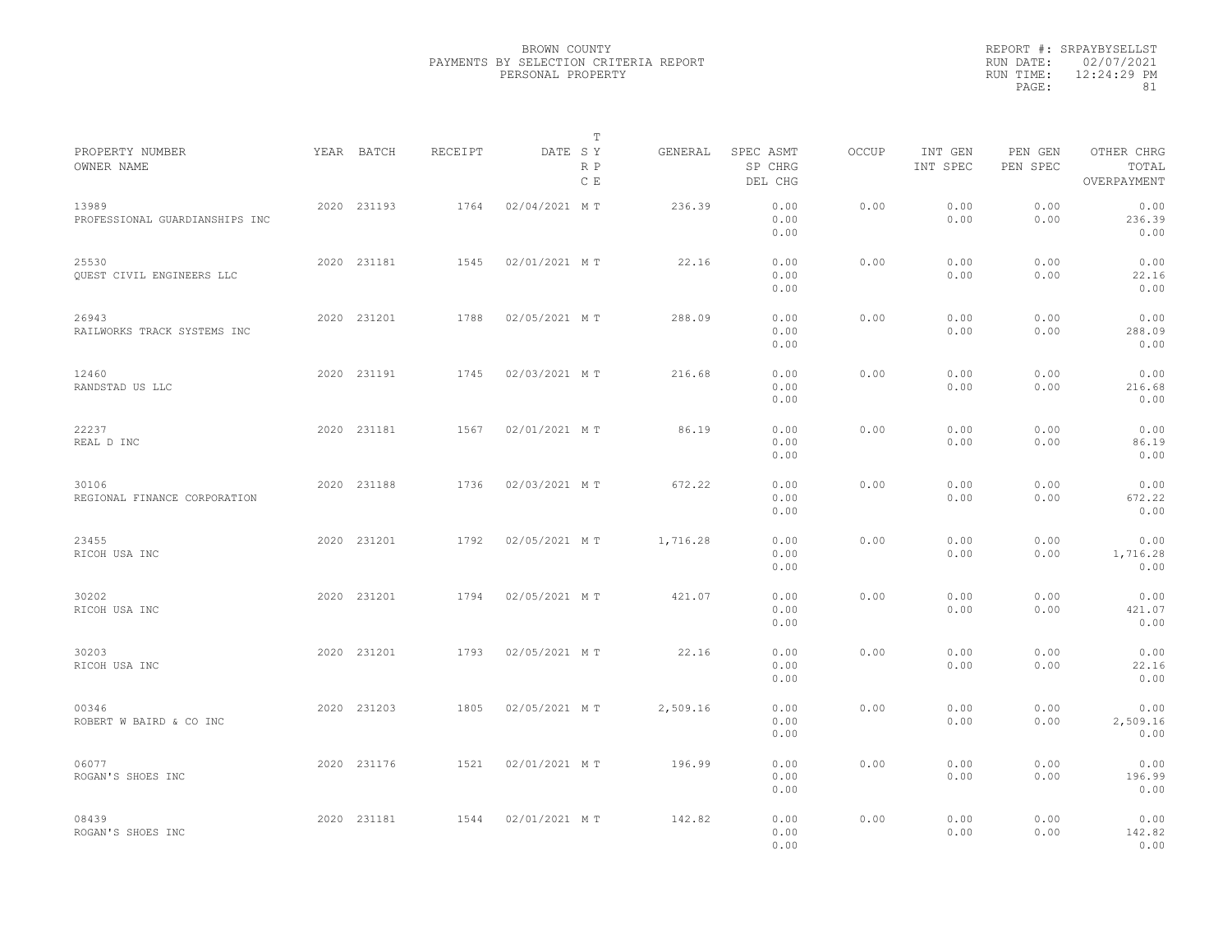| PROPERTY NUMBER                                 | YEAR BATCH  | <b>RECEIPT</b> | DATE SY       | т<br>GENERAL | SPEC ASMT            | <b>OCCUP</b> | INT GEN      | PEN GEN      | OTHER CHRG               |  |
|-------------------------------------------------|-------------|----------------|---------------|--------------|----------------------|--------------|--------------|--------------|--------------------------|--|
| OWNER NAME                                      |             |                | R P<br>C E    |              | SP CHRG<br>DEL CHG   |              | INT SPEC     | PEN SPEC     | TOTAL<br>OVERPAYMENT     |  |
| 14433<br>ROSIE'S SUNSEEKERS INC                 | 2020 231184 | 1646           | 02/02/2021 MT | 24.62        | 0.00<br>0.00<br>0.00 | 0.00         | 0.00<br>0.00 | 0.00<br>0.00 | 0.00<br>24.62<br>0.00    |  |
| 27240<br>ROSS CORP                              | 2020 231184 | 1658           | 02/02/2021 MT | 7,382.19     | 0.00<br>0.00<br>0.00 | 0.00         | 0.00<br>0.00 | 0.00<br>0.00 | 0.00<br>7,382.19<br>0.00 |  |
| 26190<br>ROSS CORP                              | 2020 231185 | 1731           | 02/02/2021 MT | 5,409.83     | 0.00<br>0.00<br>0.00 | 0.00         | 0.00<br>0.00 | 0.00<br>0.00 | 0.00<br>5,409.83<br>0.00 |  |
| 24280<br>ROUNDABOUT, THE LLC                    | 2020 231185 | 1732           | 02/02/2021 MT | 265.93       | 0.00<br>0.00<br>0.00 | 0.00         | 0.00<br>0.00 | 0.00<br>0.00 | 0.00<br>265.93<br>0.00   |  |
| 25732<br>R-TEK COATINGS LLC                     | 2020 231187 | 1735           | 02/02/2021 MT | 748.56       | 0.00<br>0.00<br>0.00 | 0.00         | 0.00<br>0.00 | 0.00<br>0.00 | 0.00<br>748.56<br>0.00   |  |
| 22824<br>SABRA HEALTH CARE HOLDINGS III LLC     | 2020 231186 | 1625           | 02/02/2021 MT | 3,105.05     | 0.00<br>0.00<br>0.00 | 0.00         | 0.00<br>0.00 | 0.00<br>0.00 | 0.00<br>3,105.05<br>0.00 |  |
| 06076<br>SALLY BEAUTY SUPPLY #700               | 2020 231185 | 1715           | 02/02/2021 MT | 258.55       | 0.00<br>0.00<br>0.00 | 0.00         | 0.00<br>0.00 | 0.00<br>0.00 | 0.00<br>258.55<br>0.00   |  |
| 23569<br>SALON AURA                             | 2020 231185 | 1676           | 02/02/2021 MT | 5,784.11     | 0.00<br>0.00<br>0.00 | 0.00         | 0.00<br>0.00 | 0.00<br>0.00 | 0.00<br>5,784.11<br>0.00 |  |
| 27588<br>SANEHA PETROLEUM                       | 2020 231181 | 1601           | 02/01/2021 MT | 88.64        | 0.00<br>0.00<br>0.00 | 0.00         | 0.00<br>0.00 | 0.00<br>0.00 | 0.00<br>88.64<br>0.00    |  |
| 27038<br>SBA TOWER IX LLC                       | 2020 231184 | 1659           | 02/02/2021 MT | 3,252.79     | 0.00<br>0.00<br>0.00 | 0.00         | 0.00<br>0.00 | 0.00<br>0.00 | 0.00<br>3,252.79<br>0.00 |  |
| 26947<br>SCOLI SMART                            | 2020 231184 | 1674           | 02/02/2021 MT | 177.29       | 0.00<br>0.00<br>0.00 | 0.00         | 0.00<br>0.00 | 0.00<br>0.00 | 0.00<br>177.29<br>0.00   |  |
| 18865<br>SENIOR INSURANCE & INVESTMENT SERVICES | 2020 231178 | 1501           | 02/01/2021 MT | 14.76        | 0.00<br>0.00<br>0.00 | 0.00         | 0.00<br>0.00 | 0.00<br>0.00 | 0.00<br>14.76<br>0.00    |  |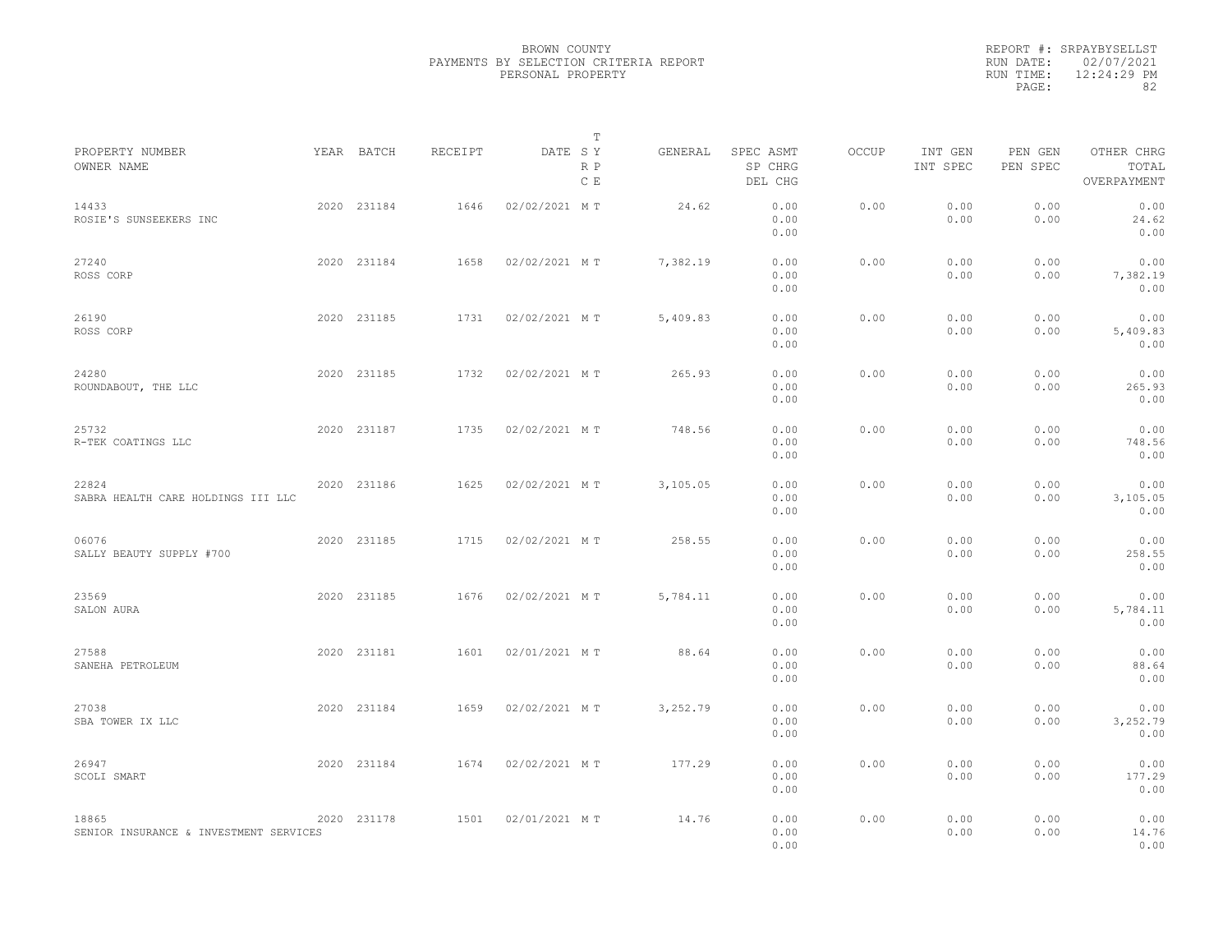|                                             |             |         |               | T          |           |                                 |       |                     |                     |                                    |
|---------------------------------------------|-------------|---------|---------------|------------|-----------|---------------------------------|-------|---------------------|---------------------|------------------------------------|
| PROPERTY NUMBER<br>OWNER NAME               | YEAR BATCH  | RECEIPT | DATE SY       | R P<br>C E | GENERAL   | SPEC ASMT<br>SP CHRG<br>DEL CHG | OCCUP | INT GEN<br>INT SPEC | PEN GEN<br>PEN SPEC | OTHER CHRG<br>TOTAL<br>OVERPAYMENT |
| 20829<br>SEURA INC                          | 2020 231186 | 1673    | 02/02/2021 MT |            | 7,923.90  | 0.00<br>0.00<br>0.00            | 0.00  | 0.00<br>0.00        | 0.00<br>0.00        | 0.00<br>7,923.90<br>0.00           |
| 14778<br>SHOWCASE KITCHENS INC              | 2020 231185 | 1619    | 02/02/2021 MT |            | 1,531.59  | 0.00<br>0.00<br>0.00            | 0.00  | 0.00<br>0.00        | 0.00<br>0.00        | 0.00<br>1,531.59<br>0.00           |
| 24208<br>SIEMENS HEALTHCARE DIAGNOSTICS INC | 2020 231182 | 1641    | 02/02/2021 MT |            | 137.90    | 0.00<br>0.00<br>0.00            | 0.00  | 0.00<br>0.00        | 0.00<br>0.00        | 0.00<br>137.90<br>0.00             |
| 22245<br>SMOOTH MONEY LLC                   | 2020 231187 | 1712    | 02/02/2021 MT |            | 371.83    | 0.00<br>0.00<br>0.00            | 0.00  | 0.00<br>0.00        | 0.00<br>0.00        | 0.00<br>371.83<br>0.00             |
| 22808<br>SMOOTH MONEY OF IOWA LLC           | 2020 231187 | 1713    | 02/02/2021 MT |            | 603.28    | 0.00<br>0.00<br>0.00            | 0.00  | 0.00<br>0.00        | 0.00<br>0.00        | 0.00<br>603.28<br>0.00             |
| 23981<br>SOFIDEL AMERICA CORP               | 2020 231186 | 1681    | 02/02/2021 MT |            | 15,178.06 | 0.00<br>0.00<br>0.00            | 0.00  | 0.00<br>0.00        | 0.00<br>0.00        | 0.00<br>15,178.06<br>0.00          |
| 27039<br>SPECTRASITE COMMUNICATIONS INC WI  | 2020 231181 | 1591    | 02/01/2021 MT |            | 3,356.21  | 0.00<br>0.00<br>0.00            | 0.00  | 0.00<br>0.00        | 0.00<br>0.00        | 0.00<br>3,356.21<br>0.00           |
| 27040<br>SPECTRASITE COMMUNICATIONS INC WI  | 2020 231181 | 1592    | 02/01/2021 MT |            | 3,925.01  | 0.00<br>0.00<br>0.00            | 0.00  | 0.00<br>0.00        | 0.00<br>0.00        | 0.00<br>3,925.01<br>0.00           |
| 13481<br>SPEE DEE DELIVERY SERVICE INC      | 2020 231181 | 1595    | 02/01/2021 MT |            | 27.08     | 0.00<br>0.00<br>0.00            | 0.00  | 0.00<br>0.00        | 0.00<br>0.00        | 0.00<br>27.08<br>0.00              |
| 22900<br>SPLASH OF STYLE                    | 2020 231201 | 1789    | 02/05/2021 MT |            | 44.32     | 0.00<br>0.00<br>0.00            | 0.00  | 0.00<br>0.00        | 0.00<br>0.00        | 0.00<br>44.32<br>0.00              |
| 02227<br>STAR ELECTRIC SERVICE INC          | 2020 231181 | 1556    | 02/01/2021 MT |            | 27.08     | 0.00<br>0.00<br>0.00            | 0.00  | 0.00<br>0.00        | 0.00<br>0.00        | 0.00<br>27.08<br>0.00              |
| 18964<br>STATE FARM MUTUAL AUTO INSURANCE   | 2020 231182 | 1524    | 02/02/2021 MT |            | 19.70     | 0.00<br>0.00<br>0.00            | 0.00  | 0.00<br>0.00        | 0.00<br>0.00        | 0.00<br>19.70<br>0.00              |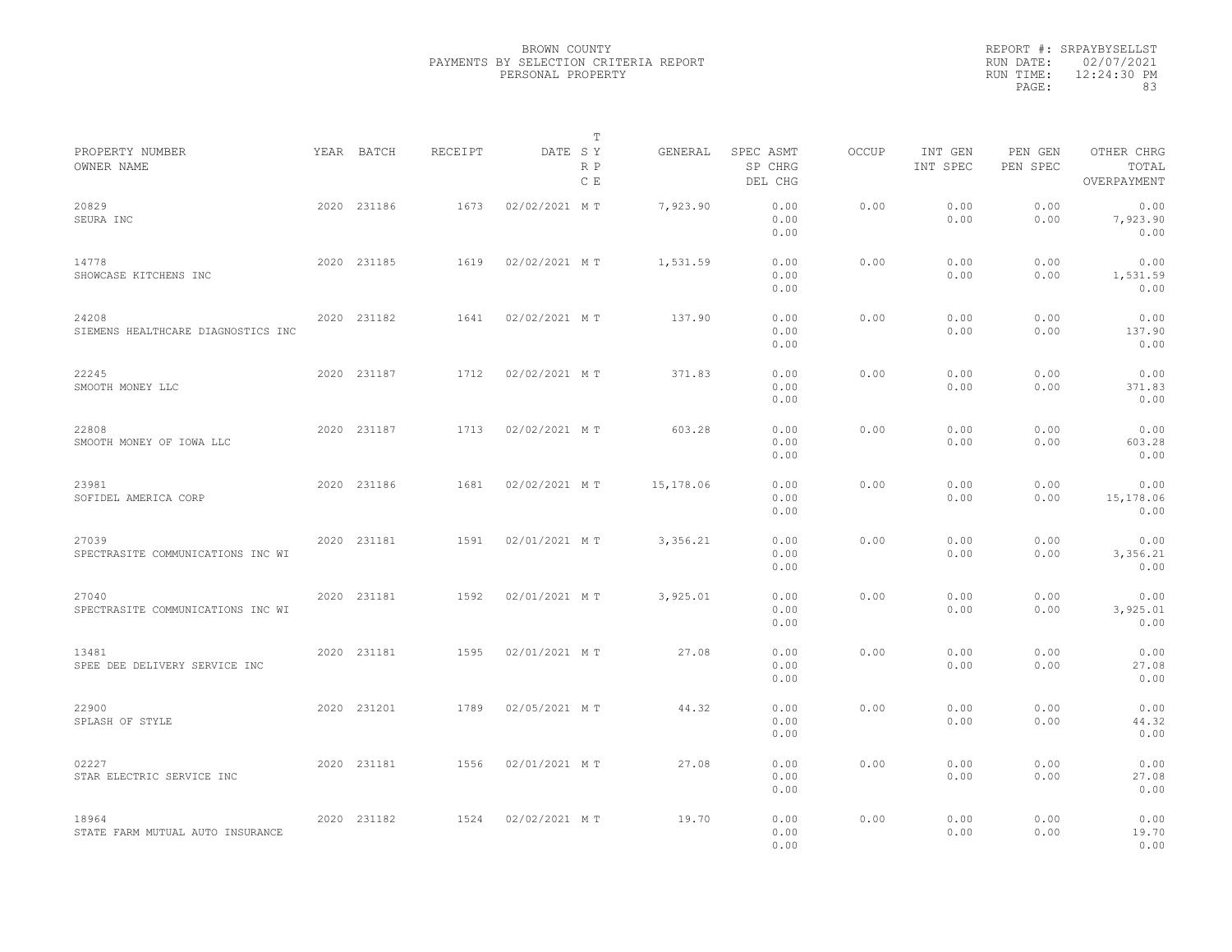|                                                    |             |         | T                     |          |                                 |              |                     |                     |                                    |
|----------------------------------------------------|-------------|---------|-----------------------|----------|---------------------------------|--------------|---------------------|---------------------|------------------------------------|
| PROPERTY NUMBER<br>OWNER NAME                      | YEAR BATCH  | RECEIPT | DATE SY<br>R P<br>C E | GENERAL  | SPEC ASMT<br>SP CHRG<br>DEL CHG | <b>OCCUP</b> | INT GEN<br>INT SPEC | PEN GEN<br>PEN SPEC | OTHER CHRG<br>TOTAL<br>OVERPAYMENT |
| 26202<br>STATE FARM MUTUAL AUTO INSURANCE CO       | 2020 231182 | 1525    | 02/02/2021 MT         | 4.91     | 0.00<br>0.00<br>0.00            | 0.00         | 0.00<br>0.00        | 0.00<br>0.00        | 0.00<br>4.91<br>0.00               |
| 26868<br>STATE FARM MUTUAL AUTO INSURANCE CO       | 2020 231182 | 1526    | 02/02/2021 MT         | 24.62    | 0.00<br>0.00<br>0.00            | 0.00         | 0.00<br>0.00        | 0.00<br>0.00        | 0.00<br>24.62<br>0.00              |
| 16669<br>STATE FARM MUTUAL AUTOMOBILE INSURANCE CO | 2020 231182 | 1522    | 02/02/2021 MT         | 14.76    | 0.00<br>0.00<br>0.00            | 0.00         | 0.00<br>0.00        | 0.00<br>0.00        | 0.00<br>14.76<br>0.00              |
| 16670<br>STATE FARM MUTUAL AUTOMOBILE INSURANCE CO | 2020 231182 | 1523    | 02/02/2021 MT         | 14.76    | 0.00<br>0.00<br>0.00            | 0.00         | 0.00<br>0.00        | 0.00<br>0.00        | 0.00<br>14.76<br>0.00              |
| 13362<br>STIFEL, NICOLAUS & COMPANY INC            | 2020 231194 | 1779    | 02/04/2021 MT         | 1,034.20 | 0.00<br>0.00<br>0.00            | 0.00         | 0.00<br>0.00        | 0.00<br>0.00        | 0.00<br>1,034.20<br>0.00           |
| 26125<br>TAX SERVICES OF AMERICAN                  | 2020 231187 | 1724    | 02/02/2021 MT         | 118.19   | 0.00<br>0.00<br>0.00            | 0.00         | 0.00<br>0.00        | 0.00<br>0.00        | 0.00<br>118.19<br>0.00             |
| 02316<br>TAYLOR CREEK INC                          | 2020 231185 | 1618    | 02/02/2021 MT         | 679.61   | 0.00<br>0.00<br>0.00            | 0.00         | 0.00<br>0.00        | 0.00<br>0.00        | 0.00<br>679.61<br>0.00             |
| 02357<br>THOMPSON SHEET METAL & HEATING INC        | 2020 231176 | 1530    | 02/01/2021 MT         | 118.19   | 0.00<br>0.00<br>0.00            | 0.00         | 0.00<br>0.00        | 0.00<br>0.00        | 0.00<br>118.19<br>0.00             |
| 18941<br>TIAA COMMERCIAL FINANCE INC               | 2020 231187 | 1721    | 02/02/2021 MT         | 334.88   | 0.00<br>0.00<br>0.00            | 0.00         | 0.00<br>0.00        | 0.00<br>0.00        | 0.00<br>334.88<br>0.00             |
| 30175<br>TIAA COMMERCIAL FINANCE INC               | 2020 231187 | 1718    | 02/02/2021 MT         | 76.33    | 0.00<br>0.00<br>0.00            | 0.00         | 0.00<br>0.00        | 0.00<br>0.00        | 0.00<br>76.33<br>0.00              |
| 30176<br>TIAA COMMERCIAL FINANCE INC               | 2020 231187 | 1719    | 02/02/2021 MT         | 64.02    | 0.00<br>0.00<br>0.00            | 0.00         | 0.00<br>0.00        | 0.00<br>0.00        | 0.00<br>64.02<br>0.00              |
| 30177<br>TIAA COMMERCIAL FINANCE INC               | 2020 231187 | 1720    | 02/02/2021 MT         | 39.39    | 0.00<br>0.00<br>0.00            | 0.00         | 0.00<br>0.00        | 0.00<br>0.00        | 0.00<br>39.39<br>0.00              |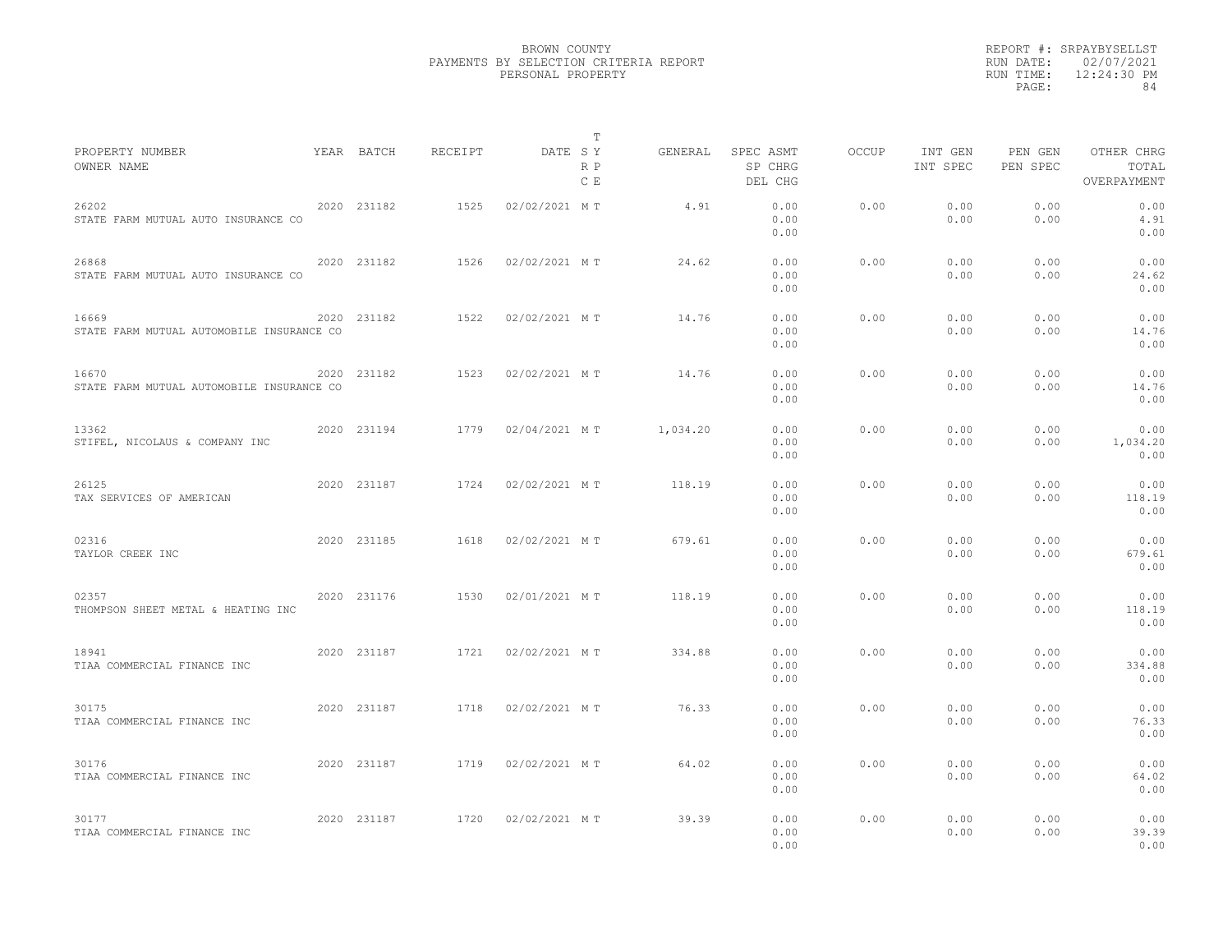|                                         |             |         | T                     |           |                                 |              |                     |                     |                                    |  |
|-----------------------------------------|-------------|---------|-----------------------|-----------|---------------------------------|--------------|---------------------|---------------------|------------------------------------|--|
| PROPERTY NUMBER<br>OWNER NAME           | YEAR BATCH  | RECEIPT | DATE SY<br>R P<br>C E | GENERAL   | SPEC ASMT<br>SP CHRG<br>DEL CHG | <b>OCCUP</b> | INT GEN<br>INT SPEC | PEN GEN<br>PEN SPEC | OTHER CHRG<br>TOTAL<br>OVERPAYMENT |  |
| 30162<br>TIMEPAYMENT CORP               | 2020 231193 | 1756    | 02/04/2021 MT         | 179.76    | 0.00<br>0.00<br>0.00            | 0.00         | 0.00<br>0.00        | 0.00<br>0.00        | 0.00<br>179.76<br>0.00             |  |
| 14083<br>TIMSAN'S INC                   | 2020 231182 | 1593    | 02/02/2021 MT         | 379.20    | 0.00<br>0.00<br>0.00            | 0.00         | 0.00<br>0.00        | 0.00<br>0.00        | 0.00<br>379.20<br>0.00             |  |
| 01591<br>TJX COMPANIES INC              | 2020 231201 | 1796    | 02/05/2021 MT         | 6,860.17  | 0.00<br>0.00<br>0.00            | 0.00         | 0.00<br>0.00        | 0.00<br>0.00        | 0.00<br>6,860.17<br>0.00           |  |
| 27561<br>TNT CRUST LLC                  | 2020 231185 | 1742    | 02/02/2021 MT         | 30,068.01 | 0.00<br>0.00<br>0.00            | 0.00         | 0.00<br>0.00        | 0.00<br>0.00        | 0.00<br>30,068.01<br>0.00          |  |
| 22314<br>TRAVELING CHEF, THE LLC        | 2020 231187 | 1752    | 02/02/2021 MT         | 664.84    | 0.00<br>0.00<br>0.00            | 0.00         | 0.00<br>0.00        | 0.00<br>0.00        | 0.00<br>664.84<br>0.00             |  |
| 02427<br>UNITED PARCEL SERVICE INC      | 2020 231176 | 1514    | 02/01/2021 MT         | 672.22    | 0.00<br>0.00<br>0.00            | 0.00         | 0.00<br>0.00        | 0.00<br>0.00        | 0.00<br>672.22<br>0.00             |  |
| 10980<br>UNITED PARCEL SERVICE INC      | 2020 231176 | 1515    | 02/01/2021 MT         | 310.25    | 0.00<br>0.00<br>0.00            | 0.00         | 0.00<br>0.00        | 0.00<br>0.00        | 0.00<br>310.25<br>0.00             |  |
| 27573<br>UNIVERSITY A DUB INC           | 2020 231176 | 1519    | 02/01/2021 MT         | 551.57    | 0.00<br>0.00<br>0.00            | 0.00         | 0.00<br>0.00        | 0.00<br>0.00        | 0.00<br>551.57<br>0.00             |  |
| 13972<br>UNIVERSITY SHELL LLC           | 2020 231184 | 1638    | 02/02/2021 MT         | 312.73    | 0.00<br>390.00<br>0.00          | 0.00         | 0.00<br>0.00        | 0.00<br>0.00        | 0.00<br>702.73<br>0.00             |  |
| 02442<br>UPHILL & UPHILL S.C.           | 2020 231182 | 1614    | 02/02/2021 MT         | 177.29    | 0.00<br>0.00<br>0.00            | 0.00         | 0.00<br>0.00        | 0.00<br>0.00        | 0.00<br>177.29<br>0.00             |  |
| 07852<br>VAN ZEELAND OIL CO INC         | 2020 231176 | 1479    | 02/01/2021 MT         | 369.35    | 0.00<br>0.00<br>0.00            | 0.00         | 0.00<br>0.00        | 0.00<br>0.00        | 0.00<br>369.35<br>0.00             |  |
| 27569<br>VERDANT COMMERCIAL CAPITAL LLC | 2020 231176 | 1528    | 02/01/2021 MT         | 113.27    | 0.00<br>0.00<br>0.00            | 0.00         | 0.00<br>0.00        | 0.00<br>0.00        | 0.00<br>113.27<br>0.00             |  |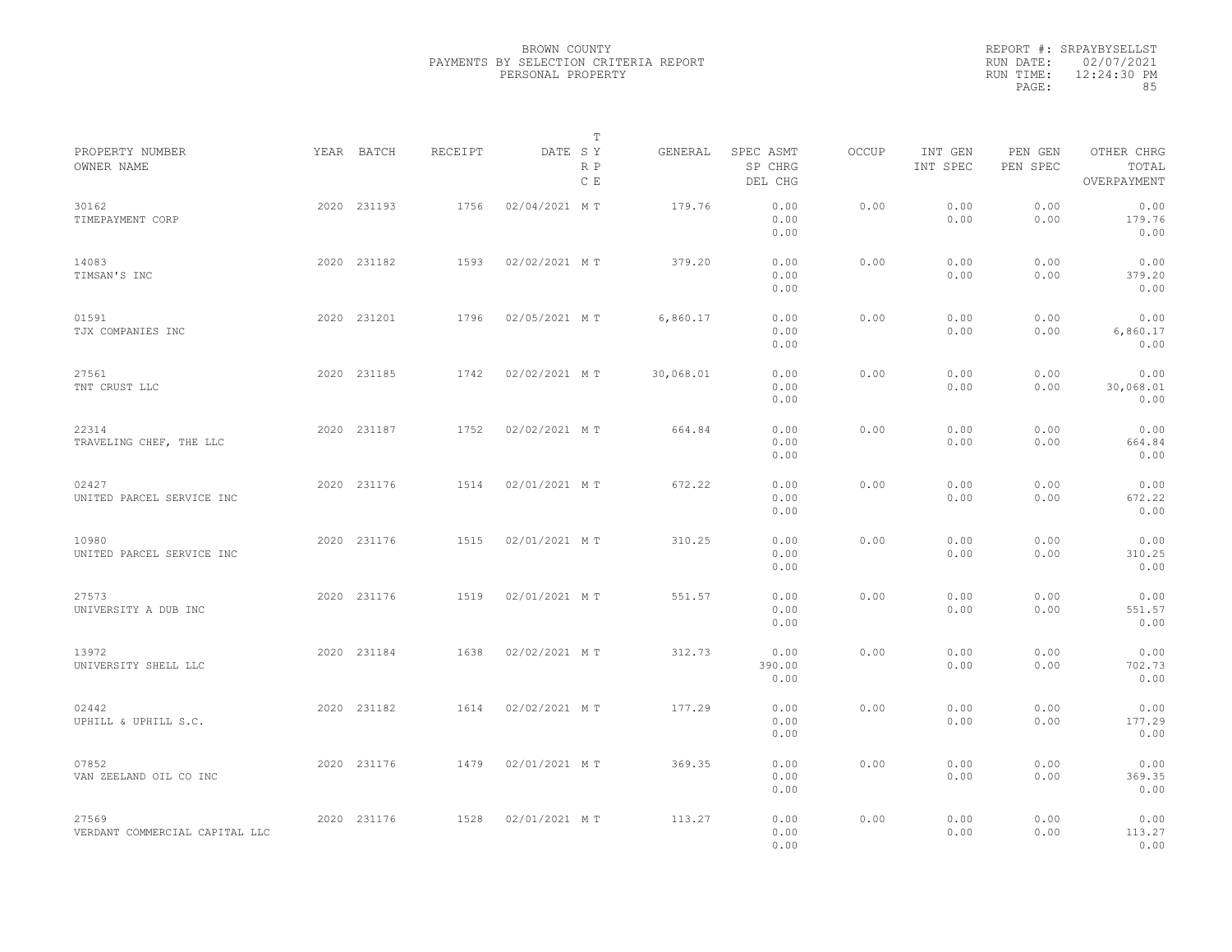|                                           |             |                | $\mathbb T$             |              |                                 |       |                     |                     |                                    |
|-------------------------------------------|-------------|----------------|-------------------------|--------------|---------------------------------|-------|---------------------|---------------------|------------------------------------|
| PROPERTY NUMBER<br>OWNER NAME             | YEAR BATCH  | <b>RECEIPT</b> | DATE SY<br>R P<br>C E   | GENERAL      | SPEC ASMT<br>SP CHRG<br>DEL CHG | OCCUP | INT GEN<br>INT SPEC | PEN GEN<br>PEN SPEC | OTHER CHRG<br>TOTAL<br>OVERPAYMENT |
| 27249<br>VERIZON                          | 2020 231193 | 1755           | 02/04/2021 MT           | 123.12       | 0.00<br>0.00<br>0.00            | 0.00  | 0.00<br>0.00        | 0.00<br>0.00        | 0.00<br>123.12<br>0.00             |
| 10106<br>VERLO MATTRESS FACTORY STORES    | 2020 231182 | 1617           | 02/02/2021 MT           | 502.32       | 0.00<br>0.00<br>0.00            | 0.00  | 0.00<br>0.00        | 0.00<br>0.00        | 0.00<br>502.32<br>0.00             |
| 30199<br>VITALITY FOODSERVICE INC         | 2020 231181 | 1535           | 02/01/2021 MT           | 108.35       | 0.00<br>0.00<br>0.00            | 0.00  | 0.00<br>0.00        | 0.00<br>0.00        | 0.00<br>108.35<br>0.00             |
| 26209<br>VON BRIESEN & ROPER SC           | 2020 231185 | 1670           | 02/02/2021 MT           | 1,179.49     | 0.00<br>0.00<br>0.00            | 0.00  | 0.00<br>0.00        | 0.00<br>0.00        | 0.00<br>1,179.49<br>0.00           |
| 02549<br>WEST SIDE CHIROPRACTIC CLINIC SC | 2020 231182 | 1602           | 02/02/2021 MT           | 115.73       | 0.00<br>0.00<br>0.00            | 0.00  | 0.00<br>0.00        | 0.00<br>0.00        | 0.00<br>115.73<br>0.00             |
| 22321<br>WIMBERGER, ERIC                  | 2020 231182 | 1553           | 02/02/2021 MT           | 39.39        | 0.00<br>0.00<br>0.00            | 0.00  | 0.00<br>0.00        | 0.00<br>0.00        | 0.00<br>39.39<br>0.00              |
| 27602<br>WINTRUST ASSET FINANCE INC       | 2020 231181 | 1578           | 02/01/2021 MT           | 115.73       | 0.00<br>0.00<br>0.00            | 0.00  | 0.00<br>0.00        | 0.00<br>0.00        | 0.00<br>115.73<br>0.00             |
| 24933<br>ZU LOU'S CLOTHING BOUTIQUE       | 2020 231188 | 1723           | 02/03/2021 MT           | 332.41       | 0.00<br>0.00<br>0.00            | 0.00  | 0.00<br>0.00        | 0.00<br>0.00        | 0.00<br>332.41<br>0.00             |
|                                           |             |                | CITY OF GREEN BAY TOTAL | 2,581,813.86 | 0.00<br>1,560.00<br>0.00        | 0.00  | 0.00<br>0.00        | 0.00<br>0.00        | 0.00<br>2,583,373.86<br>0.00       |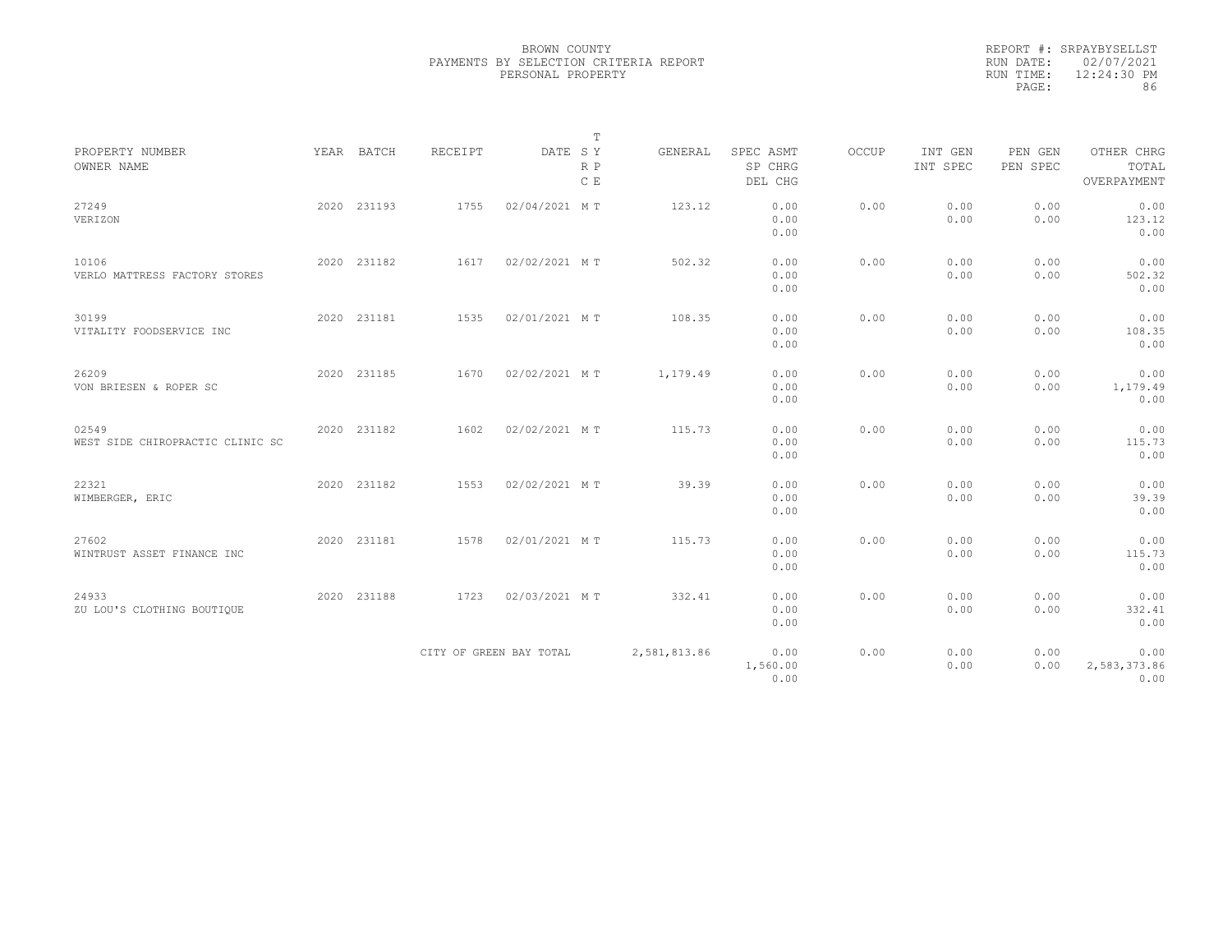| REPORT #: SRPAYBYSELLST    |
|----------------------------|
| RUN DATE: 02/07/2021       |
| $12:24:31$ PM<br>RUN TIME: |
| 87                         |
|                            |

| PROPERTY NUMBER | YEAR | BATCH | RECEIPT | DATE SY     | GENERAL        | SPEC ASMT | OCCUP | INT GEN  | PEN GEN  | OTHER CHRG     |  |
|-----------------|------|-------|---------|-------------|----------------|-----------|-------|----------|----------|----------------|--|
| OWNER NAME      |      |       |         | R P         |                | SP CHRG   |       | INT SPEC | PEN SPEC | TOTAL          |  |
|                 |      |       |         | C E         |                | DEL CHG   |       |          |          | OVERPAYMENT    |  |
|                 |      |       |         | GRAND TOTAL | 3, 222, 355.74 | 0.00      | 0.00  | 0.00     | 0.00     | 0.00           |  |
|                 |      |       |         |             |                | 1,560.00  |       | 0.00     | 0.00     | 3, 223, 915.74 |  |
|                 |      |       |         |             |                | 0.00      |       |          |          | 0.00           |  |